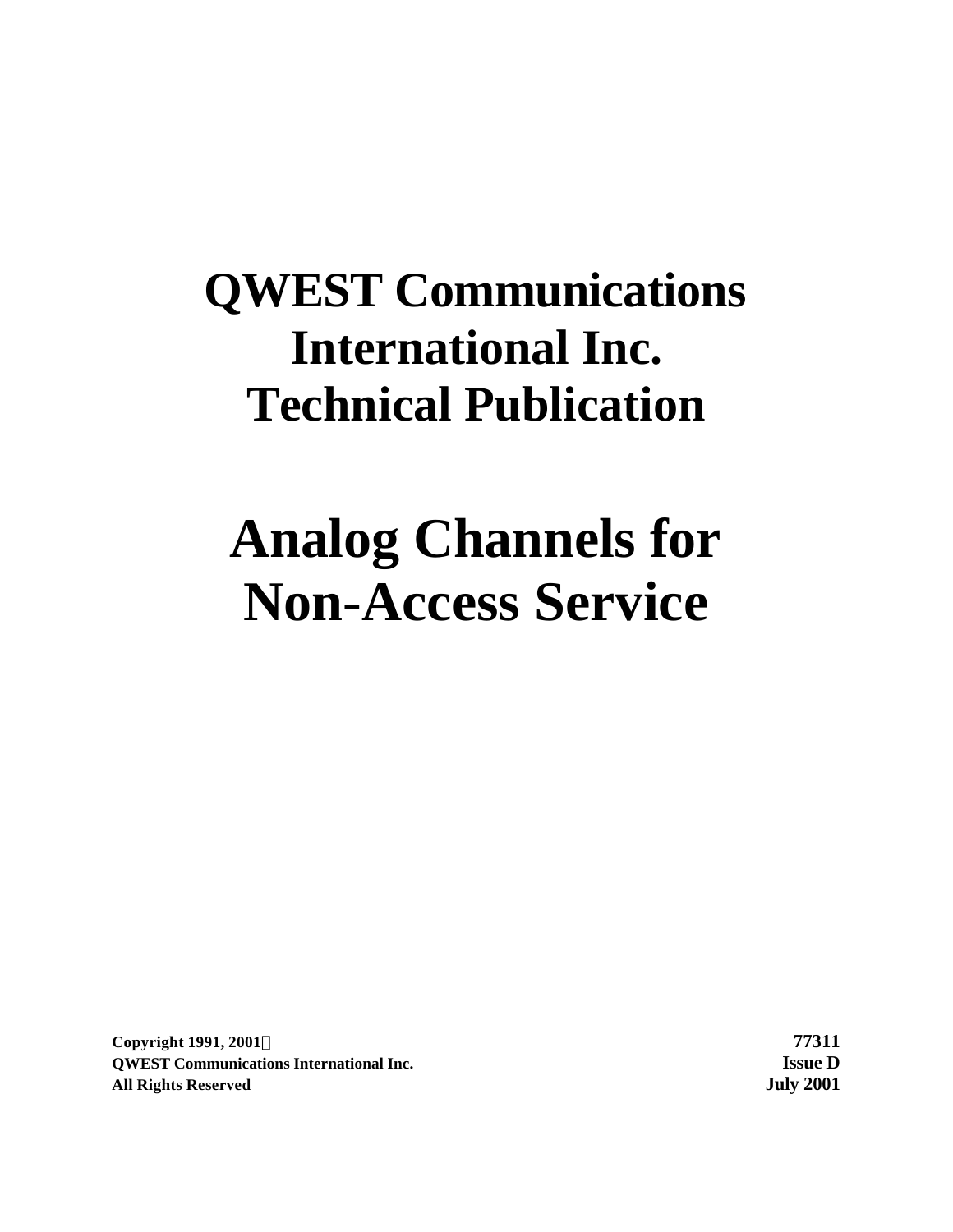#### **NOTICE**

QWEST Communications International Inc. reserves the right to revise this document for any reason, including but not limited to, conformity with standards promulgated by various governmental or regulatory agencies; utilization of advances in the state of the technical arts; or to reflect changes in the design of equipment, techniques, or procedures described or referred to herein.

Liability to anyone arising out of use or reliance upon any information set forth herein is expressly disclaimed, and no representation or warranties, expressed or implied, are made with respect to the accuracy or utility of any information set forth herein.

This document is not to be construed as a suggestion to any manufacturer to modify or change any of its products, nor does this publication represent any commitment by QWEST Communications International Inc. to purchase any specific products. Further, conformance to this publication does not constitute a guarantee of a given supplier's equipment and/or its associated documentation.

Future issues of Technical Publication 77311 will be announced to the industry at least 45 days prior to the issuance date. This notice, which will come through our standard customer notification channels, will allow the customer time to comment on the proposed revisions.

Ordering information for QWEST Technical Publications can be obtained from the Reference Section of this document.

If further information is required, please contact:

QWEST Communications International Inc. Manager – New Services Planning 700 W. Mineral Ave. MN-F15.15 Littleton, CO 80120 (303) 707-7107 (303) 707-9497 Fax # E-mail: jhsmit2@qwest.com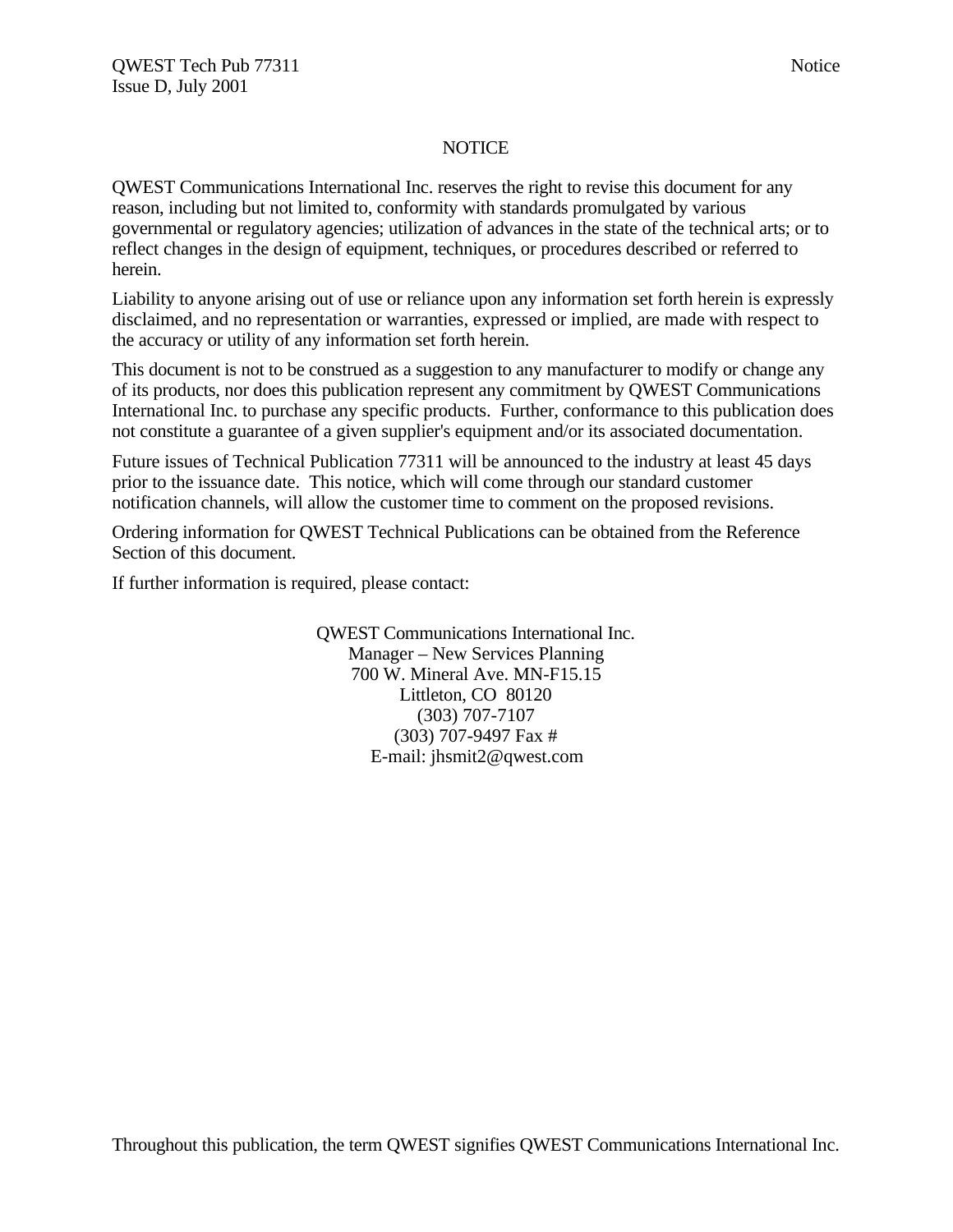# COMMENTS on PUB 77311

#### PLEASE TEAR OUT AND SEND YOUR COMMENTS/SUGGESTIONS TO:

QWEST Corporation Manager – New Services Planning 700 W. Mineral Ave. MN-F15.15 Littleton, CO 80120 (303) 707-7107 (303) 707-9497 Fax # E-mail: jhsmit2@qwest.com

Information from you helps us to improve our Publications. Please take a few moments to answer the following questions and return to the above address.

| Was this Publication valuable to you in understanding  |            |            |
|--------------------------------------------------------|------------|------------|
| The technical parameters of our service?               | <b>YES</b> | NO -       |
| Was the information accurate and up-to-date?           | YES        | NO         |
| Was the information easily understood?                 | YES        | NQ         |
| Were the contents logically sequenced?                 | YES        | NO 1999 NO |
| Were the tables and figures understandable and helpful | YES NO     |            |
| Were the pages legible?                                | YES.       | NO.        |

If you answered NO to any of the questions and/or if you have any other comments or suggestions, please explain:

\_\_\_\_\_\_\_\_\_\_\_\_\_\_\_\_\_\_\_\_\_\_\_\_\_\_\_\_\_\_\_\_\_\_\_\_\_\_\_\_\_\_\_\_\_\_\_\_\_\_\_\_\_\_\_\_\_\_\_\_\_\_\_\_\_\_\_\_\_\_\_\_\_\_

| (Attach additional sheet, if necessary) |
|-----------------------------------------|
| Name                                    |
|                                         |
|                                         |
| Telephone Number                        |
| $E-Mail$                                |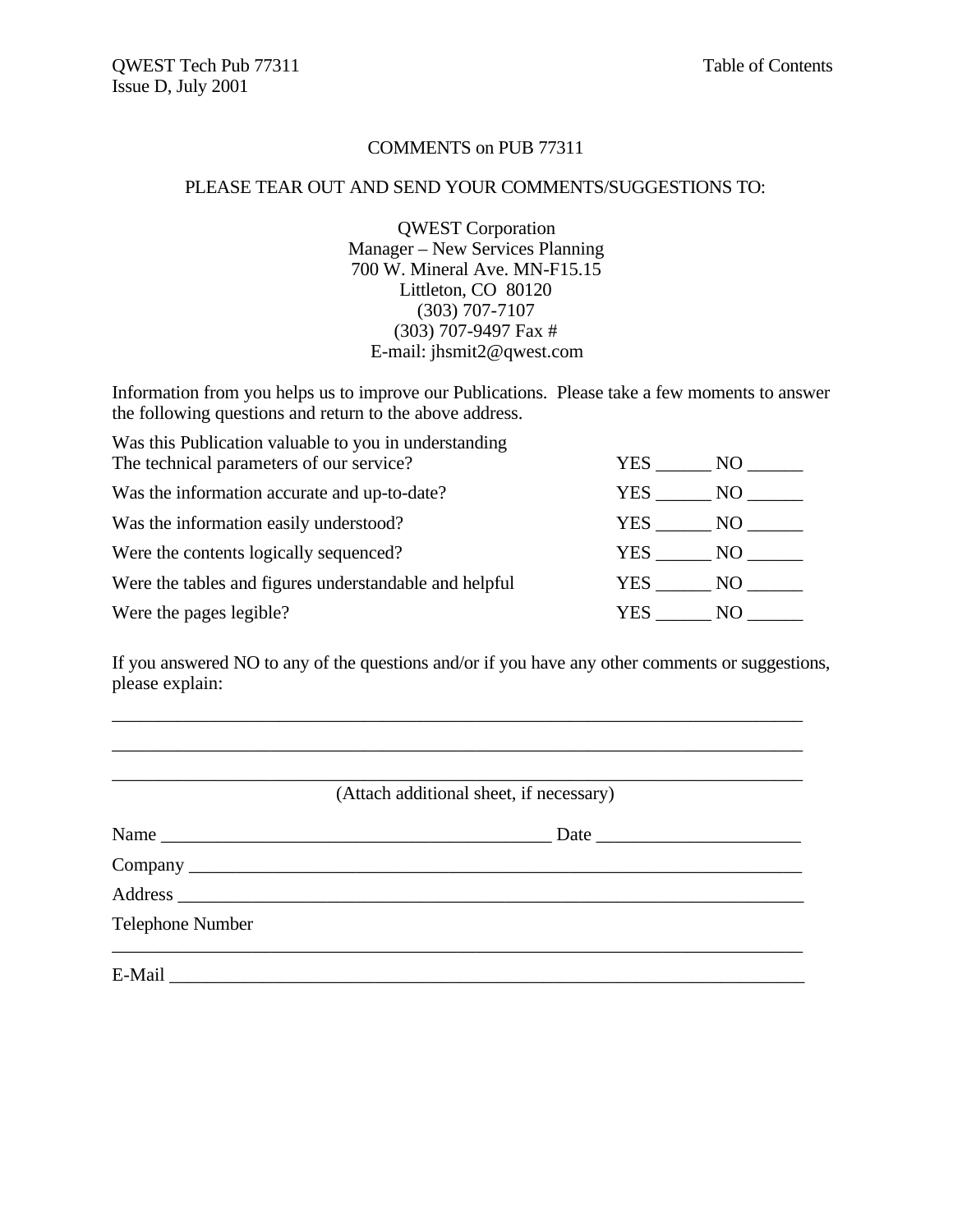# **CONTENTS**

|                  | <b>Chapter and Section</b> | Page |
|------------------|----------------------------|------|
| 1.               |                            |      |
|                  | 1.1                        |      |
| 2.               |                            |      |
|                  | 2.1                        |      |
|                  | 2.2                        |      |
|                  | 2.3                        |      |
|                  | 2.4                        |      |
|                  | 2.5                        |      |
|                  | 2.6                        |      |
|                  | 2.7                        |      |
| 3.               |                            |      |
|                  | 3.1                        |      |
|                  | 3.2                        |      |
|                  | 3.3                        |      |
|                  | 3.4                        |      |
|                  | 3.5                        |      |
| $\overline{4}$ . |                            |      |
|                  | 4.1                        |      |
|                  | 4.2                        |      |
|                  | 4.3                        |      |
|                  | 4.4                        |      |
|                  | 4.5                        |      |
|                  | 4.6                        |      |
|                  | 4.7                        |      |
| 5.               |                            |      |
|                  | 5.1                        |      |
|                  | 5.2                        |      |
|                  | 5.3                        |      |
| 6.               |                            |      |
|                  | 6.1                        |      |
|                  | 6.2                        |      |
|                  | 6.3                        |      |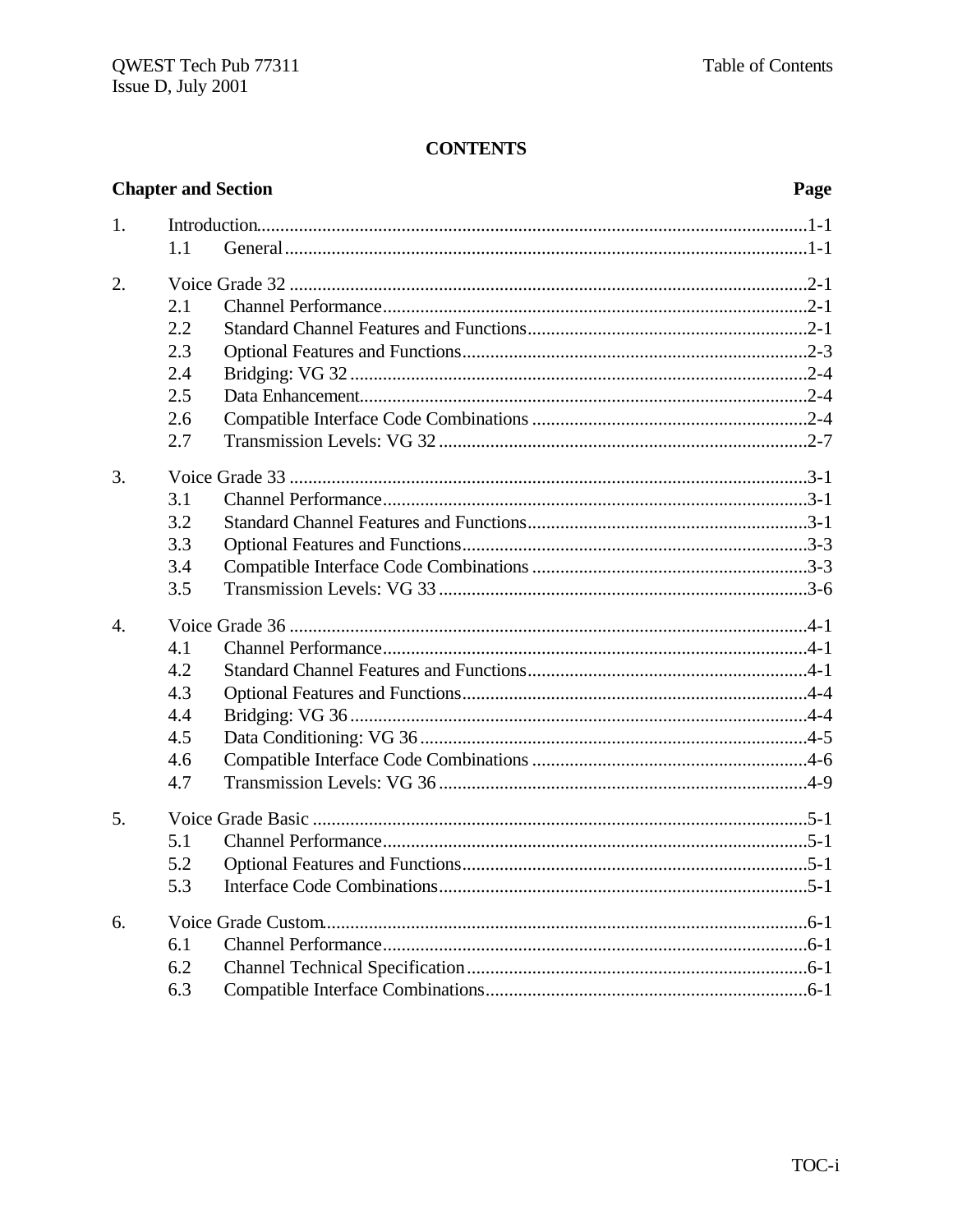# **CONTENTS (Continued)**

|    |      | <b>Chapter and Section</b> | Page |
|----|------|----------------------------|------|
| 7. |      |                            |      |
|    | 7.1  |                            |      |
|    | 7.2  |                            |      |
|    | 7.3  |                            |      |
|    | 7.4  |                            |      |
|    | 7.5  |                            |      |
|    | 7.6  |                            |      |
|    | 7.7  |                            |      |
|    | 7.8  |                            |      |
|    | 7.9  |                            |      |
| 8. |      |                            |      |
|    | 8.1  |                            |      |
|    | 8.2  |                            |      |
|    | 8.3  |                            |      |
| 9. |      |                            |      |
|    | 9.1  |                            |      |
|    | 9.2  |                            |      |
|    | 9.3  |                            |      |
|    | 9.4  |                            |      |
|    | 9.5  |                            |      |
|    | 9.6  |                            |      |
|    | 9.7  |                            |      |
|    | 9.8  |                            |      |
|    | 9.9  |                            |      |
|    | 9.10 |                            |      |
|    | 9.11 |                            |      |
|    | 9.12 |                            |      |
|    | 9.13 |                            |      |
|    | 9.14 |                            |      |
|    | 9.15 |                            |      |
|    | 9.16 |                            |      |
|    | 9.17 |                            |      |
|    | 9.18 |                            |      |
|    | 9.19 |                            |      |
|    | 9.20 |                            |      |
|    | 9.21 |                            |      |
|    | 9.22 |                            |      |
|    | 9.23 |                            |      |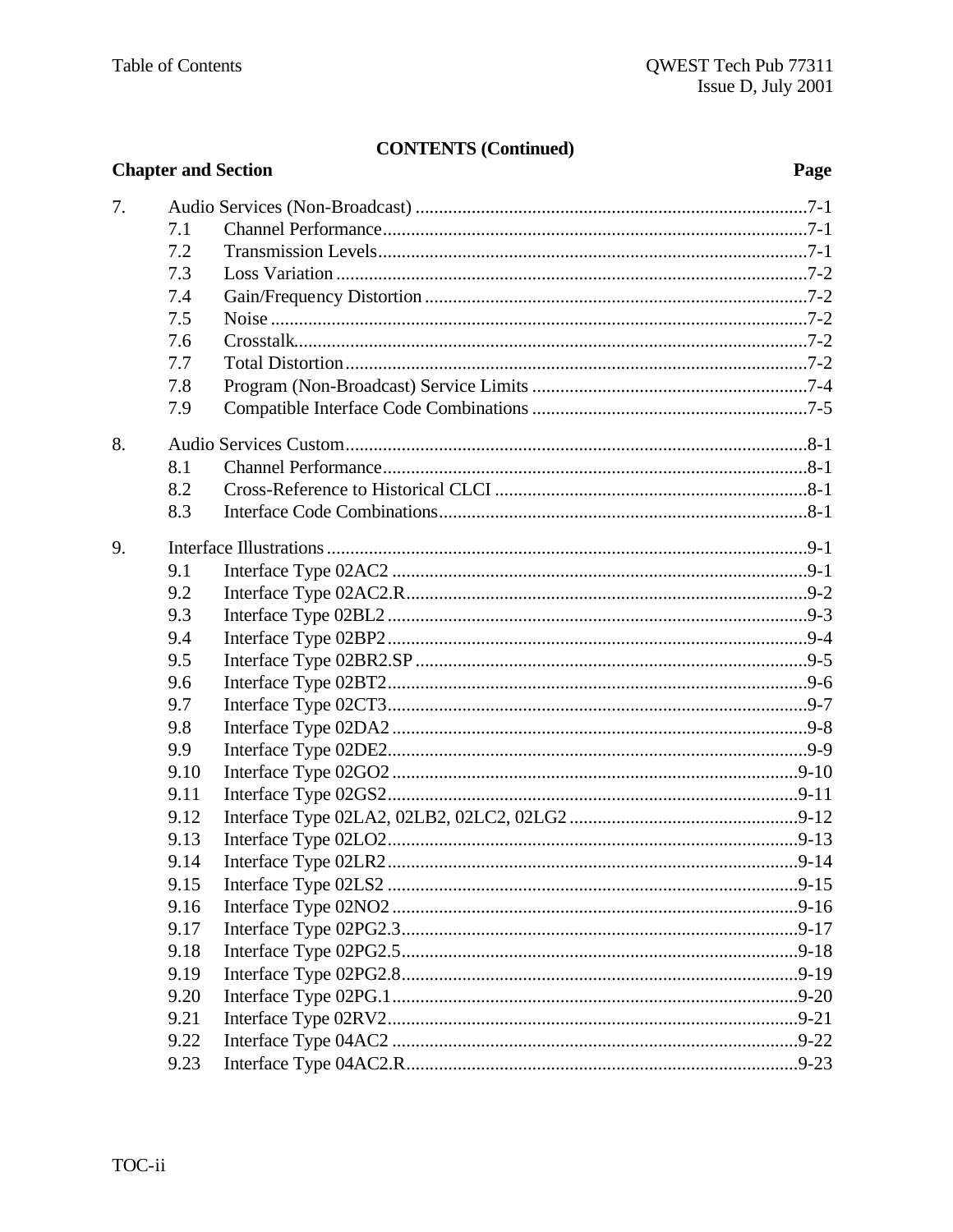# **CONTENTS** (Continued)

|     |      | $\mathbf{C}$ UNTERVID (COMMUNIC<br><b>Chapter and Section</b> | Page |
|-----|------|---------------------------------------------------------------|------|
|     | 9.24 |                                                               |      |
|     | 9.25 |                                                               |      |
|     | 9.26 |                                                               |      |
|     | 9.27 |                                                               |      |
|     | 9.28 |                                                               |      |
|     | 9.29 |                                                               |      |
|     | 9.30 |                                                               |      |
|     | 9.31 |                                                               |      |
|     | 9.32 |                                                               |      |
|     | 9.33 |                                                               |      |
|     | 9.34 |                                                               |      |
|     | 9.35 |                                                               |      |
|     | 9.36 |                                                               |      |
|     | 9.37 |                                                               |      |
|     | 9.38 |                                                               |      |
|     | 9.39 |                                                               |      |
|     | 9.40 |                                                               |      |
| 10. |      |                                                               |      |
|     | 10.1 |                                                               |      |
| 11. |      |                                                               |      |
|     | 11.1 |                                                               |      |
|     | 11.2 |                                                               |      |
|     | 11.3 |                                                               |      |
|     | 11.4 |                                                               |      |
|     | 11.5 |                                                               |      |
|     | 11.6 |                                                               |      |
|     |      |                                                               |      |

# **Appendix**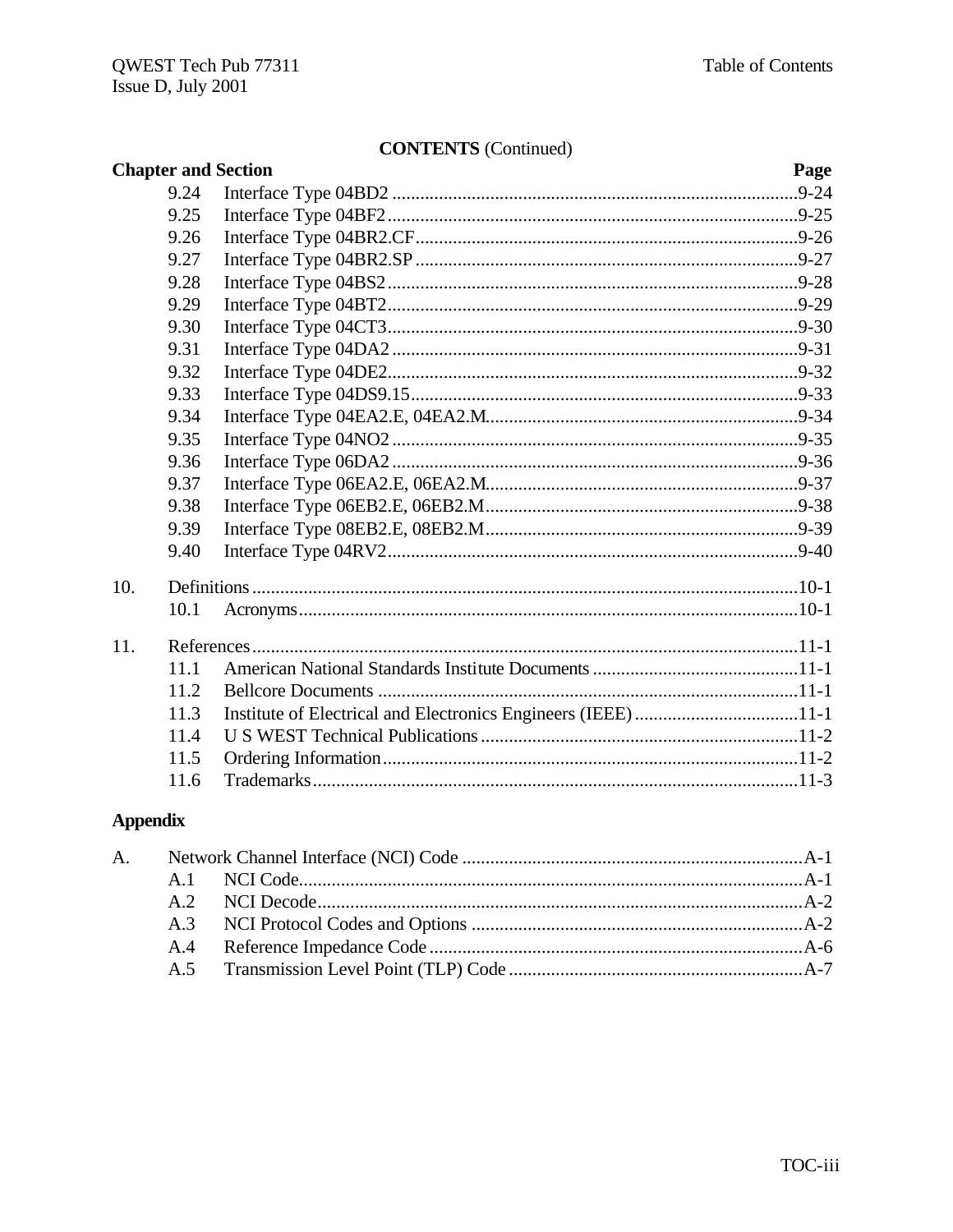# **CONTENTS**

|  | <b>Chapter and Section</b> | Page |
|--|----------------------------|------|
|  |                            |      |
|  |                            |      |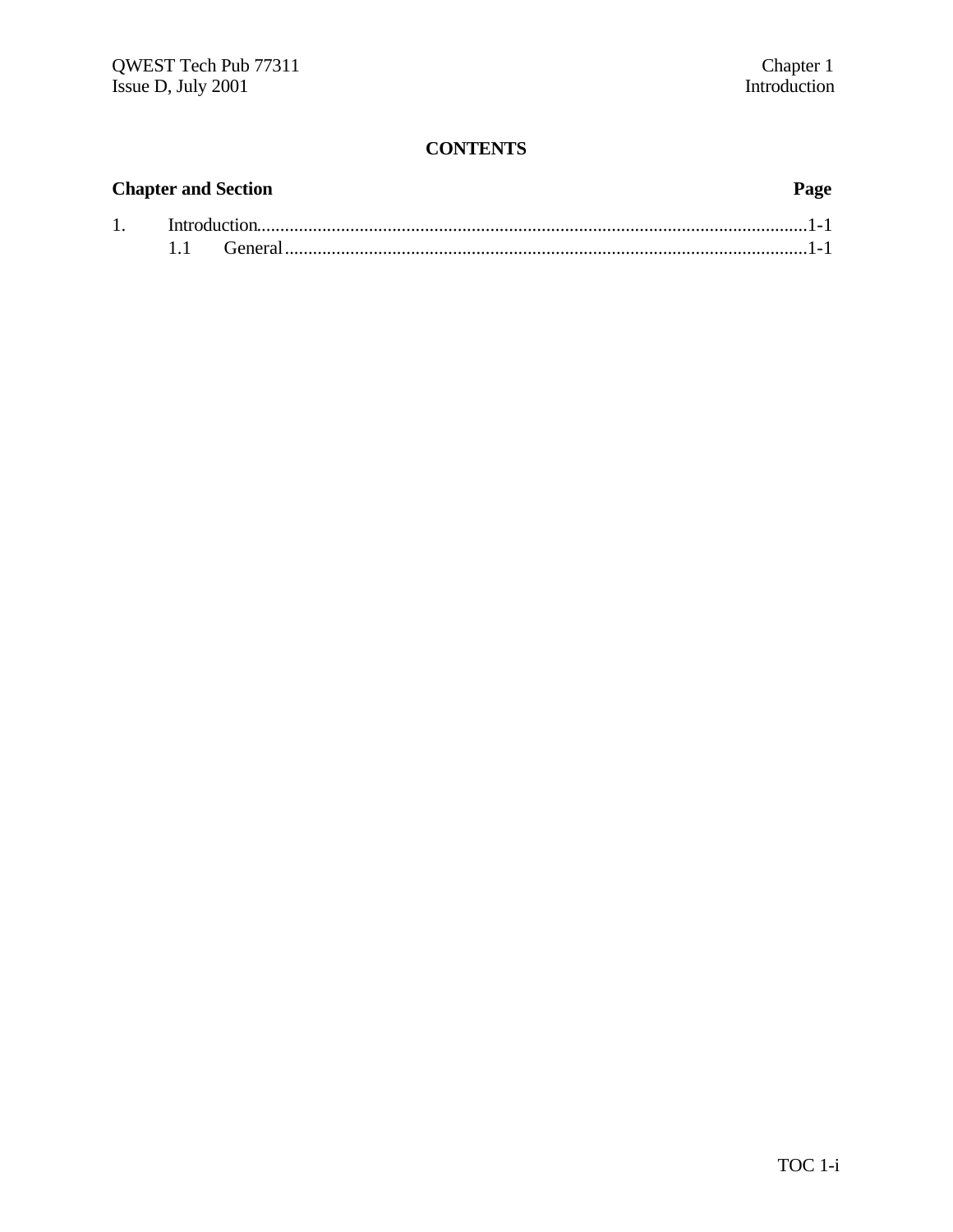# **1. Introduction**

This publication describes Analog Intrastate, IntraLATA service. The term IntraLATA is used to denote a service interconnecting two or more locations wholly within one Local Access and Transport Area (LATA). The description covers channel performance, optional features and functions, and valid interface combinations.

Related Technical References are listed in Chapter 11.

# **1.1 General**

Non-Access Analog Service is split into two major categories. The first is Voice Grade (VG) and the second is non-broadcast Audio Services (AP).

Non-Access Voice Grade services have been further divided into five Voice Grade subcategories. In addition to the five VG services described, two subcategories of Audio Services are also described.

| VG         | 32 | Voice Line                            | (UC) |
|------------|----|---------------------------------------|------|
| VG         | 33 | Voice Trunk                           | (UD) |
| VG         | 36 | Analog Data                           | (UG) |
| <b>VGB</b> |    | <b>Basic Voice</b>                    | (UZ) |
| <b>VGC</b> |    | Voice Grade Custom                    | (UQ) |
| AP         |    | Audio Services (Non-Broadcast)        | (UE) |
| <b>APC</b> |    | Audio Services Custom (Non-Broadcast) | (UP) |

# **Analog Services**

Voice Grade service provides channels for voice frequency transmission in the nominal frequency range of 304 to 3004Hz. Audio Service channels provide wider bandwidth and enhanced quality for closed circuit (non-broadcast) systems. Both the Voice Grade and Audio Service channels may be provided between customer designated premises, or between a customer designated premises and a QWEST Central Office (CO) termination.

Most Analog service channels have optional features, which can be added to the standard channel to modify the channel for enhanced services. The following chart shows which features are available with each Voice Grade and Audio Services channel.

Not all services or options are available in each state covered by QWEST. Check state tariffs in QWEST for specific offerings.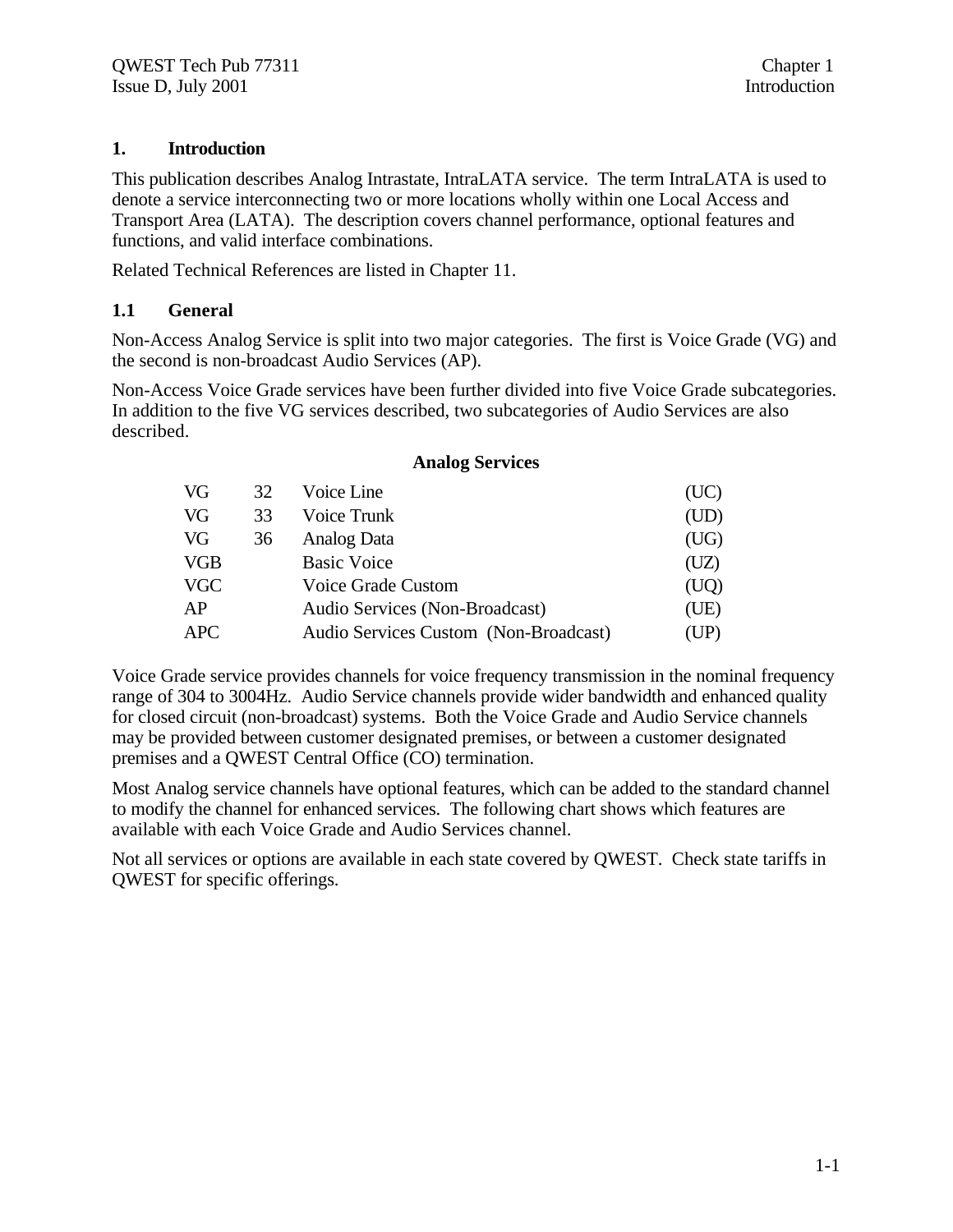|                                                                                                                                    | <b>Voice Grade</b>                  |    |                  |   | <b>Audio Services</b>                                    |           |            |
|------------------------------------------------------------------------------------------------------------------------------------|-------------------------------------|----|------------------|---|----------------------------------------------------------|-----------|------------|
|                                                                                                                                    | 32                                  | 33 | 36               | B | $\mathbf C$                                              | <b>AP</b> | <b>APC</b> |
| <b>Bridging</b>                                                                                                                    |                                     |    |                  |   |                                                          |           |            |
| - Voice<br>- Transfer Arrangement<br>- Bridge Lifter<br>- Data<br>- Data Select-A-Station<br>- Split Frequency<br>- Audio Services | X<br>$\boldsymbol{\mathrm{X}}$<br>X | X  | X<br>X<br>X<br>X |   | X<br>X<br>$\mathbf X$<br>$\mathbf X$<br>$\mathbf X$<br>X | X         | X          |
| Conditioning<br>$-Type C1$<br>- Type C2<br>- Type C4<br>- Type D1                                                                  |                                     |    | X<br>X<br>X<br>X |   | X<br>X<br>X<br>X                                         |           |            |
| Combine any C Conditioning With<br>D1 Conditioning                                                                                 |                                     |    | X                |   | X                                                        |           |            |
| Data Enhancement<br>Data Channel Terminating<br>Equipment                                                                          | X                                   | X  |                  |   | X<br>X                                                   |           |            |

# Summary Table for Optional Features and Functions Available with Technical Specifications Package ANALOG SERVICE

(X) Means Feature or Function is available with category.

A complete Analog Service channel is described by three codes. The first is the Network Channel (NC) Code and the other two codes describe the two ends of the channel. These last two codes are called the Network Channel Interface (NCI) codes.

A typical example of a VG 32 channel follows:

$$
NC = UC -
$$

| NCI<br>02LA2          |            | <b>Central Office</b> |            | <b>NCI</b><br>02LS <sub>2</sub> |                       |
|-----------------------|------------|-----------------------|------------|---------------------------------|-----------------------|
|                       |            |                       |            |                                 |                       |
| Customer<br>Equipment | $(2-Wire)$ |                       | $(2-Wire)$ |                                 | Customer<br>Equipment |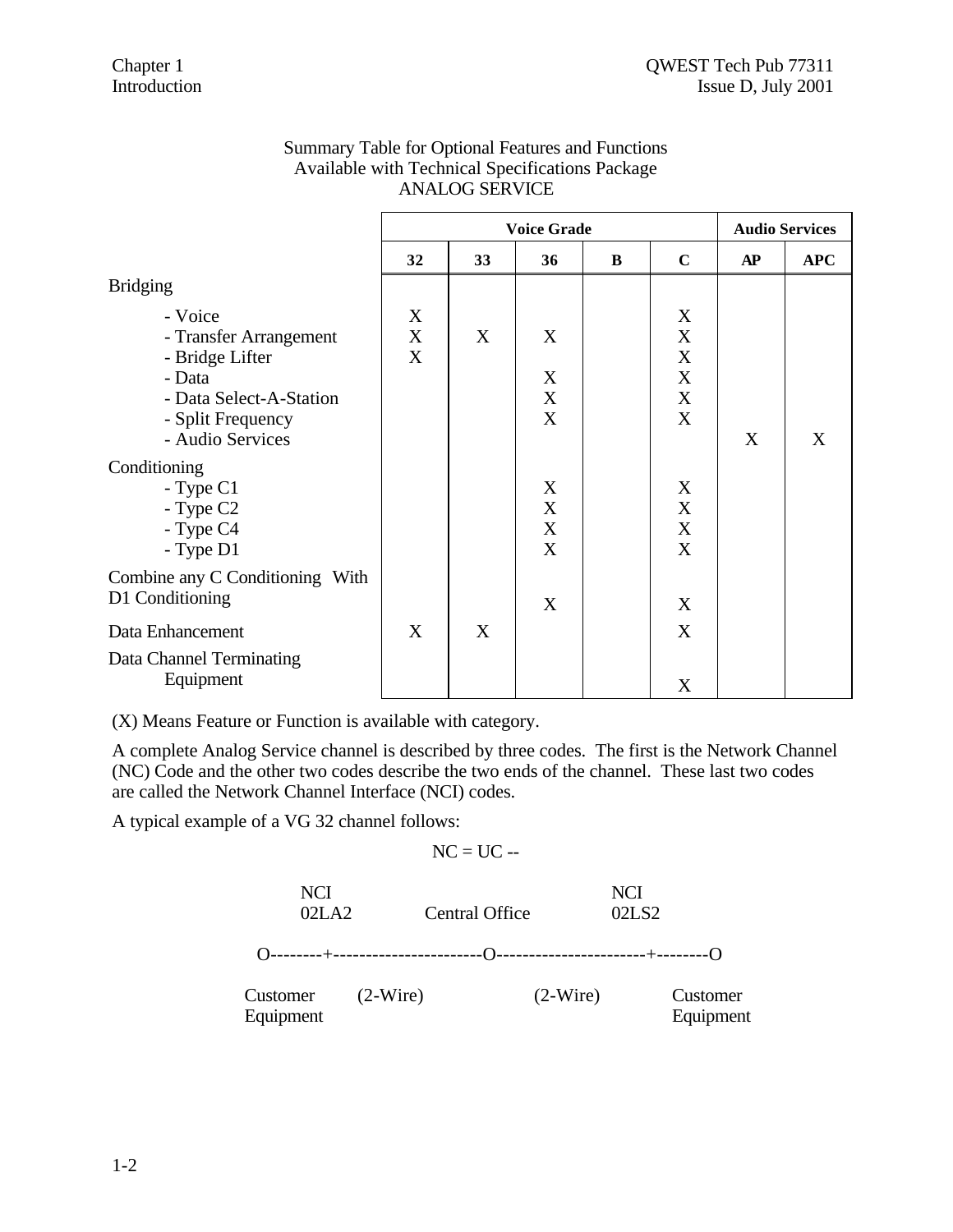The Network Channel (NC) Code is an encoded representation used to identify both switched and non-switched channel services. Included in this code set are customer options associated with individual channel services, or feature groups and other switched services.

The Network Channel Interface (NCI) Code is an encoded representation used to identify five (5) interface elements located at a Point Of Termination (POT) at a central office or customer location. The Interface elements are: Total Conductors, Protocol, Impedance, Protocol Options, and Transmission Level Points (TLP).

The Protocol Code (character positions 3 and 4 of the NCI Code) is a two-character alpha code that defines requirements for the interface regarding signaling and transmission.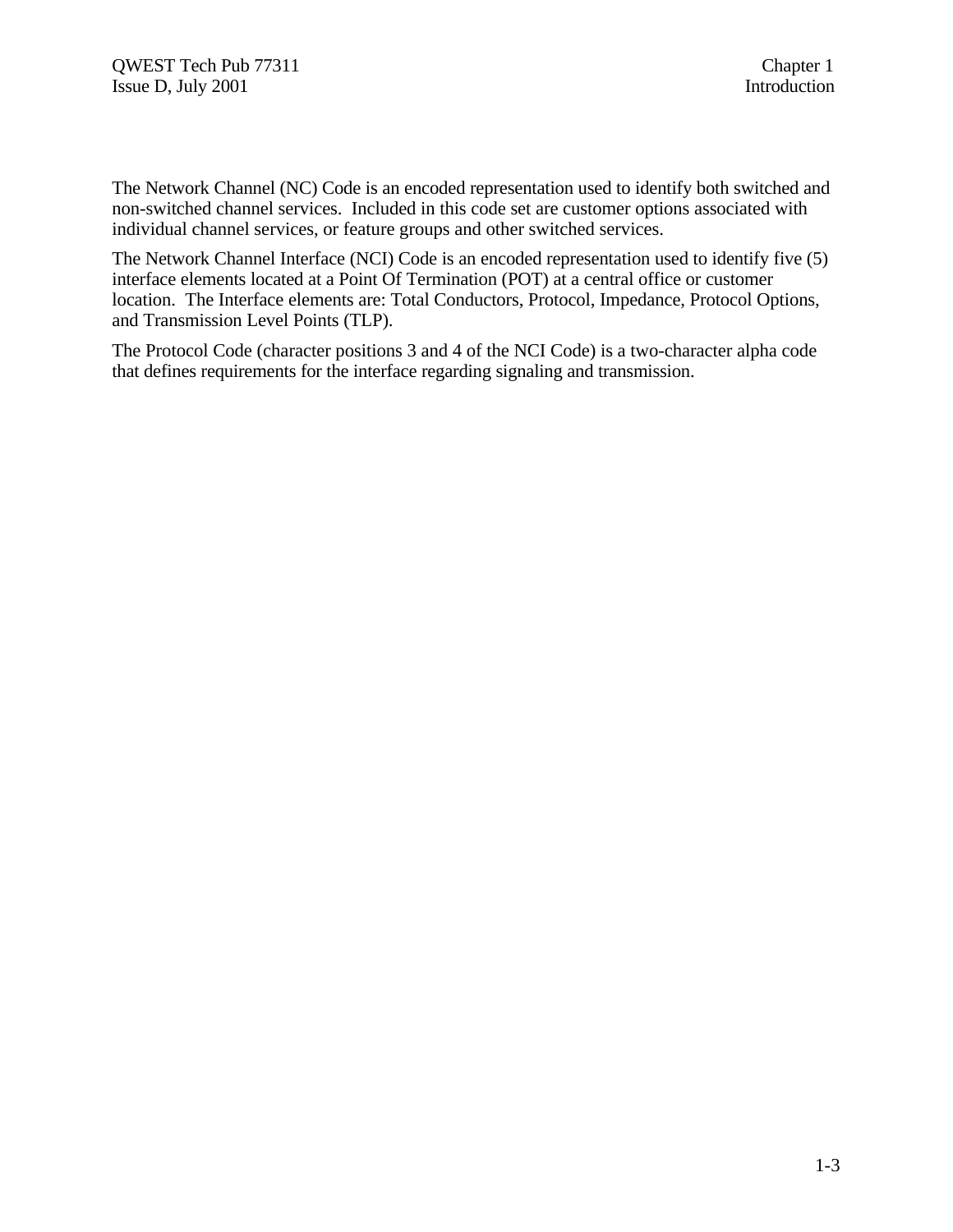# **CONTENTS**

#### **Chapter and Section**  $\overline{2}$ .  $2.1$  $2.2$  $2.3$  $2.4$  $2.5$ 2.6 2.7

#### Page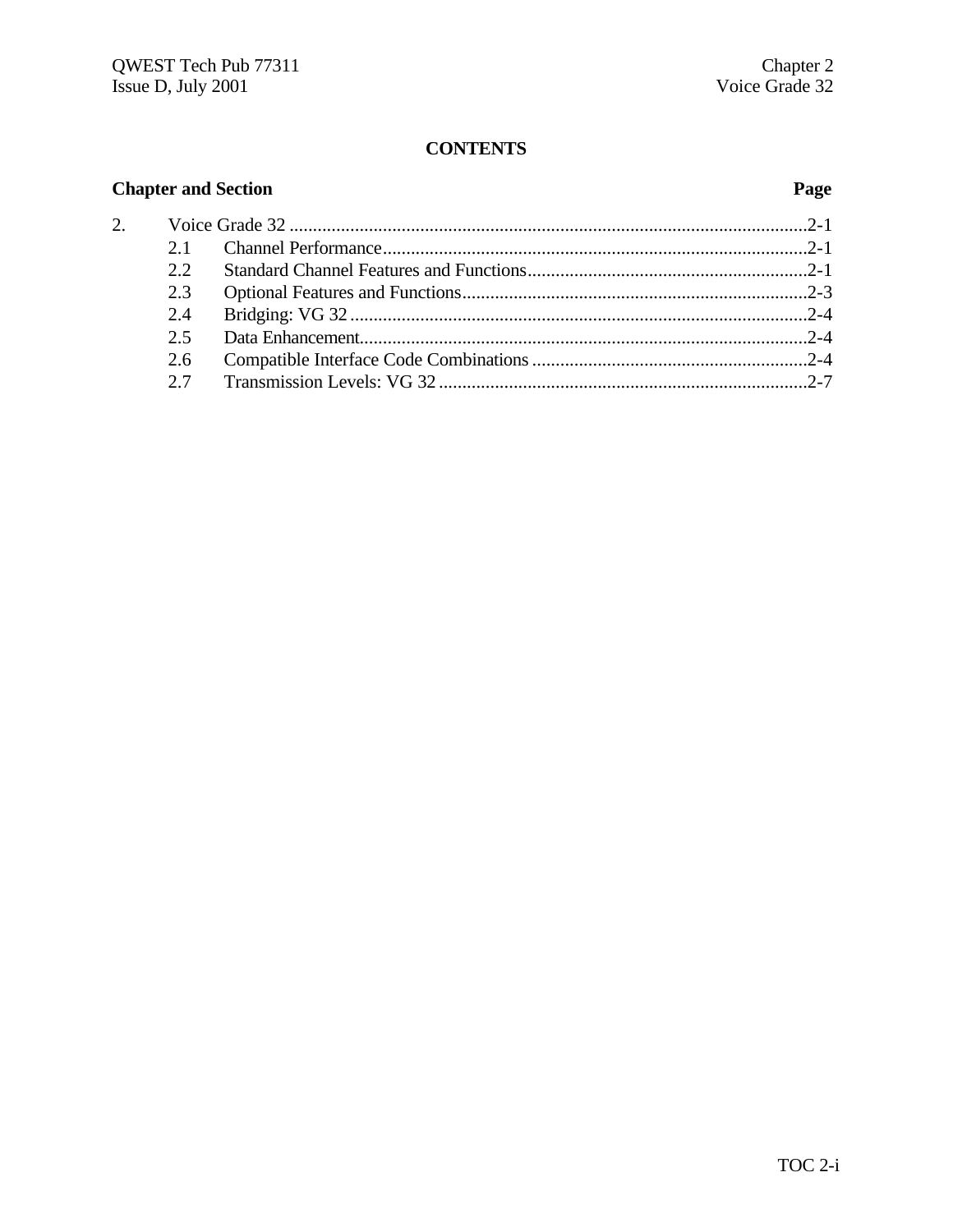# **2. Voice Grade 32**

# **2.1 Channel Performance**

Voice Grade 32 (VG 32) channels are designed to provide a grade of service equal to the historical "Line" type. Transmission parameters are the same as traditionally found on end-to-end line services.

The Service Code for VG 32 is "UC". The full NC Code is shown in the following table. Based on the type of NCI selected, some limits to VG 32 channels may apply. The Network Channel Interfaces for VG 32 services, are discussed in Para. 2.6.

Network Channel Code: VG 32

| <b>Network Channel</b>                   |         |                            |  |  |
|------------------------------------------|---------|----------------------------|--|--|
| <b>Service</b><br>Code<br><b>Options</b> |         | <b>Remarks</b>             |  |  |
| $1 - 2$                                  | $3 - 4$ |                            |  |  |
| UC                                       |         | Standard                   |  |  |
|                                          | $-A$    | Effective 4-Wire [1]       |  |  |
|                                          | $-B$    | CO Bridging                |  |  |
|                                          | D-      | Data Enhancement           |  |  |
|                                          | DB      | Data Enhancement + CO Brdg |  |  |

#### **Note:**

1. Effective 4-Wire is a tariffed offering in Iowa, Minnesota and Nebraska.

# **2.2 Standard Channel Features and Functions**

VG 32 can be viewed as a building block service. Such features as Data Enhancement and Multipoint services can be added to VG 32 service. The following information describes VG 32 basic channel parameters, transmission limits, and interface specifications. Enhanced features are listed by category as well.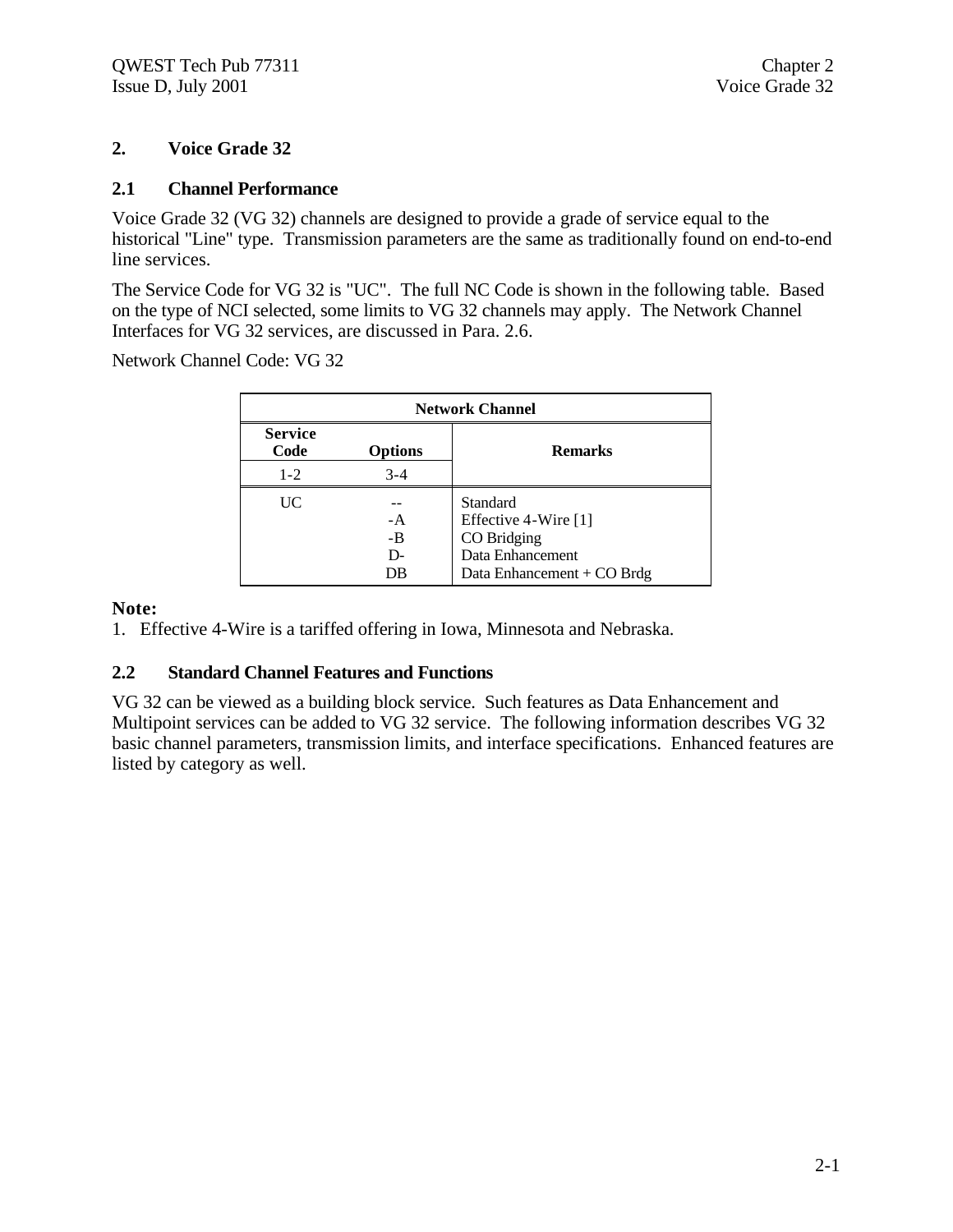| <b>Features and Options: VG 32</b>                                                                    |                                                                   |                                                                                              |  |  |  |
|-------------------------------------------------------------------------------------------------------|-------------------------------------------------------------------|----------------------------------------------------------------------------------------------|--|--|--|
| Category                                                                                              | <b>Standard</b><br><b>Channel</b>                                 | <b>Options</b>                                                                               |  |  |  |
| Configuration                                                                                         | 2 Point                                                           | Multipoint<br><b>Bridge Lifter</b><br><b>Resistive Bridge</b><br><b>Transfer Arrangement</b> |  |  |  |
| Channel                                                                                               | 2-Wire/4-Wire                                                     |                                                                                              |  |  |  |
| Interface                                                                                             | 2-Wire/4-Wire                                                     |                                                                                              |  |  |  |
| Signaling                                                                                             | No Signaling                                                      | Loop Start<br>Auto Ringdown<br>Code Select Ring<br>Manual Ringdown                           |  |  |  |
| <b>Attenuation Distortion</b><br>404-2804 Hz<br>304-3004 Hz                                           | $-2$ to $+11.5$ dB<br>$-3$ to $+12dB$<br>$[1]$                    | $-1$ to $+$ 6dB<br>$-3$ to $+12dB$<br>[1, 3]                                                 |  |  |  |
| <b>Impedance Balance</b>                                                                              | 2-Wire<br>$ERL = 5dB$<br>$SRL = 2.5dB$                            |                                                                                              |  |  |  |
| Noise Measurement                                                                                     | $[2]$                                                             | $[2]$                                                                                        |  |  |  |
| <b>Impulse Noise</b><br>$(=15$ Counts in 15 Min.)                                                     | <b>Threshold Setting</b><br>71dBrnc0                              | <b>Threshold Setting</b><br>71dBrnc0                                                         |  |  |  |
| <b>Interface Levels</b>                                                                               | TLVR 0 dB<br>(From Customer)<br>TLVT 0 to -16 dB<br>(To Customer) | See Table in<br>Para, 2.7                                                                    |  |  |  |
| <b>Expected Loss</b>                                                                                  | $=10dB$ at 1004Hz<br>See Table in Para. 2.7                       | See Table in<br>Para. 2.7                                                                    |  |  |  |
| <b>Actual Variation</b>                                                                               | $\pm 4.0$ dB at 1004Hz                                            | Same                                                                                         |  |  |  |
| <b>Envelope Delay</b><br>Distortion<br>$[3]$                                                          | None                                                              | 804 to 2604Hz<br>1250 uSEC.                                                                  |  |  |  |
| Phase Jitter Limits<br>$[3]$                                                                          | None                                                              | 4 to 304Hz<br>$=12$ Degrees                                                                  |  |  |  |
| Intermodulation<br>Distortion (Also Known<br>as Non-Linear<br>Distortion) Ratio to<br>Fundamental [3] | None                                                              | Second Order = $28dB$<br>Third Order = $35 dB$                                               |  |  |  |

Notes continued on next page.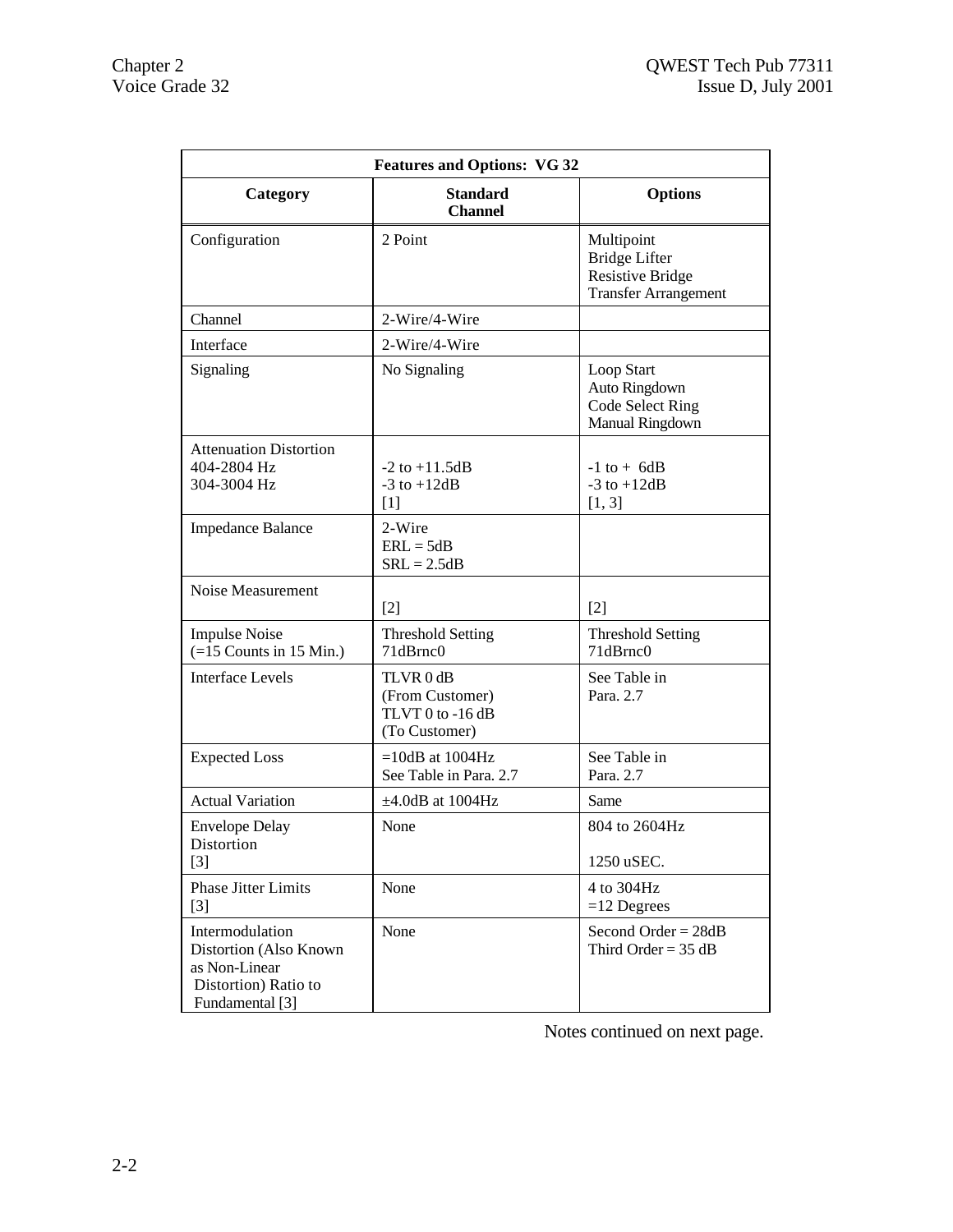# **Notes:**

1. "+" means more loss and "-" means less loss compared to actual loss at 1004Hz.

2. C - Message Noise: Local Loop 36 dBrnC Digital Cxr. 40 dBrnC0 C - Notched Noise with -13 dBm0 Holding Tone: Noise 45 dBrnC0 S/N Ratio 32 dB

3. The "Data Enhancement" option provides improved attenuation distortion requirements and establishes limits for envelope delay distortion, phase jitter and intermodulation distortion.

# **2.3 Optional Features and Functions**

Optional Feature Available by Signaling Type. The following table shows the relationship between the various features available with each signaling type:

|                  | Loop<br><b>Start</b> | Auto<br><b>Ring</b> | Man.<br><b>Ring</b> | Code<br>Sel. | N <sub>0</sub><br>Sig. |
|------------------|----------------------|---------------------|---------------------|--------------|------------------------|
| 2-Wire           | X                    | X                   | X                   | X            | X                      |
| 4-Wire           |                      |                     | X                   | X            | X                      |
| 2 Point          | X                    | X                   |                     |              | X                      |
| Multipoint       | X                    | X                   | X                   | X            | X                      |
| Bridge Type:     |                      |                     |                     |              |                        |
| Resistive        |                      |                     | X                   | X            | X                      |
| Transfer         | X                    | X                   | X                   | X            | X                      |
| Bridge Lifter    | X                    |                     |                     |              |                        |
| Data Enhancement | X                    |                     |                     |              |                        |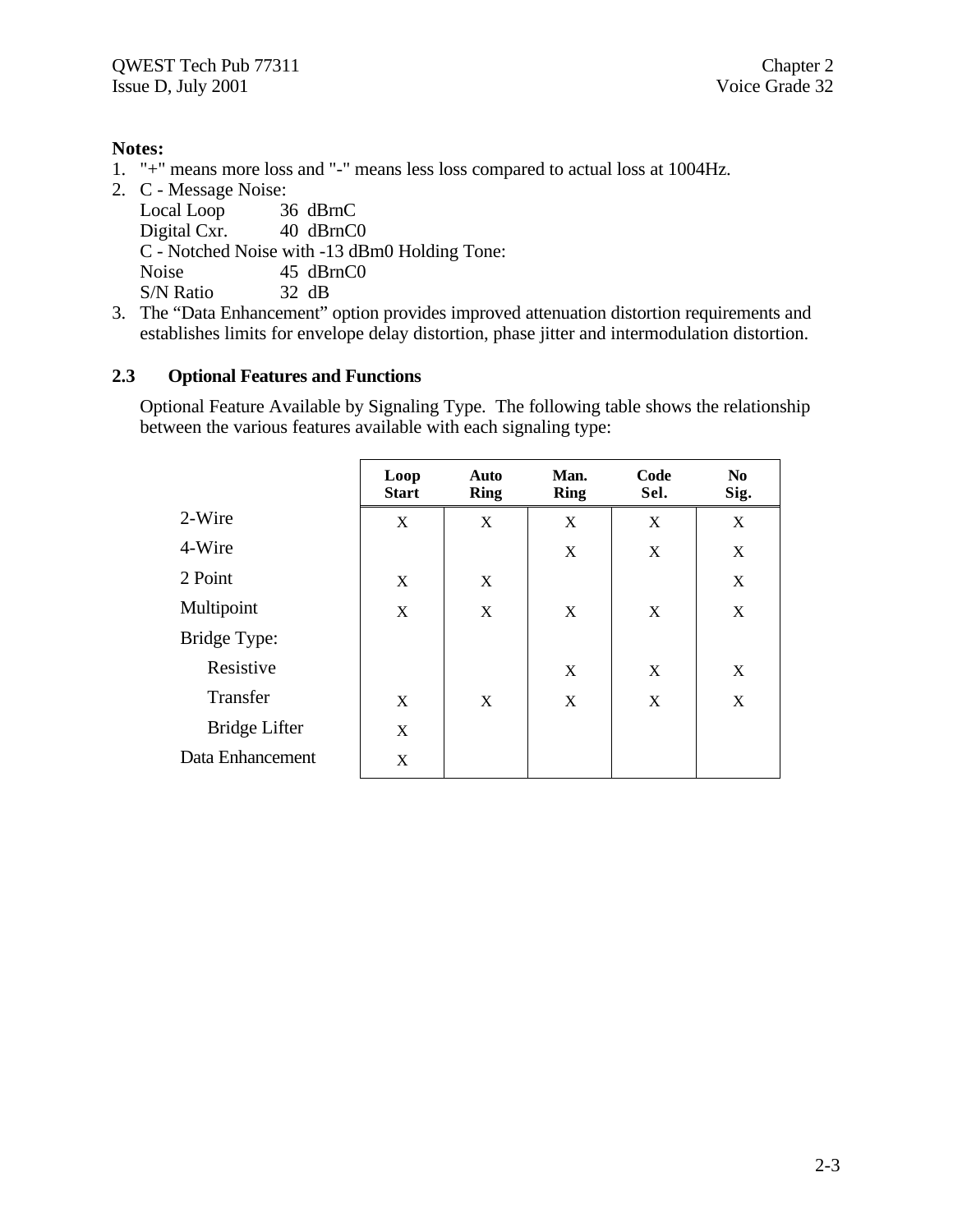# **2.4 Bridging: VG 32**

Three types of CO bridging are used on Multipoint circuits.

- Resistive Bridges (BR) are used to tie 3 or more locations together continuously. A signal originated on one leg will be sent to the other legs simultaneously.
- Transfer Bridges (BT) are used to rearrange circuits in a central office via customer control. Night transfer and alternate circuits are examples of the transfer arrangement. Note: Control of transfer bridge is provided by a separate Low-Speed Data channel.
- Bridge Lifters (BL) are used to provide Multipoint loop start services such as PBX offpremises stations.
	- BR Voice Resistive Bridge (BR) required when circuit extends to 3 or more customer locations on a non-transfer basis. Does not apply to Dial Services.
	- BT Transfer Bridge (BT) required when circuit is periodically rearranged in Central Office under customer control.
	- BL Bridged Lifters (BL) required when Dial Service is connected to 2 or more customer premises.

# **2.5 Data Enhancement**

VG 32 Loop start services may be conditioned to transport data signals as well as voice. When the "Data Enhancement" option is ordered, the channel will be aligned to data performance specifications.

# **2.6 Compatible Interface Code Combinations**

The following table summarizes VG 32 optional features by signaling type. Both 2 Point and Multipoint services are addressed, where appropriate. Note that two NCI codes are listed together; these are the only valid compatible interface codes for VG 32. Other combinations may be requested under VG Custom described in Chapter 6.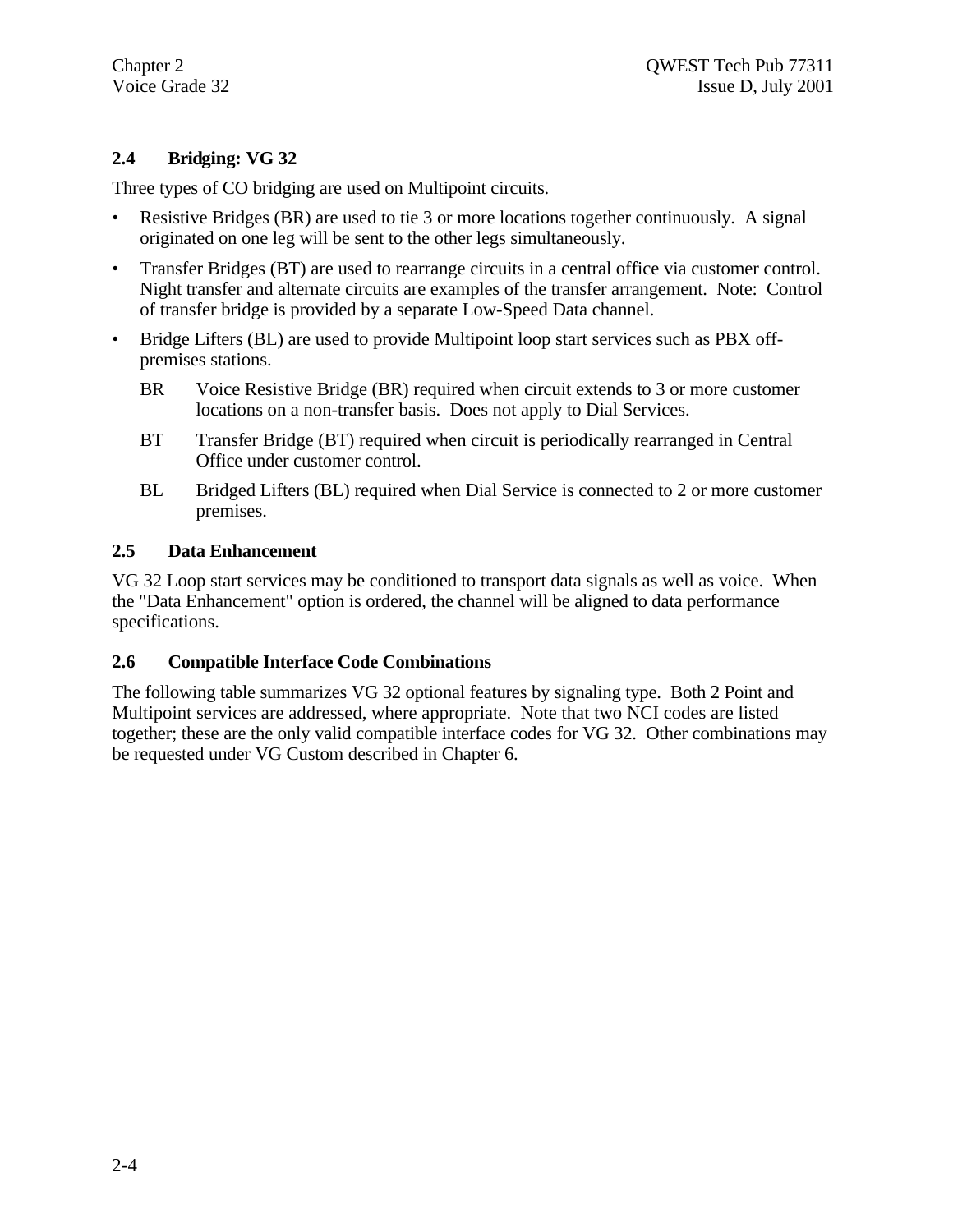| <b>Interface Code Combinations: VG 32</b>      |                                                                                                                                                                         |                                                                                                                                                                                         |                                                                                                                                                                                                                                                                                                         |  |  |
|------------------------------------------------|-------------------------------------------------------------------------------------------------------------------------------------------------------------------------|-----------------------------------------------------------------------------------------------------------------------------------------------------------------------------------------|---------------------------------------------------------------------------------------------------------------------------------------------------------------------------------------------------------------------------------------------------------------------------------------------------------|--|--|
| Optional                                       |                                                                                                                                                                         | <b>NCI Code</b>                                                                                                                                                                         |                                                                                                                                                                                                                                                                                                         |  |  |
| <b>Features</b>                                | EU-A                                                                                                                                                                    | $EU-Z$                                                                                                                                                                                  | <b>Data Enhancement</b>                                                                                                                                                                                                                                                                                 |  |  |
| 2 Point                                        |                                                                                                                                                                         |                                                                                                                                                                                         |                                                                                                                                                                                                                                                                                                         |  |  |
| No Signaling                                   | 02NO <sub>2</sub><br>04DS9.15 <sup>[2]</sup><br>04DS9.15 [2]<br>04NO2<br>04NO2<br>O4DS9.NO [2]                                                                          | 02NO <sub>2</sub><br>02NO <sub>2</sub><br>04NO <sub>2</sub><br>02NO <sub>2</sub><br>04NO2<br>04DS9.NO                                                                                   |                                                                                                                                                                                                                                                                                                         |  |  |
| Loop-Start Signaling                           | 04DS9.15 <sup>[2]</sup><br>04DS9.LO<br>02LA2<br>02LA2<br>02LB2<br>02LB2<br>02LC2<br>02LC2<br>02LG2<br>02LG2<br>02LO <sub>2</sub><br>02LO <sub>2</sub><br>02LO3<br>02LO3 | 02LS2<br>04DS9.LS<br>04DS9.15[2]<br>02LS2<br>04DS9.15 [2]<br>02LS2<br>04DS9.15 <sup>[2]</sup><br>02LS2<br>02LS2<br>04DS9.15[2]<br>04DS9.15 <sup>[2]</sup><br>02LS2<br>04DS9.15<br>02LS2 | 04DS9.15 - 02LS2.DB<br>02LA2.DB - 04DS9.15<br>02LA2.DB - 02LS2.DB<br>02LB2.DB - 04DS9.15<br>02LB2.DB - 02LS2.DB<br>02LC2.DB - 04DS9.15<br>02LC2.DB - 02LS2.DB<br>02LG2.DB - 02LS2.DB<br>02LG2.DB - 04DS9.15<br>02LO2.DB - 04DS9.15<br>02LO2.DB - 02LS2.DB<br>02LO3.DB - 04DS9.15<br>02LO3.DB - 02LS2.DB |  |  |
| Auto Ringdown                                  | 04DS9.15<br>02LR2                                                                                                                                                       | 02LR2<br>02LR2                                                                                                                                                                          |                                                                                                                                                                                                                                                                                                         |  |  |
| Multipoint<br>CO Bridging                      |                                                                                                                                                                         |                                                                                                                                                                                         |                                                                                                                                                                                                                                                                                                         |  |  |
| <b>Resistive Bridge</b><br>Manual Ringdown [1] | 04BR2.CF<br>04BR2.CF                                                                                                                                                    | 02AC2<br>04AC2                                                                                                                                                                          |                                                                                                                                                                                                                                                                                                         |  |  |
| Code-Select Ringdown<br>[1]                    | 04BR2.CF<br>04BR2.CF                                                                                                                                                    | 02AC2.R<br>04AC2.R                                                                                                                                                                      |                                                                                                                                                                                                                                                                                                         |  |  |
| No Signaling                                   | 04BR2.CF<br>04BR2.CF                                                                                                                                                    | 02NO <sub>2</sub><br>04NO2                                                                                                                                                              |                                                                                                                                                                                                                                                                                                         |  |  |
| Bridge-To-Bridge                               | 04BR2.CF                                                                                                                                                                | 04BR2.CF                                                                                                                                                                                |                                                                                                                                                                                                                                                                                                         |  |  |
| Bridge-To-Transfer                             | 04BR2.CF                                                                                                                                                                | 04BT2                                                                                                                                                                                   |                                                                                                                                                                                                                                                                                                         |  |  |
| Bridge-To-DS1                                  | 04BR2.CF                                                                                                                                                                | 04DS9.15 <sup>[2]</sup>                                                                                                                                                                 |                                                                                                                                                                                                                                                                                                         |  |  |

Continued on next page.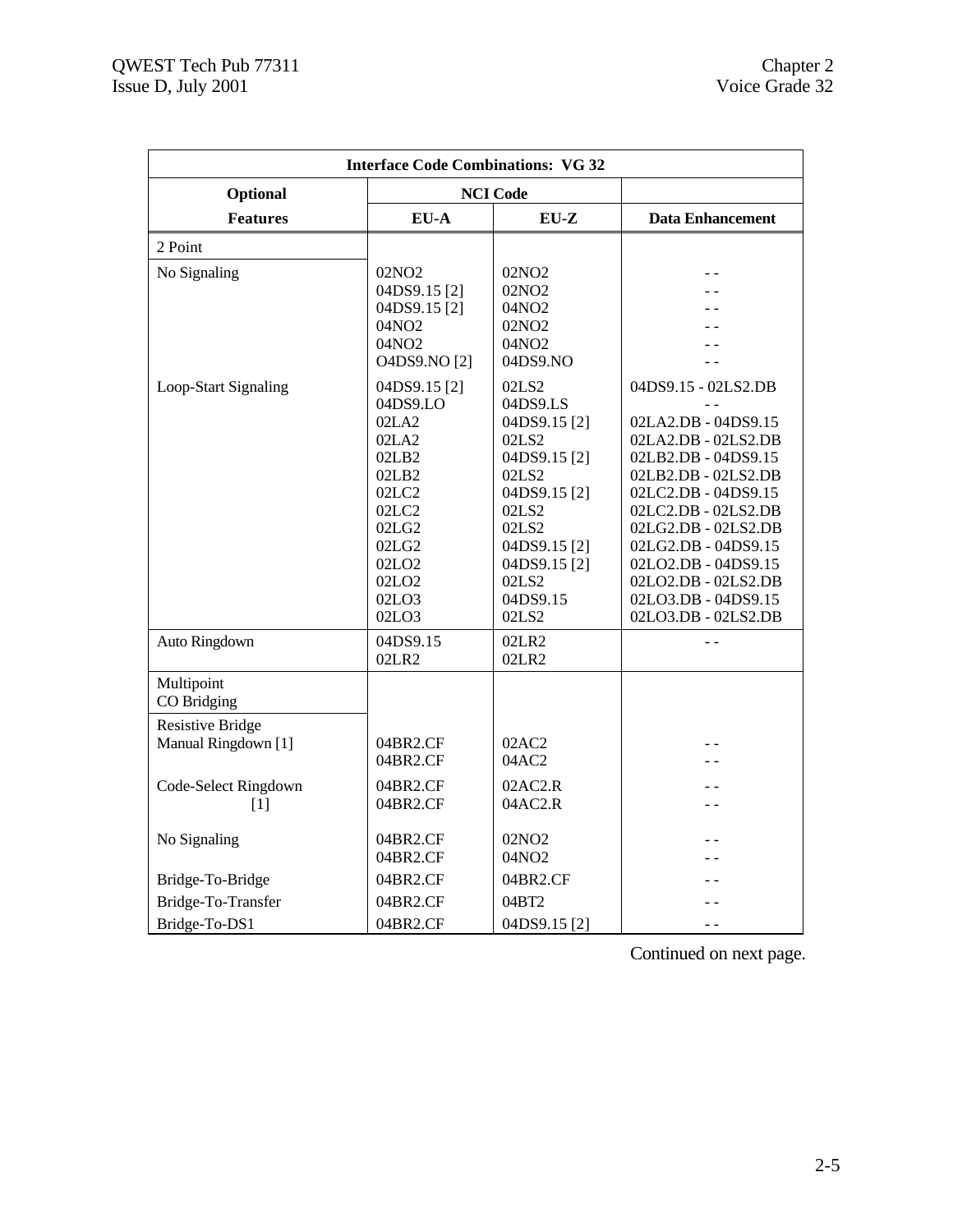| <b>Interface Code Combinations: VG 32</b>          |                                                                         |                                                                         |                                                                                                                                          |  |
|----------------------------------------------------|-------------------------------------------------------------------------|-------------------------------------------------------------------------|------------------------------------------------------------------------------------------------------------------------------------------|--|
| Optional                                           |                                                                         | <b>NCI Code</b>                                                         |                                                                                                                                          |  |
| <b>Features</b>                                    | EU-A                                                                    | $EU-Z$                                                                  | <b>Data Enhancement</b>                                                                                                                  |  |
| <b>Transfer Arrangement</b><br>Manual Ringdown [1] | 04BT2<br>04BT2                                                          | 02AC2<br>04AC2                                                          |                                                                                                                                          |  |
| Code-Select Ringdown<br>$\lceil 1 \rceil$          | 04BT2<br>04BT2                                                          | 02AC2.R<br>04AC2.R                                                      |                                                                                                                                          |  |
| Loop-Start Signaling                               | 02LA2<br>02LB2<br>02LC2<br>02LG2<br>02LO <sub>2</sub><br>02LO3<br>02LS2 | 02BT2<br>02BT2<br>02BT2<br>02BT2<br>02BT2<br>02BT2<br>02BT2             | 02LA2.DB - 02BT2<br>02LB2.DB - 02BT2<br>02LC2.DB - 02BT2<br>02LG2.DB - 02BT2<br>02LO2.DB - 02BT2<br>02LO3.DB - 02BT2<br>02LS2.DB - 02BT2 |  |
| Auto Ringdown                                      | 02BT2                                                                   | 02LR2                                                                   |                                                                                                                                          |  |
| No Signaling                                       | 02BT2<br>04BT2<br>04BT2                                                 | 02NO <sub>2</sub><br>02NO2<br>04NO2                                     |                                                                                                                                          |  |
| Transfer-To-Transfer                               | 02BT2<br>04BT2                                                          | 02BT2<br>04BT2                                                          |                                                                                                                                          |  |
| Transfer-To-DS1                                    | 02BT2<br>04BT2                                                          | 04DS9.15<br>04DS9.15                                                    |                                                                                                                                          |  |
| <b>Bridge Lifter</b><br>Loop-Start Signaling       | 02BL2<br>02BL2<br>02BL2<br>02BL2<br>02BL2<br>02BL2<br>02BL2             | 02LA2<br>02LB2<br>02LC2<br>02LG2<br>02LO <sub>2</sub><br>02LO3<br>02LS2 |                                                                                                                                          |  |
| Bridge Lifter-To-DS1                               | 02BL2                                                                   | 04DS9.15                                                                |                                                                                                                                          |  |

# **Notes:**

1. Ringing generator and talk battery provided by customer at each location.

2. Substitute 04CS9.15 for Command A Link service, but not with Data Enhancement.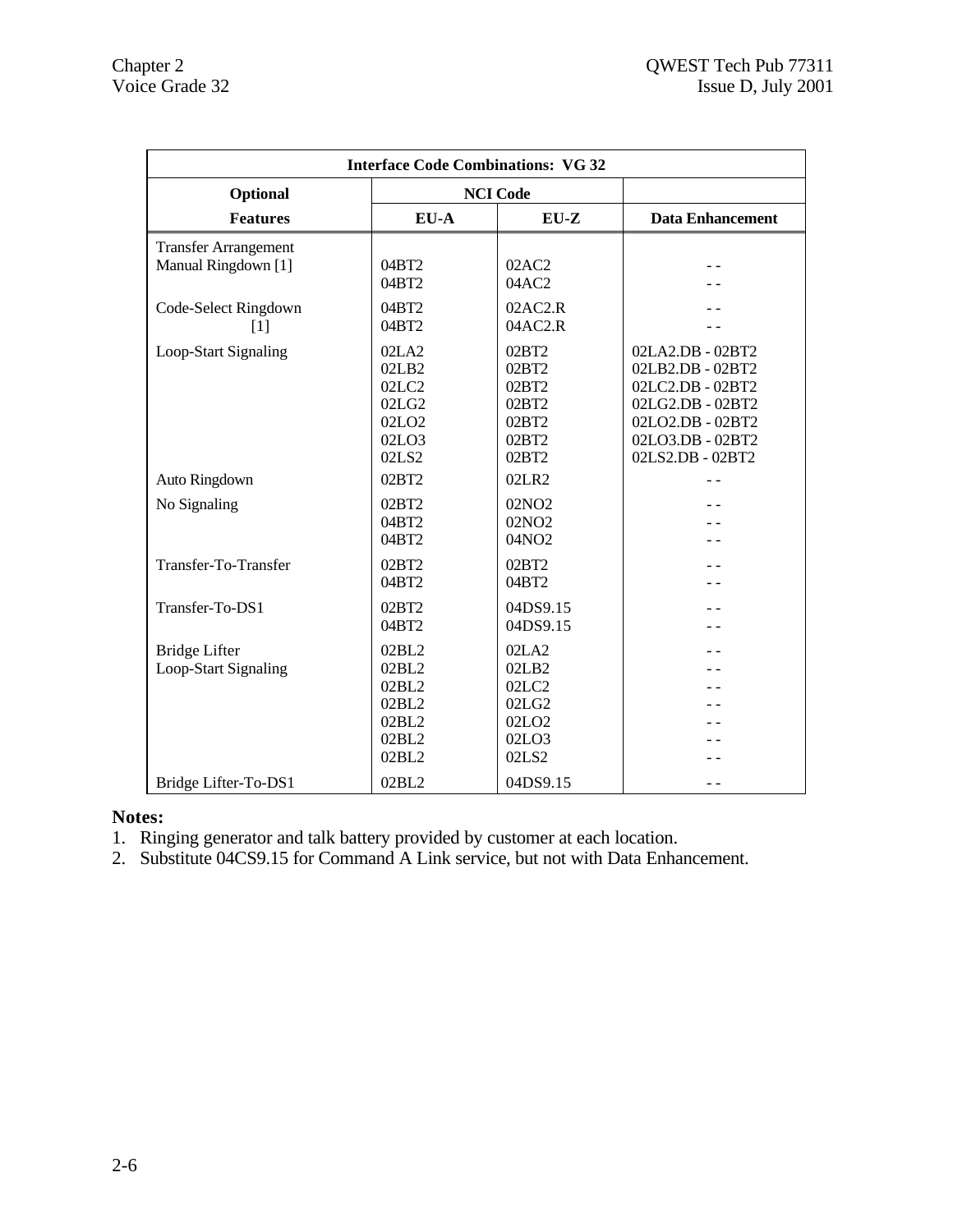# **2.7 Transmission Levels: VG 32**

The NCI code describes the number of wires, protocol code, options, and levels at the Network Interface to the EU. See Appendix A for a complete description of the NCI code. In VG 32 some Transmission Level Value Transmit (TLVT) levels can be specified by the customer within a limited range. This table relates the NCI code with the default level and ranges for TLVT (Transmit) and TLVR (Receive).

| <b>Permissible Customer Specified TLP Values</b><br>at the Network Interface: VG 32<br>$[1]$                                               |                                |     |  |  |  |
|--------------------------------------------------------------------------------------------------------------------------------------------|--------------------------------|-----|--|--|--|
| <b>Transmit Level</b><br><b>Receive Level</b><br><b>NCI</b> Code<br>Out from the CO (dB)<br>Into the CO (dB)<br><b>TLVT</b><br><b>TLVR</b> |                                |     |  |  |  |
| 02AC2<br>02AC2.R                                                                                                                           | $-10.0$ ( $-10.0$ to $-4.0$ )  | 0.0 |  |  |  |
| 04AC2<br>04AC2.R                                                                                                                           | $-10.0$ ( $-10.0$ to $-4.0$ )  | 0.0 |  |  |  |
| 02BL2 [2, 3]                                                                                                                               |                                |     |  |  |  |
| 04BR2 [2, 3]                                                                                                                               |                                |     |  |  |  |
| 02BT2 [2, 3]<br>04BT2 [2, 3]                                                                                                               |                                |     |  |  |  |
| 04CS9 [4]                                                                                                                                  |                                |     |  |  |  |
| 04DS9 [4]                                                                                                                                  |                                |     |  |  |  |
| 02LA2<br>02LB2<br>02LC2<br>02LG2                                                                                                           | $-5.0$ ( $-5.0$ to $-4.0$ )    | 0.0 |  |  |  |
| 02LO <sub>2</sub><br>02LO3                                                                                                                 | $-5.0$ ( $-7.0$ to $-4.0$ )    | 0.0 |  |  |  |
| 02LS2                                                                                                                                      | $-5.0$ ( $-7.0$ to $-3.0$ )    | 0.0 |  |  |  |
| 02LR2                                                                                                                                      | $-10.0$ ( $-10.0$ to $-3.0$ )  | 0.0 |  |  |  |
| 02NO <sub>2</sub>                                                                                                                          | $-10.0$ ( $-10.0$ to 0.0)      | 0.0 |  |  |  |
| 04NO2                                                                                                                                      | $-16.0$ ( $-16.0$ to $-10.0$ ) | 0.0 |  |  |  |

# **Notes:**

- 1. The levels shown are the permissible values for each interface. The default value is given followed by optional range (in parenthesis) when available, in one-dB steps.
- 2. This interface is a termination in a QWEST CO.
- 3. Levels that are dashed out (-); default to QWEST equipment levels.
- 4. Digital interface (DS1); levels are dashed out (-).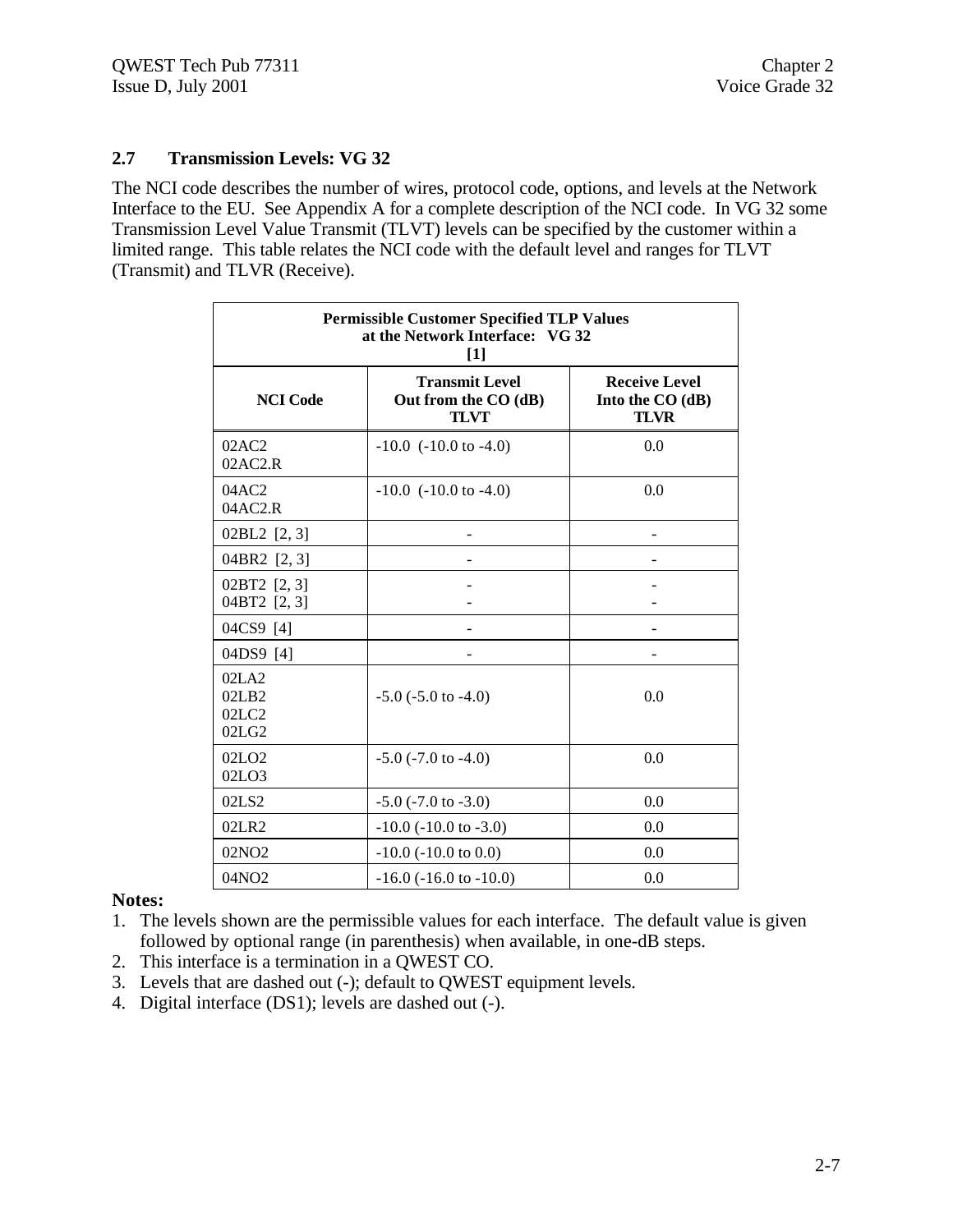# **CONTENTS**

# **Chapter and Section Page** 3. Voice Grade 33 ...............................................................................................................3-1 3.1 Channel Performance...........................................................................................3-1 3.2 Standard Channel Features and Functions............................................................3-1 3.3 Optional Features and Functions..........................................................................3-3 3.4 Compatible Interface Code Combinations...........................................................3-3 3.5 Transmission Levels: VG 33 ...............................................................................3-6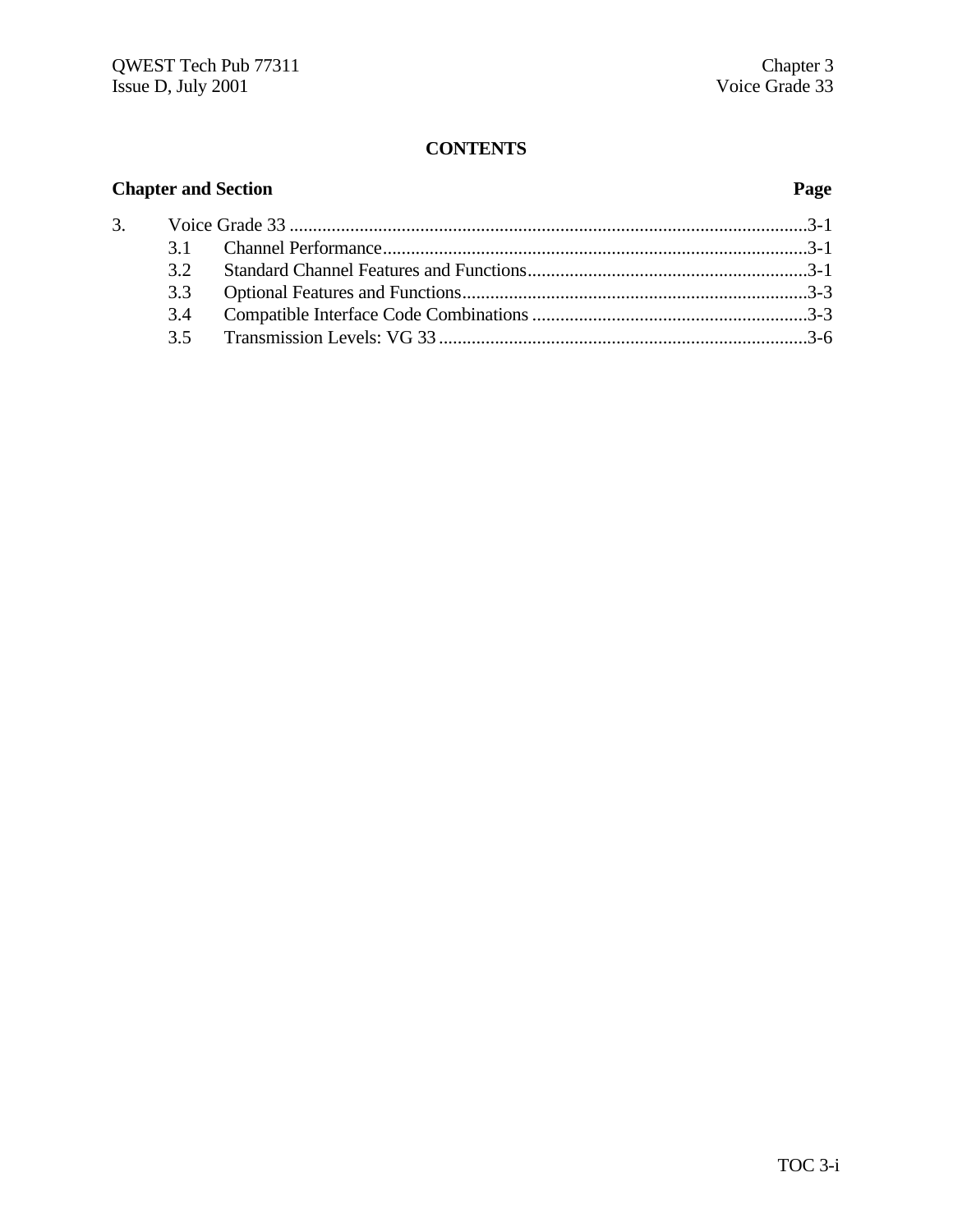# **3. Voice Grade 33**

# **3.1 Channel Performance**

Voice Grade 33 (VG 33) channels are designed to provide a grade of service equal to the historical "trunk" type. Transmission parameters are the same as traditionally found on end-to-end trunk services and PBX tie lines.

The Service Code for VG 33 is "UD". The full NC Code is shown in the following table. Based on the type of NCI selected, some limits to VG 33 channels may apply. The NCI's for VG 33 services are discussed in Para. 3.4.

Network Channel Code : VG 33

| <b>Network Channel</b> |                |                                                                      |  |  |
|------------------------|----------------|----------------------------------------------------------------------|--|--|
| <b>Service</b><br>Code | <b>Options</b> | <b>Remarks</b>                                                       |  |  |
| $1 - 2$                | $3-4$          |                                                                      |  |  |
| Ш                      | -B<br>D-<br>DB | Standard<br>CO Bridging<br>Data Enhancement<br>Data Enchmt + CO Brdg |  |  |

#### **3.2 Standard Channel Features and Functions**

VG 33 can be viewed as a building block service. Such features as Data Enhancement and Multipoint services can be added to VG 33 service. The following information describes VG 33 standard channel parameters, transmission limits, and interface specifications. Enhanced features are listed by category as well.

| <b>Features and Options: VG 33</b>                        |                                                         |                                                     |  |  |
|-----------------------------------------------------------|---------------------------------------------------------|-----------------------------------------------------|--|--|
| Category                                                  | <b>Standard</b><br><b>Channel</b>                       | <b>Options</b>                                      |  |  |
| Configuration                                             | 2 Point                                                 | Multipoint                                          |  |  |
| Channel                                                   | 2-Wire/4-Wire                                           | <b>Transfer Arrangement</b>                         |  |  |
| Interface                                                 | 2-Wire/4-Wire                                           |                                                     |  |  |
| Signaling                                                 | No Signaling                                            | <b>Ground Start</b><br>E&M Signaling                |  |  |
| <b>Attenuation Distortion</b><br>404-2804Hz<br>304-3004Hz | <b>IAL</b><br>$-2$ to $+$ 6dB<br>$-3$ to $+12dB$<br>[1] | ML<br>$-1.5$ to $+5dB$<br>$-3$ to $+12dB$<br>[1, 3] |  |  |

Continued on next page.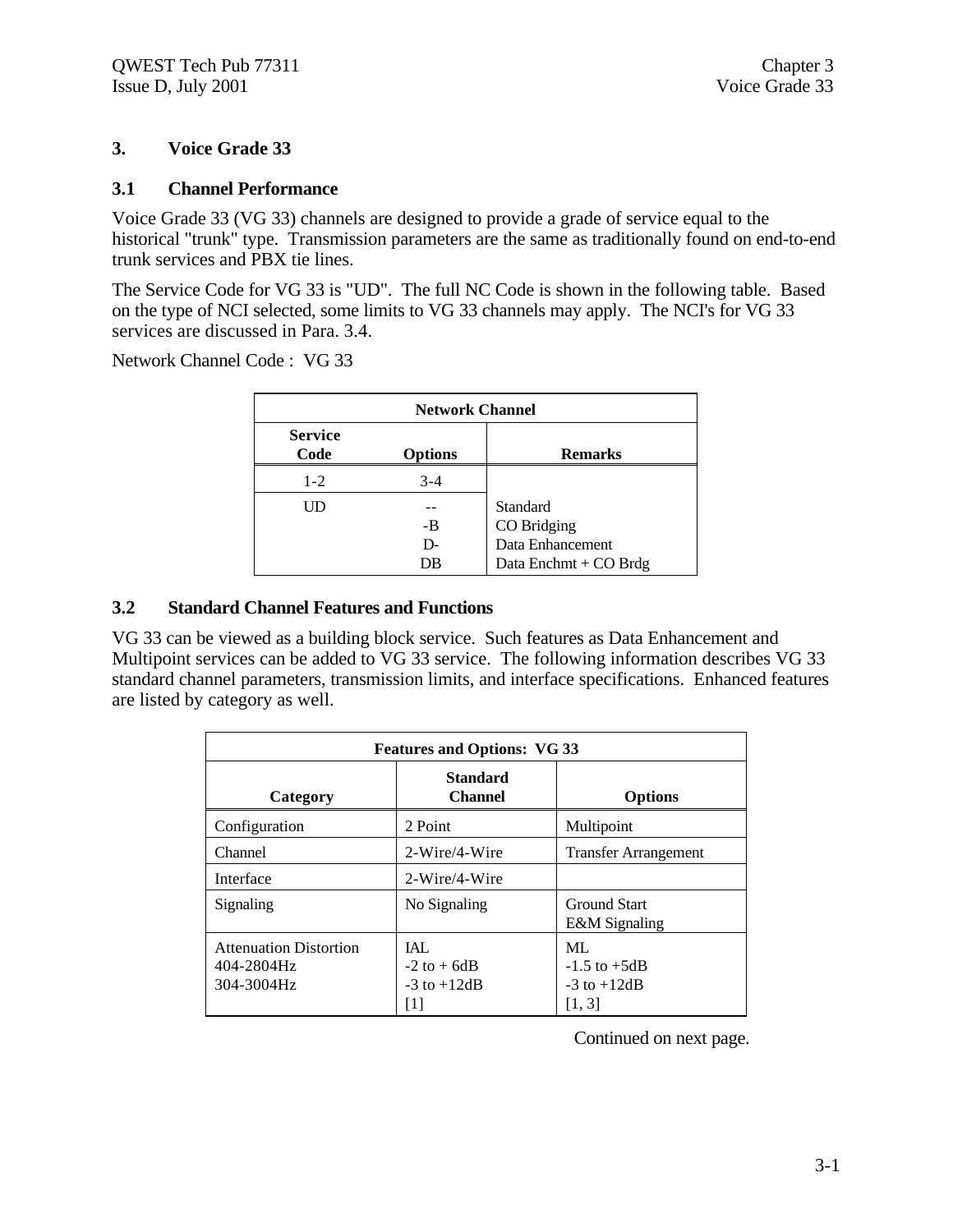| <b>Features and Options: VG 33</b>                                                                         |                                                                            |                                               |  |  |  |
|------------------------------------------------------------------------------------------------------------|----------------------------------------------------------------------------|-----------------------------------------------|--|--|--|
| Category                                                                                                   | <b>Standard</b><br><b>Channel</b>                                          | <b>Options</b>                                |  |  |  |
| <b>Impedance Balance</b>                                                                                   | 4-Wire<br>$ERL = 18dB$<br>$SRL = 12dB$                                     | 2-Wire<br>$ERL = 5dB$<br>$ERL = 2.5dB$        |  |  |  |
| Noise Measurement                                                                                          | $\lceil 2 \rceil$                                                          | $[2]$                                         |  |  |  |
| <b>Impulse Noise</b><br>$(=15$ Counts in 15 Min.)                                                          | <b>Threshold Setting</b><br>71dBrnc0                                       | <b>Threshold Setting</b><br>71dBrnc0          |  |  |  |
| <b>Interface Levels</b>                                                                                    | $TLVR$ 0 to $-6.0dB$<br>(From Customer)<br>TLVT 0 to -5dB<br>(To Customer) | See Table in<br>Para, 3.5                     |  |  |  |
| <b>Expected Loss</b>                                                                                       | See Table in<br>Para. 3.5                                                  | See Table in<br>Para. 3.5                     |  |  |  |
| <b>Actual Variation</b>                                                                                    | $\pm 4.0$ dB at 1004Hz                                                     | Same                                          |  |  |  |
| <b>Envelope Delay</b><br>[3]                                                                               | None                                                                       | 1250 uSEC                                     |  |  |  |
| <b>Phase Jitter Limits</b><br>$\lceil 3 \rceil$                                                            | None                                                                       | 4 to 304Hz<br>$= 12$ Degrees                  |  |  |  |
| Intermodulation<br>Distortion<br>(Also known as<br>Non-Linear Distortion)<br>Ratio to Fundamental<br>$[3]$ | None                                                                       | Second Order = $48dB$<br>Third Order = $50dB$ |  |  |  |

# **Notes:**

- 1. "+" means more loss and "-" means less loss compared to actual loss at 1004Hz.
- 2. C Message Noise: Immediate Action Limit (IAL)

Local Loop Digital Cxr. 40 dBrnC0 C - Notched Noise with -13 dBm0 Holding Tone: (IAL) Noise 45 dBrnC0 S/N Ratio 32 dB

3. The "Data Enhancement" option provides improved attenuation distortion requirements and establishes limits for envelope delay distortion, phase jitter and intermodulation distortion.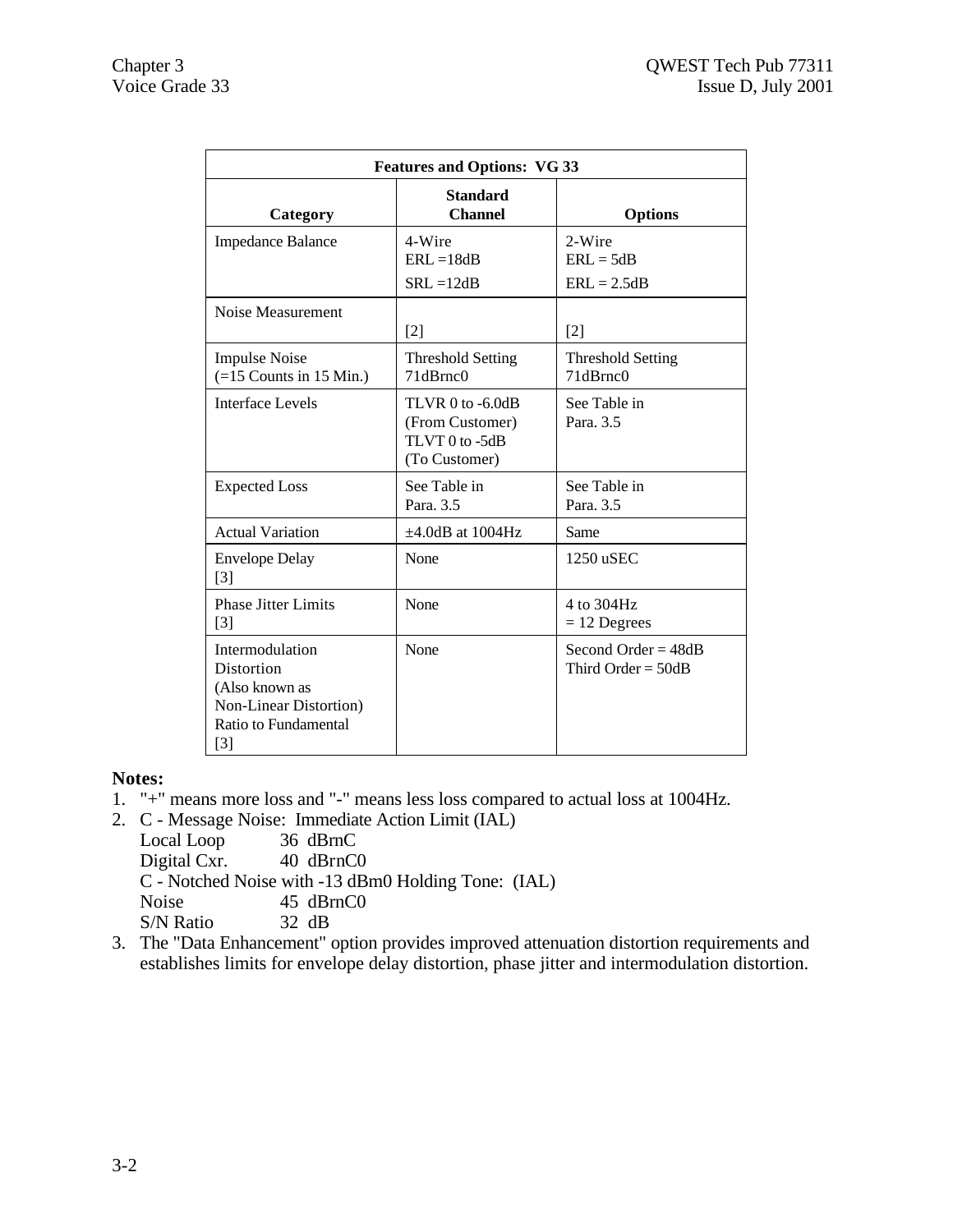# **3.3 Optional Features and Functions**

• Optional Feature Available by Signaling Type

The following table shows the relationship between the various features available with each signaling type:

| <b>Ground</b><br><b>Start</b> | E&M<br><b>Signaling</b> | N <sub>0</sub><br>Sig. |
|-------------------------------|-------------------------|------------------------|
|                               |                         |                        |
| X                             | X                       | X                      |
|                               | X                       | Std.                   |
| X                             | X                       | X                      |
| X                             | X                       | X                      |
| X                             | X                       | X                      |
| X                             | X                       | -                      |
|                               |                         |                        |

• Bridging: VG 33

Transfer Bridges (BT) are used to rearrange circuits in a central office via customer control. Night transfer and alternate circuits are typical examples of the transfer arrangement.

- BT Transfer relay (BT) required when circuit periodically rearranged in CO under customer control.
- Data Enhancement : VG 33

Ground start and E&M Signaling services may be conditioned to transport data signals as well as voice. When the "Data Enhancement" option is ordered, the channel will be aligned to data performance specifications.

# **3.4 Compatible Interface Code Combinations**

The following table summarizes VG 33 optional features by signaling type. Both 2 Point and Multipoint services are addressed, where appropriate. Note that two NCI codes are listed together; these are the only valid compatible interface codes for VG 33. Other combinations may be requested under VG Custom described in Chapter 6.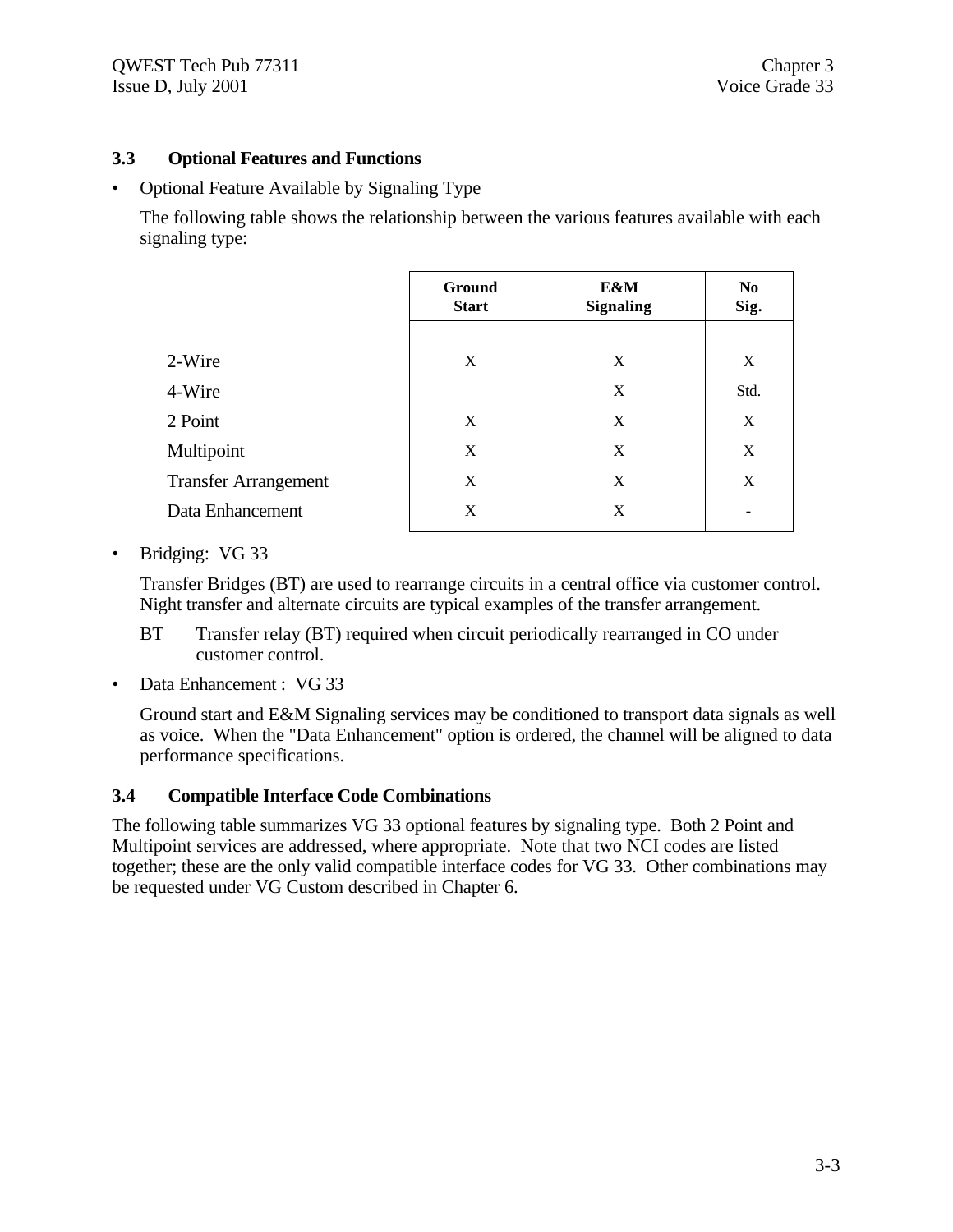| <b>Interface Code Combinations: VG 33</b> |                                                                                                                                                                                                                                                                                                                  |                                                                                                                                                                                                                                                                    |                                                                                                                                                                                                                                                                                                          |                                                                                                                                                                                                                                                                                                                                                                                                            |                                                                                                                                                                                                                                                                                                       |
|-------------------------------------------|------------------------------------------------------------------------------------------------------------------------------------------------------------------------------------------------------------------------------------------------------------------------------------------------------------------|--------------------------------------------------------------------------------------------------------------------------------------------------------------------------------------------------------------------------------------------------------------------|----------------------------------------------------------------------------------------------------------------------------------------------------------------------------------------------------------------------------------------------------------------------------------------------------------|------------------------------------------------------------------------------------------------------------------------------------------------------------------------------------------------------------------------------------------------------------------------------------------------------------------------------------------------------------------------------------------------------------|-------------------------------------------------------------------------------------------------------------------------------------------------------------------------------------------------------------------------------------------------------------------------------------------------------|
| Optional                                  |                                                                                                                                                                                                                                                                                                                  | <b>NCI Code</b>                                                                                                                                                                                                                                                    |                                                                                                                                                                                                                                                                                                          |                                                                                                                                                                                                                                                                                                                                                                                                            | Data                                                                                                                                                                                                                                                                                                  |
| <b>Features</b>                           | $EU-A$                                                                                                                                                                                                                                                                                                           | $EU-Z$                                                                                                                                                                                                                                                             |                                                                                                                                                                                                                                                                                                          | <b>Enhancement</b>                                                                                                                                                                                                                                                                                                                                                                                         |                                                                                                                                                                                                                                                                                                       |
| 2 Point                                   |                                                                                                                                                                                                                                                                                                                  |                                                                                                                                                                                                                                                                    |                                                                                                                                                                                                                                                                                                          |                                                                                                                                                                                                                                                                                                                                                                                                            |                                                                                                                                                                                                                                                                                                       |
| E&M Signaling<br>$[2]$                    | 02CT3 [1]<br>02CT3 [1]<br>02CT3 [1]<br>02CT3 [1]<br>02CT3 [1]<br>02CT3 [1]<br>04CT2.[1]<br>04CT2.[1]<br>04CT2.[1]<br>04CT2.[1]<br>04CT2.[1]<br>04CT2.[1]<br>04DS9.15 <sup>[3]</sup><br>04DS9.15 [3]<br>04DS9.15 [3]<br>04DS9.15 [3]<br>04EA2.*<br>04EA2.*<br>04EA2.*<br>04EA2.*<br>06EA2.*<br>06EA2.*<br>06EA2.* | 02CT3 [1]<br>04DS9.15<br>04EA2.*<br>06EA2.*<br>06EB2.*<br>08EB2.*<br>04CT2 [1]<br>04DS9.15<br>04EA2.*<br>06EA2.*<br>06EB2.*<br>08EB2.*<br>$04E A2.*$<br>06EA2.*<br>06EB2.*<br>08EB2.*<br>04EA2.*<br>06EA2.*<br>06EB2.*<br>08EB2.*<br>06EA2.*<br>06EB2.*<br>08EB2.* | $02CT3.DD -$<br>02CT3.DD<br>02CT3.DD<br>02CT3.DD<br>$02CT3.DD -$<br>02CT3.DD<br>04CT2.DD<br>$04CT2$ .DD<br>04CT2.DD<br>04CT2.DD<br>04CT2.DD<br>04CT2.DD<br>04DS9.15<br>04DS9.15<br>04DS9.15<br>04DS9.15<br>$04EA2.*DD$<br>04EA2.*DD<br>04EA2.*DD<br>$04EA2.*DD$<br>$06EA2.*DD$<br>06EA2.*DD<br>06EA2.*DD | $\omega_{\rm{max}}$<br>$\mathbf{r}$<br>$\sim$<br>$\sim 100$<br>$\Delta \sim 10^4$<br>$\equiv$<br>$\blacksquare$<br>$\mathcal{L}_{\mathcal{A}}$<br>$\omega$<br>$\equiv$<br>$\blacksquare$<br>$\omega_{\rm c}$<br>$\mathbf{L}$<br>$\blacksquare$<br>$\blacksquare$<br>$\omega$<br>$\equiv$<br>$\blacksquare$<br>$\blacksquare$<br>$\mathbf{L}^{\mathcal{A}}$<br>$\equiv$<br>$\blacksquare$<br>$\blacksquare$ | 02CT3.DD<br>04DS9.15<br>04EA2.*DD<br>06EA2.*DD<br>06EB2.*DD<br>08EB2.*DD<br>04CT2.DD<br>04DS9.15<br>04EA2.***<br>06EA2.***<br>06EB2.***<br>08EB2.***<br>04EA2.*DD<br>06EA2.*DD<br>$06EB2.*DD$<br>08EB2.*DD<br>04EA2.*DD<br>06EA2.*DD<br>06EB2.*DD<br>08EB2.*DD<br>06EA2.*DD<br>06EB2.*DD<br>08EB2.*DD |
|                                           | 06EB2.*<br>06EB2.*<br>08EB2.*                                                                                                                                                                                                                                                                                    | 06EB2.*<br>08EB2.*<br>08EB2.*                                                                                                                                                                                                                                      | $06EB2.*DD$<br>06EB2.*DD<br>08EB2.*DD                                                                                                                                                                                                                                                                    | $\omega$<br>$\blacksquare$<br>$\blacksquare$                                                                                                                                                                                                                                                                                                                                                               | 06EB2.*DD<br>08EB2.*DD<br>08EB2.*DD                                                                                                                                                                                                                                                                   |
|                                           | 04DS9.EA                                                                                                                                                                                                                                                                                                         | 04DS9.EA                                                                                                                                                                                                                                                           |                                                                                                                                                                                                                                                                                                          | - -                                                                                                                                                                                                                                                                                                                                                                                                        |                                                                                                                                                                                                                                                                                                       |

Continued on next page.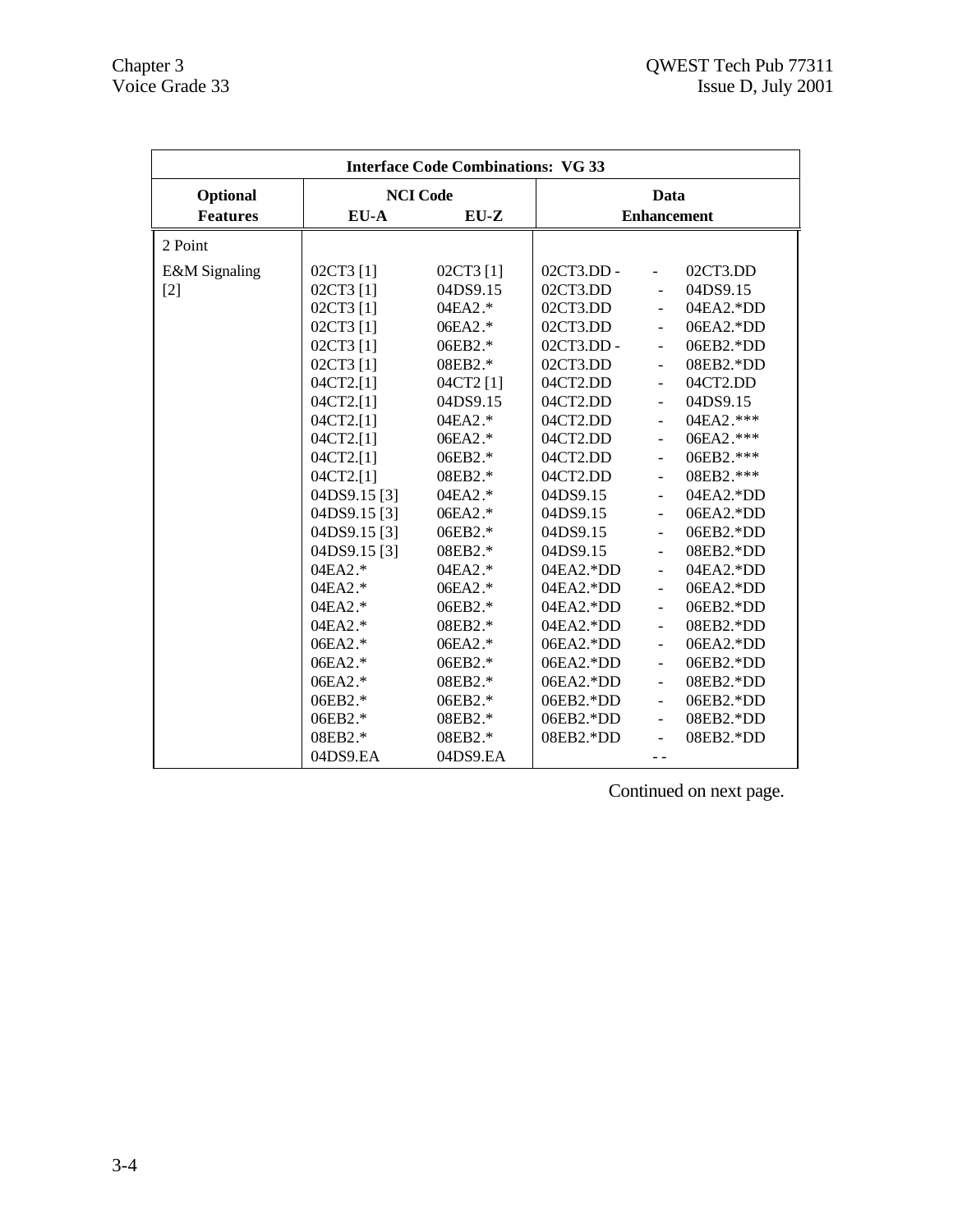| <b>Interface Code Combinations: VG 33</b> |                                                                                                                |                                                                                                                           |                                                                                        |                                                                                                                                        |                                                                                                     |
|-------------------------------------------|----------------------------------------------------------------------------------------------------------------|---------------------------------------------------------------------------------------------------------------------------|----------------------------------------------------------------------------------------|----------------------------------------------------------------------------------------------------------------------------------------|-----------------------------------------------------------------------------------------------------|
| Optional                                  |                                                                                                                | <b>NCI Code</b>                                                                                                           |                                                                                        |                                                                                                                                        | Data                                                                                                |
| <b>Features</b>                           | $EU-A$                                                                                                         | $EU-Z$                                                                                                                    | <b>Enhancement</b>                                                                     |                                                                                                                                        |                                                                                                     |
| 2 Point                                   |                                                                                                                |                                                                                                                           |                                                                                        |                                                                                                                                        |                                                                                                     |
| Ground-Start                              | 02GO <sub>2</sub><br>02GO <sub>2</sub><br>02GO3<br>02GO3[1]<br>02GO3[1]<br>04DS9.15 <sup>[3]</sup><br>04DS9.EA | 02GS2<br>04DS9.15 <sup>[3]</sup><br>02CT3 [1]<br>02GS2<br>04DS9.15<br>02GS2<br>04DS9.GO                                   | 02GO2.DD<br>02GO2.DD<br>02GO3.DD<br>02GO3.DD<br>02GO3.DD<br>04DS9.15                   | $\frac{1}{2}$<br>÷,<br>$\blacksquare$<br>$\blacksquare$<br>$\blacksquare$<br>$\blacksquare$                                            | 02GS2.DD<br>04DS9.15<br>02CT3.DD<br>02GS2.DD<br>04DS9.15<br>02GS2.DD                                |
| No Signaling                              | 04NO2<br>04DS9.15[3]<br>04DS9.NO [3]                                                                           | 04NO2<br>04NO2<br>04DS9.NO                                                                                                |                                                                                        |                                                                                                                                        |                                                                                                     |
| <b>Reverse Battery</b>                    | 02RV3.0<br>02RV3.0<br>04DS9.15<br>04DS9.EA                                                                     | 02RV2.T<br>04DS9.15<br>04RV2.T<br>04DS9.EA                                                                                |                                                                                        |                                                                                                                                        |                                                                                                     |
| Multipoint                                |                                                                                                                |                                                                                                                           |                                                                                        |                                                                                                                                        |                                                                                                     |
| <b>Transfer Arrangement</b>               | 02BT2<br>02BT2<br>04BT2<br>04BT2<br>04BT2<br>04BT2<br>04BT2<br>02CT3 [1]<br>04CT2 [1]<br>02GO3 [1]             | $02$ GO <sub>2</sub><br>02GS2<br>04EA2.*<br>06EA2.*<br>06EB2.*<br>08EB2.*<br>04NO <sub>2</sub><br>04BT2<br>04BT2<br>04BT2 | 02BT2<br>02BT2<br>04BT2<br>04BT2<br>04BT2<br>04BT2<br>02CT3.DD<br>04CT2.DD<br>02GO2.DD | $\blacksquare$<br>$\blacksquare$<br>$\overline{\phantom{a}}$<br>$\overline{a}$<br>$\overline{\phantom{a}}$<br>$\overline{\phantom{a}}$ | 02GO2.DD<br>02GS2.DD<br>04EA2.*DD<br>06EA2.*DD<br>06EB2.*DD<br>08EB2.*DD<br>04BT2<br>04BT2<br>02BT2 |
| Transfer-To-DS1                           | 02BT2<br>04BT2                                                                                                 | 04DS9.15<br>04DS9.15                                                                                                      |                                                                                        |                                                                                                                                        |                                                                                                     |
| <b>Bridge Lifter</b>                      | 02BL2<br>02BL2                                                                                                 | 02GS2<br>04DS9.15                                                                                                         |                                                                                        | - -                                                                                                                                    |                                                                                                     |

# **Notes:**

- 1. This interface is a termination in QWEST CO.
- 2. The "\*" can be replaced with E or M lead originate.
- 3. Substitute 04CS9.15 for Command A Link Service, but not with Data Enhancement.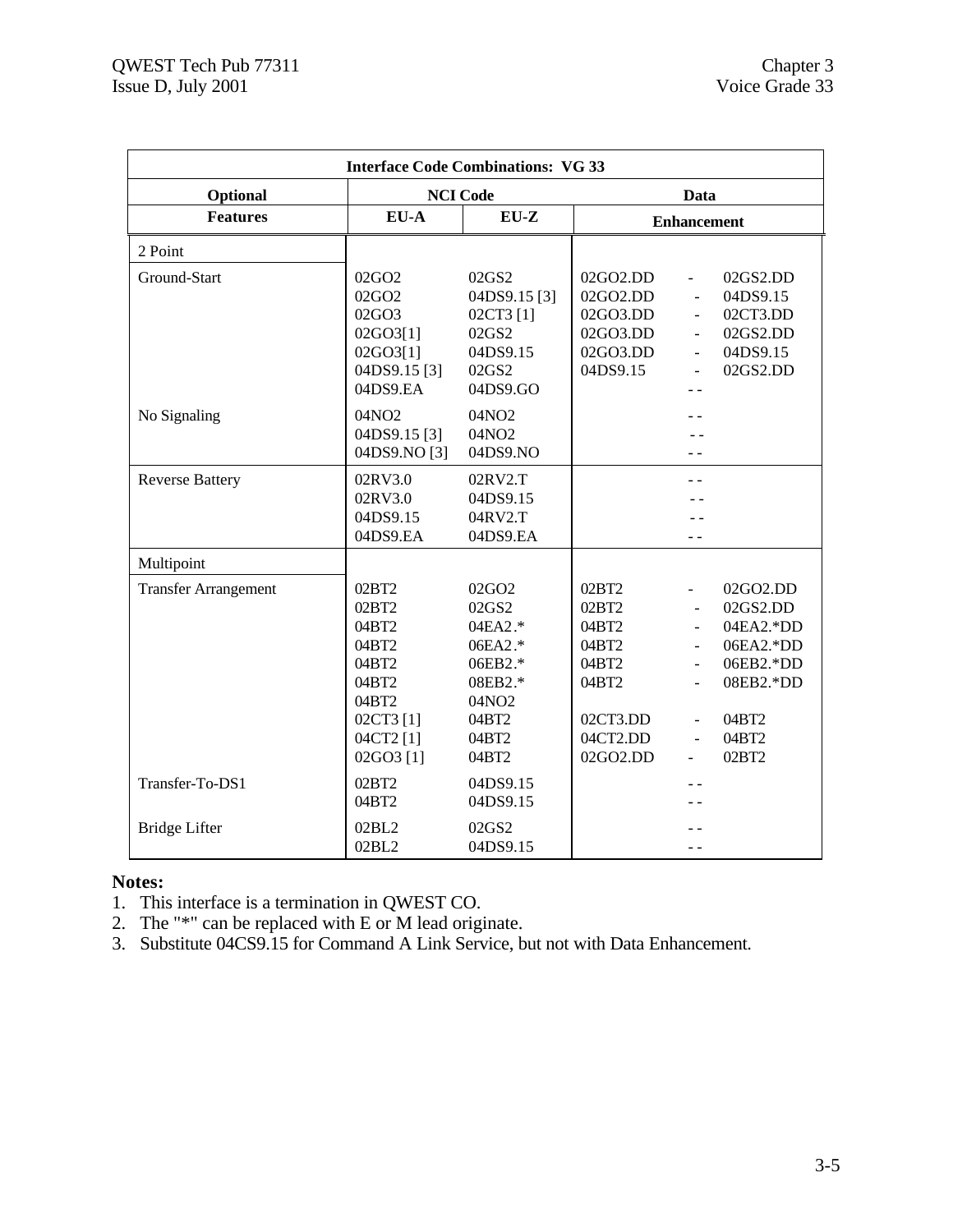# **3.5 Transmission Levels: VG 33**

The NCI code describes the number of wires, protocol code, options, and levels at the network interface to the end user. See Appendix A for a complete description of the NCI code. In VG 33 some Transmission Level Value Transmit (TLVT) levels can be specified by the customer within a limited range. This table relates the NCI code with the default level and ranges for TLVT (Transmit) and TLVR (Receive).

| <b>Permissible Customer Specified TLP Values</b><br>at the Network Interface: VG 33<br>$[1]$ |                                                              |                                                         |                            |  |
|----------------------------------------------------------------------------------------------|--------------------------------------------------------------|---------------------------------------------------------|----------------------------|--|
| <b>NCI Code</b>                                                                              | <b>Transmit Level</b><br>Out from the CO (dB)<br><b>TLVT</b> | <b>Receive Level</b><br>Into the CO (dB)<br><b>TLVR</b> | <b>Remarks</b>             |  |
| $02BT2$ [2, 3]<br>04BT2 [2, 3]                                                               |                                                              |                                                         | $\rm CO$<br><b>Bridges</b> |  |
| 02CT3 [2]                                                                                    | $-5.0$ ( $-5.0$ to $-2.0$ )                                  | 0.0                                                     | CO Switch<br>(Trunk Ckt.)  |  |
| 04CT2                                                                                        | $-5.0$ ( $-5.0$ to $-3.0$ )                                  | 0.0                                                     | CO Switch<br>(Trunk Ckt.)  |  |
| 04CS9 <sup>[4]</sup>                                                                         |                                                              |                                                         |                            |  |
| 04DS9 [4]                                                                                    |                                                              |                                                         |                            |  |
| 04EA2.E<br>04EA2.M                                                                           | $-3.0$ ( $-5.0$ to $-2.0$ )                                  | $-2.0$                                                  | TL11M/E,11TTMB             |  |
|                                                                                              | $+7.0$                                                       | $-16.0$                                                 | VCA(CDQ2X)                 |  |
| 06EA2.E<br>06EA2.M                                                                           | $-3.0$ ( $-5.0$ to 2.0)                                      | $-2.0$                                                  | TL31M/E,31TLMB             |  |
|                                                                                              | $+2.0$ (-1.0 to +2.0)                                        | $-6.0$                                                  | TC31M/E                    |  |
|                                                                                              | $+7.0$                                                       | $-16.0$                                                 | VCA (CDQ4X)                |  |
| 06EB2.E<br>06EB2.M                                                                           | $-3.0$ ( $-5.0$ to $-2.0$ )                                  | $-2.0$                                                  | TL12M/E,12TTMB             |  |
|                                                                                              | $+7.0$                                                       | $-16.0$                                                 | VCA (CDQ2W)                |  |

Continued on next page.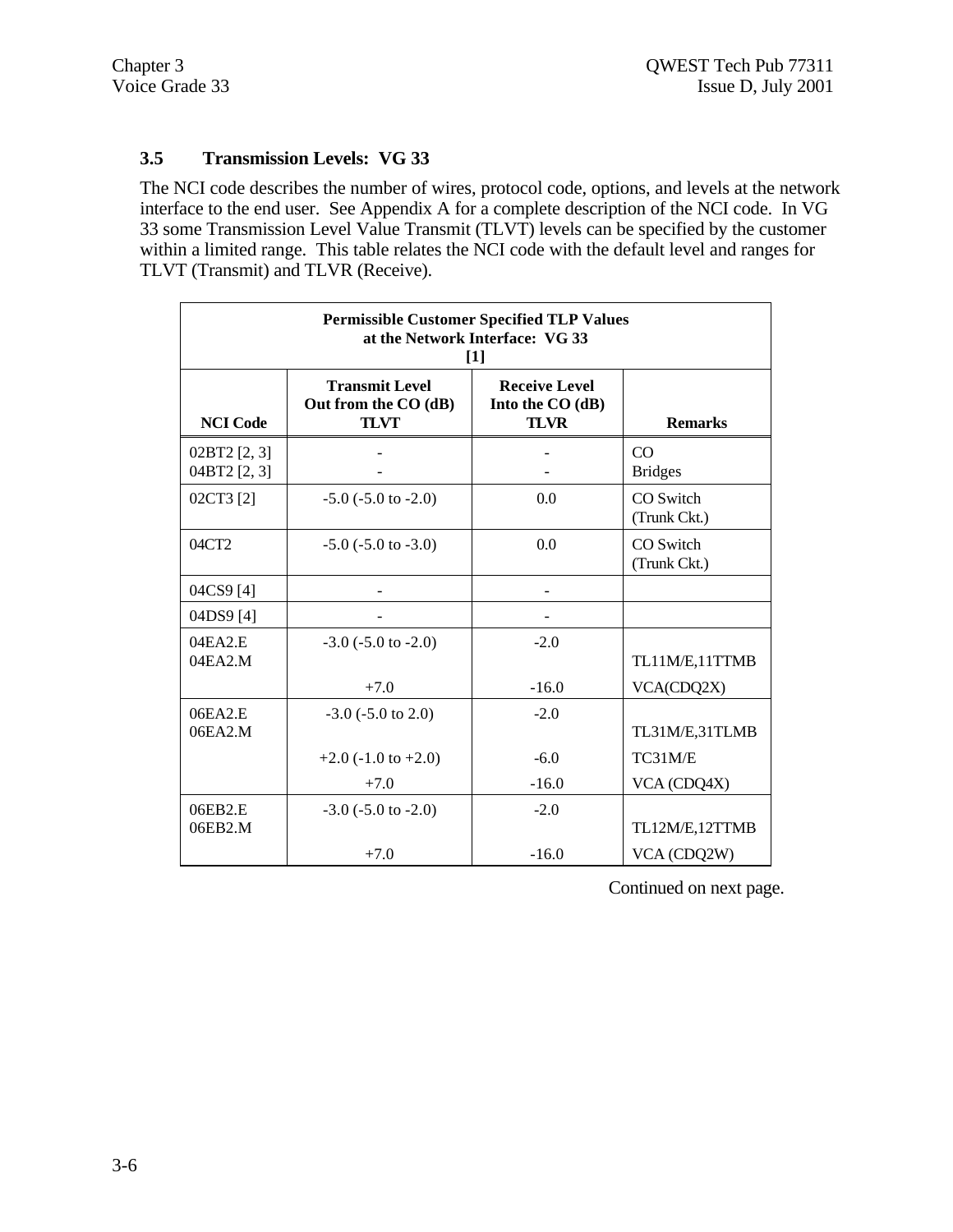| <b>Permissible Customer Specified TLP Values</b><br>At The Network Interface: VG 33<br>$[1]$ |                                                       |                                                   |                              |  |  |
|----------------------------------------------------------------------------------------------|-------------------------------------------------------|---------------------------------------------------|------------------------------|--|--|
| <b>NCI</b> Code                                                                              | <b>Transmit Level</b><br>Out from the CO (dB)<br>TLVT | <b>Receive Level</b><br>Into the $CO(dB)$<br>TLVT | <b>Remarks</b>               |  |  |
| 08EB2.E<br>08EB2.M                                                                           | $-3.0$ ( $-5.0$ to $-2.0$ )                           | $-2.0$                                            | TL32M,32TTMB<br>TL32E,32TTEG |  |  |
|                                                                                              | $+2.0$ (-1.0 to $+2.0$ )                              | $-6.0$                                            | TC32M/E                      |  |  |
|                                                                                              | $+7.0$                                                | $-16.0$                                           | 32TTMB<br>VCA (CDQ4W)        |  |  |
| 02GO <sub>2</sub><br>02G <sub>O</sub> 3<br>02GS2                                             | $-5.0$ ( $-5.0$ to $-3.0$ )<br>$[5]$                  | 0.0                                               |                              |  |  |
| 02RV2<br>02RV3                                                                               | $-5.0$ ( $-5.0$ to $-3.0$ )                           | 0.0                                               | [6]                          |  |  |
| 04NO <sub>2</sub>                                                                            | $-5.0$ ( $-16.0$ to $-5.0$ )                          | 0.0                                               |                              |  |  |

# **Notes:**

- 1. The levels shown are the permissible values for each interface. The default value is given followed by optional range (in parenthesis) when available, in one-dB steps.
- 2. This interface is a termination in a QWEST CO.
- 3. Levels that are dashed out (-); default to QWEST equipment levels.
- 4. Digital interface (DS1); levels are dashed out (-).
- 5. QWEST may provide higher TLVT depending upon facility type and loss.
- 6. Reverse Battery option is available to Foreign Exchange DIDs and Radio Common Carriers (RCC) tariffed for DID trunks.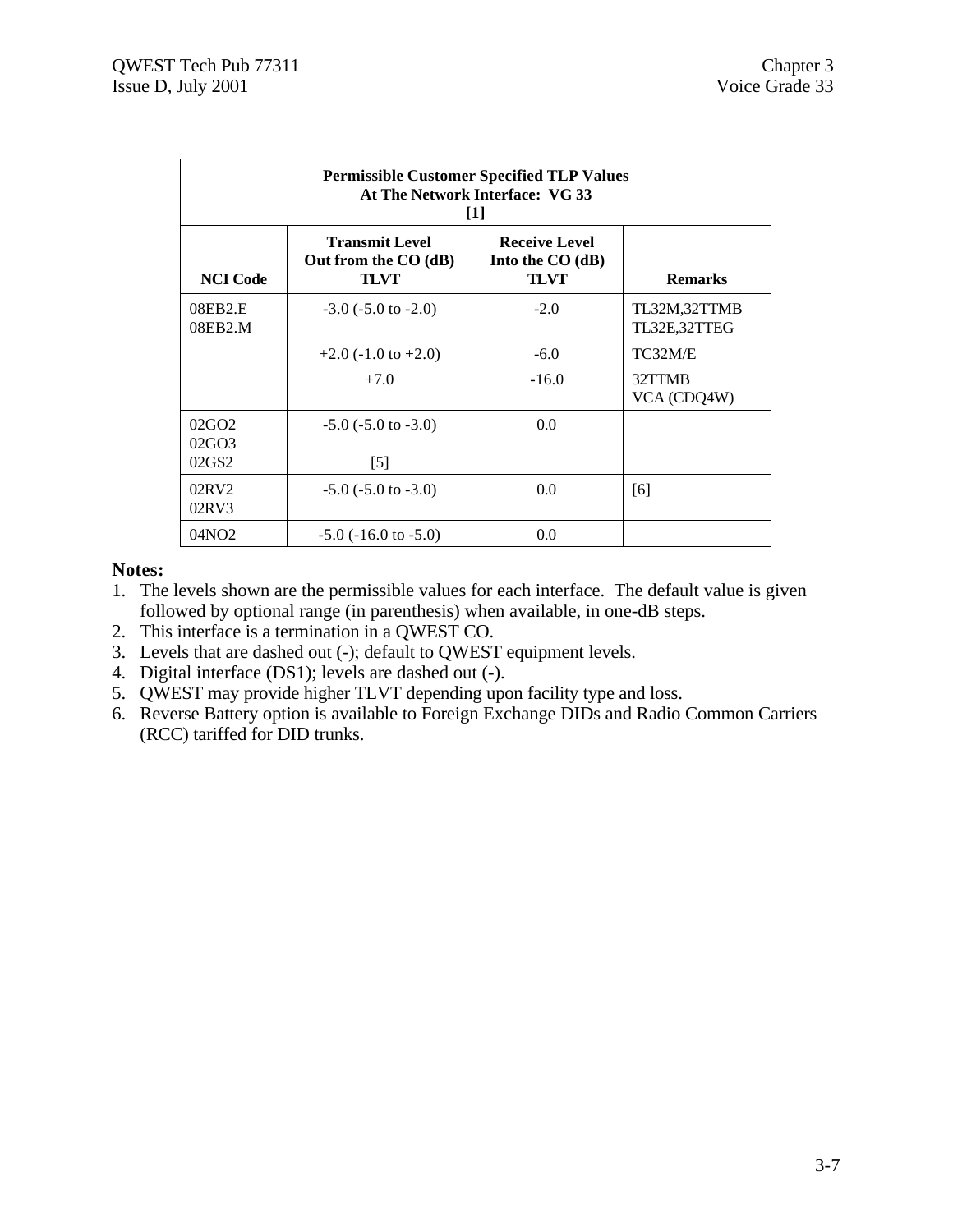# **CONTENTS**

# **Chapter and Section Page** 4. Voice Grade 36 ...............................................................................................................4-1 4.1 Channel Performance...........................................................................................4-1 4.2 Standard Channel Features and Functions............................................................4-1 4.3 Optional Features and Functions..........................................................................4-4 4.4 Bridging: VG 36 ..................................................................................................4-4 4.5 Data Conditioning: VG 36 ...................................................................................4-5 4.6 Compatible Interface Code Combinations...........................................................4-6 4.7 Transmission Levels: VG 36 ...............................................................................4-9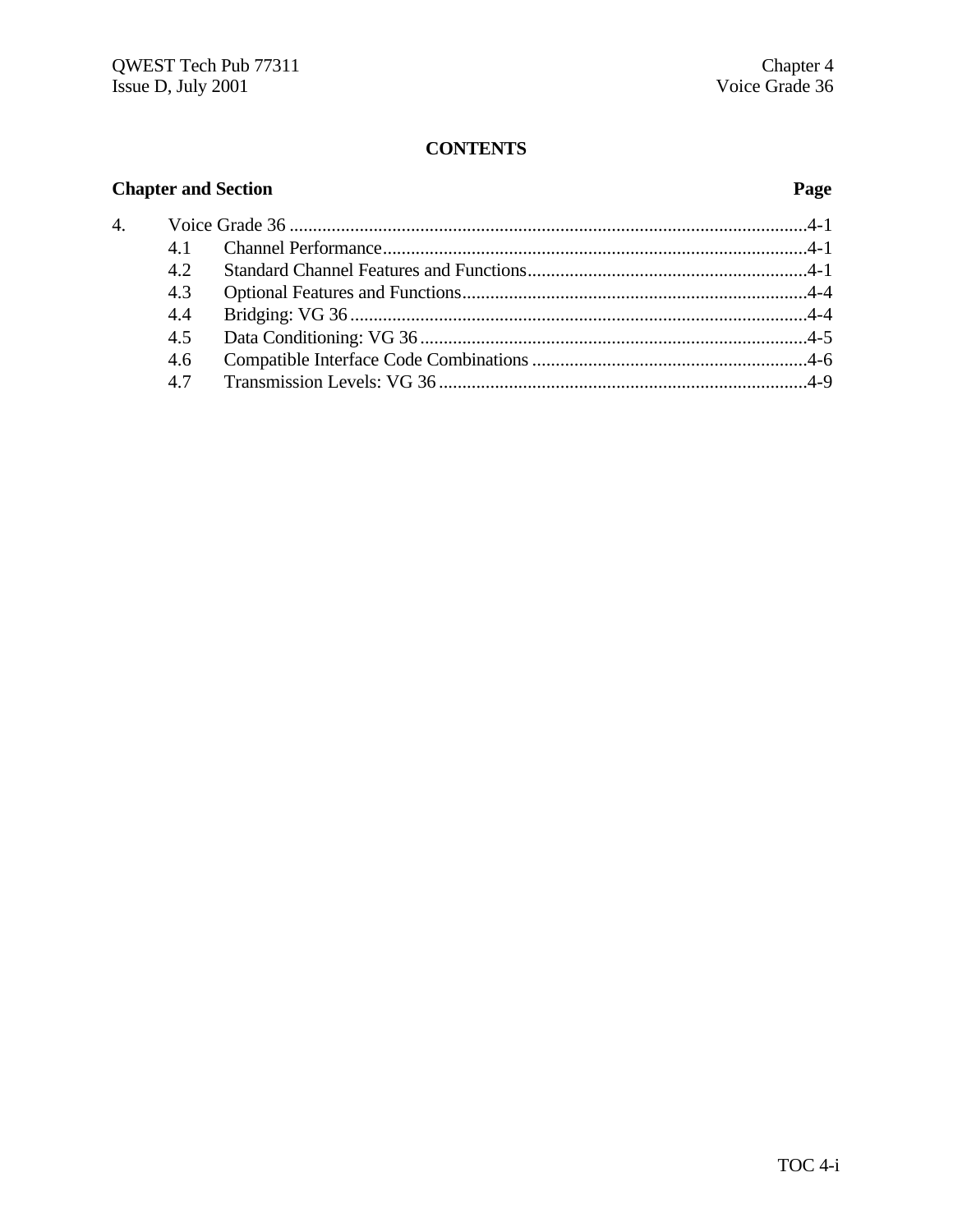# **4. Voice Grade 36**

#### **4.1 Channel Performance**

Voice Grade 36 (VG 36) channels are designed to provide a grade of service equal to the historical type for the "analog data". Transmission parameters are the same as traditionally found on end-to-end analog data services.

The Service Code for VG 36 is "UG". The full NC Code is shown in the following table. Based on the type of NCI selected, different parameters will apply. The NCI's for VG 36 services, are discussed in Para. 4.6 and in Appendix A.

Network Channel Code: VG 36

|                                | <b>Network Channel</b>                     |                                                                                                                                                                   |  |  |  |
|--------------------------------|--------------------------------------------|-------------------------------------------------------------------------------------------------------------------------------------------------------------------|--|--|--|
| <b>Service Code</b><br>$1 - 2$ | <b>Options</b><br>$3 - 4$                  | <b>Remarks</b>                                                                                                                                                    |  |  |  |
| UG                             | -B<br>$C-$<br>CB.<br>D-<br>Е-<br><b>FB</b> | <b>Standard Channel</b><br><b>Bridging</b><br>C Conditioning<br>$C$ Cond + Bridging<br>D Conditioning (2 Point)<br>$C + D$ Cond (2 Point)<br>Split Freq. Bridging |  |  |  |
|                                | XВ<br>ХY                                   | Data Select-A-Station<br>DSAS Brdg - Addressable<br>DSAS Brdg - Sequential                                                                                        |  |  |  |

# **4.2 Standard Channel Features and Functions**

VG 36 can be viewed as a building block service. Such features as Multipoint services and special data conditioning can be added to VG 36 service. C and D conditioning are discussed in Para. 4.5. The following information describes VG 36 standard channel parameters, transmission limits, and interface specifications. Enhanced features are listed in the third column.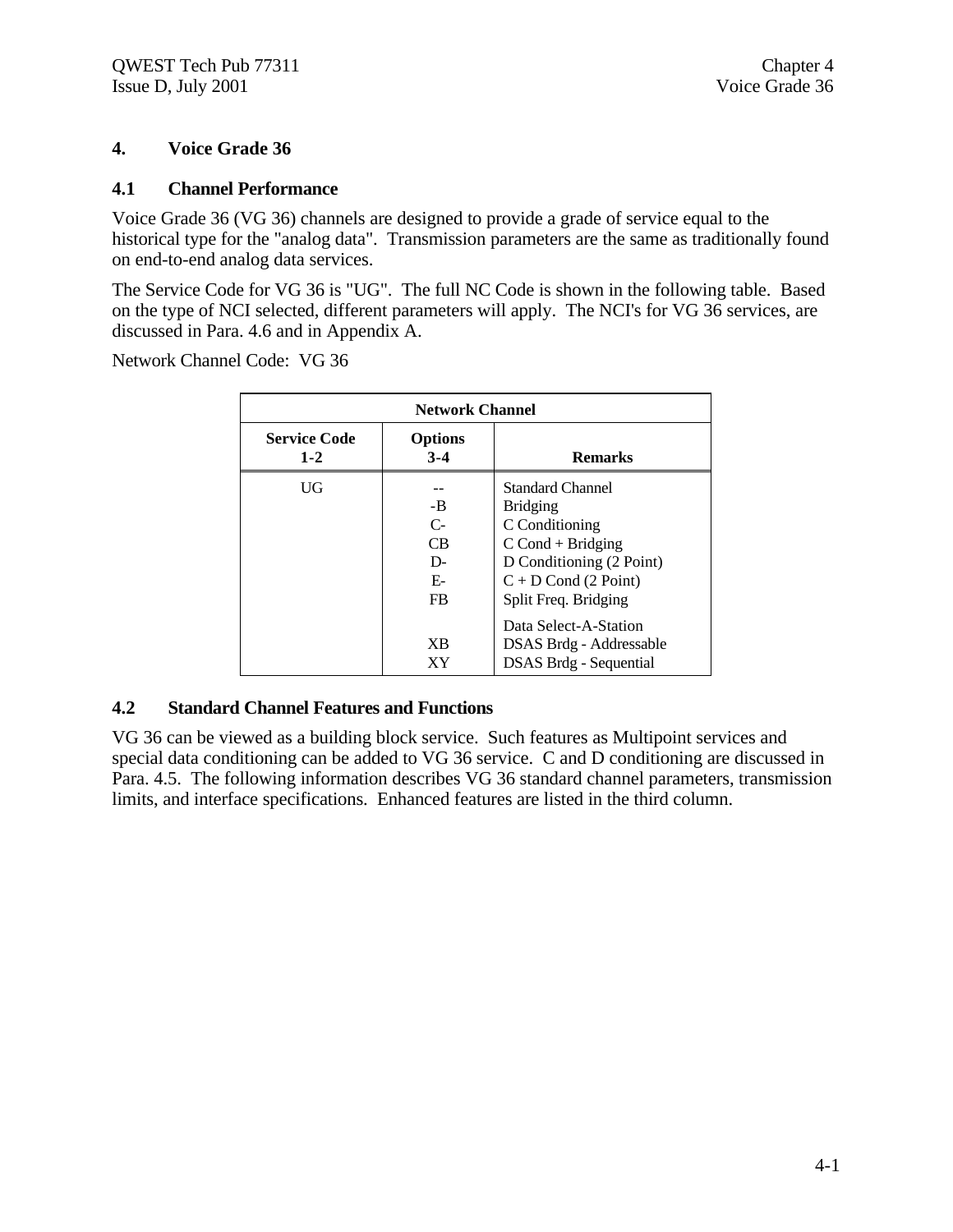| <b>Features and Options: VG 36</b>                                                                                |                                                                   |                                                                                                                                                                                                                    |  |  |
|-------------------------------------------------------------------------------------------------------------------|-------------------------------------------------------------------|--------------------------------------------------------------------------------------------------------------------------------------------------------------------------------------------------------------------|--|--|
| Category                                                                                                          | <b>Standard</b><br><b>Channel</b>                                 | <b>Options</b>                                                                                                                                                                                                     |  |  |
| Arrangement                                                                                                       | 2 Point                                                           | Multipoint<br><b>Resistive Bridge</b><br>Conference Split Path<br>Select-A-Station<br>Split Freq.<br><b>Transfer Arrangement</b><br>DDS Off Net. Ext.<br>$\bullet$<br>(Subrate Analog)<br>[Note 3 for Definitions] |  |  |
| Channel                                                                                                           | 2-Wire/4-Wire                                                     |                                                                                                                                                                                                                    |  |  |
| Interface                                                                                                         | 2-Wire/4-Wire                                                     |                                                                                                                                                                                                                    |  |  |
| <b>Attenuation Distortion</b><br>504-2504Hz<br>404-2804Hz<br>304-3004Hz                                           | $-2$ to $+8dB$<br>$-2$ to $+10dB$<br>$-3$ to $+12dB$<br>$[1]$     | See Conditioning<br>Table (Para.4.5)                                                                                                                                                                               |  |  |
| <b>Impedance Balance</b>                                                                                          | 2-Wire<br>$ERL = 5 dB$<br>$SRL = 2.5dB$                           |                                                                                                                                                                                                                    |  |  |
| Noise Measurement                                                                                                 | [2]                                                               | $\lceil 2 \rceil$                                                                                                                                                                                                  |  |  |
| <b>Impulse Noise</b><br>$(=15$ Counts in 15 Min.)                                                                 | Threshold setting<br>71dBrnc0                                     | Threshold setting<br>71dBrnc0                                                                                                                                                                                      |  |  |
| <b>Interface Levels</b>                                                                                           | $TLVR + 13$ dBm<br>(From Customer)<br>TLVT-3 dBm<br>(To Customer) | $TLVR + 13$ dBm<br>(From Customer)<br>TLVT-3 dBm<br>(To Customer)                                                                                                                                                  |  |  |
| <b>Expected Measured Loss</b><br>(EML)                                                                            | 16 dB at 1004Hz                                                   | See Table in<br>Para. 4.7                                                                                                                                                                                          |  |  |
| <b>Actual Measured Loss</b><br>(AML)                                                                              | $\pm 4.0$ dB at 1004Hz                                            | $\pm 4.0$ dB at 1004Hz                                                                                                                                                                                             |  |  |
| <b>Envelope Delay</b><br>Distortion                                                                               | 804 to 2604Hz<br>1750 uSEC.                                       | See Conditioning<br>Table (Para. 4.5)                                                                                                                                                                              |  |  |
| <b>Phase Jitter Limits</b>                                                                                        | 4 to 304Hz<br>$=15$ Degrees                                       | 4 to 304Hz<br>$=15$ Degrees                                                                                                                                                                                        |  |  |
| Intermodulation<br>Distortion (Also Known as<br>Non-Linear Distortion)<br>Ratio to Fundamental<br>D1 Conditioning | Second Order $=27dB$<br>Third Order $=32dB$                       | Second Order $=27dB$<br>Third Order $=32dB$<br>Second Order $=35dB$<br>Third Order = 40dB                                                                                                                          |  |  |

Notes continued on next page.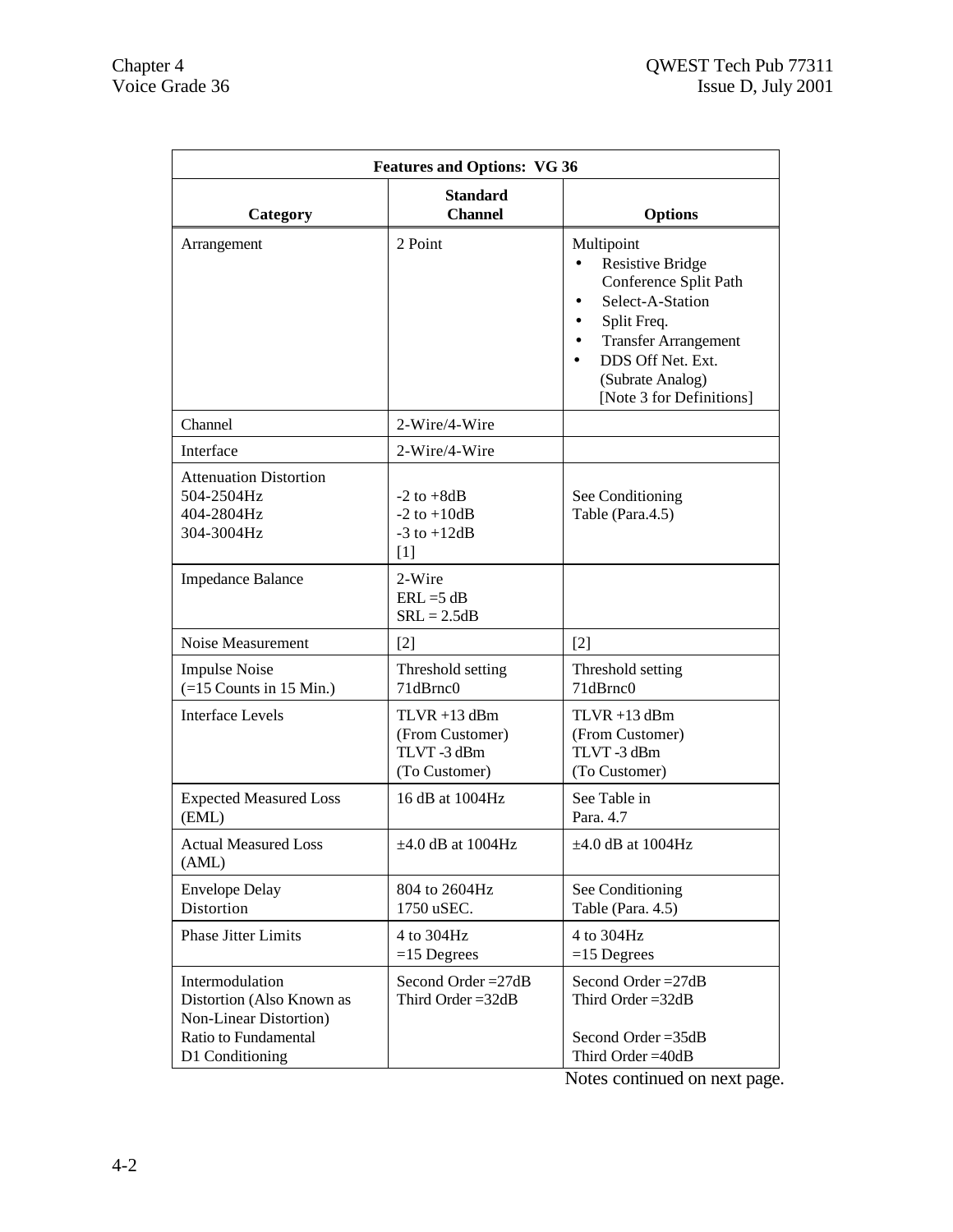# **Notes:**

1."+" means more loss and "-" means less loss compared to actual loss at 1004Hz.

2. C - Message Noise: (IAL)

| Local Loop   | 36 dBrnC  |
|--------------|-----------|
| Digital Cxr. | 40 dBrnC0 |

C - Notched Noise with -13 dBm0 Holding Tone: (IAL)

| <b>Noise</b> | 45 dBrnC0 |
|--------------|-----------|
| S/N Ratio    | 32 dB     |
| D1 Cond.     | 49/28     |

3. Definitions

Resistive Bridge Conference - is a 4-Wire resistor network distributing voice frequency signals to several legs. The equipment is located in a QWEST CO.

Resistive Bridge Split Path - is composed of 2- or 4-Wire resistor networks, one for transmit signals and the other for receive, located in a QWEST CO

Select-A-Station - is a feature where one master poles a large number of slave ports in rapid sequence. The equipment is located in a QWEST CO

Split Frequency Bridge - is a 4-Wire master port, 2-Wire slave port, active data bridge. Simultaneous bi-directional transmission of up to 300 baud is possible. The equipment is located in a QWEST CO

Transfer Bridge - is a relay under control of the customer, located in a QWEST CO.

DDS Off Network Extension - is an analog data extension from a digital facility or hub used when digital facilities are unavailable.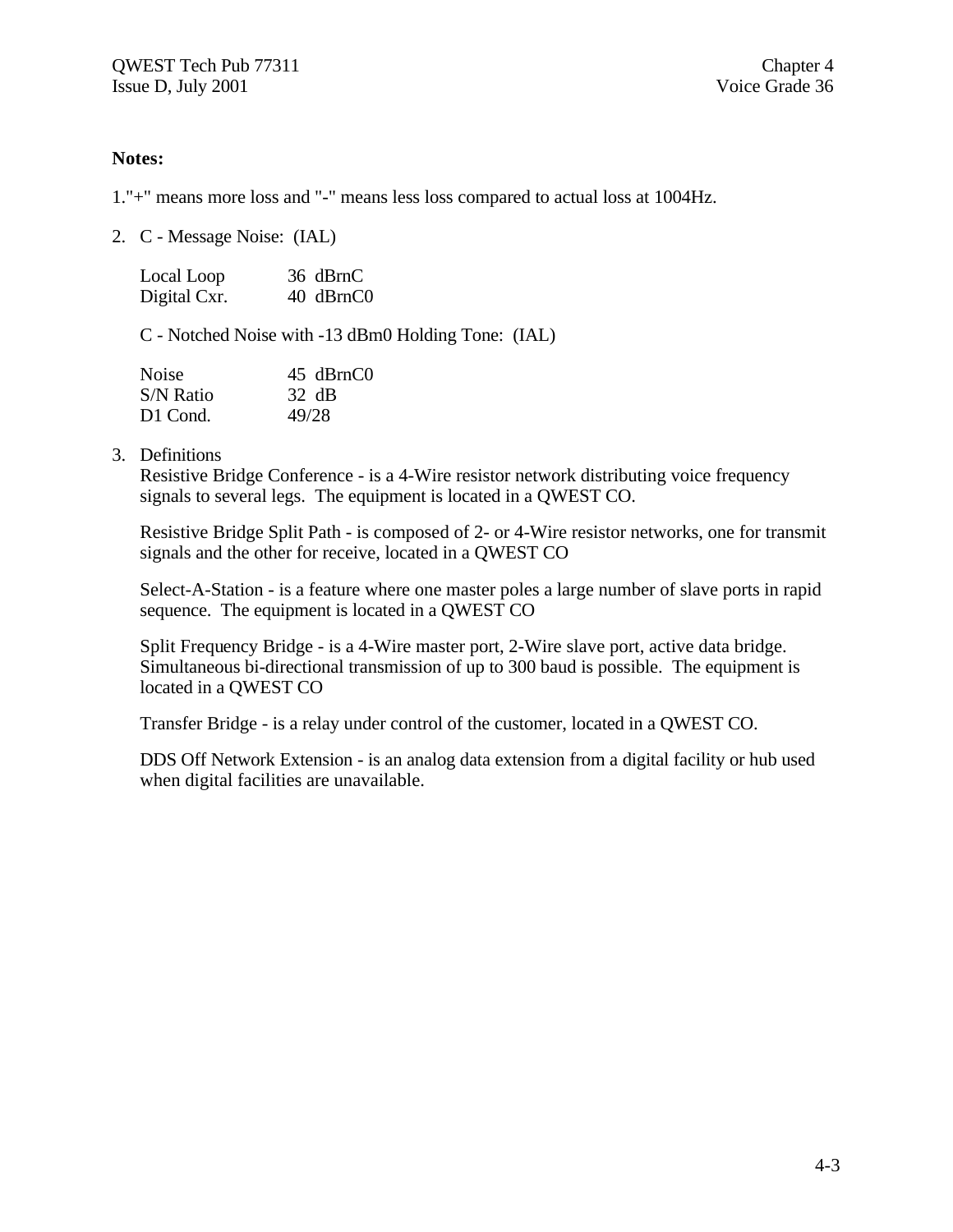# **4.3 Optional Features and Functions**

Optional Features Available. The following table shows the relationship between various Features available with each option:

|            | <b>DATA</b> | <b>TRFR</b><br><b>BRDG</b> | <b>CONF</b><br><b>BRDG</b> | <b>SPLIT</b><br><b>PATH</b><br><b>BRDG</b> | <b>SELECT</b><br>-A-<br><b>STATION</b> | <b>SPLIT</b><br><b>FREQ</b> | <b>DDS OFF</b><br>NET. EXT. |
|------------|-------------|----------------------------|----------------------------|--------------------------------------------|----------------------------------------|-----------------------------|-----------------------------|
|            | (DCTE)      |                            | (DCTE)                     | (DCTE)                                     |                                        | (DCTE)                      | (DCTE)                      |
| 2-Wire     | C, D        |                            | C                          | $\mathcal{C}$                              | X                                      | X                           |                             |
| 4-Wire     | C, D        | X                          | C                          | C                                          | C <sub>2</sub>                         | XX                          |                             |
| 6-Wire     | C, D        |                            | C                          | C                                          |                                        |                             | X                           |
| 2 Point    | C, D        |                            |                            |                                            |                                        |                             |                             |
| Multipoint | Χ           | X                          | C                          | C                                          | C <sub>2</sub>                         | XC                          |                             |

# **Notes:**

DCTE = Data Channel Terminating Equipment (loop back) interface available

 $X =$  Feature or Option available

- $C =$  Feature or Option available with or without C1, C2, or C4 conditioning
- $D = D1$  conditioning available with feature (2 Point Only)
- $C2 = C2$  conditioning must be ordered for midlinks and four wire primary station leg

# **4.4 Bridging: VG 36**

Five types of CO bridging are used on VG 36 Multipoint circuits. The following list gives a brief description of each of the five bridging categories available in VG 36.

- BD Digital Data Systems (DDS). These are analog extensions to be used where DDS digital channel is unavailable.
- BF Split Frequency Bridge (BF)
- BR Resistive Bridge (BR) required when circuit extends to 3 or more customer locations on a non-transfer basis.
- BS Data Select-A-Station Bridge (BS)
- BT Transfer Relay (BT) required when circuit periodically rearranged in CO under customer control. Control of this bridge is provided by a separate Low-Speed Data Channel.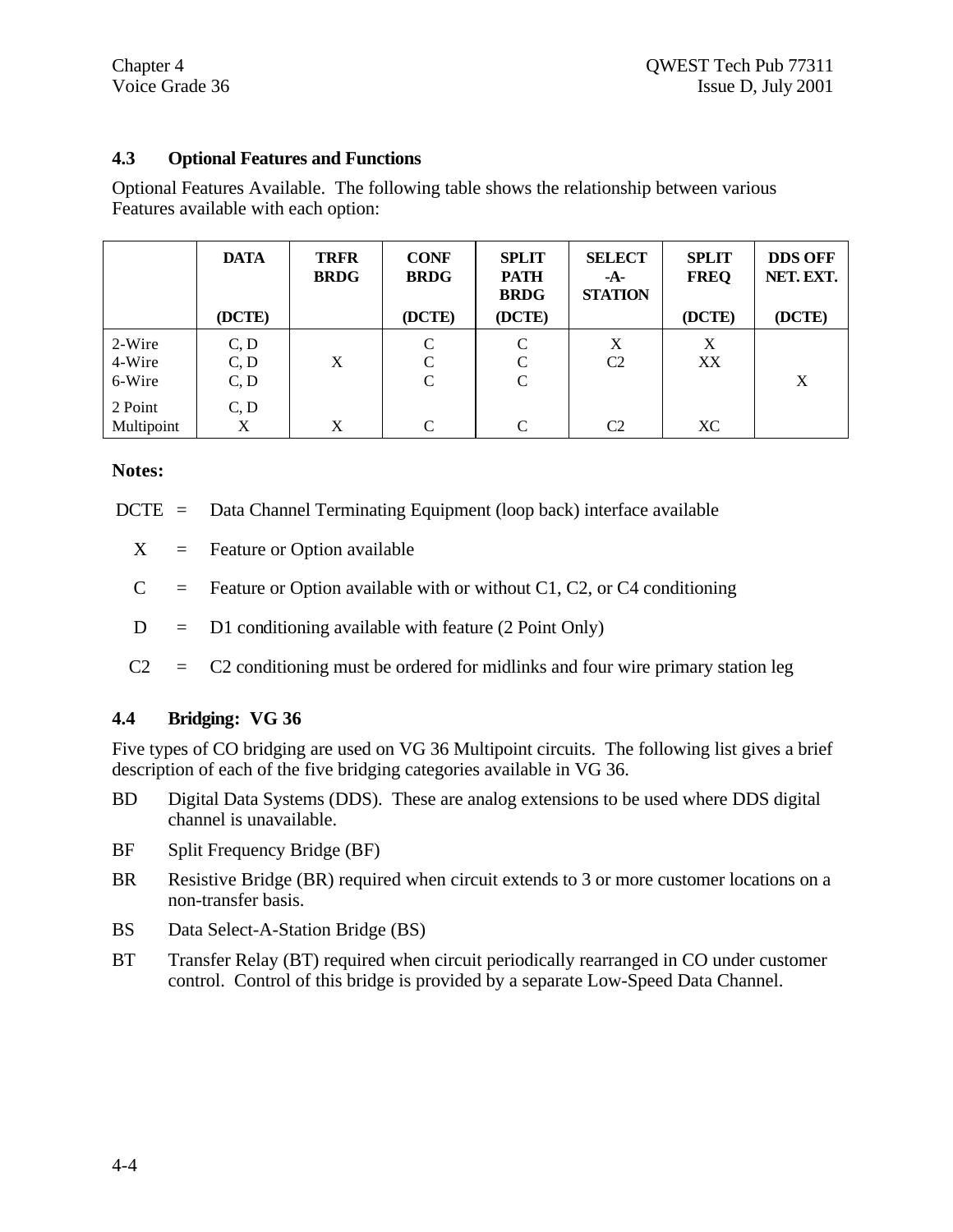# **4.5 Data Conditioning: VG 36**

Standard data conditioning is applied to all VG 36 services whether it is a 2 Point or a Multipoint circuit. This standard conditioning can be enhanced by the addition of "C" conditioning or "D" conditioning or a combination of both "C" and "D" conditioning (if the circuit is a 2 Point service). The following table lists the specific parameters and limits for Standard and "C" conditioning. (For "D" conditioning, available on 2 Point circuits, see Para. 4.3.)

| <b>Conditioning Table</b>                              |                                                                                       |                                                                                                                  |  |  |
|--------------------------------------------------------|---------------------------------------------------------------------------------------|------------------------------------------------------------------------------------------------------------------|--|--|
| Conditioning                                           | <b>Attenuation Distortion</b><br>by Frequency Band Limits                             | <b>Envelope Delay Distortion</b><br>by Frequency Band Limits                                                     |  |  |
| 2 Point<br>(EU to EU) Standard                         | 504-2504Hz -2 to $+8$<br>$404 - 2804$ Hz $-2$ to $+10$<br>304-3004Hz -3 to +12        | 804-2604Hz < $1750$ uSec.                                                                                        |  |  |
| C1                                                     | 1004-2404Hz -1 to $+3$<br>304-2704Hz -2 to +6<br>2704-3004Hz -3 to +12                | 1004-2404Hz <1000uSec.<br>804-2604Hz <1750uSec                                                                   |  |  |
| C <sub>2</sub>                                         | 504-2804Hz -1 to $+3$<br>304-3004Hz -2 to +6                                          | $1004 - 2604$ Hz < 500uSec.<br>604-2604Hz <1500uSec.<br>504-2804Hz < 3000uSec.                                   |  |  |
| C <sub>4</sub>                                         | 504-3004Hz -2 to +3<br>304-3204Hz -2 to +6                                            | 1004-2604Hz < 300uSec.<br>$804 - 2804$ Hz $< 500$ uSec.<br>604-3004Hz <1500uSec.<br>504-3004Hz <3000uSec.        |  |  |
| Multipoint<br>-End Link-<br>(EU to CO Bridge) Standard | $504 - 2504$ Hz $-1$ to $+4$<br>404-2804Hz -1 to $+5$<br>304-3004Hz -1.5 to +6        | $804 - 2604$ Hz < 685uSec.                                                                                       |  |  |
| C1                                                     | 1004-2404Hz -0.6 to +1.5<br>$304-2704$ Hz -1 to +3<br>$2704 - 3004$ Hz $-1.5$ to $+6$ | $1004 - 2404$ Hz < $400$ uSec.<br>$804 - 2604$ Hz < 685uSec.                                                     |  |  |
| C <sub>2</sub>                                         | 504-2804Hz -0.6 to +1.5<br>304-3004Hz -1 to +3                                        | $1004 - 2604$ Hz < $200$ uSec.<br>$604 - 2604$ Hz < $600$ uSec.<br>504-2804Hz <1200uSec.                         |  |  |
| C <sub>4</sub>                                         | 504-3004Hz -1 to $+1.5$<br>304-3204Hz -1 to +3                                        | $1004 - 2604$ Hz < 165uSec.<br>$804 - 2804$ Hz < 275uSec.<br>$604 - 3004$ Hz < 825uSec.<br>504-3004Hz <1650uSec. |  |  |

Continued on next page.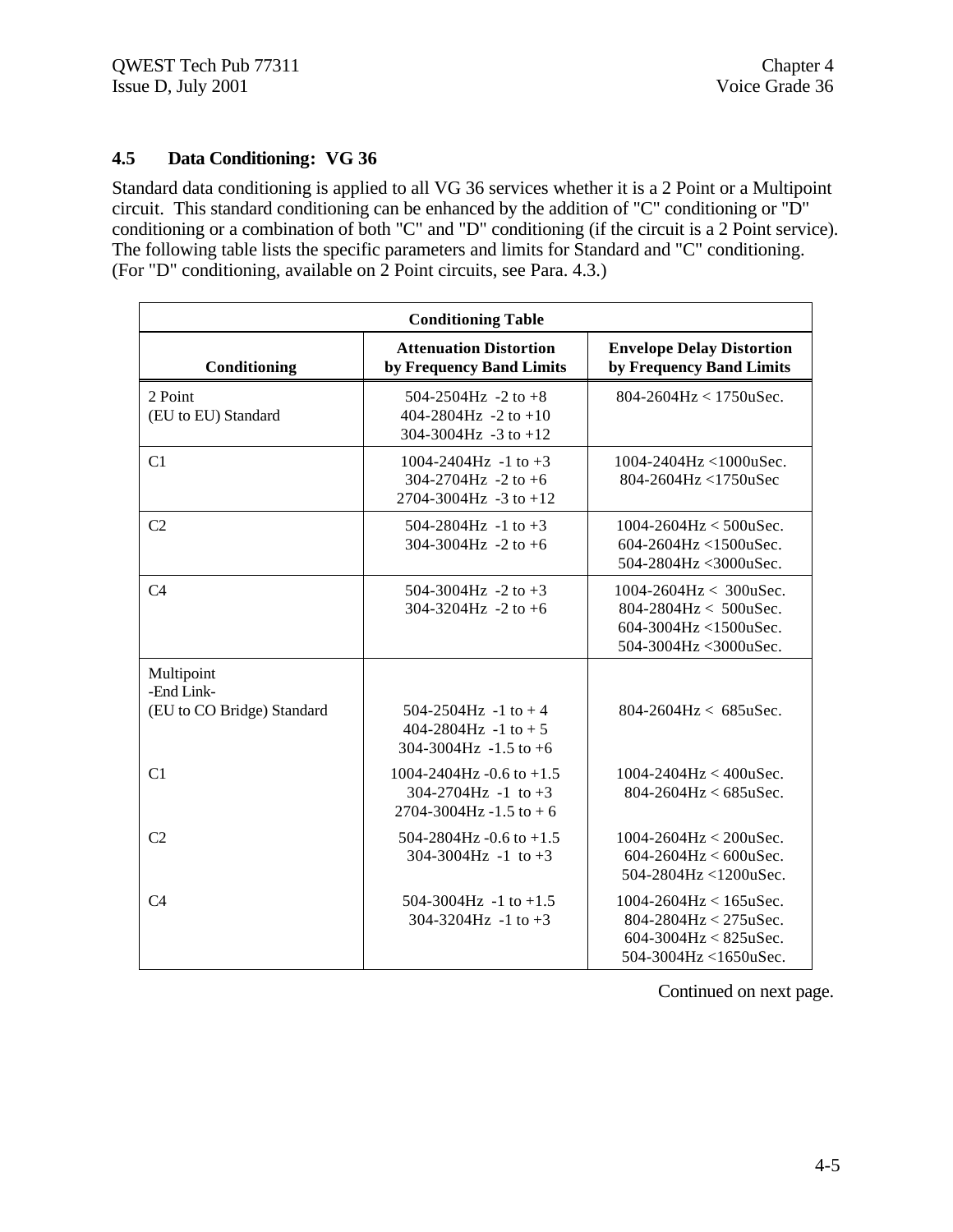| <b>Conditioning Table</b>                              |                                                                                                    |                                                                                                  |  |  |
|--------------------------------------------------------|----------------------------------------------------------------------------------------------------|--------------------------------------------------------------------------------------------------|--|--|
| Conditioning                                           | <b>Attenuation Distortion</b><br>by Frequency Band Limits                                          | <b>Envelope Delay Distortion</b><br>by Frequency Band Limits                                     |  |  |
| Multipoint<br>-Mid Link-<br>(Bridge to Bridge)Standard | $504 - 2504$ Hz -1 to $+3.5$<br>$404 - 2804$ Hz $-1$ to $+5$<br>$304-3004$ Hz $-1.5$ to $+6$       | $804 - 2604$ Hz $< 400$ uSec.                                                                    |  |  |
| C <sub>1</sub>                                         | $1004 - 2404$ Hz $-0.5$ to $+1.5$<br>$304 - 2704$ Hz -1 to $+3$<br>$2704 - 3004$ Hz $-1.5$ to $+6$ | $1004 - 2404$ Hz < $250$ uSec.<br>$804 - 2604$ Hz $< 400$ uSec.                                  |  |  |
| C2                                                     | $504-2804$ Hz $-0.5$ to $+1.5$<br>$304 - 3004$ Hz -1 to $+3$                                       | $1004 - 2604$ Hz < $125$ uSec.<br>$604 - 2604$ Hz $< 375$ uSec.<br>$504 - 2804$ Hz $< 750$ uSec. |  |  |
| C4                                                     | Not Applicable                                                                                     | Not Applicable                                                                                   |  |  |

# **4.6 Compatible Interface Code Combinations**

The following table summarizes VG 36 optional features by functional data type. Both 2 Point and Multipoint services are addressed, where appropriate. Note that two NCI codes are listed together; these are the only valid compatible interface codes for VG 36. Other combinations may be requested under VG Customized described in Chapter 6.

| <b>Interface Code Combinations: VG 36</b> |                                                                                             |                                                             |                                                                                                     |  |                                                                                                 |
|-------------------------------------------|---------------------------------------------------------------------------------------------|-------------------------------------------------------------|-----------------------------------------------------------------------------------------------------|--|-------------------------------------------------------------------------------------------------|
|                                           | <b>NCI</b> Code                                                                             |                                                             |                                                                                                     |  |                                                                                                 |
| Optional<br><b>Features</b>               | EU-A<br>$EU-Z$                                                                              |                                                             | Conditioning<br>Optional<br>$[1]$                                                                   |  |                                                                                                 |
| 2 Point                                   |                                                                                             |                                                             |                                                                                                     |  |                                                                                                 |
| Data                                      | 02DA2<br>04DA2<br>06DA2<br>06DA2<br>04DS9.15 <sup>[2]</sup><br>04DS9.15 [2]<br>04DS9.15 [2] | 02DA2<br>04DA2<br>04DA2<br>06DA2<br>02DA2<br>04DA2<br>06DA2 | $02DA2.***$<br>$04\text{DA}2.***$<br>$06DA2.***$<br>$06DA2.***$<br>04DS9.15<br>04DS9.15<br>04DS9.15 |  | $02DA2.***$<br>$04DA2.***$<br>$04DA2.***$<br>06DA2.***<br>$02DA2.***$<br>04DA2.***<br>06DA2.*** |
|                                           | 04DS9.NO [2]                                                                                | 04DS9.NO                                                    |                                                                                                     |  |                                                                                                 |

Continued on next page.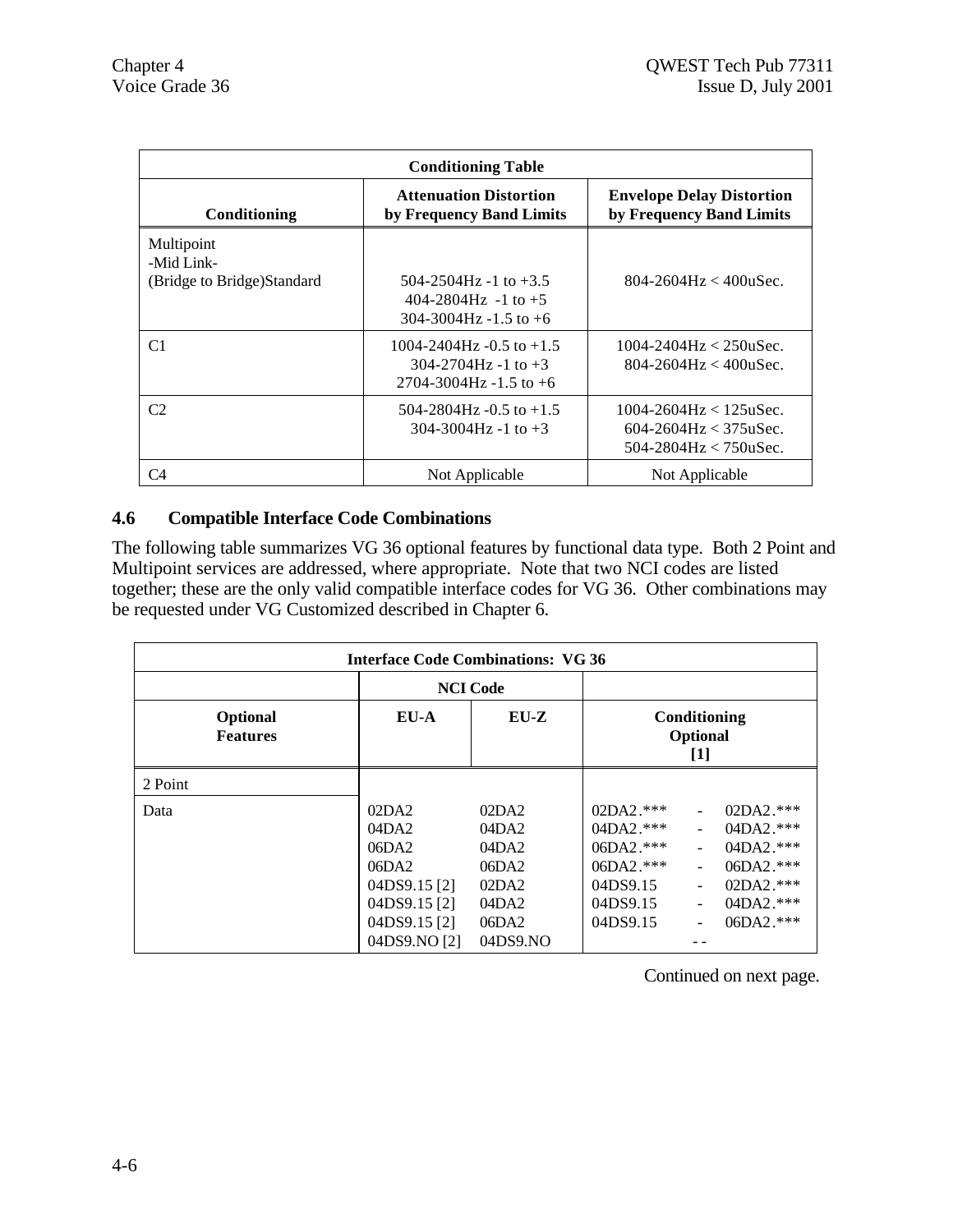| <b>Interface Code Combinations: VG 36</b>     |                                                          |                                              |                                              |                                            |                                                  |
|-----------------------------------------------|----------------------------------------------------------|----------------------------------------------|----------------------------------------------|--------------------------------------------|--------------------------------------------------|
|                                               |                                                          | <b>NCI</b> Code                              |                                              |                                            |                                                  |
| Optional<br><b>Features</b>                   | EU-A<br>$EU-Z$                                           |                                              | Conditioning<br>Optional<br>$[1]$            |                                            |                                                  |
| Multipoint<br>CO Bridging                     |                                                          |                                              |                                              |                                            |                                                  |
| <b>Resistive Bridge</b><br>Conference Data    | 04BR2.CF<br>04BR2.CF<br>04BR2.CF<br>04BR2.CF [2]         | 02DA2<br>04DA2<br>06DA2<br>04DS9.15          | 04BR2.CF<br>04BR2.CF<br>04BR2.CF             | $\overline{\phantom{a}}$<br>$\overline{a}$ | 02DA2.***<br>04DA2.***<br>06DA2.***              |
| Split Path Data<br>(One Way)                  | 02BR2.SP<br>04BR2.SP<br>04BR2.SP<br>04BR2.SP<br>04BR2.SP | 02DA2<br>02DA2<br>04DA2<br>06DA2<br>04DS9.15 | 02BR2.SP<br>04BR2.SP<br>04BR2.SP<br>04BR2.SP | $\blacksquare$<br>$\blacksquare$           | 02DA2.***<br>02DA2.***<br>04DA2.***<br>06DA2.*** |
| .Bridge-To-Bridge<br>.Bridge-To-Transfer      | 04BR2<br>04B42                                           | 04BR2<br>04BT2                               |                                              |                                            |                                                  |
| <b>Transfer Arrangement</b>                   | 04BT2<br>04BT2<br>04BT2<br>04BT2                         | 02DA2<br>04DA2<br>06DA2<br>04DS9.15          | 04BT2<br>04BT2<br>04BT2                      | $\sim$                                     | 02DA2.***<br>04DA2.***<br>06DA2.***              |
| .Transfer-To-Transfer                         | 04BT2                                                    | 04BT2                                        |                                              |                                            |                                                  |
| Data<br>Select-A-Station<br>.Bridge-To-Bridge | 04BS2<br>04BS2<br>04BS2<br>04BS2                         | 02DE2<br>04DS9.15<br>04DE2<br>04BS2          |                                              |                                            |                                                  |
| <b>Split Frequency</b><br>(Two Way)           | 04BF2<br>04BF2<br>04BF2<br>04BF2                         | 02DA2<br>04DS9.15<br>04DA2<br>04BF2          |                                              |                                            |                                                  |
| DDS Off Net Ext (Subrate)                     | 04BD2.24<br>04BD2.48<br>04BD2.96                         | 04DA2<br>04DA2<br>04DA2                      |                                              | $ -$                                       |                                                  |

Notes continued on next page.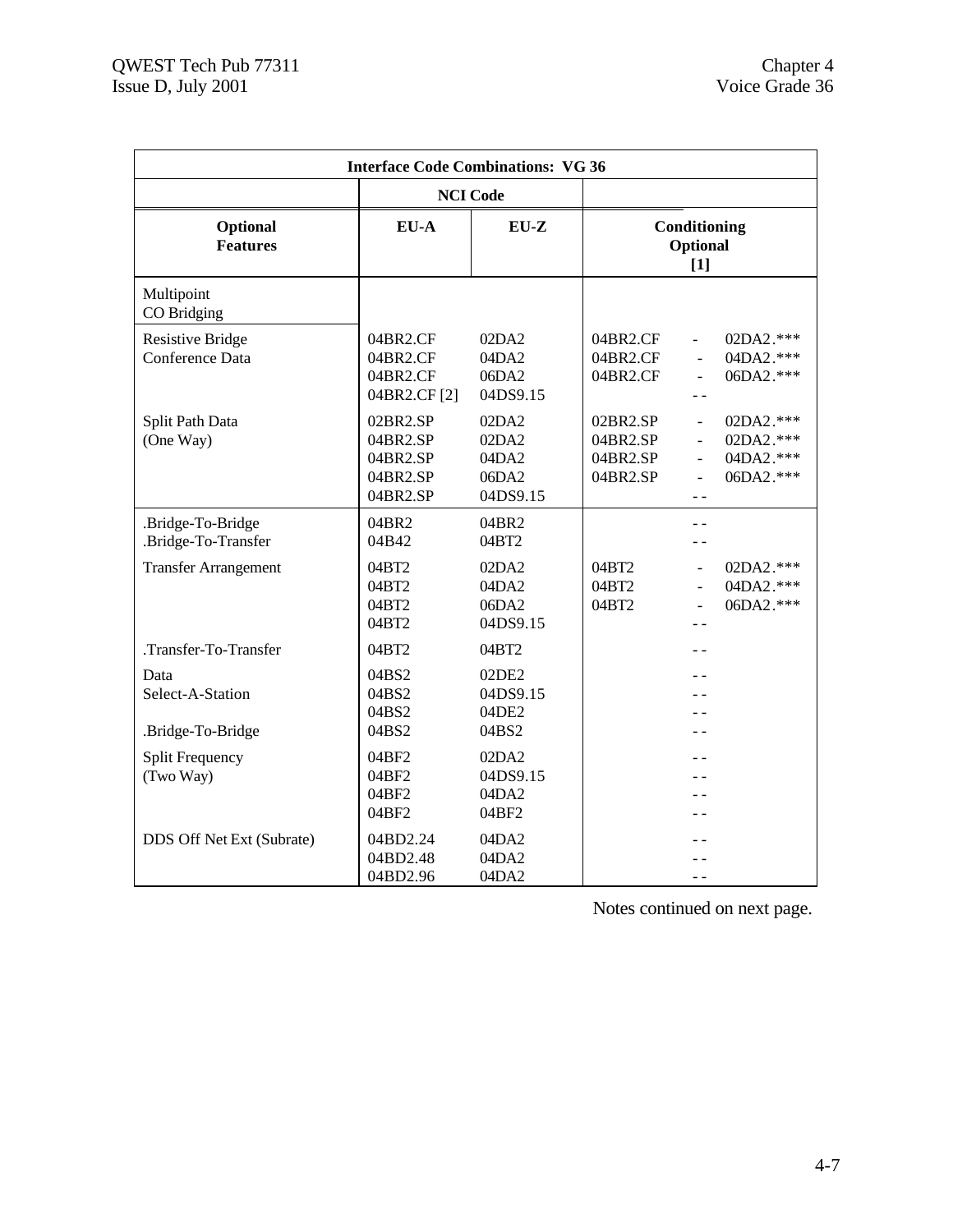# **Notes:**

- 1. With C-conditioning option:
	- \*\*\* =  $C1$  $*** = C2$ \*\*\*  $= C4$

With D-conditioning option (2 Point Only):

 $*** = D1$ 

With  $C + D$ -conditioning option (2 Point Only):

\*\*\* =  $C11$  $*** = C21$  $*** = C41$ 

2. Substitute 04CS9.15 for Command A Link service, but not with optional conditioning.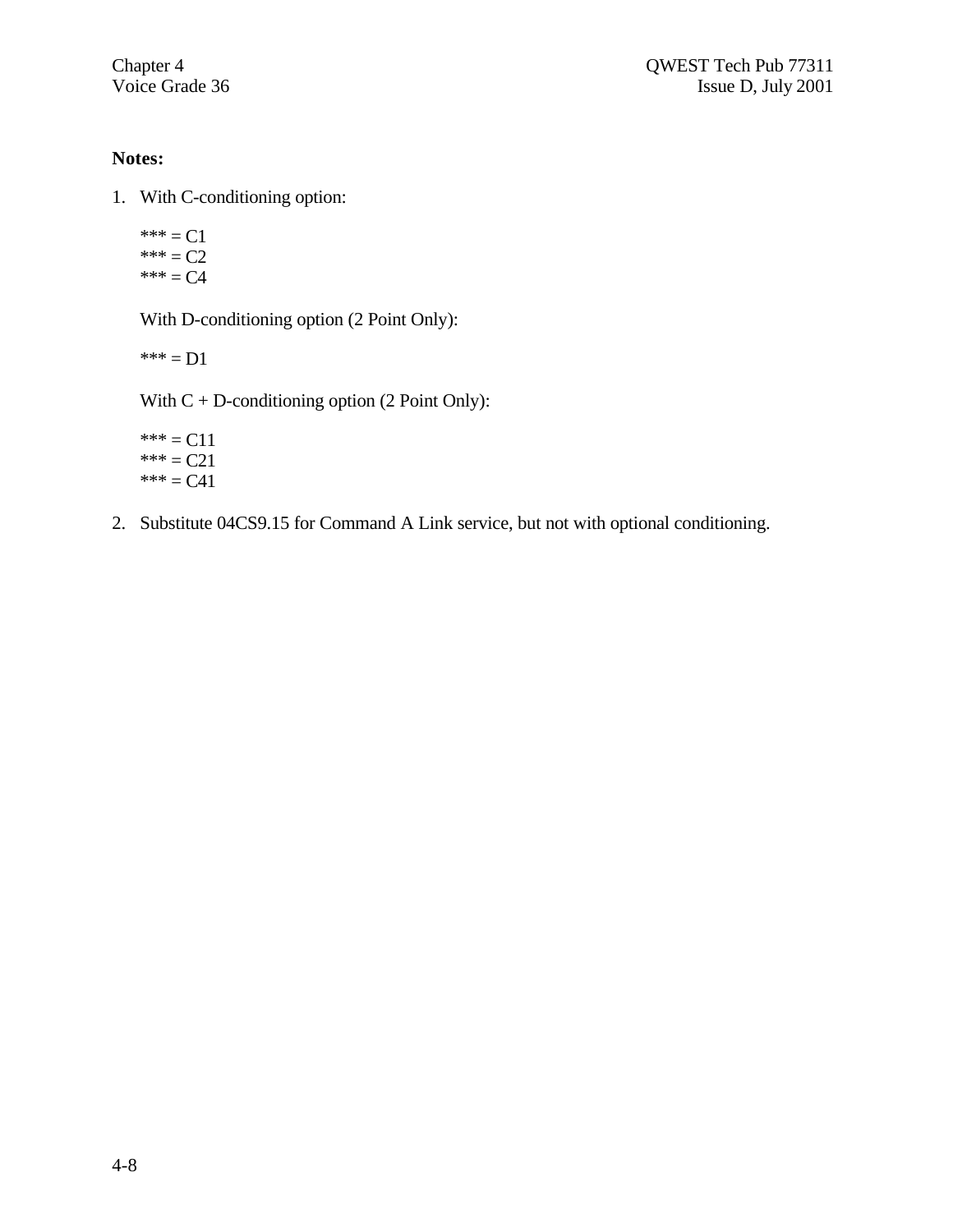# **4.7 Transmission Levels: VG 36**

The NCI code describes the number of wires, protocol code, options, and levels at the network interface to the end user. See Appendix A for a complete description of the NCI code. This table relates the NCI code with the default levels for TLVT (Transmit) and TLVR (Receive).

| <b>Permissible TLP Values at the Interface</b> |                                                              |                                                         |  |  |
|------------------------------------------------|--------------------------------------------------------------|---------------------------------------------------------|--|--|
| <b>NCI</b> Code<br>$[1]$                       | <b>Transmit Level</b><br>Out from the CO (dB)<br><b>TLVT</b> | <b>Receive Level</b><br>Into the CO (dB)<br><b>TLVR</b> |  |  |
| 04BD2 [2, 3]                                   |                                                              |                                                         |  |  |
| 04BF2 [2, 3]                                   |                                                              |                                                         |  |  |
| 02BR2 [2, 3]<br>04BR2 [2, 3]                   |                                                              |                                                         |  |  |
| 04BS2 [2, 3]                                   |                                                              |                                                         |  |  |
| 04BT2 [2,3]                                    |                                                              |                                                         |  |  |
| 02DA2 [5]<br>04DA2 [5]<br>06DA2 [5]            | $-3.0$                                                       | $+13.0$                                                 |  |  |
| 02DE2                                          | $-17.0$                                                      | $+13.0$                                                 |  |  |
| 04DE2                                          | $-3.0$                                                       | $+13.0$                                                 |  |  |
| 04DS9 [2, 4]                                   |                                                              |                                                         |  |  |
| 04CS9 [2, 4]                                   |                                                              |                                                         |  |  |

# **Notes:**

- 1. The levels shown are the permissible values for each interface.
- 2. This interface is a termination in a QWEST CO.
- 3. Levels are dashed out (-); default to QWEST equipment levels.
- 4. Digital interface (DS1); levels are dashed out (-).
- 5. QWEST will place Data Channel Terminating Equipment at the POT for NCI of 0xDA2.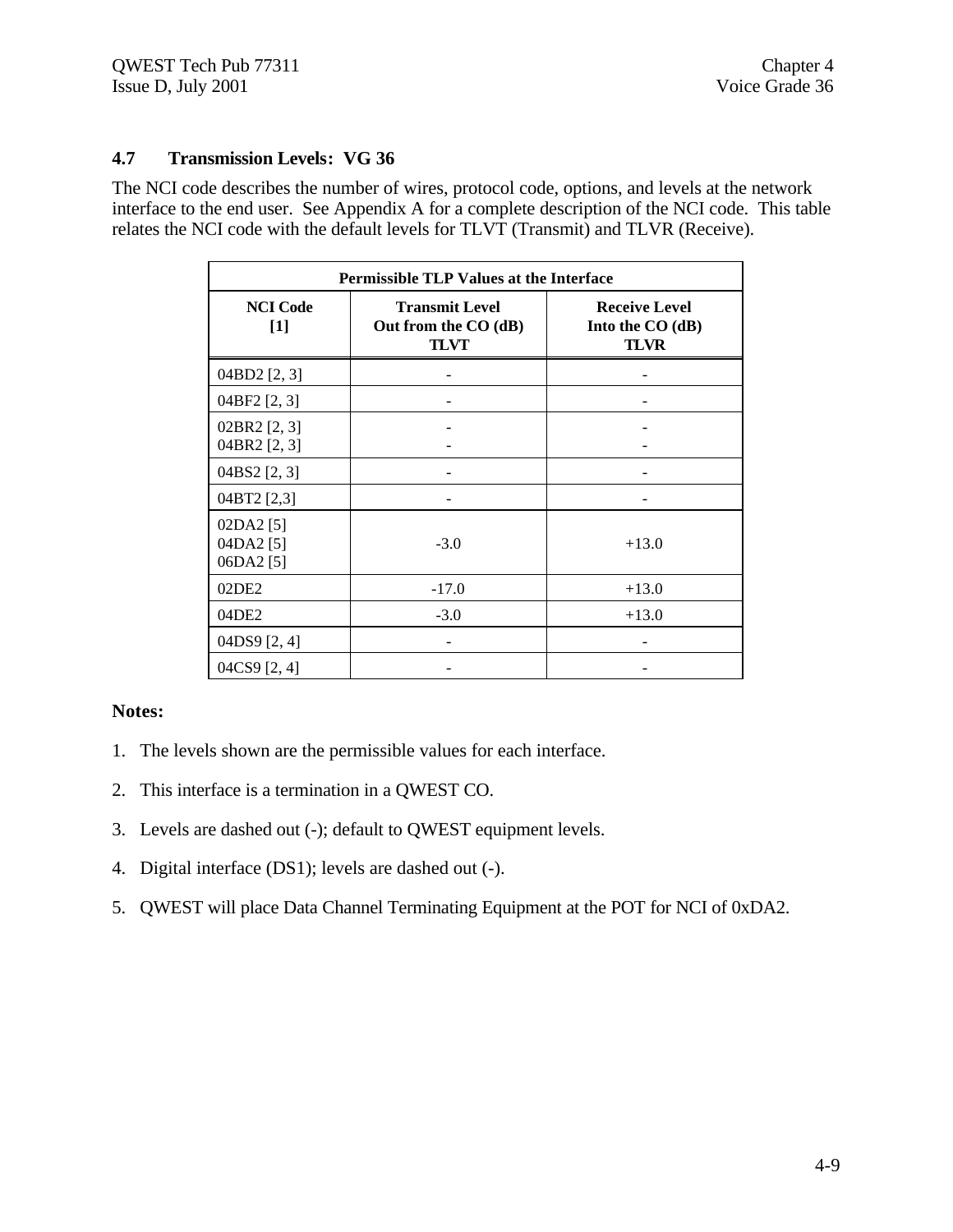## **CONTENTS**

## **Chapter and Section Page** 5. Voice Grade Basic ..........................................................................................................5-1 5.1 Channel Performance...........................................................................................5-1 5.2 Optional Features and Functions..........................................................................5-1 5.3 Interface Code Combinations...............................................................................5-1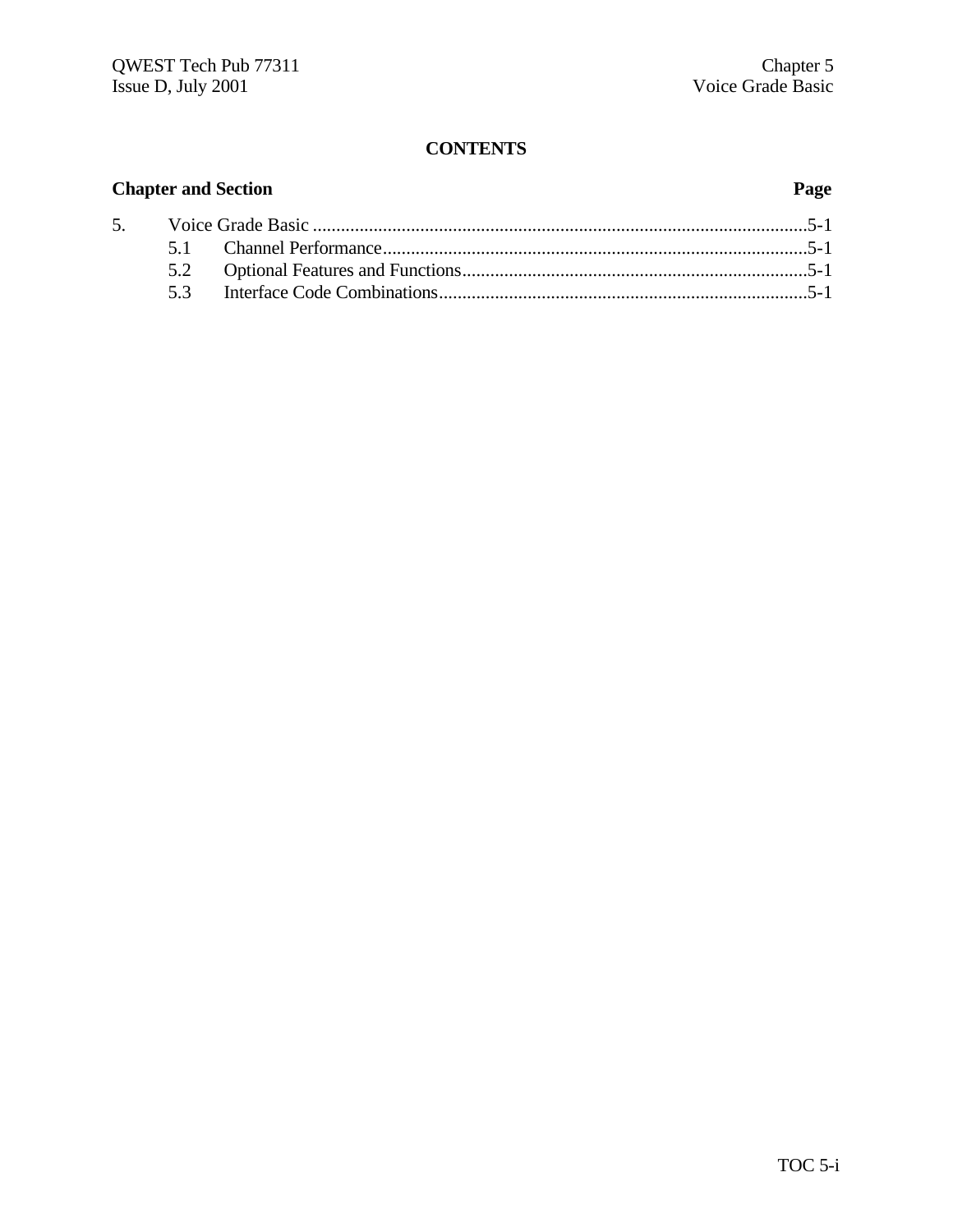## **5. Voice Grade Basic**

### **5.1 Channel Performance**

Voice Grade Basic (VGB) service is a 2 Point nonswitched service used for voice grade (300- 3000Hz) applications without signaling or performance enhancements. The facility may be metallic or carrier derived at the option of QWEST DC continuity is not inherent in this service. Two wire circuits, end-to-end, will be limited to one CO serving area while four wire circuits may be ordered within or between any CO within a LATA. Voice band signaling may be used for supervision by the customer, but will not be supported by QWEST.

Network Channel Code: VGB

| <b>Network Channel</b> |                |                |  |
|------------------------|----------------|----------------|--|
| <b>Service Code</b>    | <b>Options</b> | <b>Remarks</b> |  |
| $1 - 2$                | $3 - 4$        |                |  |
| ШZ                     |                | Standard       |  |

## **5.2 Optional Features and Functions**

The customer can specify whether the channel will be wholly 2-Wire or wholly 4-Wire. No other option is available for this nondesigned service. No special equipment is added to compensate for attenuation distortion, delay distortion, loss, noise or longitudinal imbalance. Circuit loss is not fixed and will vary based on the type and length of facilities connecting the two locations. QWEST assumes that the customer can evaluate the characteristics of a VGB circuit and provide the needed equipment to complement the facility. Typical circuit loss will be in the range of 0- 16dB. Higher circuit losses are possible but their occurrence would be rare.

## **5.3 Interface Code Combinations**

The electrical interface with QWEST for VGB is described by an interface code at each end of the service. See Appendix A for a complete description of the NI Codes.

Valid Code Combinations: VGB

| <b>Valid Code Combinations: VGB</b> |                                                 |                |                               |
|-------------------------------------|-------------------------------------------------|----------------|-------------------------------|
| $EU-Z$<br>EU-A                      |                                                 |                |                               |
| Intra<br>Wire Center                | 02NO2<br>04NO <sub>2</sub><br>04NO <sub>2</sub> | tο<br>to<br>tο | 02NO2<br>04DS9.15<br>04NO2    |
| Inter<br>Wire Center                | 04NO2<br>04NO2                                  | to<br>tΩ       | 04DS9.15<br>04NO <sub>2</sub> |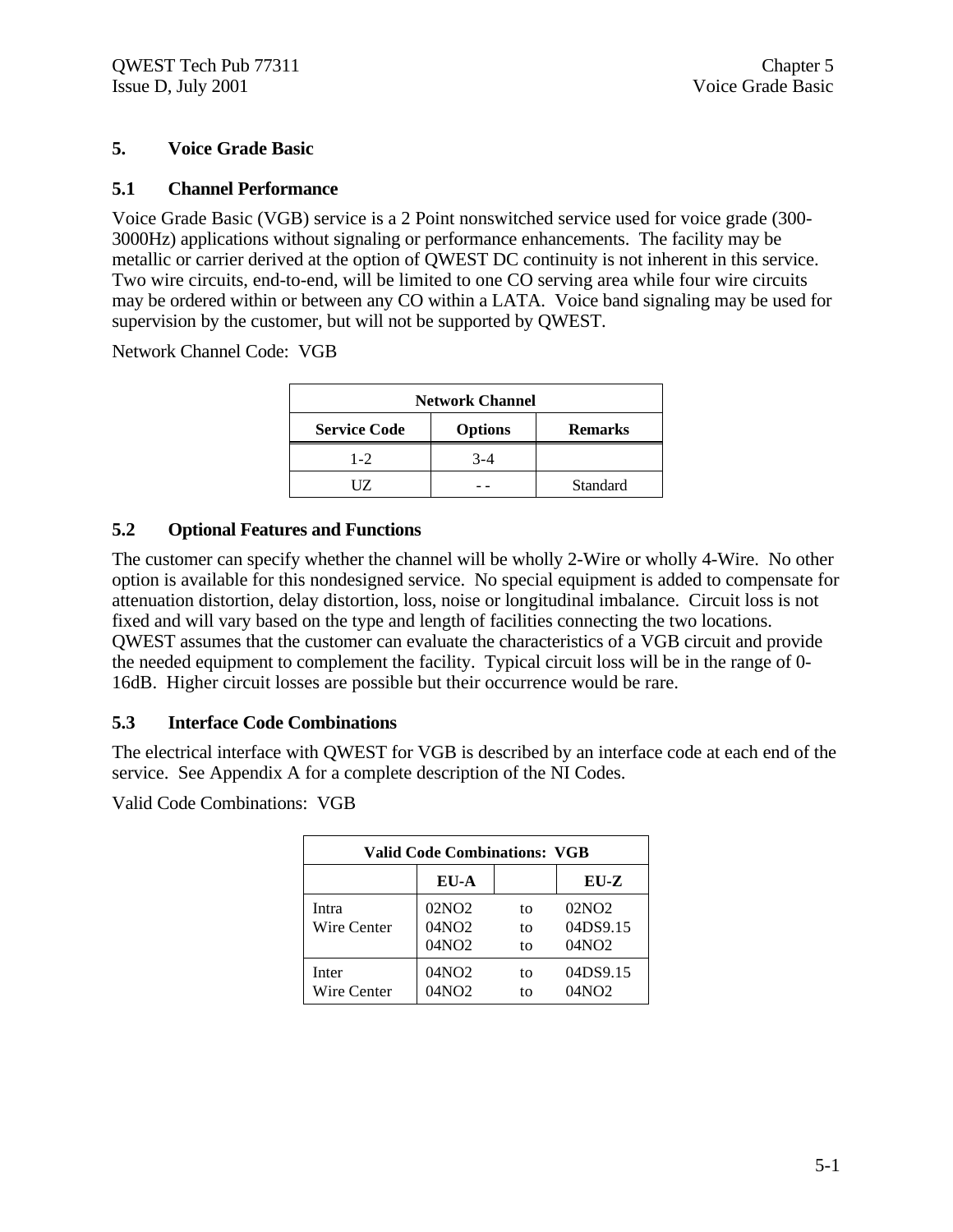Only the code combinations shown above will be provided. Note that 2-Wire to 4-Wire conversion is not available with this nondesigned service.

A Voice Grade Basic channel ordered between two central offices will generally encounter carrier facilities. The loss contribution of all carrier facilities will be set to 0dB at 1004Hz. This leaves only the loss of the local channels serving each POT. (Exception: At no time will the transmission level exceed 0dB into QWEST cable facilities.)

The circuit loss and frequency response is a function of the facility length, gauge of the wire, and loading schemes. Substantial description of local serving loops has been published by the Institute of Electrical and Electronics Engineers (IEEE). This IEEE document, 820-1984, can be used effectively to predict expected circuit loss.

Service turnup tests will be limited to "continuity" tests only. When carrier facilities are involved, continuity will be checked using a test tone. Typically 1004Hz will be used. On metallic facilities DC tests may be used to determine circuit continuity.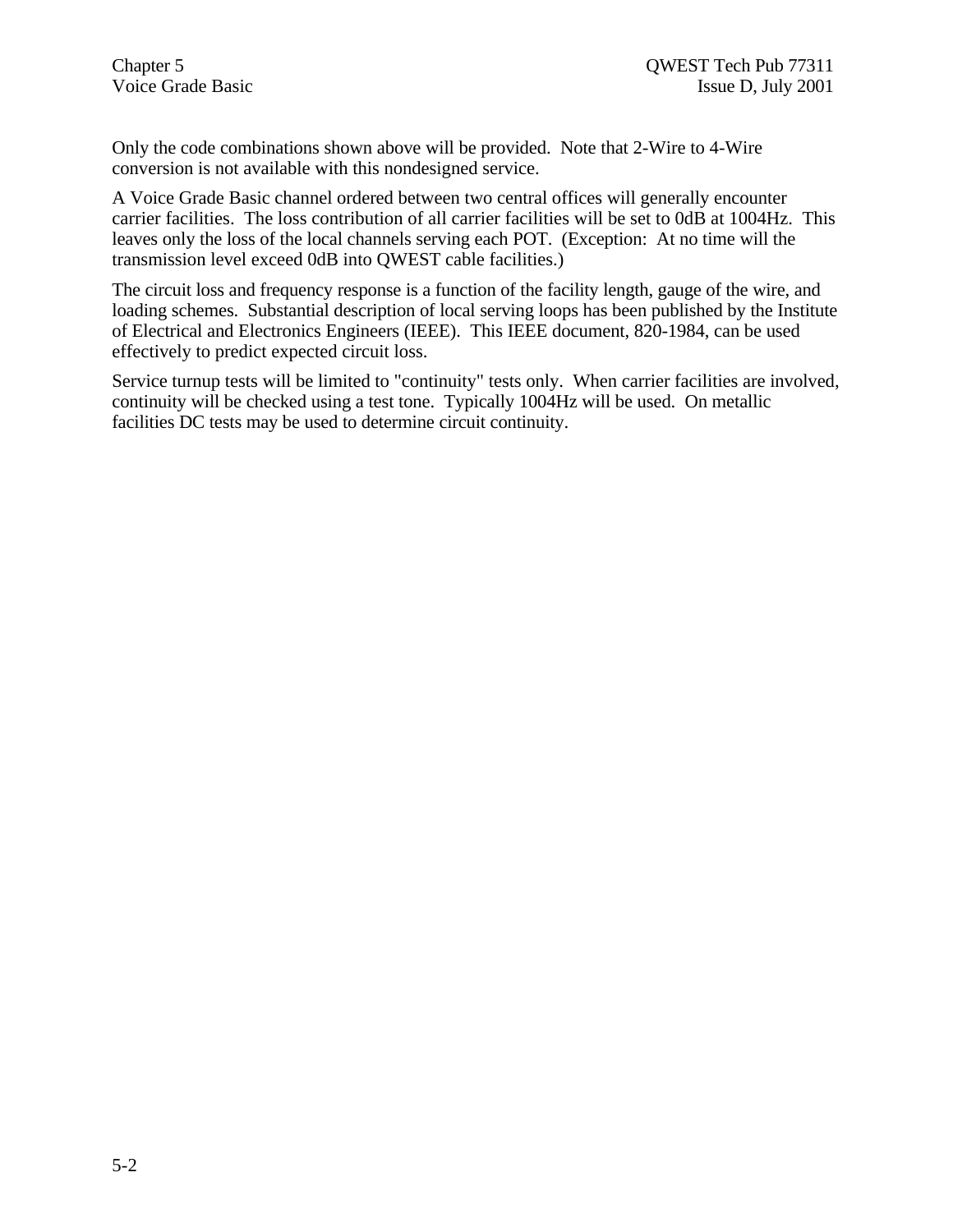### **CONTENTS**

## **Chapter and Section Page** 6. Voice Grade Custom........................................................................................................6-1 6.1 Channel Performance...........................................................................................6-1 6.2 Channel Technical Specification.........................................................................6-1 6.3 Compatible Interface Combinations.....................................................................6-1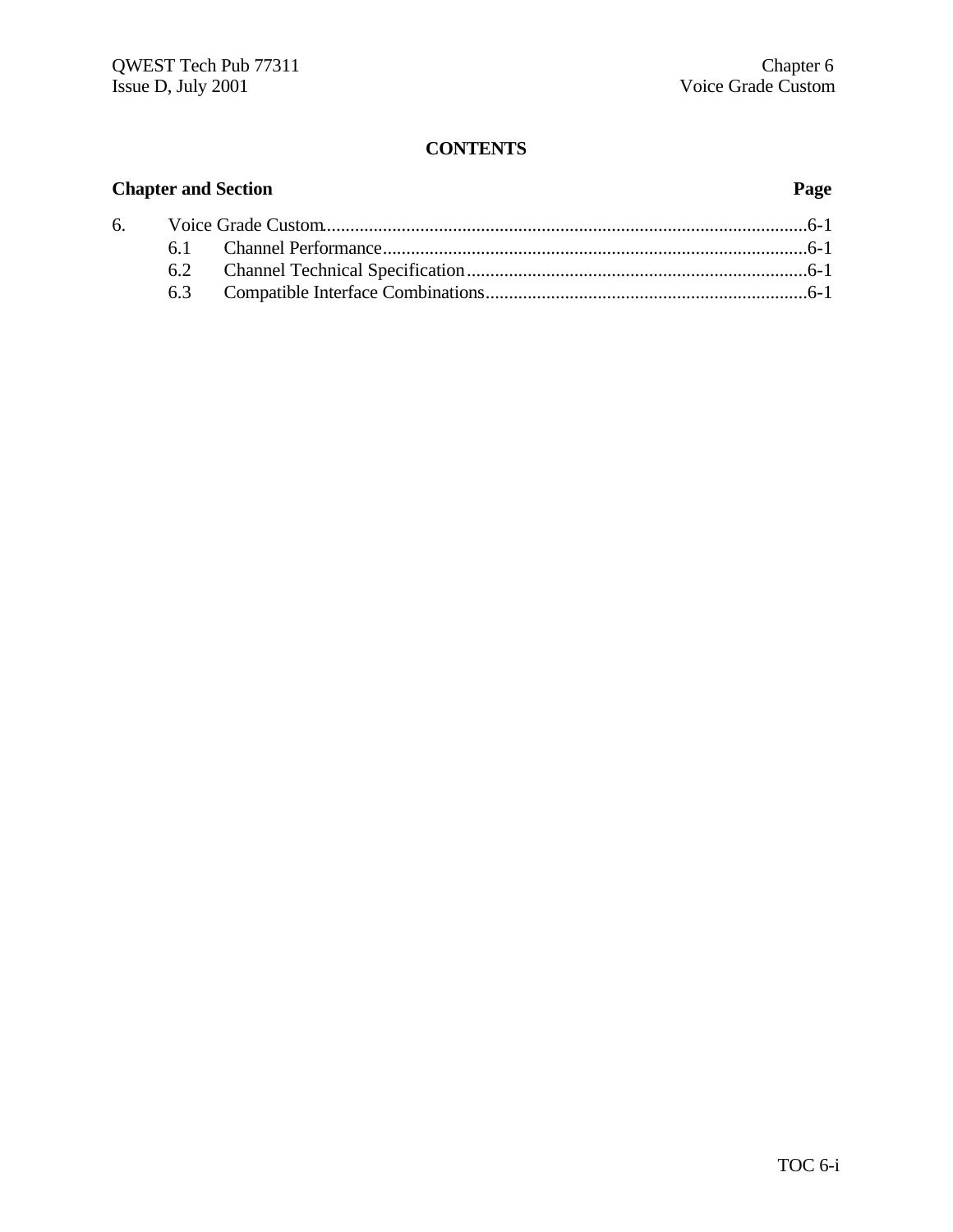### **6. Voice Grade Custom**

#### **6.1 Channel Performance**

The Voice Grade Custom (VGC) category is designed to accommodate unusual circuit arrangements and interfaces. The complete Network Channel Code for VGC is shown in the following table:

Network Channel Code: VGC (Customized)

| <b>Network Channel</b>                                  |     |            |  |
|---------------------------------------------------------|-----|------------|--|
| <b>Service Code</b><br><b>Options</b><br><b>Remarks</b> |     |            |  |
| $1 - 2$                                                 | 3-4 |            |  |
|                                                         | -7  | Customized |  |

#### **6.2 Channel Technical Specification**

Grade Customized channels should be used when specific requirements cannot be met by VG 32, VG 33 or VG 36 described above. Requirements for channel performance and interface codes should be submitted to QWEST who will then develop the serving arrangement, if possible.

#### **6.3 Compatible Interface Combinations**

Transmission limits described in VG 32, VG 33 or VG 36 may be supported in this category. Any combination of voice frequency interface codes will be considered in this customized category.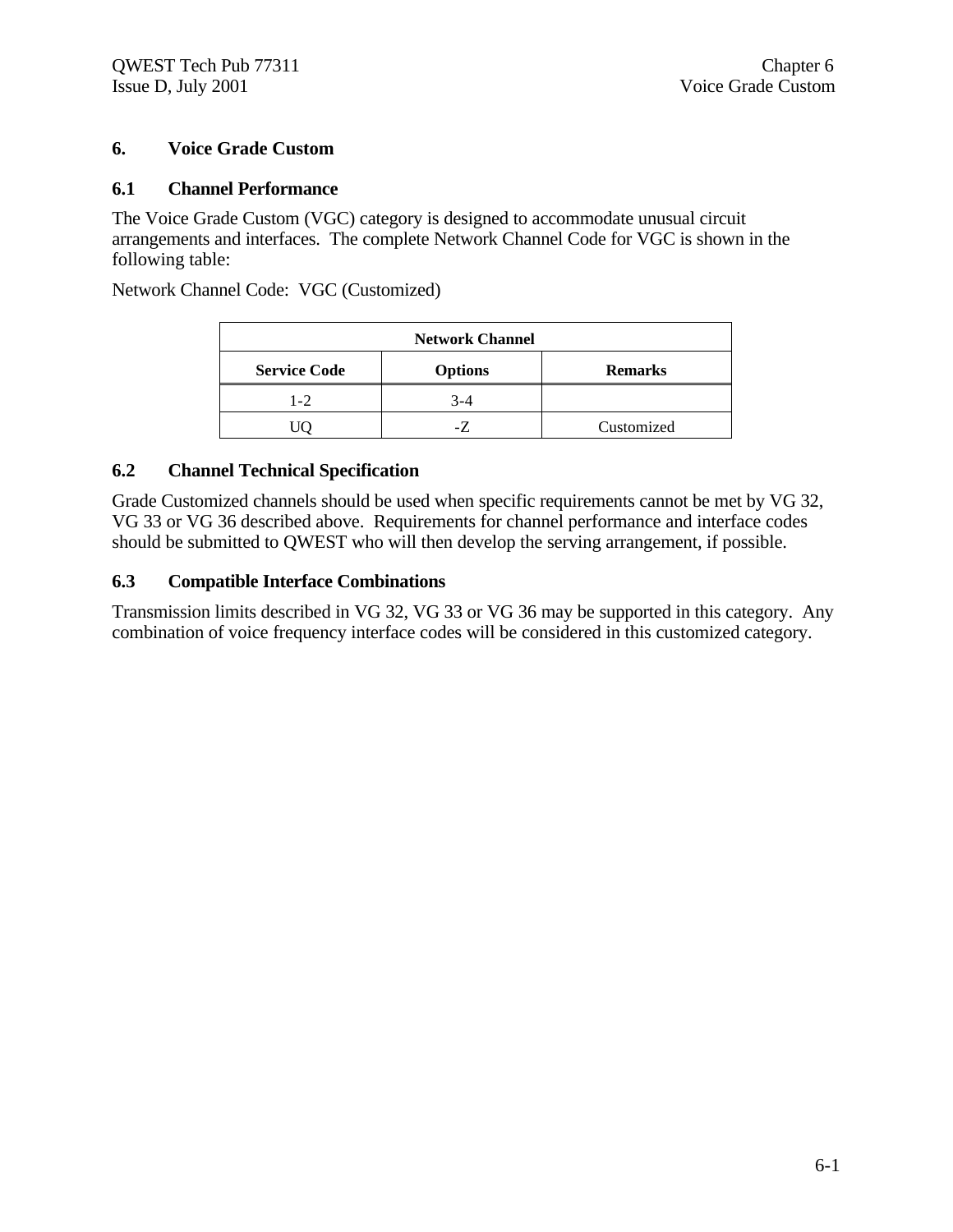## **CONTENTS**

## **Chapter and Section**

## Page

| 7. |     |  |
|----|-----|--|
|    | 71  |  |
|    | 72  |  |
|    | 7.3 |  |
|    | 7.4 |  |
|    | 7.5 |  |
|    | 7.6 |  |
|    | 77  |  |
|    | 7.8 |  |
|    | 7.9 |  |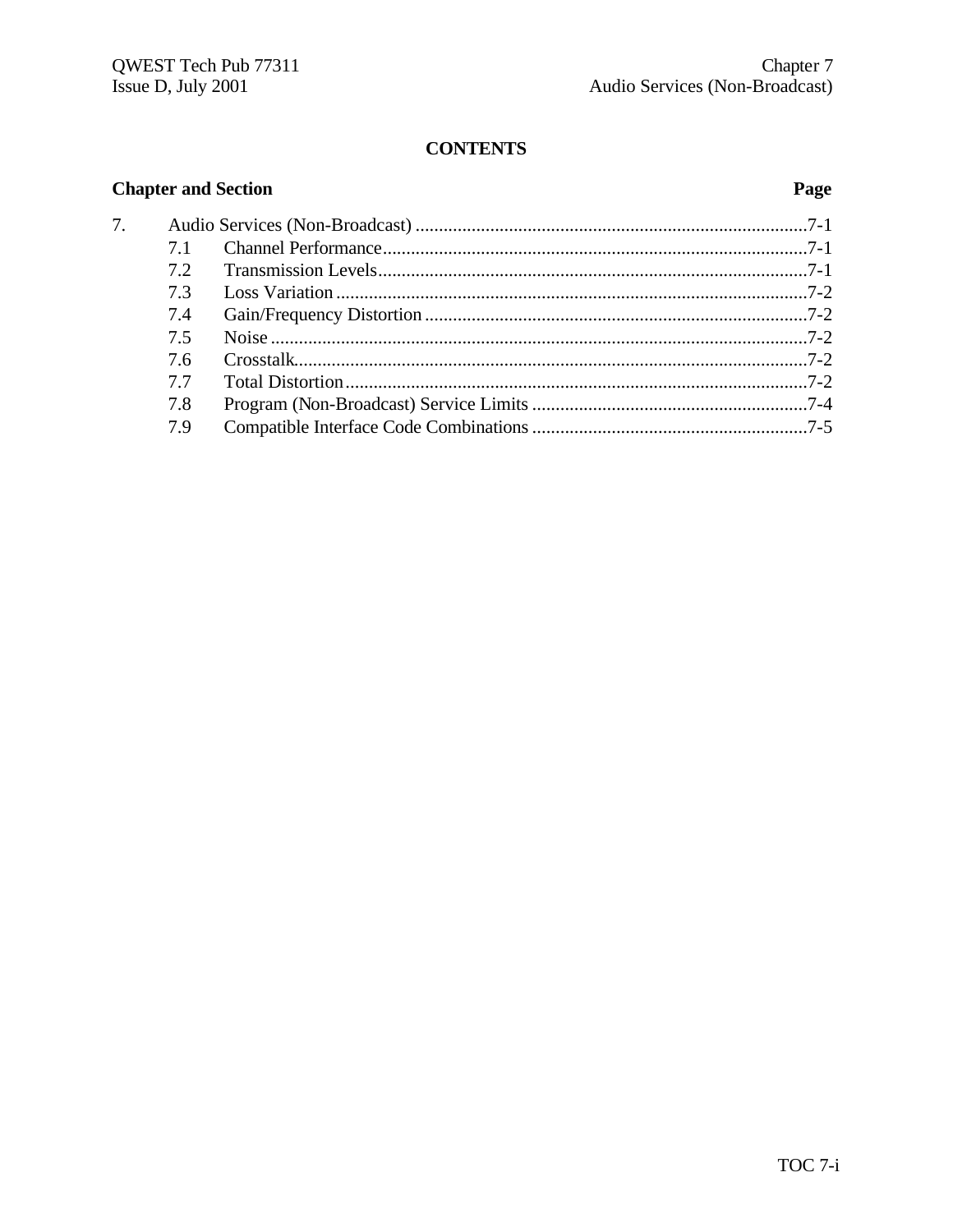#### **7. Audio Services (Non-Broadcast)**

#### **7.1 Channel Performance**

Audio Services (Non-Broadcast) (AP) channels are designed to provide a nonbroadcast grade of service. Transmission parameters are the same as traditionally found on end-to-end services.

The Service Code for AP is "UE". The full NC Code is shown in the following table. The NCI's for AP services, are discussed in Para. 7.2

Network Channel Code: AP

| <b>Network Channel</b> |                   |                                                                        |  |
|------------------------|-------------------|------------------------------------------------------------------------|--|
| <b>Service Code</b>    | <b>Options</b>    | <b>Remarks</b>                                                         |  |
| $1 - 2$                | $3-4$             |                                                                        |  |
| UE                     | -B<br>$P -$<br>РB | Standard<br>CO Bridging<br>Gain/Equalization<br>$Gain/Equal + CO Brdg$ |  |

AP provides a unidirectional channel with an Expected Measured Loss (EML) of =12dB when measured at 1004Hz. The nominal bandpass of the channel is described by the NCI Code selected. Four bandwidth options are available; 200-3000 Hz, 100-5000 Hz, 50-8000 Hz and 50-15000 Hz.

The facility may be metallic or carrier derived at the option of QWEST DC continuity is not inherent in this service.

#### **7.2 Transmission Levels**

The NCI code describes the number of wires, protocol code, options, and levels at the network interface to the end user. See Appendix A for a complete description of the NCI codes. This table relates the NCI code with the default level and ranges for TLVT (Transmit) and TLVR (Receive) measured at 1004Hz.

| <b>Permissible TLP Values at the Interface</b>                           |          |                                                   |  |
|--------------------------------------------------------------------------|----------|---------------------------------------------------|--|
| <b>Transmit Level</b><br><b>NCI Code</b><br>Out from the CO (dB)<br>TLVT |          | <b>Receive Level</b><br>Into the $CO(dB)$<br>TLVR |  |
| 02PG2.3                                                                  | $= 12.0$ | 0.0                                               |  |
| 02PG2.5                                                                  | $= 12.0$ | 0.0                                               |  |
| 02PG2.8                                                                  | $= 12.0$ | 0.0                                               |  |
| 02PG2.1                                                                  | $= 12.0$ | (1.0)                                             |  |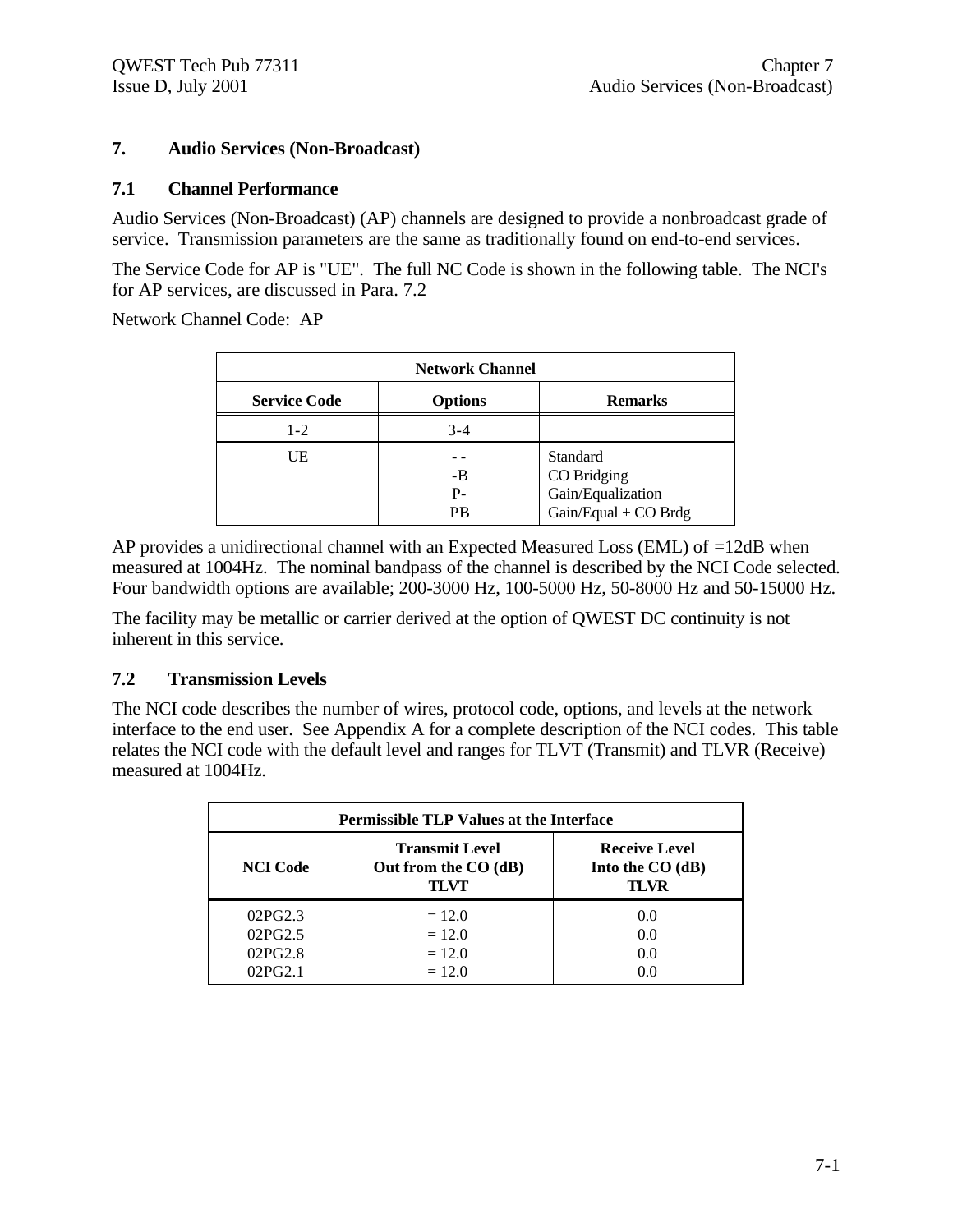## **7.3 Loss Variation**

The loss variation with time (with reference to the initial EML) will not exceed the following:

- $\bullet$   $\pm$  0.5 dB within 5 seconds
- $\bullet$   $\pm$  1.0 dB within 1 hour
- $\bullet$   $\pm$  4.0 dB over the life of the service

#### **7.4 Gain/Frequency Distortion**

The non-equalized acceptance limit for gain/frequency response for all NCI codes will not exceed the loss at 1004Hz by more than the limit shown in Para. 7.8 ("+" means more loss and "-" means less loss compared to actual loss at 1004Hz). Exceeding these levels is considered as the Immediate Action Limit (IAL).

## **7.5 Noise**

The signal to weighted noise measurements are referenced to a maximum peak audio signal of +18dBm0. Received noise objectives can be calculated, based on circuit loss and signal-to-noise ratio. See the Program (Non-Broadcast) Service Limits chart for a full discussion of measured noise based on NCI code.

#### **7.6 Crosstalk**

The acceptance limit for crosstalk is that no audible conversation, bits of conversation or tones are detectable in the noise measuring set monitor receiver. The noise measuring set gain is adjusted to the noise requirement at the point of measurement. The monitoring tests should be made during heavy traffic periods by listening for at least 10 minutes.

## **7.7 Total Distortion**

• Zero Transmission Level Point

The 0 TLP (Transmission Level Point) in a program circuit is any point where the average program level is  $+8$  VU. This level is the MAXIMUM permitted by QWEST and was established as a compromise that would provide an adequate signal-to-noise ratio without introducing harmful crosstalk into the network plant. This is a higher level than permitted for other services and is permissible only because of the relatively small percentage of circuits used for program audio.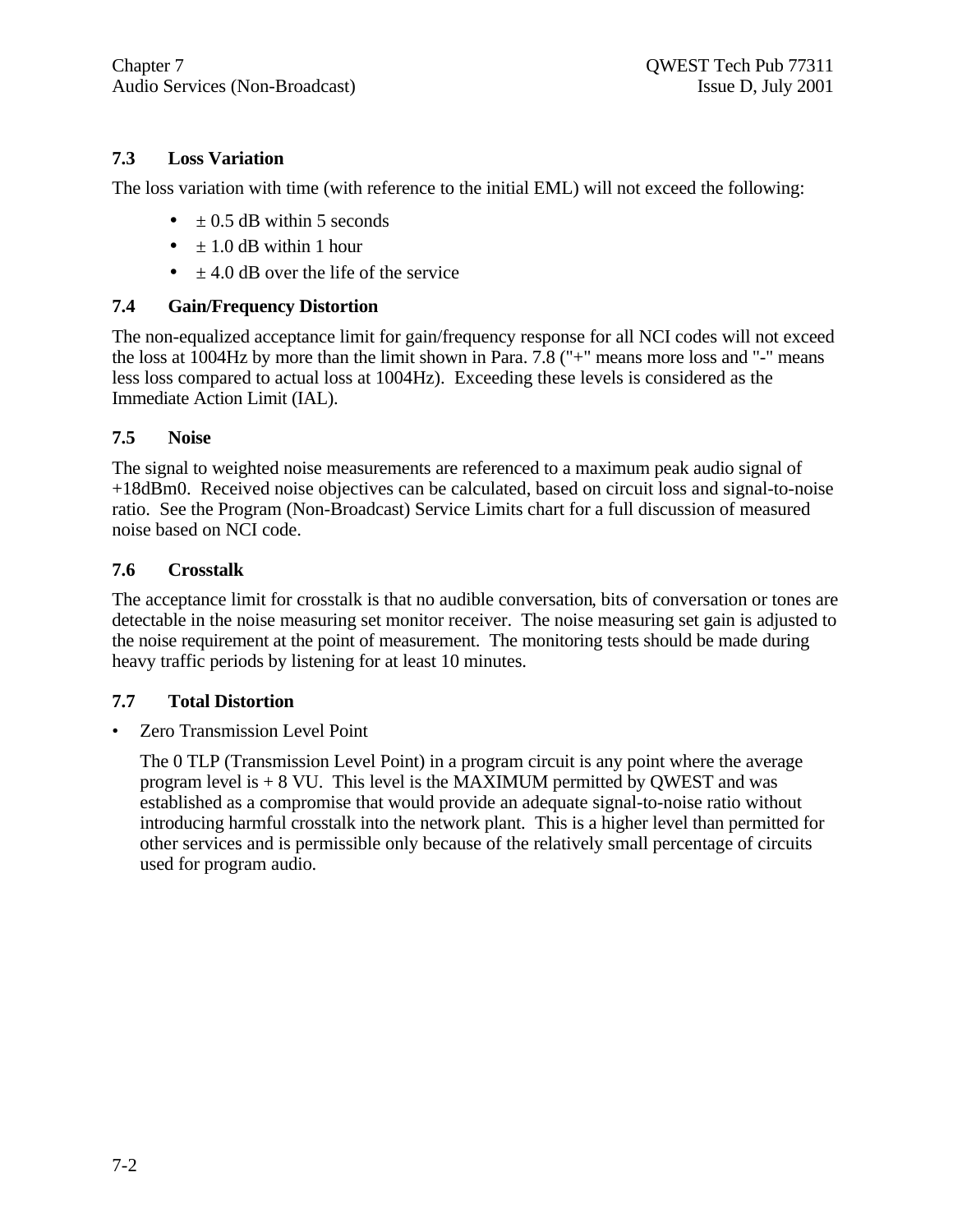• Test Tones and Peak Program Levels

QWEST normally applies 0-dBm alignment and test tones at the 0 TLP (0 dbm0). This is equivalent to program material measured at +8 VU averaged over one second. Non-linear distortion, such as harmonic distortion, can be measured at such levels, but unacceptable nonlinear distortion that may occur on normally occurring instantaneous peaks of program material will not be revealed. These peaks are assumed to be 10-dB higher than the average program level as read on a vu meter. The system design recognizes that such peaks occur and must be transmitted without exceeding specifications for non-linear distortion.

• Maximum Permitted Test: Tone Levels

In channels involving multi-paired cable and/or preemphasized carrier systems, the maximum continuous test-tone power (averaged over one second) that can be applied is:

- 8 dBm0 between 54 Hz and 404 Hz
- 0 dBm0 between 404 Hz and 15,004 Hz

**Note:** 404 Hz is the frequency below which there is no preemphasis in systems with emphasis.

These restrictions permit the use of test equipment in which program material is simulated by the use of a sine wave whose level is pulsed between high and low levels as a function of time, PROVIDED, the power averaged over one second is within the limits specified and the peak level is reduced to take into account any preemphasis in the circuit. Total Distortion will be within the service limits based on the type of NCI code (see Para. 7.8).

Noise is measured and expressed in terms of dBm, which has a zero reference of -90dBm. That is 0dBrn = -90dBm. For example, in 02PG2.1 the receiving POT is a minimum -12TLP (maximum of 12dB loss relative to the 0-Level Point). If the 15-kHz flat-weighted noise measured at that point were 5dBrn, the noise translated to the 0TLP would be 5dBrn  $+12dB =$ 17dBrn (-73dBm).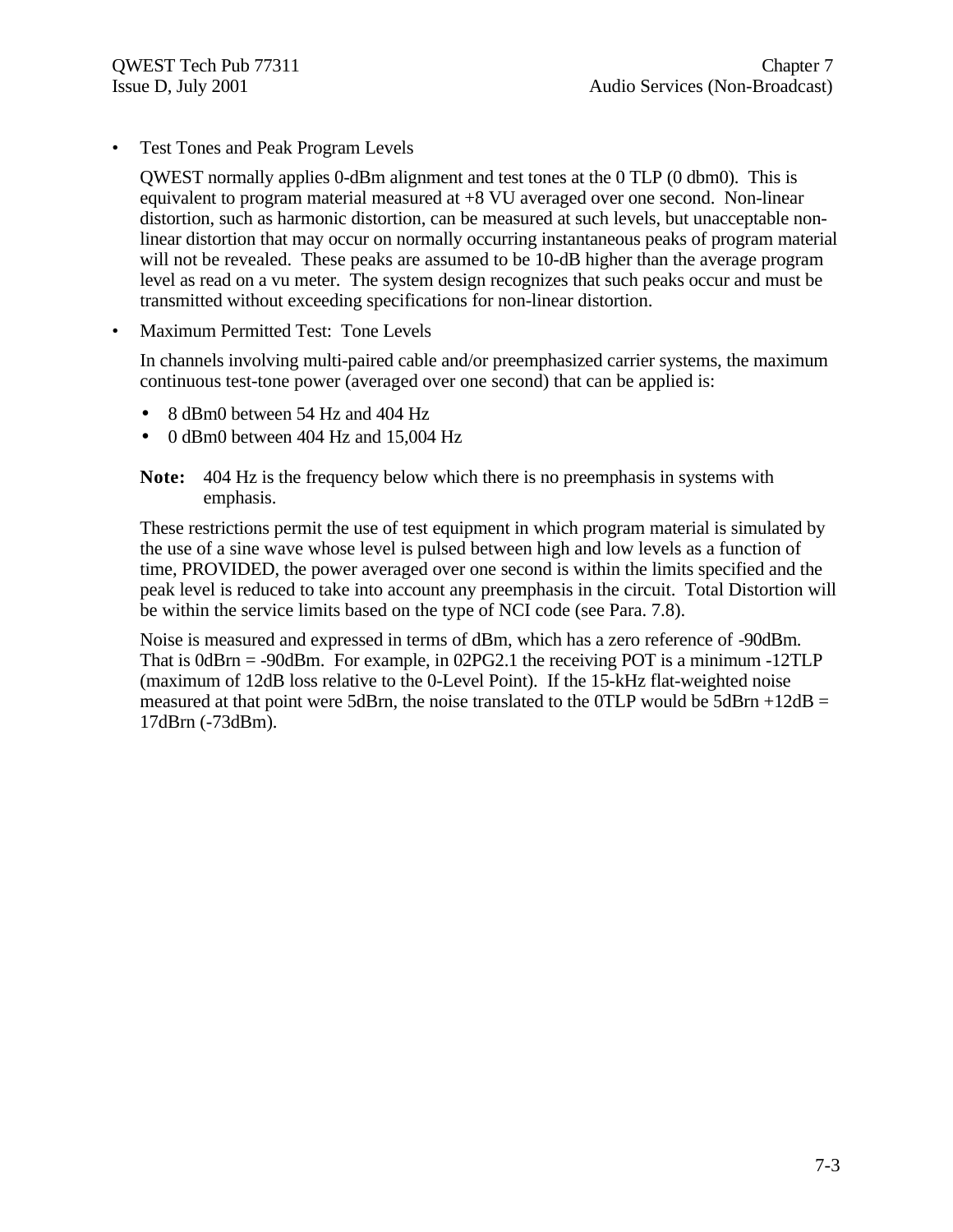|                                                                                    | <b>Network Channel Interface Code</b> |                                   |                                   |                                   |
|------------------------------------------------------------------------------------|---------------------------------------|-----------------------------------|-----------------------------------|-----------------------------------|
| <b>Parameter</b>                                                                   | 02PG2.3                               | 02PG2.5                           | 02PG2.8                           | 02PG2.1                           |
| Loss<br>Limit (AML)<br>• Non-Equalized<br>• Equalized                              | $=12.0dB$<br>0.0dB                    | $=12.0dB$<br>0.0dB                | $=12.0dB$<br>0.0dB                | $=12.0dB$<br>0.0dB                |
| <b>Loss Variation</b><br>• Short Term<br>• Long Term                               | $\pm 0.5$ dB<br>$\pm 1.0$ dB          | $\pm 0.5$ dB<br>$\pm 1.0$ dB      | $\pm 0.5$ dB<br>$\pm 1.0$ dB      | $\pm 0.5$ dB<br>$\pm 1.0$ dB      |
| <b>Highest Program</b><br>Level<br>Bandwidth                                       | $+8VI$<br>200-3000                    | $+8VI$<br>100-5000                | $+8VI$<br>50-8000                 | $+8VI$<br>50-15000                |
| Attenuation Dist†<br>• Non Equalized<br>• Equalized                                | $-3$ to $+10dB$<br>$-1$ to $+1dB$     | $-3$ to $+20dB$<br>$-1$ to $+1dB$ | $-3$ to $+20dB$<br>$-1$ to $+1dB$ | $-3$ to $+20dB$<br>$-1$ to $+1dB$ |
| $THD + N$<br>$(+13$ dBm $0$ * @ 404Hz)                                             | 3.5%                                  | 2.5%                              | 2.0%                              | 1.0%                              |
| Weighted<br><b>Random Noise</b><br>$\bullet$ dBrn $\theta$<br>$\cdot$ dBm $\theta$ | 43<br>$-47$                           | 44<br>$-46$                       | 46<br>$-44$                       | 37<br>$-53$                       |
| Weighting                                                                          | C MSG                                 | 15-kHz flat                       | 15-kHz flat                       | 15-kHz flat                       |

## **7.8 Program (Non-Broadcast) Service Limits**

\* Maximum application time = 4 seconds

† Negative values correspond to losses; positive values to gains. Negative number = more loss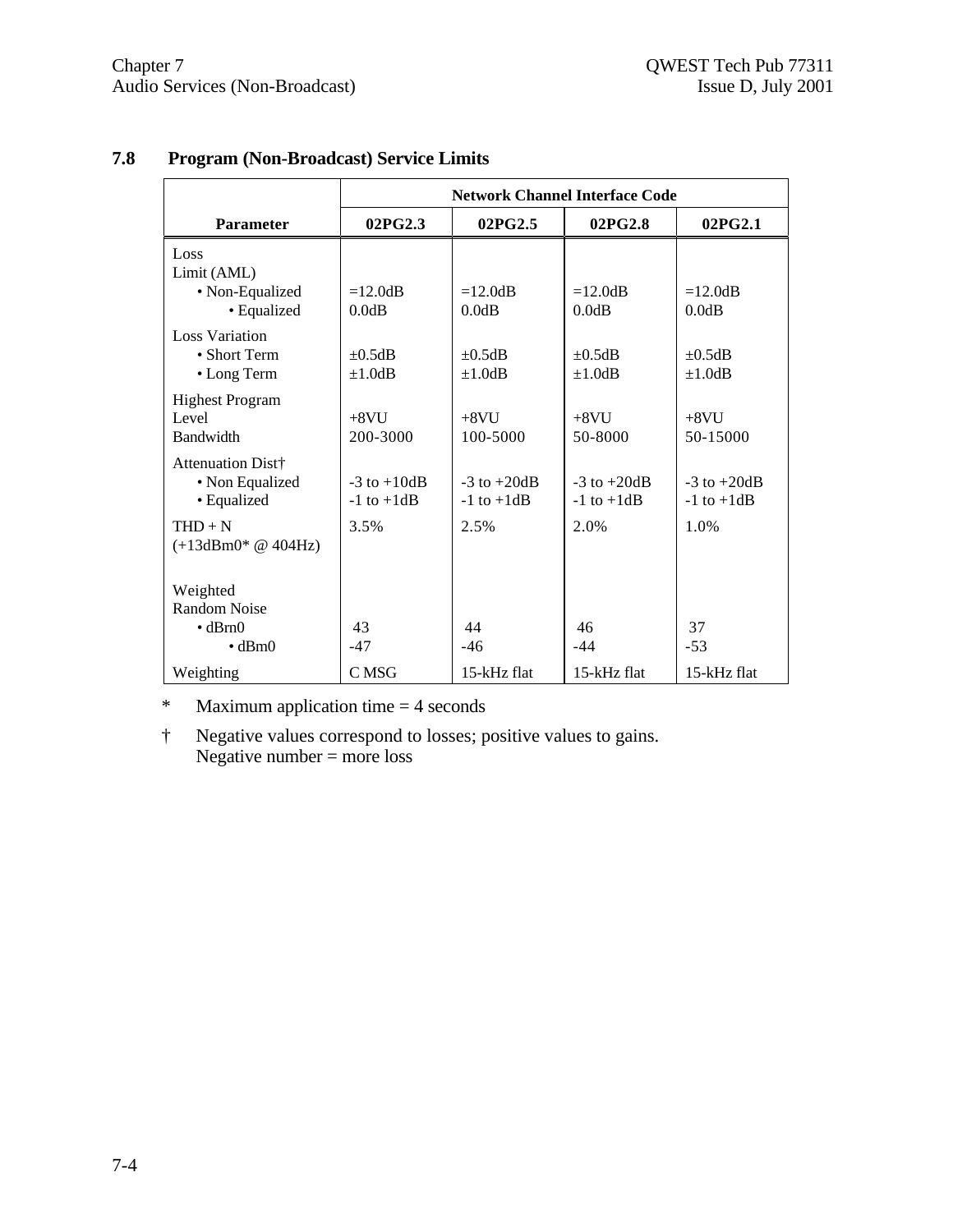## **7.9 Compatible Interface Code Combinations**

The following table summarizes AP optional features. Both 2 Point and Multipoint services are addressed, where appropriate. Note that two NCI codes are listed together; these are the only valid compatible interface codes for AP. Other combinations may be requested under AP Customized described in Chapter 8.

| <b>Optional Channel Performance</b> |                 |               |  |
|-------------------------------------|-----------------|---------------|--|
|                                     | <b>NCI Code</b> |               |  |
| <b>Optional Features</b>            | EU-A            | $EU-Z$        |  |
| 2 Point                             |                 |               |  |
| $3.0$ kHz                           | $02PG2.3-.OS$   | $02PG2.3-.0$  |  |
| $5.0$ kHz                           | 02PG2.5--.OS    | $02PG2.5-.-O$ |  |
| $8.0$ kHz                           | 02PG2.8--.OS    | $02PG2.8---O$ |  |
| 15.0 kHz                            | 02PG2.1--.OS    | $02PG2.1---O$ |  |
| Multipoint                          |                 |               |  |
| CO Bridging                         |                 |               |  |
| $3.0$ kHz                           | 02BP2           | $02PG2.3-.0$  |  |
|                                     | 02BP2           | $02PG2.3-.0-$ |  |
| $5.0$ kHz                           | 02BP2           | $02PG2.5-.-O$ |  |
|                                     | 02BP2           | 02PG2.5--.O-  |  |
| $8.0$ kHz                           | 02BP2           | $02PG2.8---O$ |  |
|                                     | 02BP2           | $02PG2.8-.O-$ |  |
| $15.0$ kHz                          | 02BP2           | $02PG2.1-.-O$ |  |
|                                     | 02BP2           | $02PG2.1-.O-$ |  |
| Bridge-to-Bridge                    | 02BP2           | 02BP2         |  |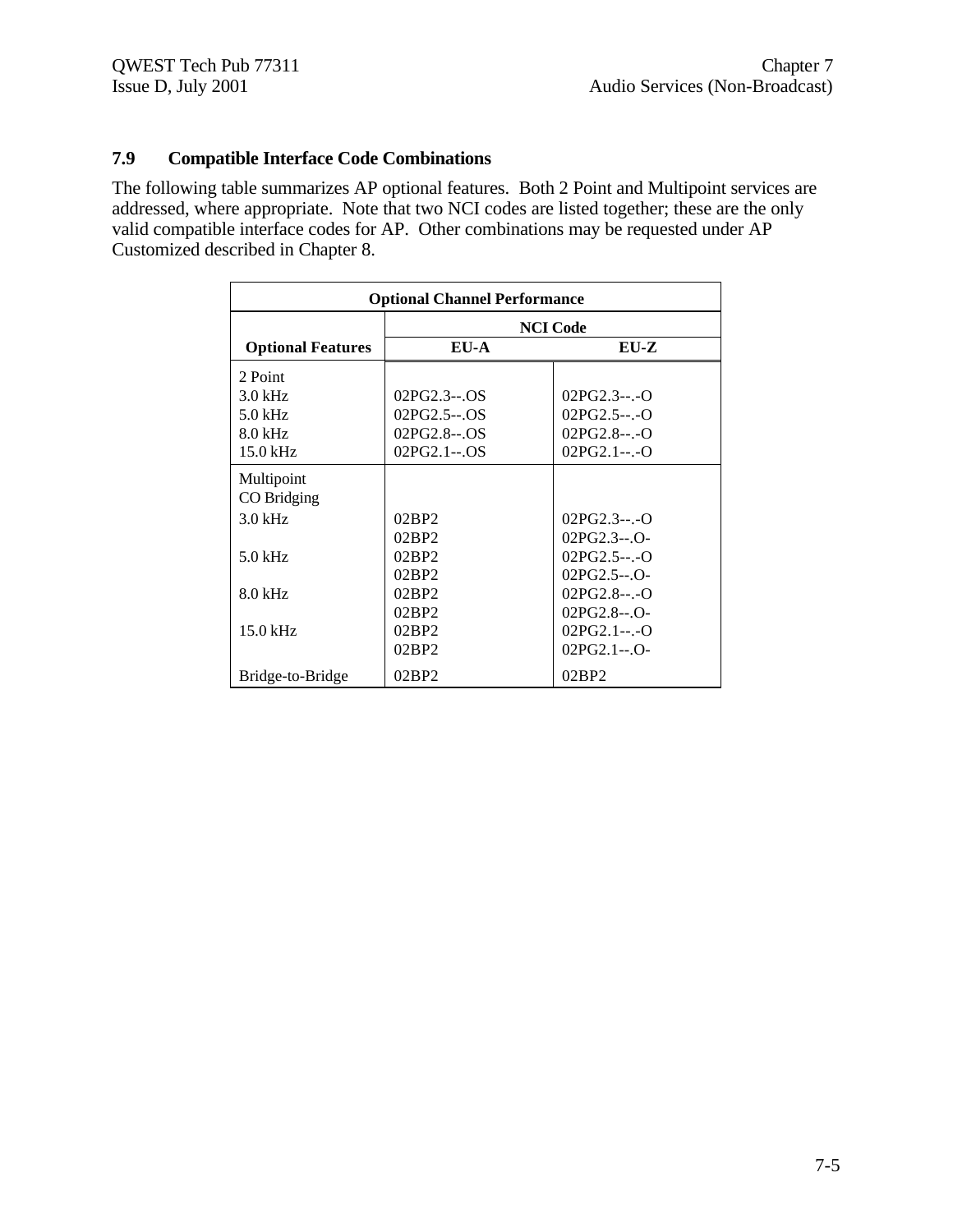#### **CONTENTS**

## **Chapter and Section Page** 8. Audio Services Custom...................................................................................................8-1 8.1 Channel Performance...........................................................................................8-1 8.2 Cross-Reference to Historical CLCI ...................................................................8-1 8.3 Interface Code Combinations...............................................................................8-1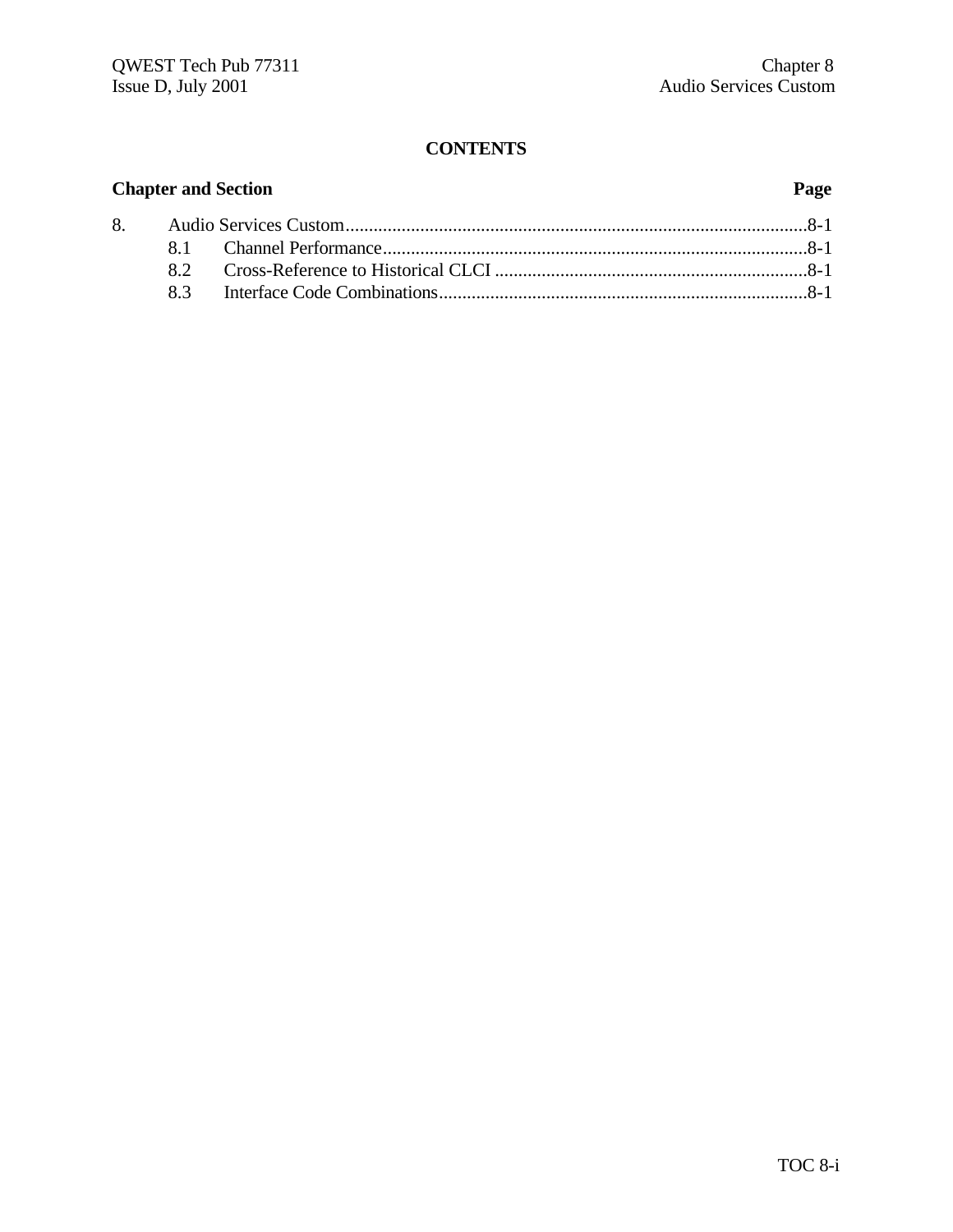#### **8. Audio Services Custom**

#### **8.1 Channel Performance**

The Audio Services Customized (APC) category is designed to accommodate unusual circuit arrangements and interfaces. The limit of frequency bandwidth is determined by the interface codes selected. However, the highest bandwidth provided by APC is 50 to 15kHz. Service requested under APC may be one way, two way, 2 Point or Multipoint.

The facility may be metallic or carrier derived at the option of U S WEST DC continuity is not inherent in this service.

The complete Network Channel Code for APC is shown in the following table:

Network Channel Code : APC (Customized)

| <b>Network Channel</b>                                  |         |            |
|---------------------------------------------------------|---------|------------|
| <b>Service Code</b><br><b>Options</b><br><b>Remarks</b> |         |            |
| $1 - 2$                                                 | $3 - 4$ |            |
|                                                         |         | Customized |

#### **8.2 Cross-Reference to Historical CLCI**

Audio Services Customized channels should be used when specific requirements cannot be met by AP service (NC code UE) described above. Requirements for needed channel performance and both interface codes should be submitted to U S WEST. They will then develop the serving arrangement, if possible, and the appropriate charges.

#### **8.3 Interface Code Combinations**

Any combination of interface codes will be considered in this customized category.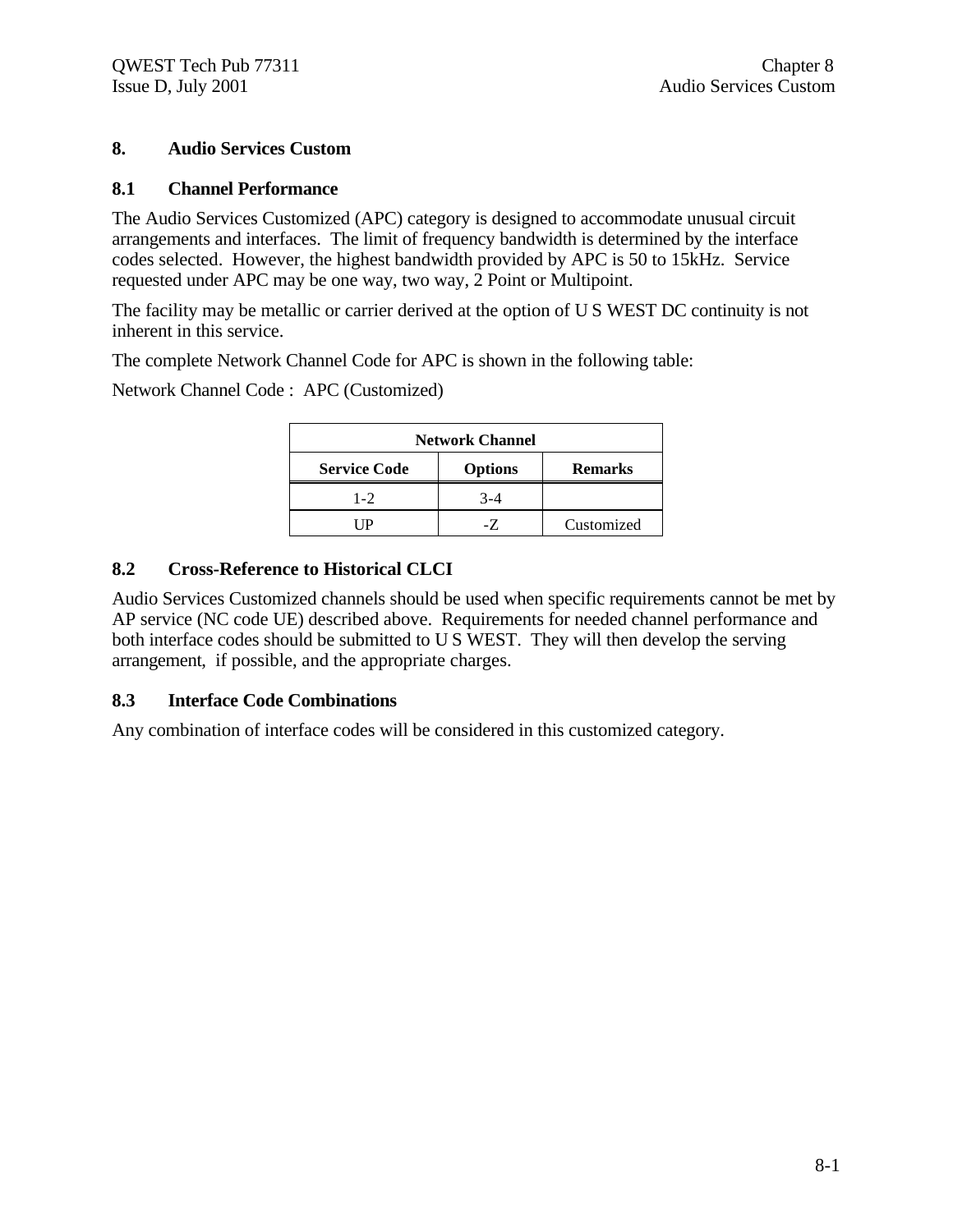## **CONTENTS**

## **Chapter and Section**

## Page

| 9. |      |  |
|----|------|--|
|    | 9.1  |  |
|    | 9.2  |  |
|    | 9.3  |  |
|    | 9.4  |  |
|    | 9.5  |  |
|    | 9.6  |  |
|    | 9.7  |  |
|    | 9.8  |  |
|    | 9.9  |  |
|    | 9.10 |  |
|    | 9.11 |  |
|    | 9.12 |  |
|    | 9.13 |  |
|    | 9.14 |  |
|    | 9.15 |  |
|    | 9.16 |  |
|    | 9.17 |  |
|    | 9.18 |  |
|    | 9.19 |  |
|    | 9.20 |  |
|    | 9.21 |  |
|    | 9.22 |  |
|    | 9.23 |  |
|    | 9.24 |  |
|    | 9.25 |  |
|    | 9.26 |  |
|    | 9.27 |  |
|    | 9.28 |  |
|    | 9.29 |  |
|    | 9.30 |  |
|    | 9.31 |  |
|    | 9.32 |  |
|    | 9.33 |  |
|    | 9.34 |  |
|    | 9.35 |  |
|    | 9.36 |  |
|    | 9.37 |  |
|    | 9.38 |  |
|    | 9.39 |  |
|    | 9.40 |  |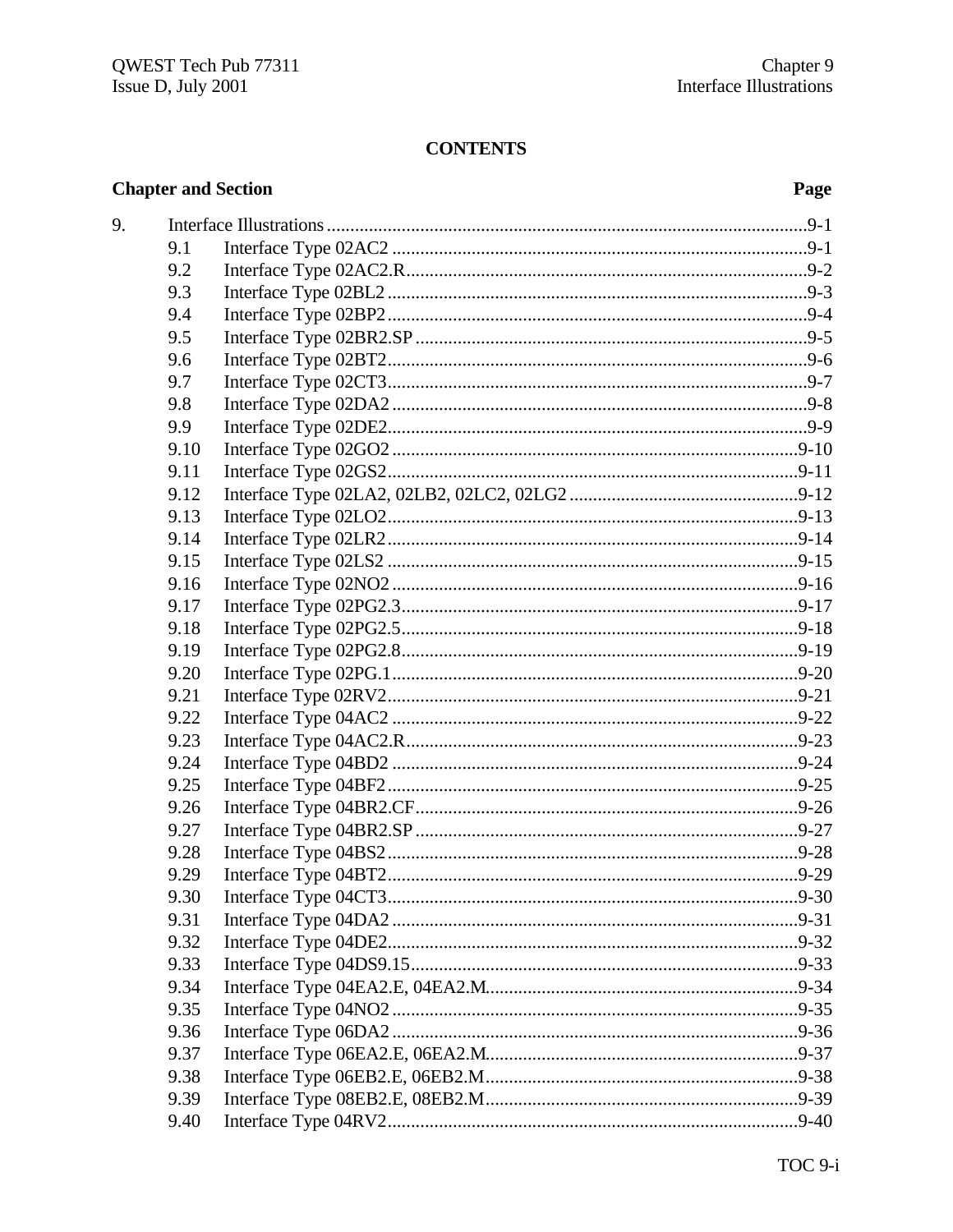## **9. Interface Illustrations**

## **9.1 Interface Type 02AC2**

| <b>DESCRIPTION:</b> | Connects EU premise station to a service for the<br>transmission of voice and 20-Hz ringdown (pushbutton)<br>signaling. |
|---------------------|-------------------------------------------------------------------------------------------------------------------------|
| $2 - Wire$          | (T, R)                                                                                                                  |
| <b>IMPEDANCE:</b>   | $600 \text{ ohms}$                                                                                                      |
| References:         | Technical Reference 43201                                                                                               |

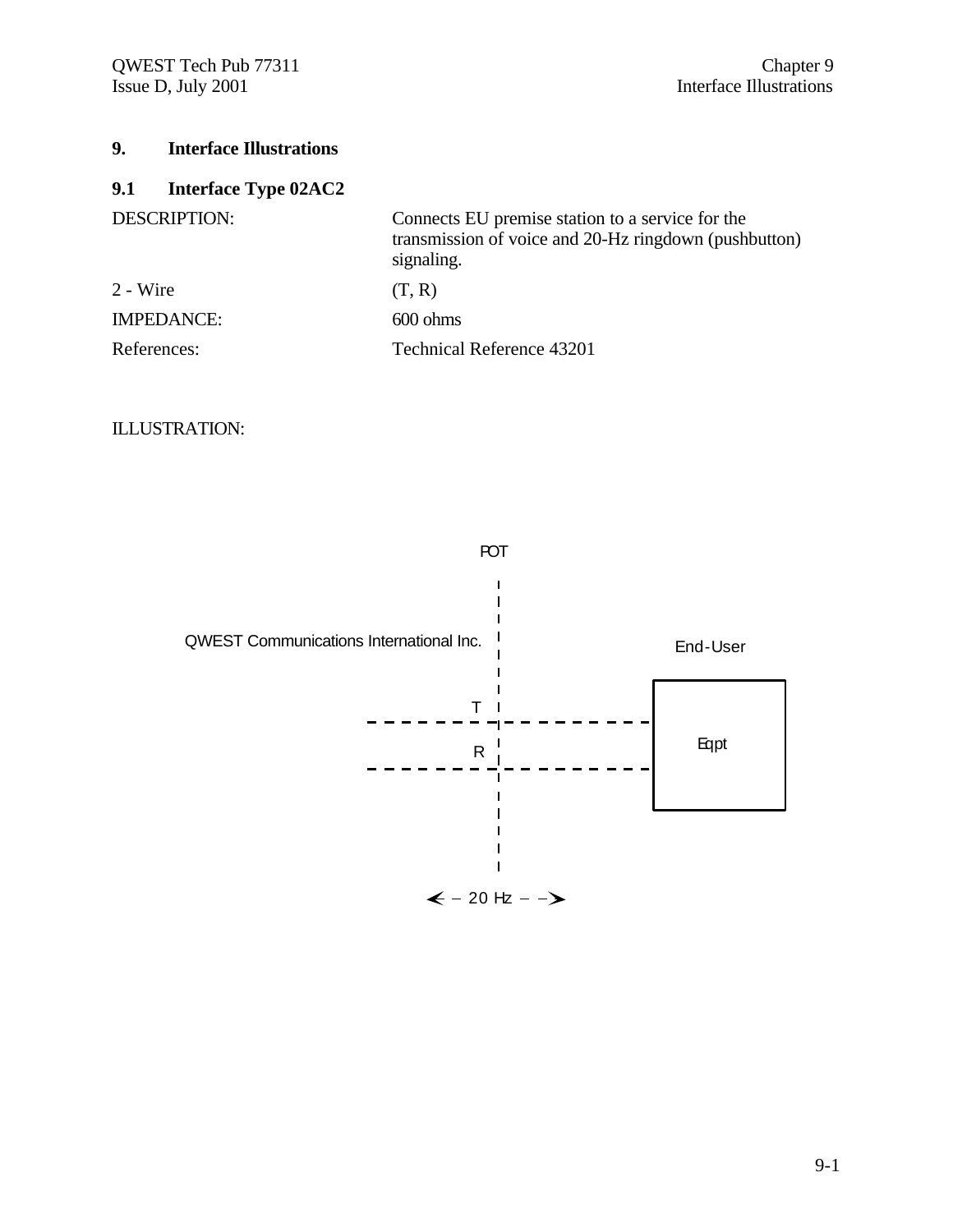## **9.2 Interface Type 02AC2.R**

| <b>DESCRIPTION:</b> | Connects end-user premise station to a service for the<br>transmission of voice and 20-Hz ringdown (code-select)<br>signaling. |
|---------------------|--------------------------------------------------------------------------------------------------------------------------------|
| $2 - Wire$          | (T, R)                                                                                                                         |
| <b>IMPEDANCE:</b>   | $600 \text{ ohms}$                                                                                                             |
| References:         | <b>Technical Reference 43201</b>                                                                                               |

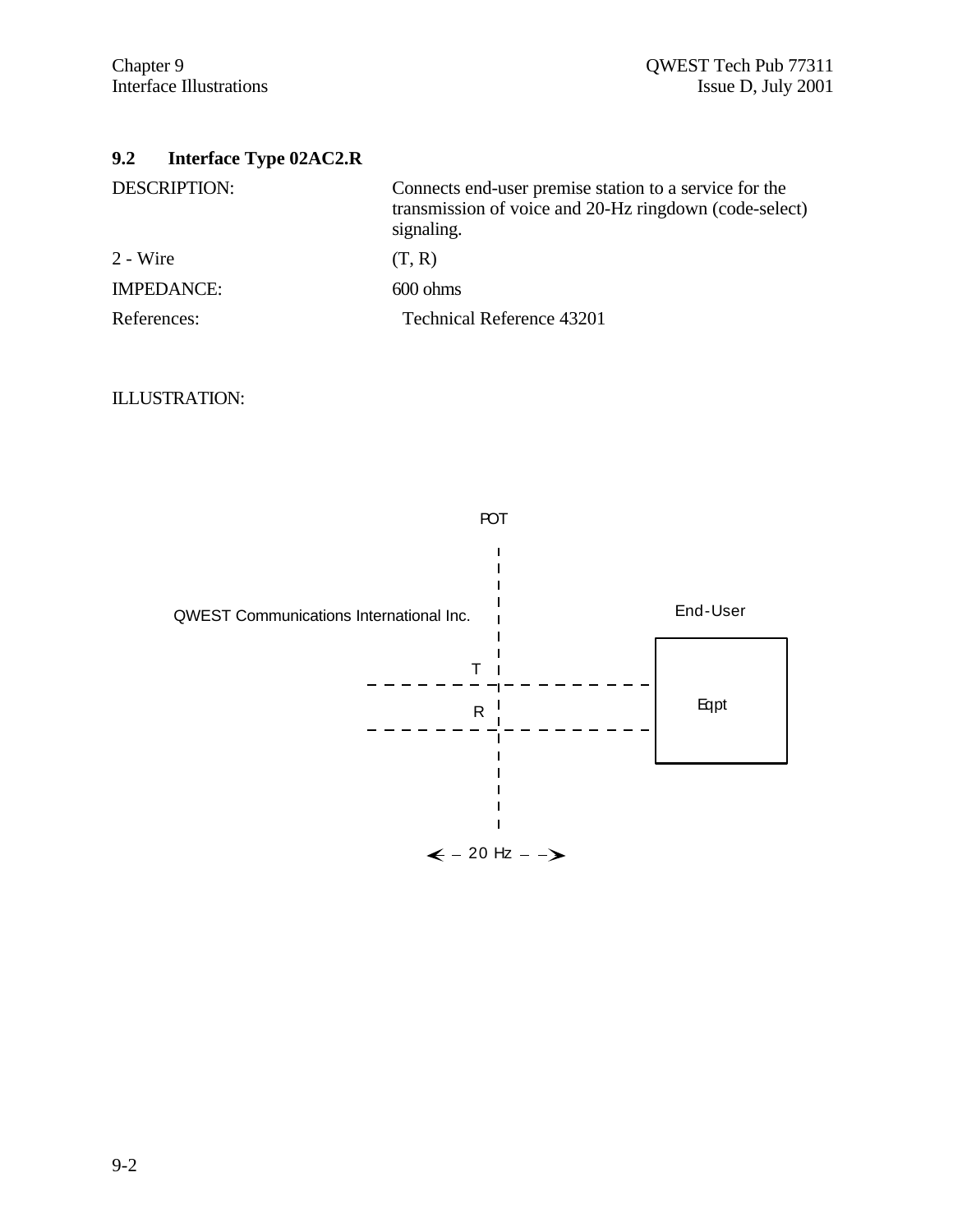## **9.3 Interface Type 02BL2**

| <b>DESCRIPTION:</b>    | Central Office bridging arrangement - Bridge Lifter                        |
|------------------------|----------------------------------------------------------------------------|
| <b>OPERATING MODE:</b> | Two alternate customer locations.                                          |
| $2 - Wire$             | (T, R)                                                                     |
| <b>IMPEDANCE:</b>      | 900 ohms                                                                   |
| LEVELS:                | Audio levels into and out of the CO bridge will be<br>controlled by QWEST. |

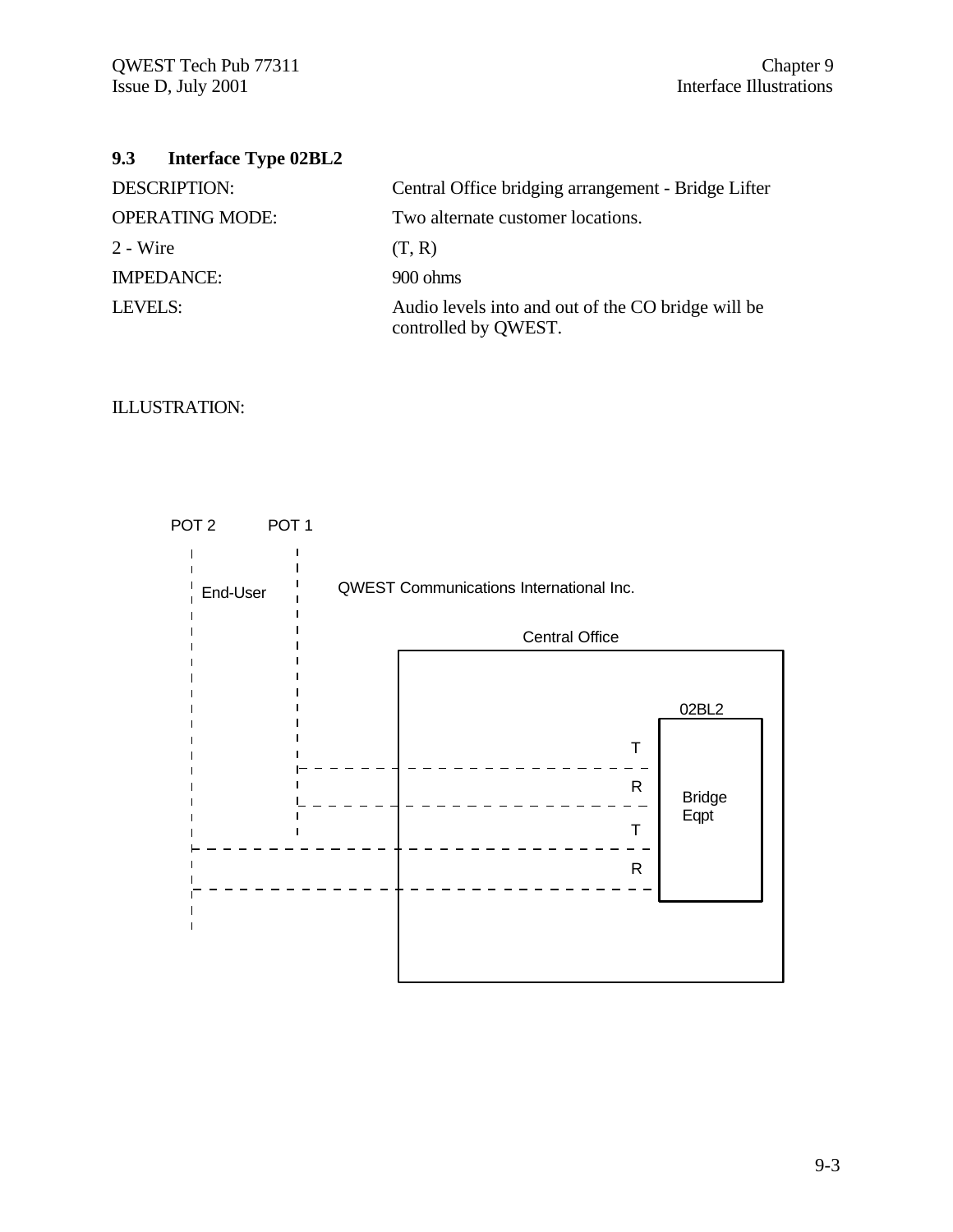## **9.4 Interface Type 02BP2**

| <b>DESCRIPTION:</b> | Central Office bridging arrangement - Audio Services                       |
|---------------------|----------------------------------------------------------------------------|
| $2 - Wire$          | (T, R)                                                                     |
| <b>IMPEDANCE:</b>   | $600 \text{ ohms}$                                                         |
| LEVELS:             | Audio levels into and out of the CO bridge will be<br>controlled by QWEST. |

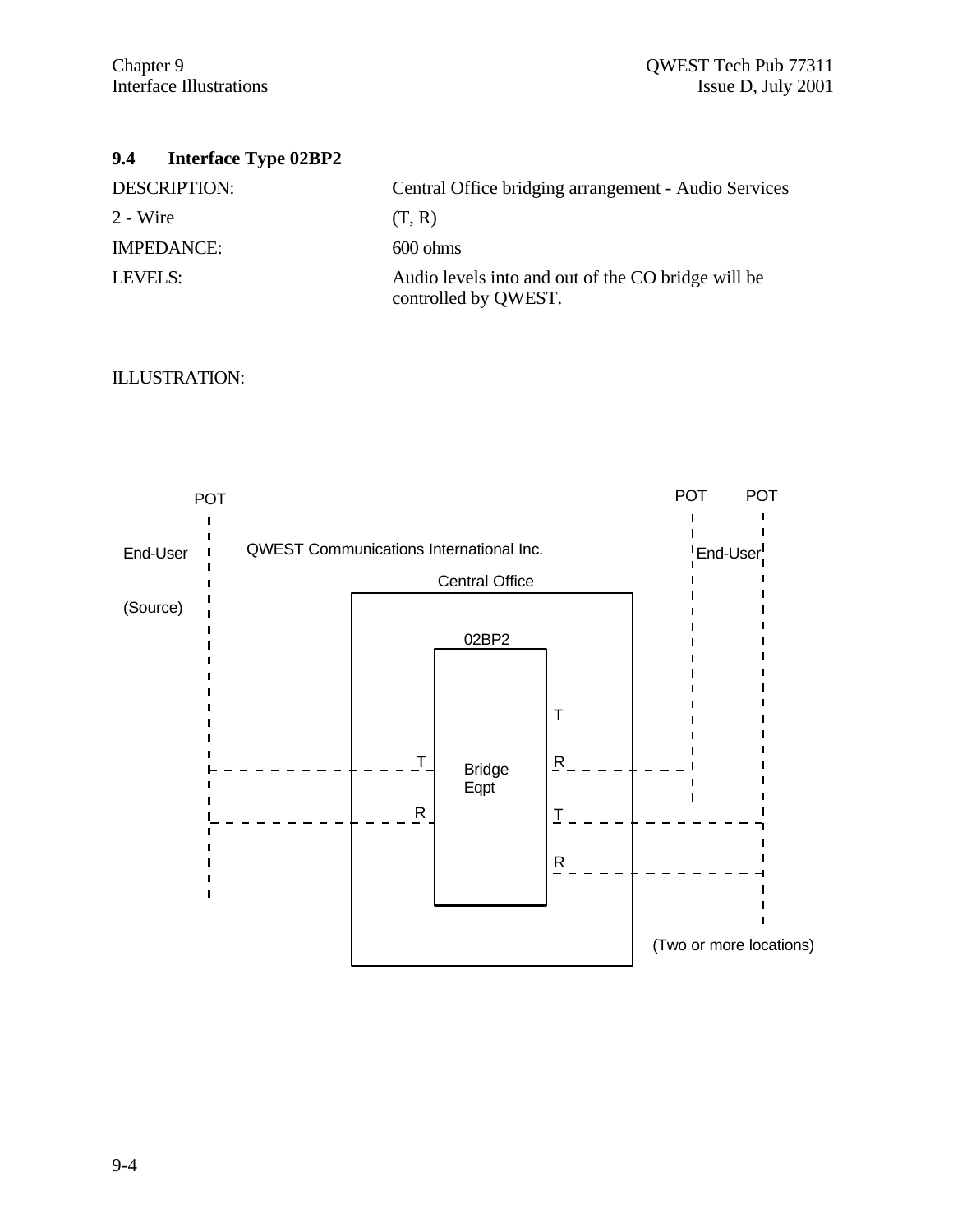## **9.5 Interface Type 02BR2.SP**

| <b>DESCRIPTION:</b>    | Central Office bridging arrangement - Resistive Bridge, split<br>path. |
|------------------------|------------------------------------------------------------------------|
| <b>OPERATING MODE:</b> | One Way service only.                                                  |
| 2 - Wire               | (T, R)                                                                 |
| <b>IMPEDANCE:</b>      | $600 \text{ ohms}$                                                     |

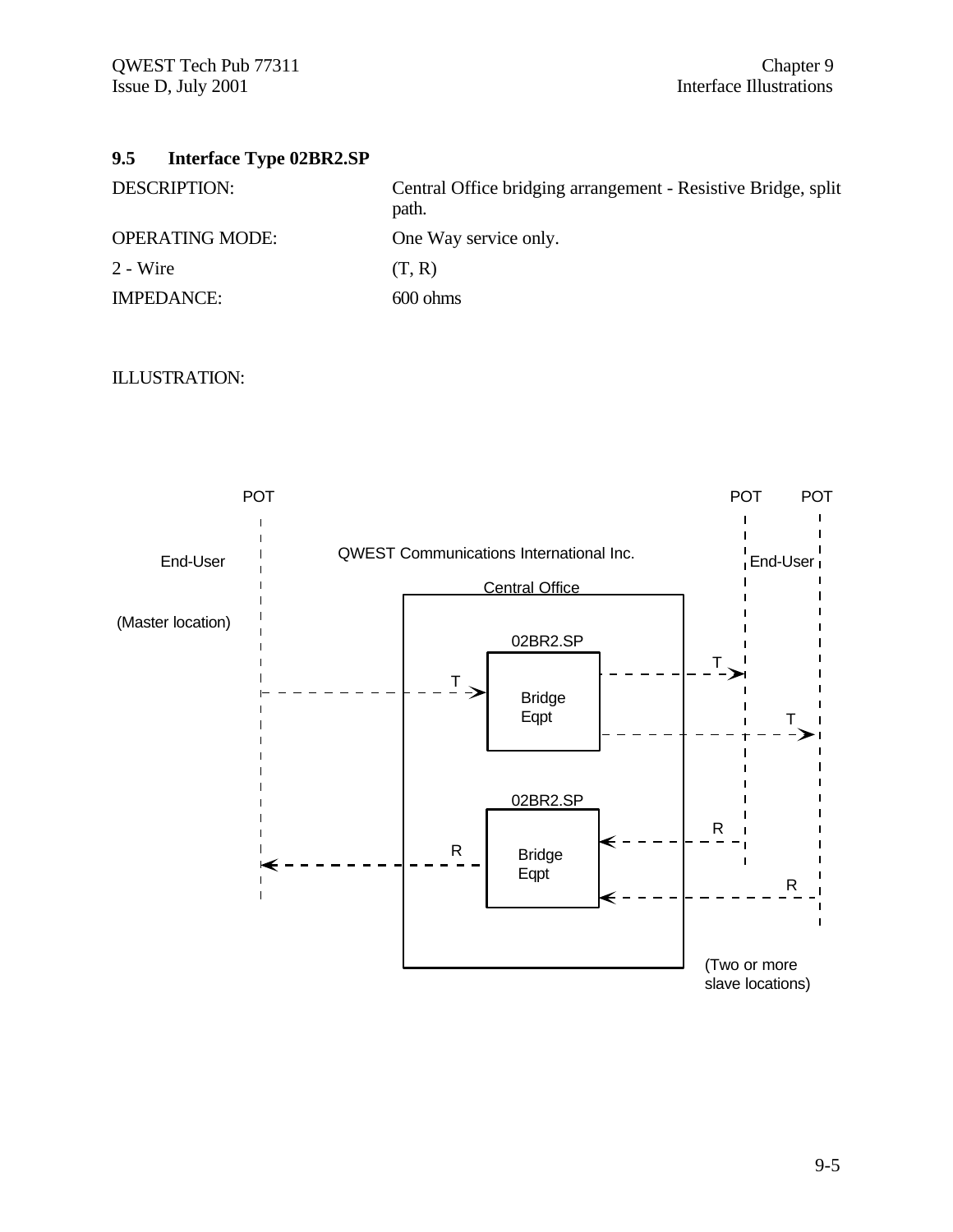## **9.6 Interface Type 02BT2**

| DESCRIPTION:      | Central Office bridging - Transfer Arrangement. Transfer<br>relay equipment provides 2-Wire transfer capability. See<br>Low Speed Data Channel for the control leg of the Transfer<br>Arrangement. |
|-------------------|----------------------------------------------------------------------------------------------------------------------------------------------------------------------------------------------------|
| $2 - Wire$        | (T, R)                                                                                                                                                                                             |
| <b>IMPEDANCE:</b> | $600 \text{ ohms}$                                                                                                                                                                                 |

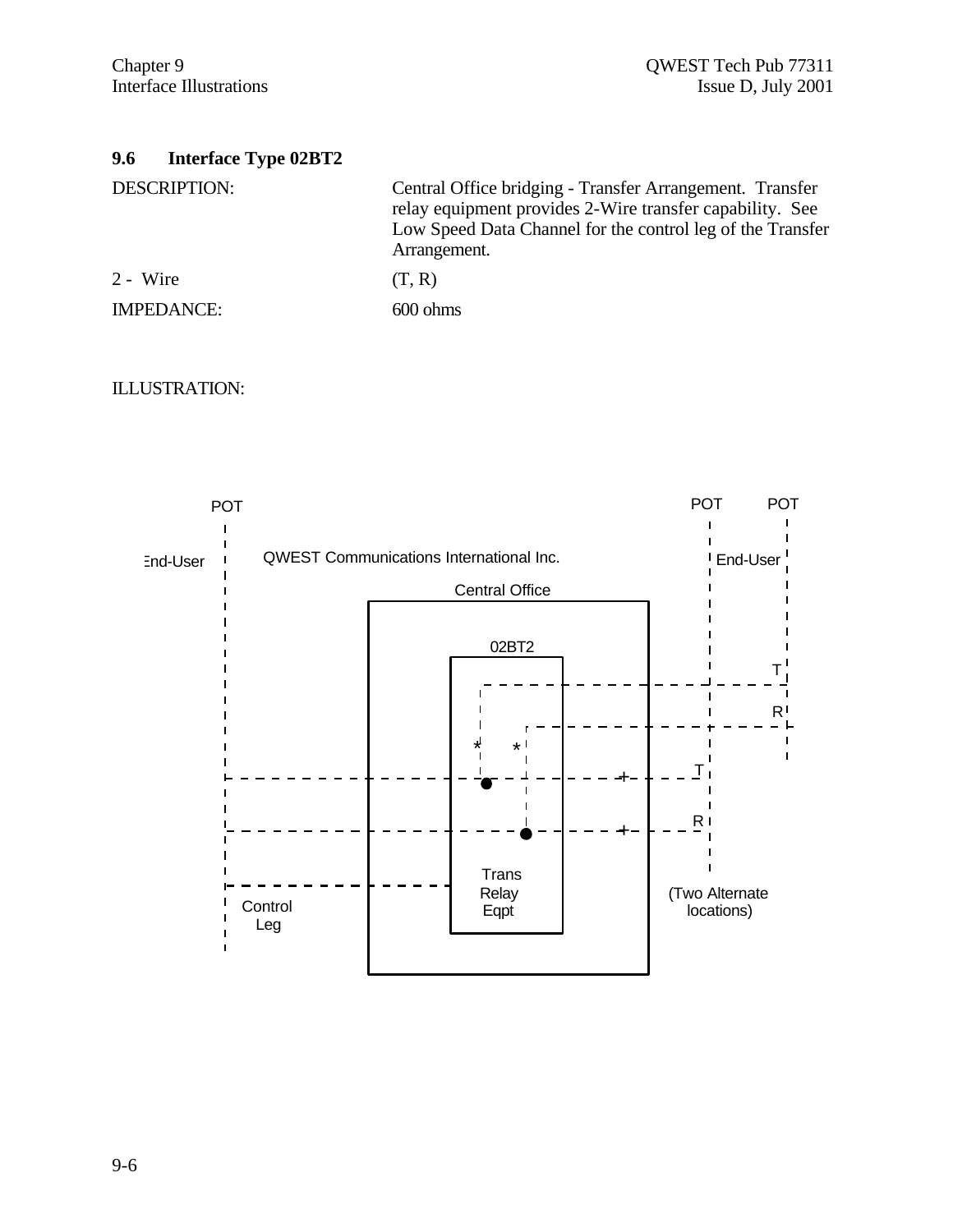## **9.7 Interface Type 02CT3**

DESCRIPTION: Theoretical interface between the Centrex trunk equipment and the Centrex switch. The signaling protocol will be specified at the EU POT by the customer. QWEST will provide compatible signaling at the analog Centrex trunk equipment (generally E&M).

IMPEDANCE: 900 ohms

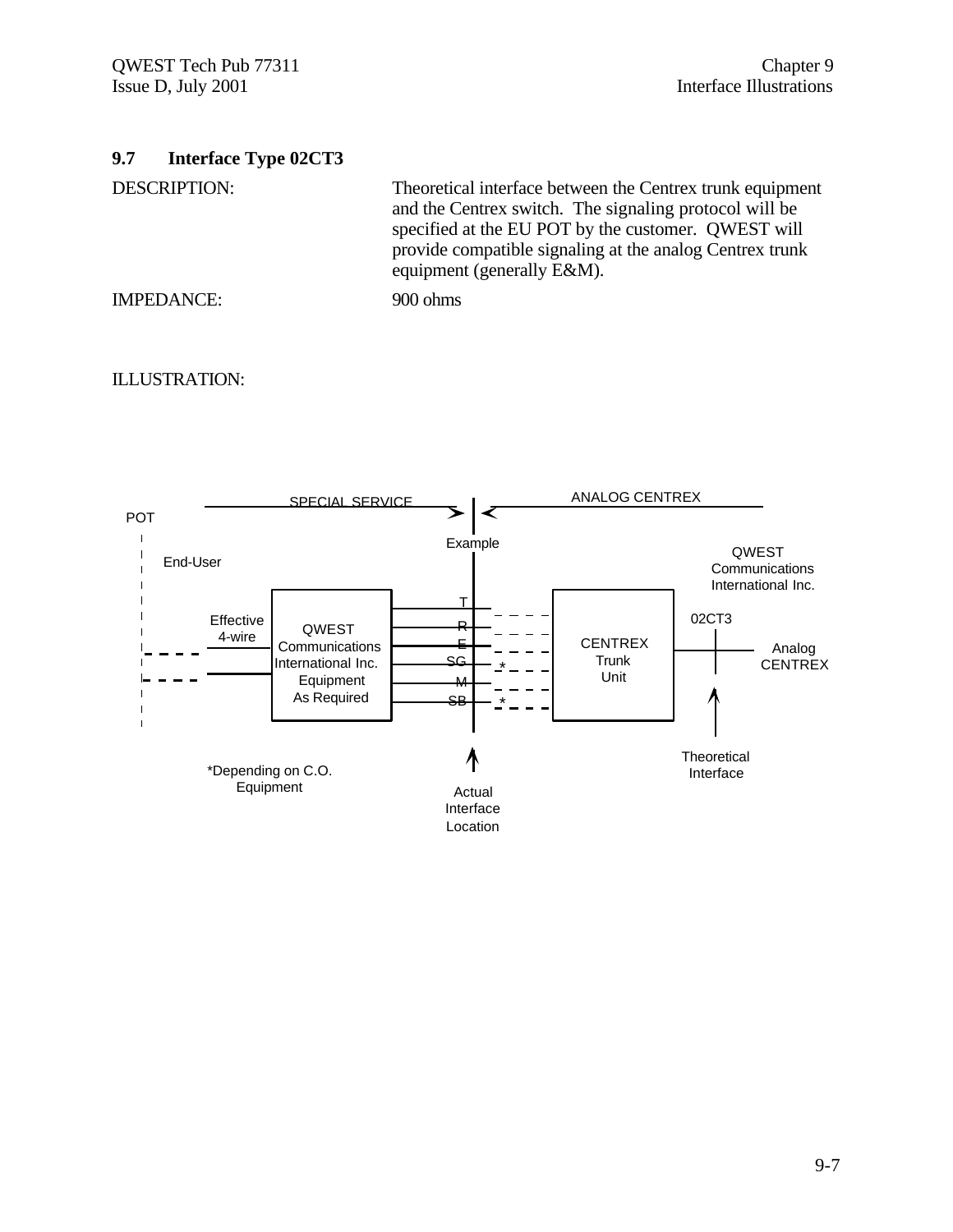| <b>DESCRIPTION:</b> | Connects EU premise to a service suitable for the<br>transmission of 1-way data and/or control and supervisory<br>signals. |
|---------------------|----------------------------------------------------------------------------------------------------------------------------|
| $2 - Wire$          | (T, R)                                                                                                                     |
| <b>IMPEDANCE:</b>   | $600 \text{ ohms}$                                                                                                         |
| References:         | Technical Reference 41004, 41014                                                                                           |



 $\mathbf I$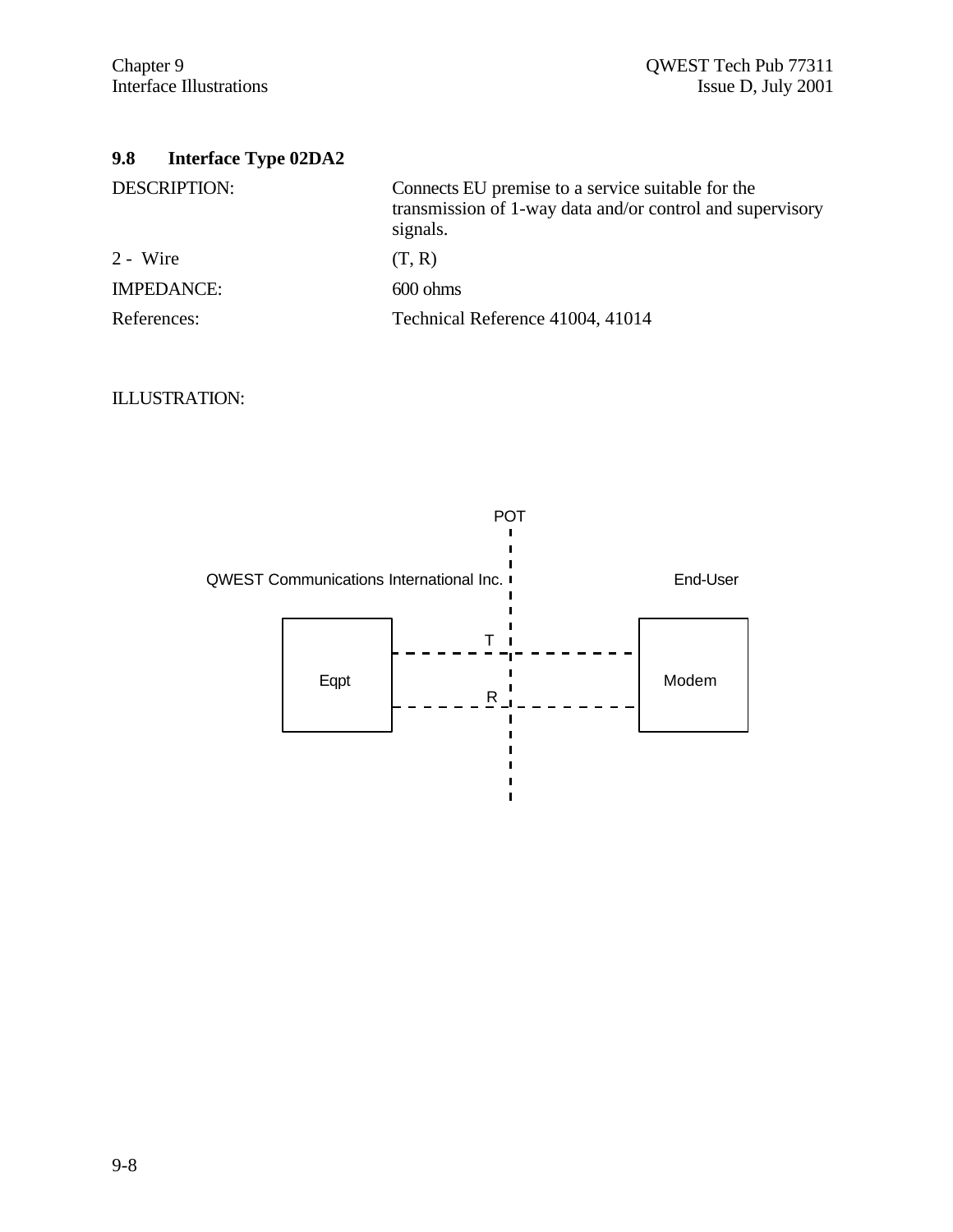## **9.9 Interface Type 02DE2**

| DESCRIPTION:      | Connects EU to a service suitable for the transmission of<br>data or tones used for Data Select-A-Station. |
|-------------------|------------------------------------------------------------------------------------------------------------|
| 2 - Wire          | (T, R)                                                                                                     |
| <b>IMPEDANCE:</b> | $600 \text{ ohms}$                                                                                         |
| References:       | Technical Reference 41014                                                                                  |

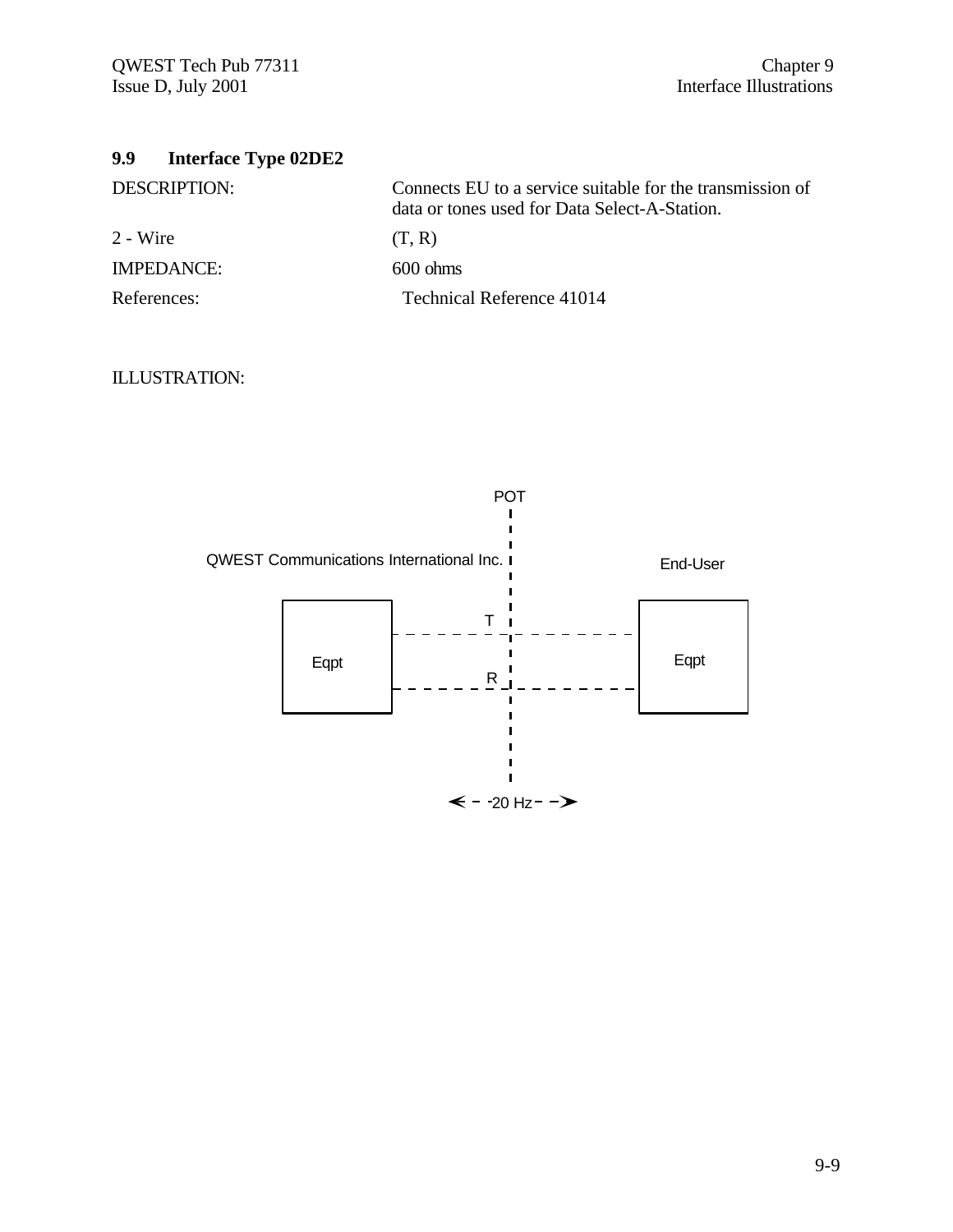## **9.10 Interface Type 02GO2**

| <b>DESCRIPTION:</b> | Ground-start signal open-end (switch) function presented by<br>EU at interface to the QWEST service. |
|---------------------|------------------------------------------------------------------------------------------------------|
| 2 - Wire            | (T, R)                                                                                               |
| <b>IMPEDANCE:</b>   | 02GO2-600 ohms, 02GO3-900 ohms                                                                       |
| References:         | Technical Reference 43201, TA-NPL-000912                                                             |

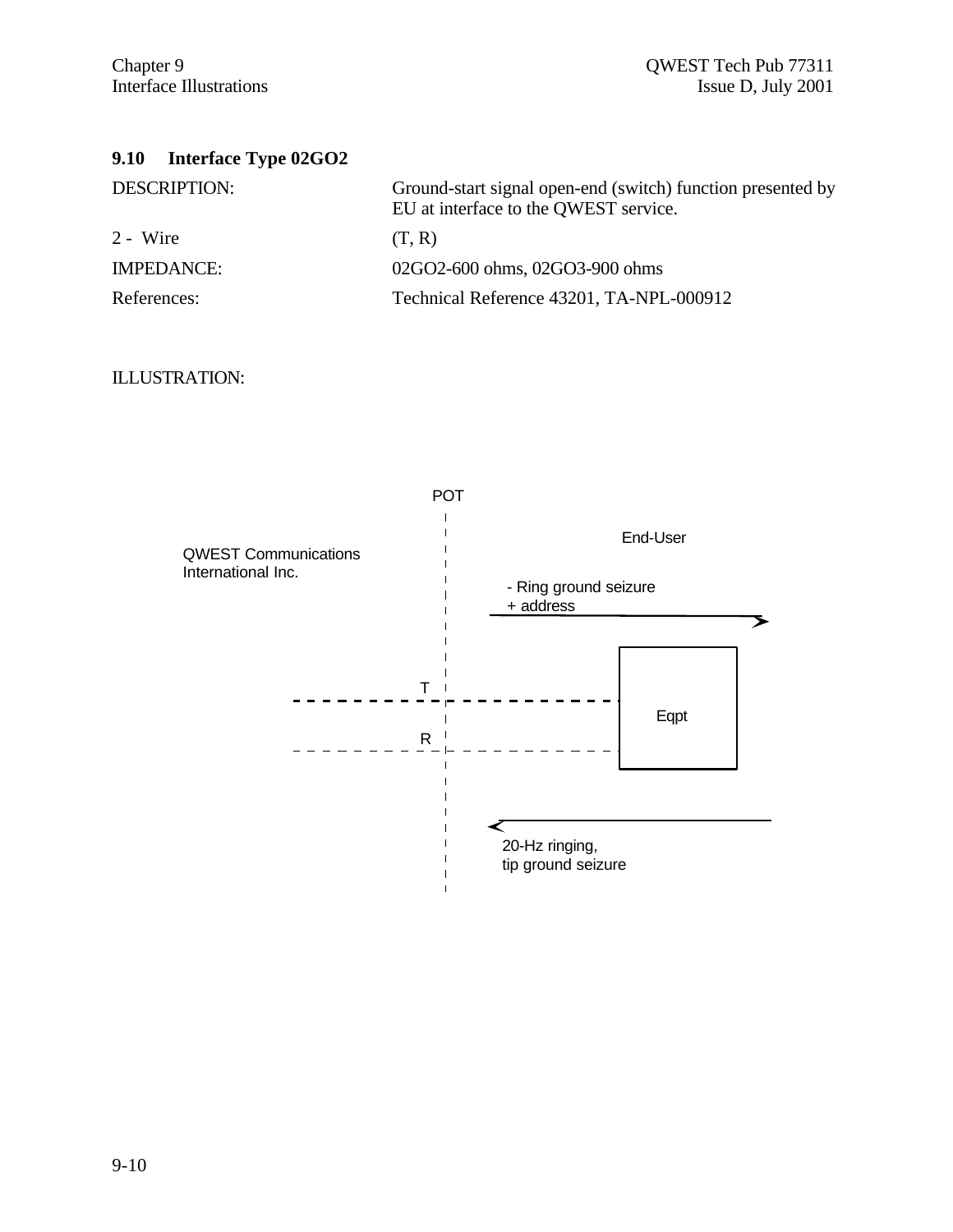# **9.11 Interface Type 02GS2**

| <b>DESCRIPTION:</b> | Ground-start signaling closed-end (station) function<br>presented by EU at interface to the QWEST service. |
|---------------------|------------------------------------------------------------------------------------------------------------|
| 2 - Wire            | (T, R)                                                                                                     |
| <b>IMPEDANCE:</b>   | 02GS2-600 ohms, 02GS3-900 ohms                                                                             |
| References:         | Technical Reference 43201, 43701, TA-NPL-000912                                                            |

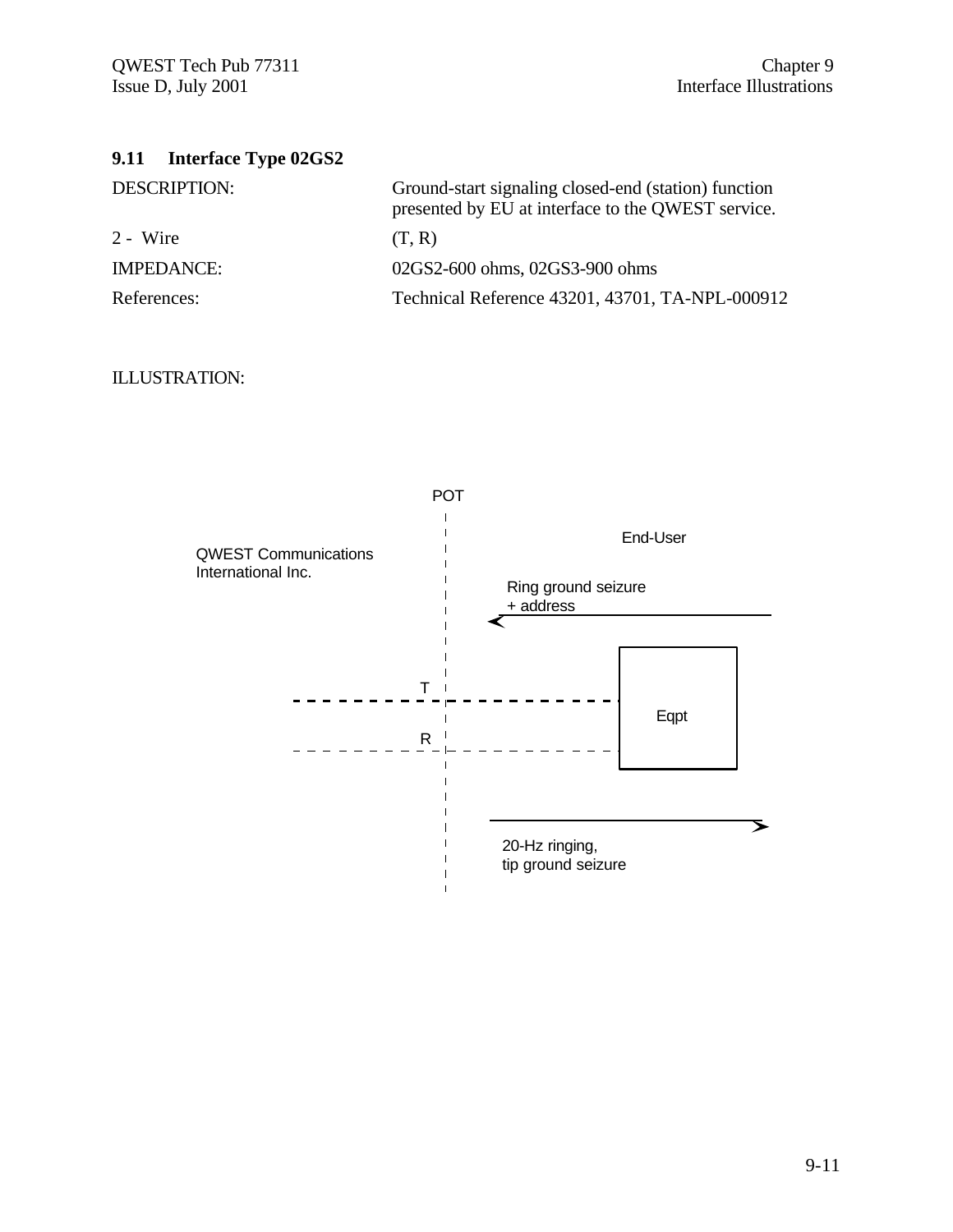## **9.12 Interface Type 02LA2, 02LB2, 02LC2, 02LG2**

| <b>DESCRIPTION:</b> | Loop-start signaling open-end, registered ports, connects end-user premise<br>switching to a service as part of a through circuit to a remote station. |                                                                                                         |
|---------------------|--------------------------------------------------------------------------------------------------------------------------------------------------------|---------------------------------------------------------------------------------------------------------|
|                     | 02LA2                                                                                                                                                  | Type A registered port, 0-199 ohms loop resistance range                                                |
|                     | 02LB2                                                                                                                                                  | Type B registered port, 200-899 ohms loop resistance range                                              |
|                     | 02 <sub>L</sub> <sub>C2</sub>                                                                                                                          | Type C registered port, $> 900$ ohms loop resistance range                                              |
|                     | 02LG2                                                                                                                                                  | Type A registered port, 0-199 ohms loop resistance range<br>with ringing generator for repeated ringing |
| 2 - Wire            | (T, R)                                                                                                                                                 |                                                                                                         |
| <b>IMPEDANCE:</b>   | $600 \text{ ohms}$                                                                                                                                     |                                                                                                         |
| References:         |                                                                                                                                                        | Technical Reference 43201, 43701, 62113                                                                 |

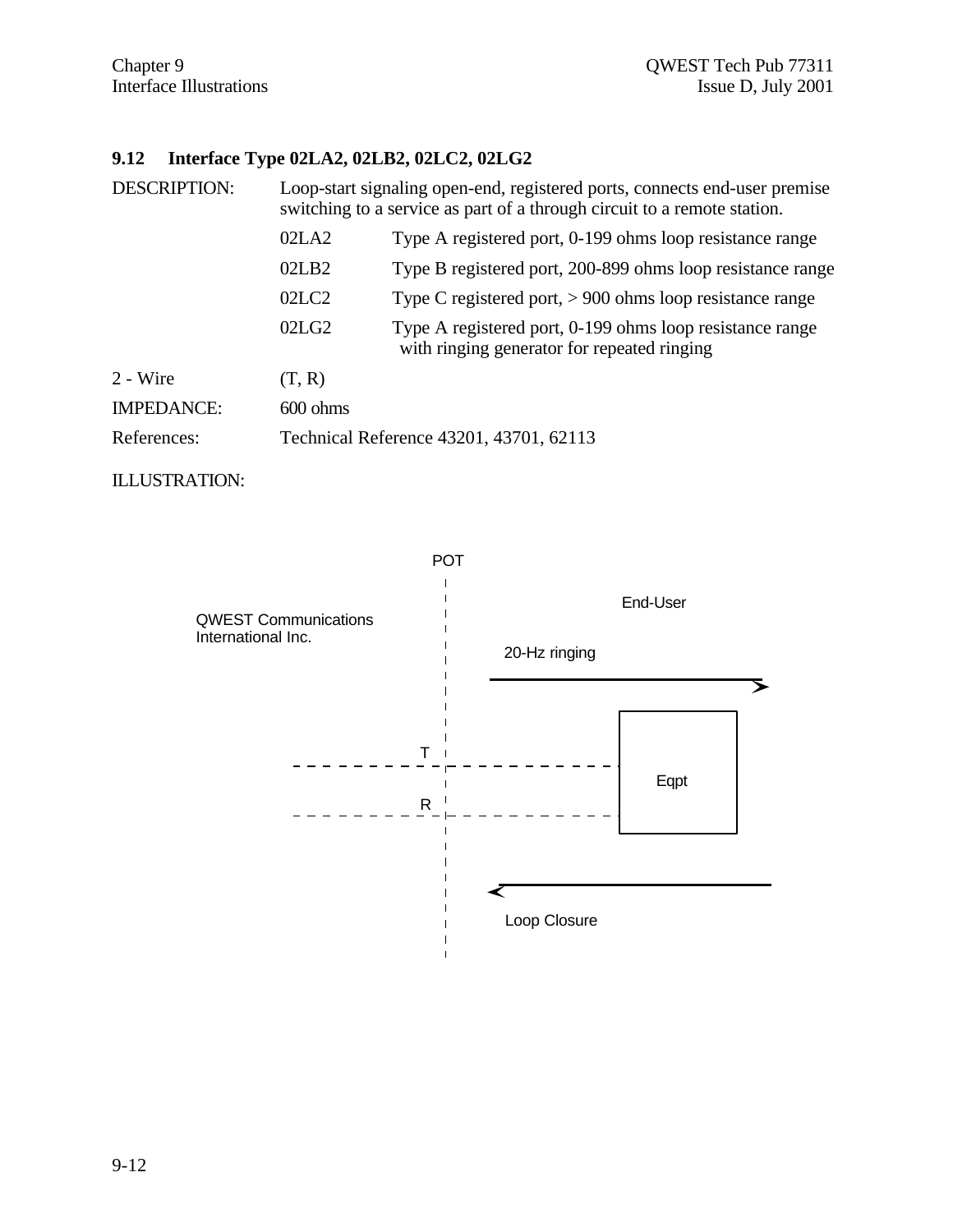# **9.13 Interface Type 02LO2**

| <b>DESCRIPTION:</b> | Loop-start signaling open-end (switch) function presented by<br>the EU at interface to the QWEST service. |
|---------------------|-----------------------------------------------------------------------------------------------------------|
| 2 - Wired           | (T, R)                                                                                                    |
| <b>IMPEDANCE:</b>   | 02LO2-600 ohms, 02LO3-900 ohms.                                                                           |
| References:         | Technical Reference 43201, TA-NPL-000912                                                                  |

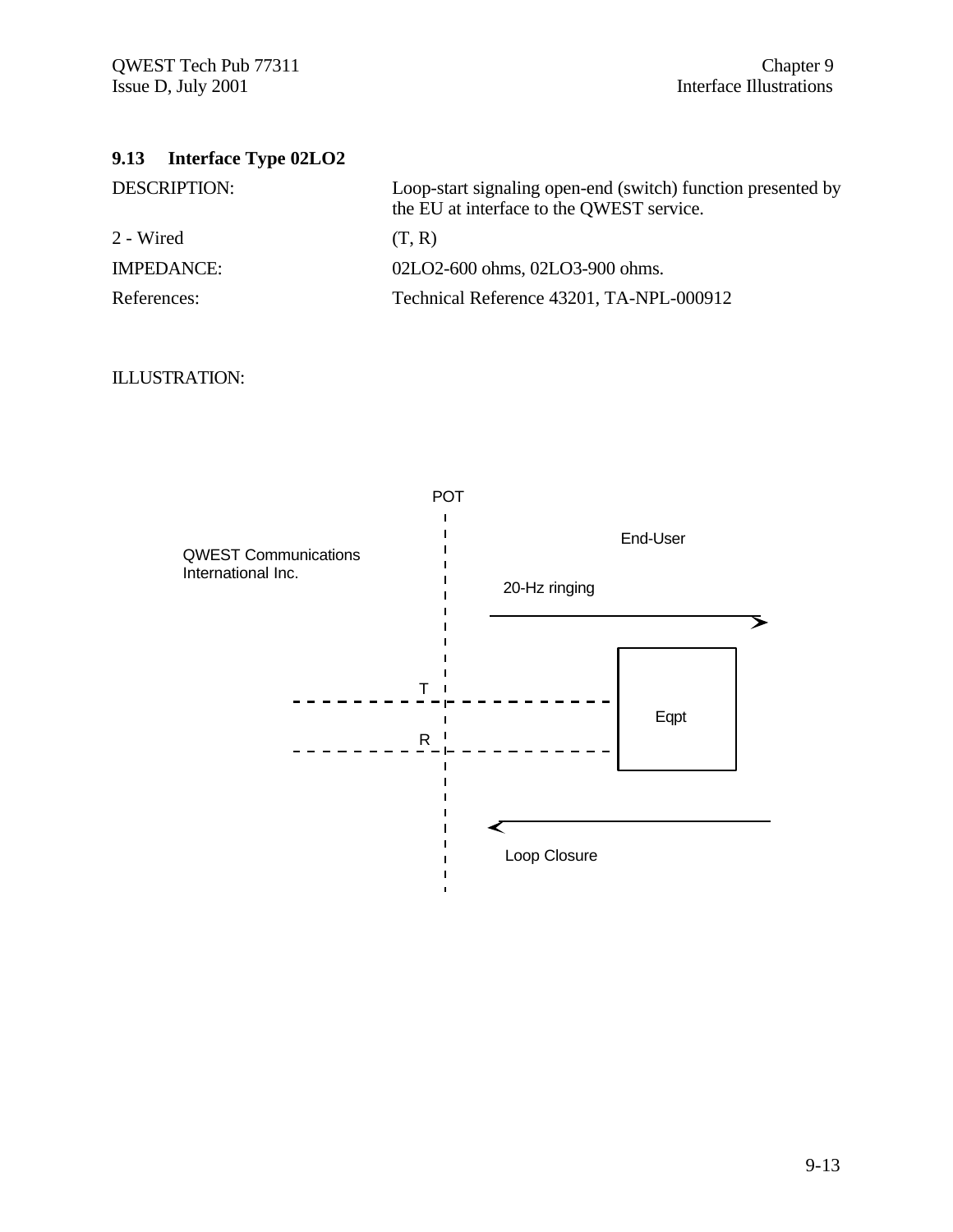## **9.14 Interface Type 02LR2**

| <b>DESCRIPTION:</b> | Private line automatic ringdown (PLAR) with PLAR<br>equipment by QWEST at Central Office. |
|---------------------|-------------------------------------------------------------------------------------------|
| 2 - Wire            | (T, R)                                                                                    |
| <b>IMPEDANCE:</b>   | $600 \text{ ohms}$                                                                        |
| References:         | Technical Reference 43201                                                                 |

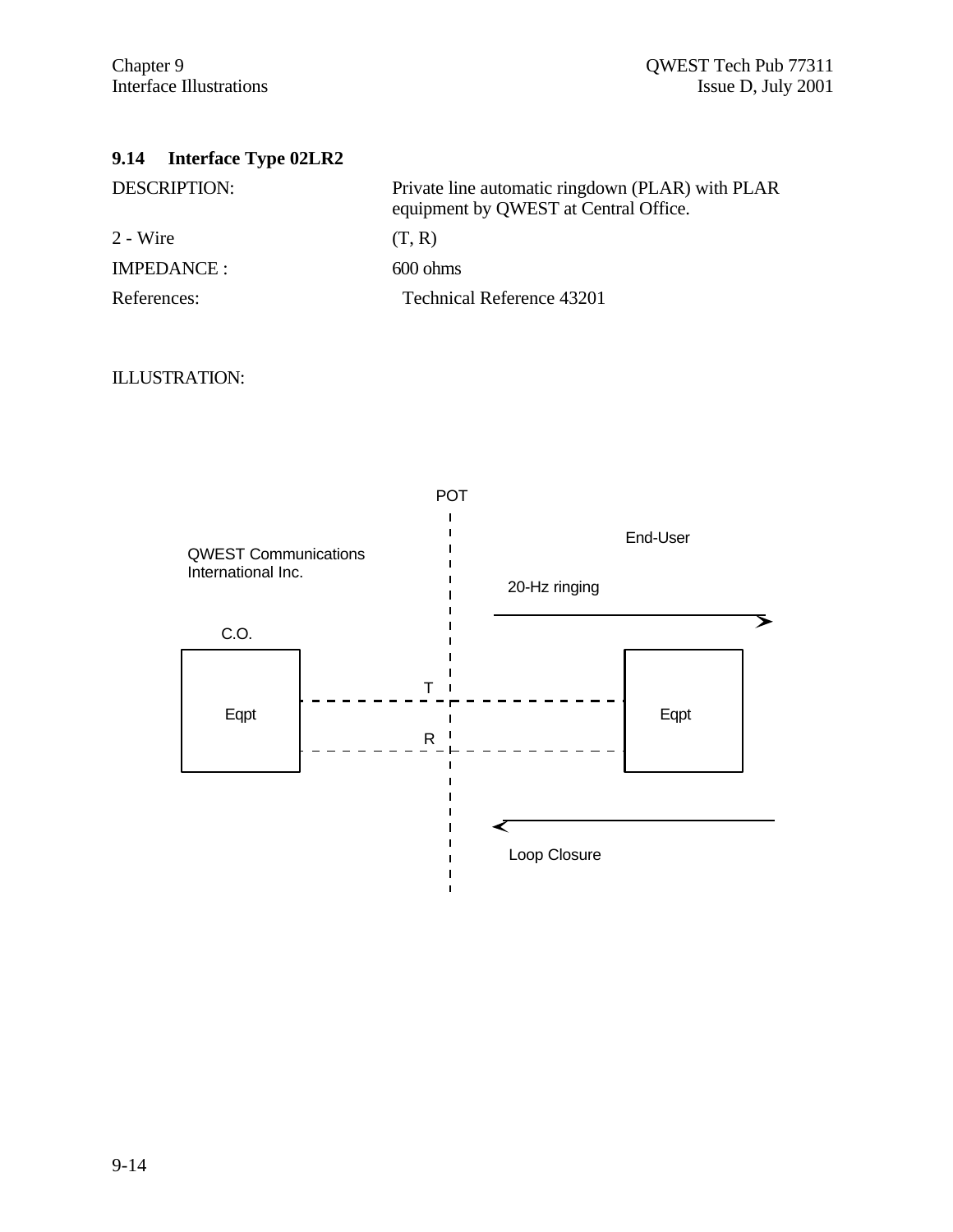| 9.15 Interface Type 02LS2 |                                                                                                              |
|---------------------------|--------------------------------------------------------------------------------------------------------------|
| <b>DESCRIPTION:</b>       | Loop-start signaling closed-end (station) function presented<br>by the EU at the interface to QWEST service. |
| $2 - Wire$                | (T, R)                                                                                                       |
| <b>IMPEDANCE:</b>         | $600 \text{ ohms}$                                                                                           |
| References:               | Technical Reference 43201, TA-NPL-000912                                                                     |

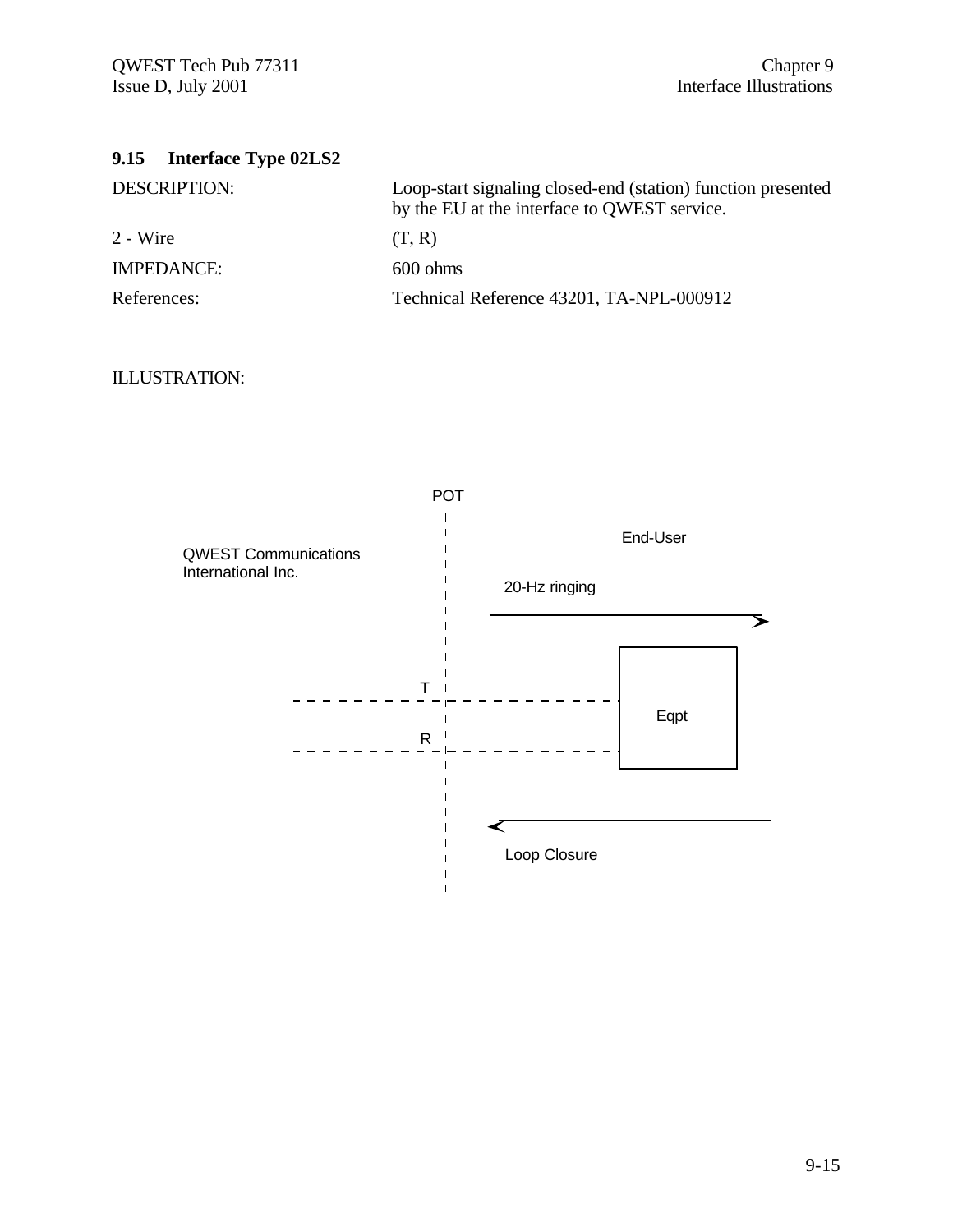| <b>Interface Type 02NO2</b><br>9.16                      |                                                                                                                                                                      |                            |
|----------------------------------------------------------|----------------------------------------------------------------------------------------------------------------------------------------------------------------------|----------------------------|
| <b>DESCRIPTION:</b>                                      | To connect Customer Provided Equipment (CPE) or<br>facilities to a service suitable for voice or data transmission<br>with no signaling equipment provided by QWEST. |                            |
| 2 - Wire                                                 | (T, R)                                                                                                                                                               |                            |
| <b>IMPEDANCE:</b>                                        | 600 ohms nominal                                                                                                                                                     |                            |
| TRANSMISSION LEVELS (dB):                                |                                                                                                                                                                      |                            |
|                                                          | Transmit<br>(to customer)                                                                                                                                            | Receive<br>(from customer) |
| at POT                                                   | $\ast$                                                                                                                                                               | 0                          |
| *See permissible TLP values listed in service categories |                                                                                                                                                                      |                            |

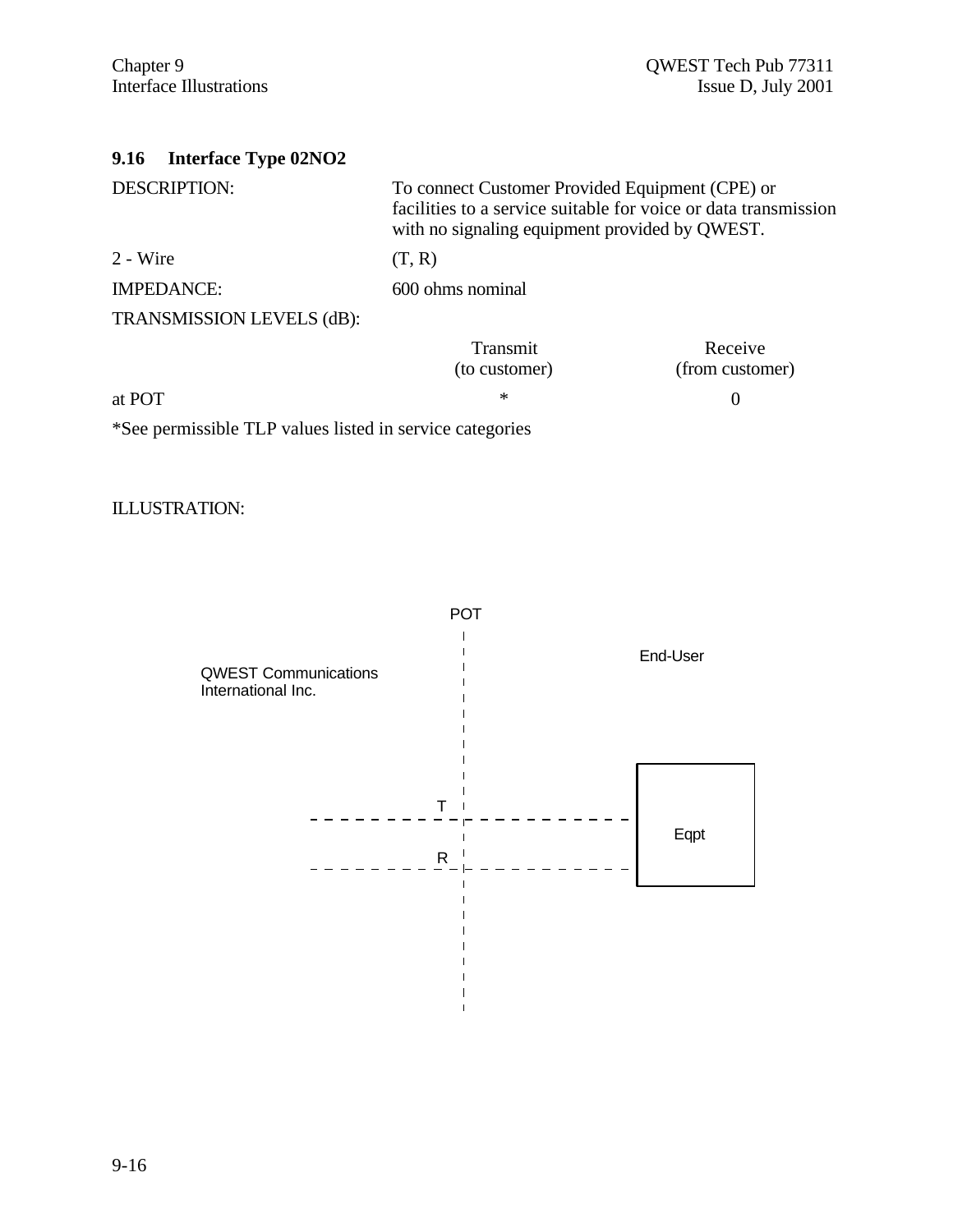| Interface Type 02PG2.3<br>9.17 |                                                                                                         |                                         |
|--------------------------------|---------------------------------------------------------------------------------------------------------|-----------------------------------------|
| <b>DESCRIPTION:</b>            | To connect Customer Provided Equipment (CPE) or<br>facilities to a nonbroadcast Audio Services channel. |                                         |
| 2 - Wire                       | (T, R)                                                                                                  |                                         |
| <b>IMPEDANCE:</b>              | 600 ohms nominal                                                                                        |                                         |
| <b>BANDWIDTH:</b>              | 200 to 3000 Hz                                                                                          |                                         |
| MODE:                          | Audio Services channels are unidirectional only.                                                        |                                         |
| TRANSMISSION LEVELS (dB):      |                                                                                                         |                                         |
|                                | <b>Transmit TLVT</b><br>(one way to customer)                                                           | Receive TLVR<br>(one way from customer) |
| at POT                         | $= 12dB$                                                                                                | 0                                       |
|                                |                                                                                                         |                                         |



 $\blacksquare$  $\mathbf{I}$  $\mathbf{I}$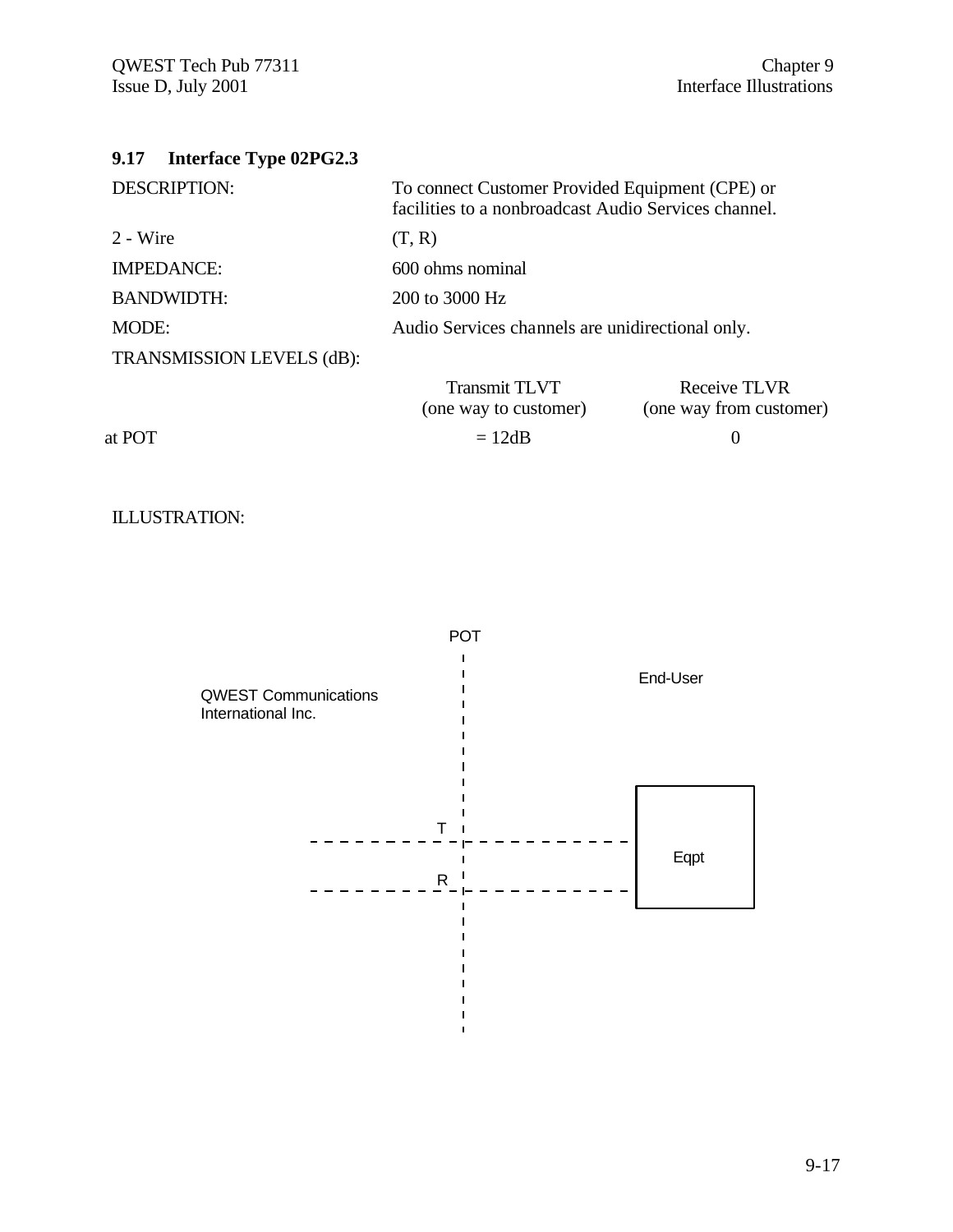## **9.18 Interface Type 02PG2.5**

| <b>DESCRIPTION:</b>       | To connect Customer Provided Equipment (CPE) or<br>facilities to a nonbroadcast Audio Services channel. |                                         |
|---------------------------|---------------------------------------------------------------------------------------------------------|-----------------------------------------|
| 2 - Wire                  | (T, R)                                                                                                  |                                         |
| <b>IMPEDANCE:</b>         | 600 ohms nominal                                                                                        |                                         |
| <b>BANDWIDTH:</b>         | 100 to $5000$ Hz                                                                                        |                                         |
| MODE:                     | Audio Services channels are unidirectional only.                                                        |                                         |
| TRANSMISSION LEVELS (dB): |                                                                                                         |                                         |
|                           | <b>Transmit TLVT</b><br>(one way to customer)                                                           | Receive TLVR<br>(one way from customer) |
| at POT                    | $= 12dB$                                                                                                |                                         |

## ILLUSTRATION:



 $\mathbf{I}$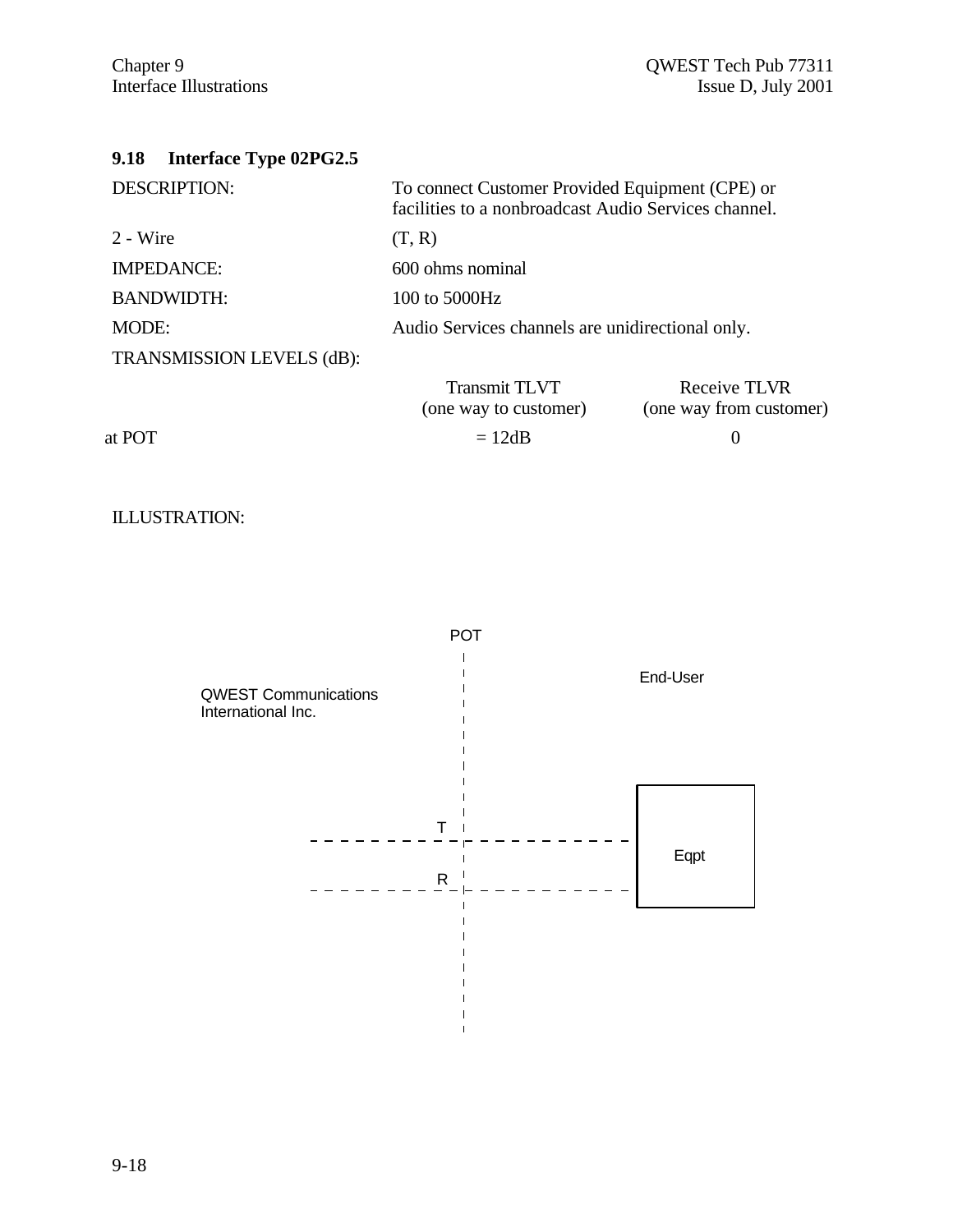| <b>Interface Type 02PG2.8</b><br>9.19 |                                                                                                         |                                                |
|---------------------------------------|---------------------------------------------------------------------------------------------------------|------------------------------------------------|
| <b>DESCRIPTION:</b>                   | To connect Customer Provided Equipment (CPE) or<br>facilities to a nonbroadcast Audio Services channel. |                                                |
| 2 - Wire                              | (T, R)                                                                                                  |                                                |
| <b>IMPEDANCE:</b>                     | 600 ohms nominal                                                                                        |                                                |
| <b>BANDWIDTH:</b>                     | 50 to 8000Hz                                                                                            |                                                |
| MODE:                                 | Audio Services channels are unidirectional only.                                                        |                                                |
| TRANSMISSION LEVELS (dB):             |                                                                                                         |                                                |
|                                       | <b>Transmit TLVT</b><br>(one way to customer)                                                           | <b>Receive TLVR</b><br>(one way from customer) |
| at POT                                | $= 12dB$                                                                                                | $\left( \right)$                               |
|                                       |                                                                                                         |                                                |



 $\mathbf{I}$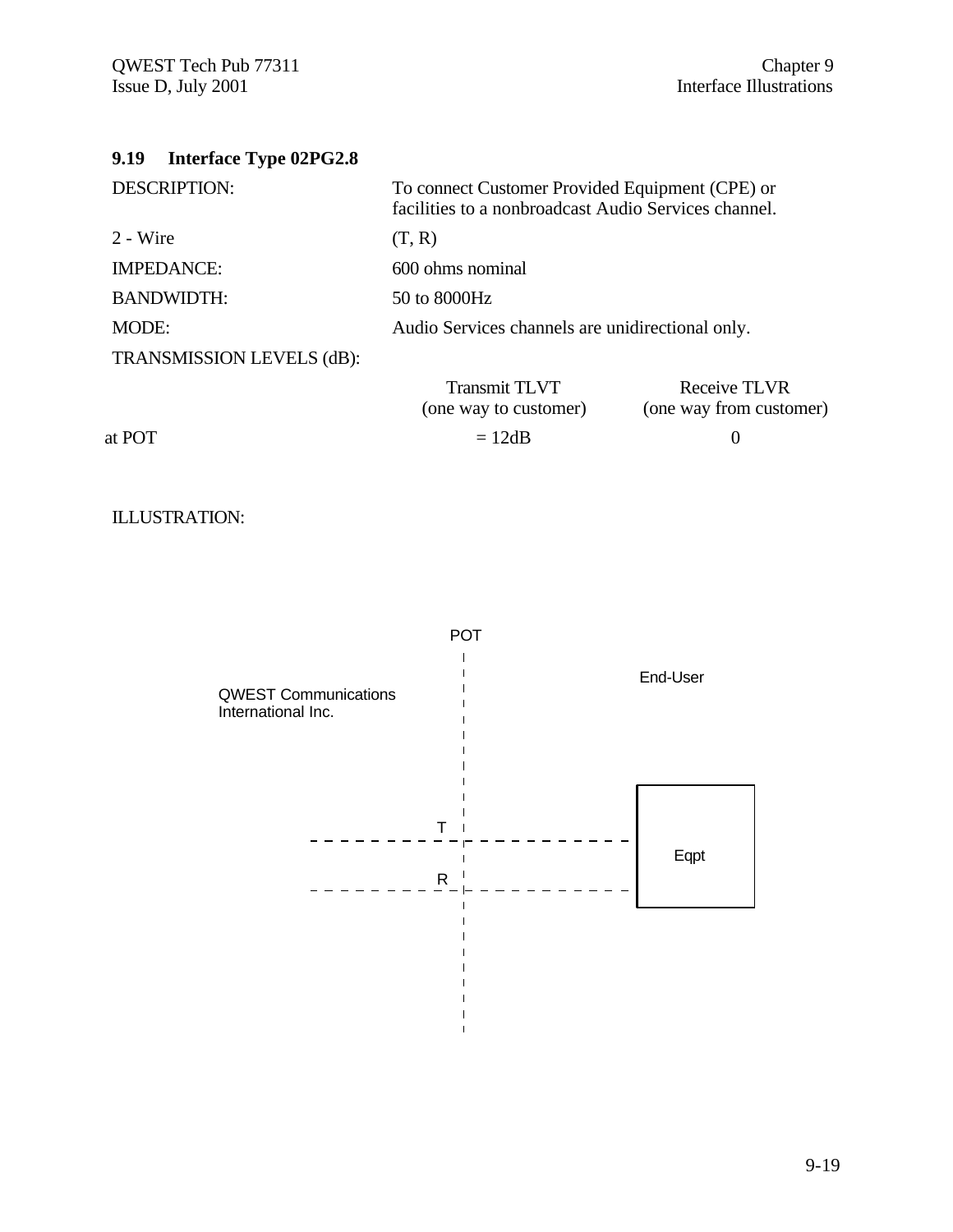| <b>Interface Type 02PG.1</b><br>9.20 |                                                                                                         |                                         |
|--------------------------------------|---------------------------------------------------------------------------------------------------------|-----------------------------------------|
| <b>DESCRIPTION:</b>                  | To connect Customer Provided Equipment (CPE) or<br>facilities to a nonbroadcast Audio Services channel. |                                         |
| 2 - Wire                             | (T, R)                                                                                                  |                                         |
| <b>IMPEDANCE:</b>                    | 600 ohms nominal                                                                                        |                                         |
| <b>BANDWIDTH:</b>                    | 50 to 15,000Hz                                                                                          |                                         |
| MODE:                                | Audio Services channel are unidirectional only.                                                         |                                         |
| TRANSMISSION LEVELS (dB):            |                                                                                                         |                                         |
|                                      | <b>Transmit TLVT</b><br>(one way to customer)                                                           | Receive TLVR<br>(one way from customer) |
| at POT                               | $= 12dB$                                                                                                | $\theta$                                |
|                                      |                                                                                                         |                                         |



 $\mathbf{I}$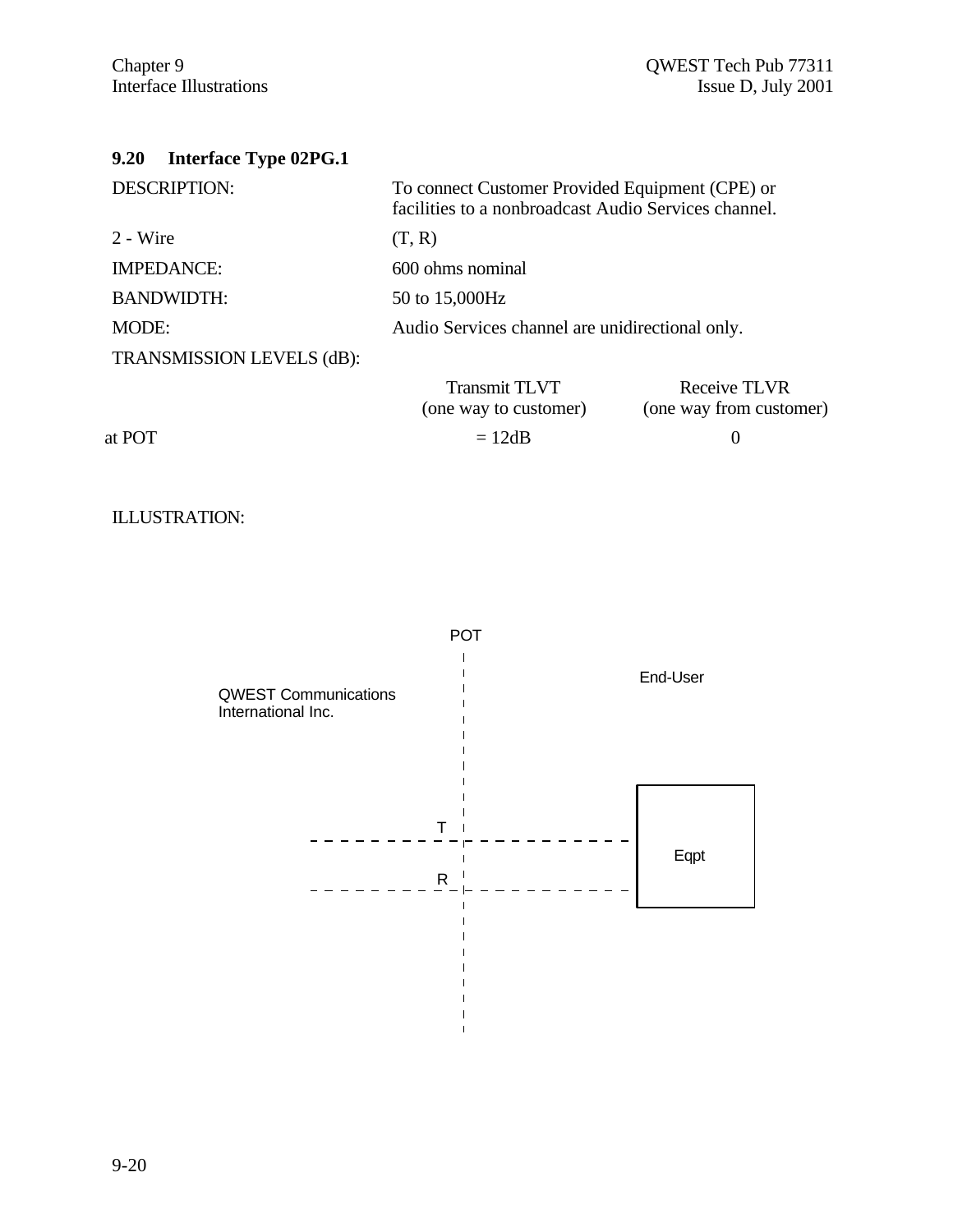## **9.21 Interface Type 02RV2**

| <b>DESCRIPTION:</b> | Loop Reverse - Battery signaling presented by the customer<br>for switched private line, such as DID trunks. |
|---------------------|--------------------------------------------------------------------------------------------------------------|
| 2 - Wire            | (T, R)                                                                                                       |
| <b>IMPEDANCE:</b>   | 02RV2 - 600 ohms, 02RV3 - 900 ohms                                                                           |
| References:         | Technical Reference 43201                                                                                    |

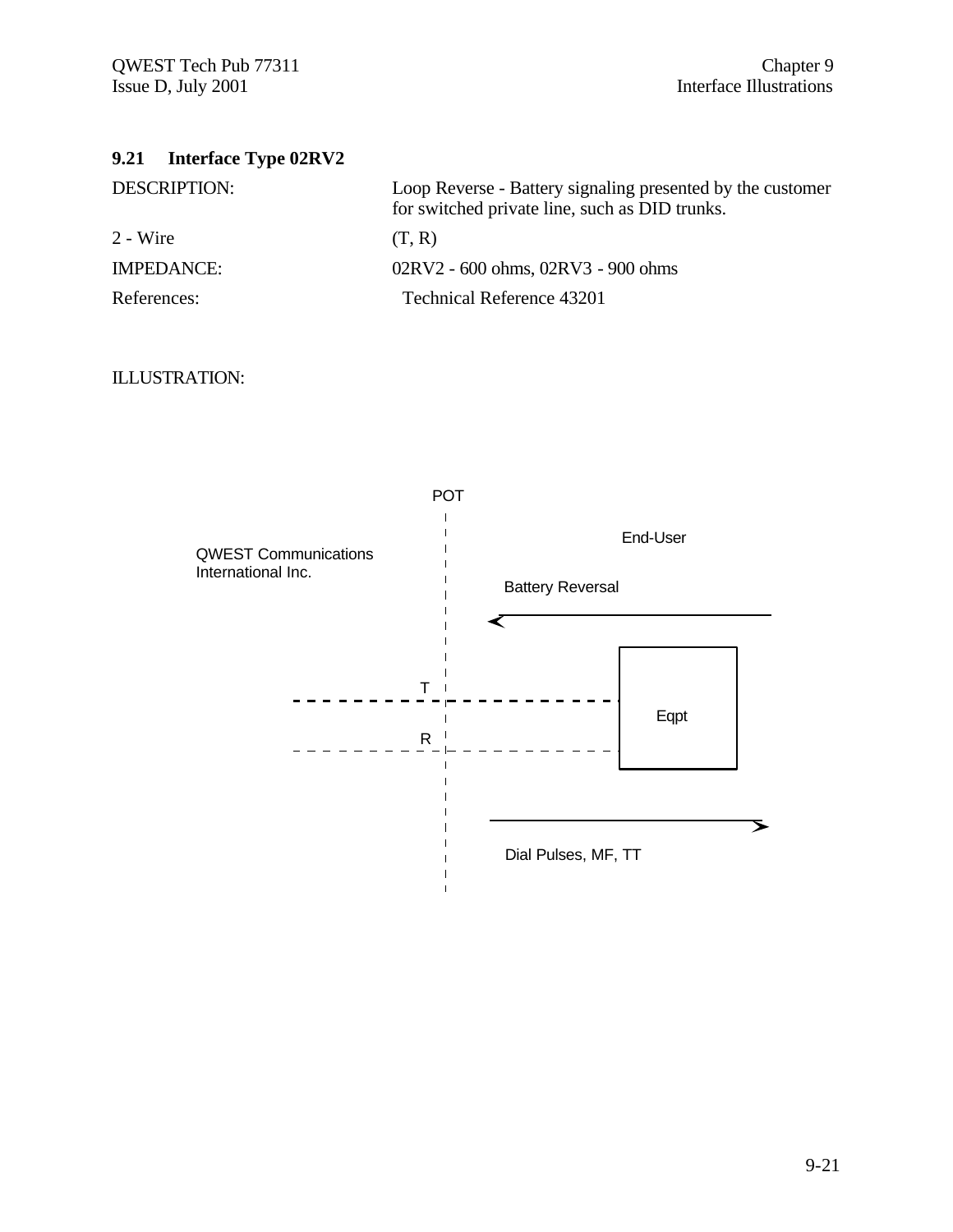| <b>Interface Type 04AC2</b><br>9.22 |                                                                                                                                              |
|-------------------------------------|----------------------------------------------------------------------------------------------------------------------------------------------|
| <b>DESCRIPTION:</b>                 | Connects Customer Provided Equipment (CPE) to a service<br>that provides transmission of voice and 20-Hz ringdown<br>(pushbutton) signaling. |
| 4 - Wire                            | (T, R, T1, R1)                                                                                                                               |
| <b>IMPEDANCE:</b>                   | $600 \text{ ohms}$                                                                                                                           |
| References:                         | <b>Technical Reference 43201</b>                                                                                                             |

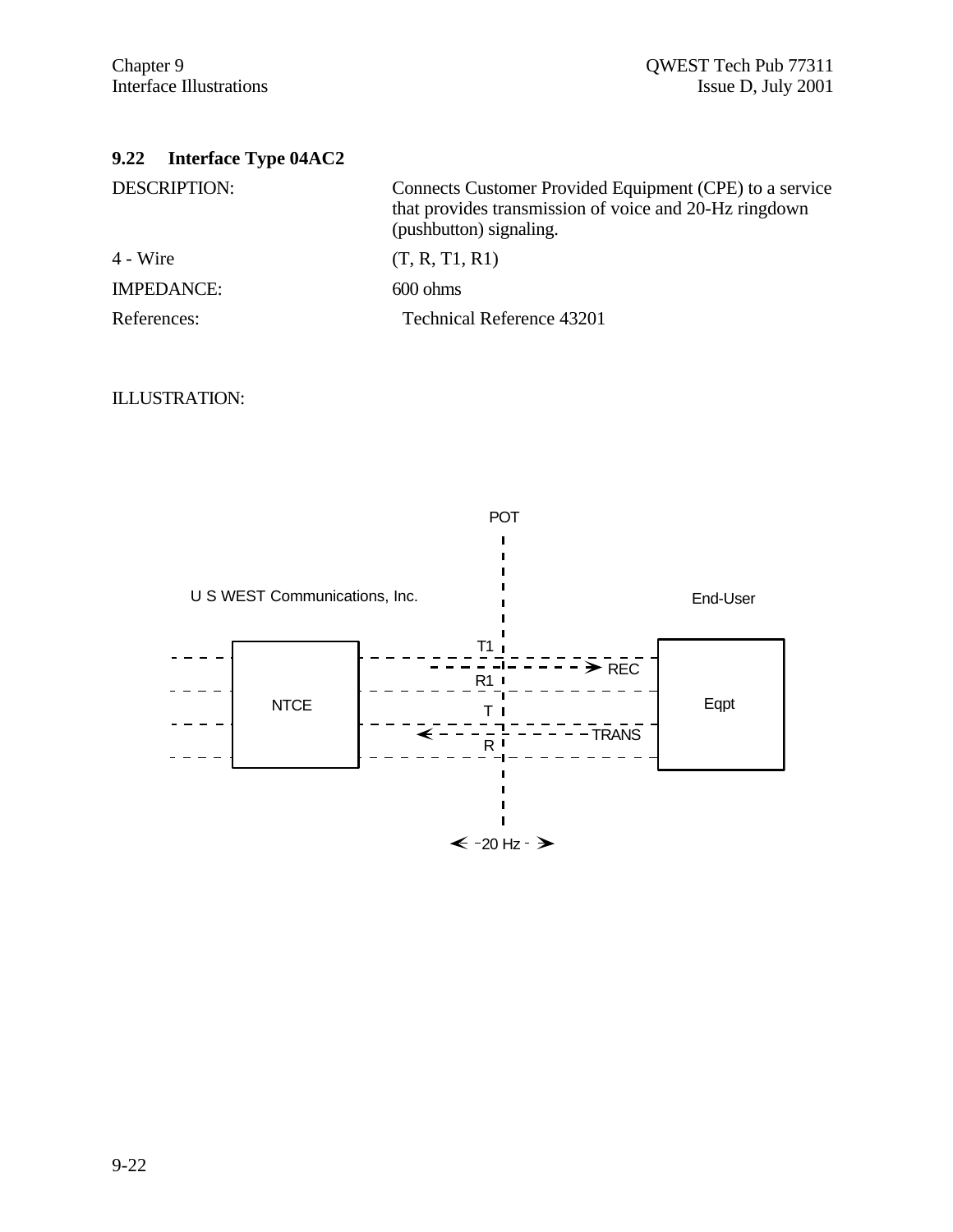| 9.23 | <b>Interface Type 04AC2.R</b> |  |  |
|------|-------------------------------|--|--|
|------|-------------------------------|--|--|

| <b>DESCRIPTION:</b> | Connects EU premise station to a service for the<br>transmission of voice and 20-Hz ringdown (code select)<br>signaling. |
|---------------------|--------------------------------------------------------------------------------------------------------------------------|
| 4 - Wire            | (T, R, T1, R1)                                                                                                           |
| <b>IMPEDANCE:</b>   | $600 \text{ ohms}$                                                                                                       |
| References:         | <b>Technical Reference 43201</b>                                                                                         |

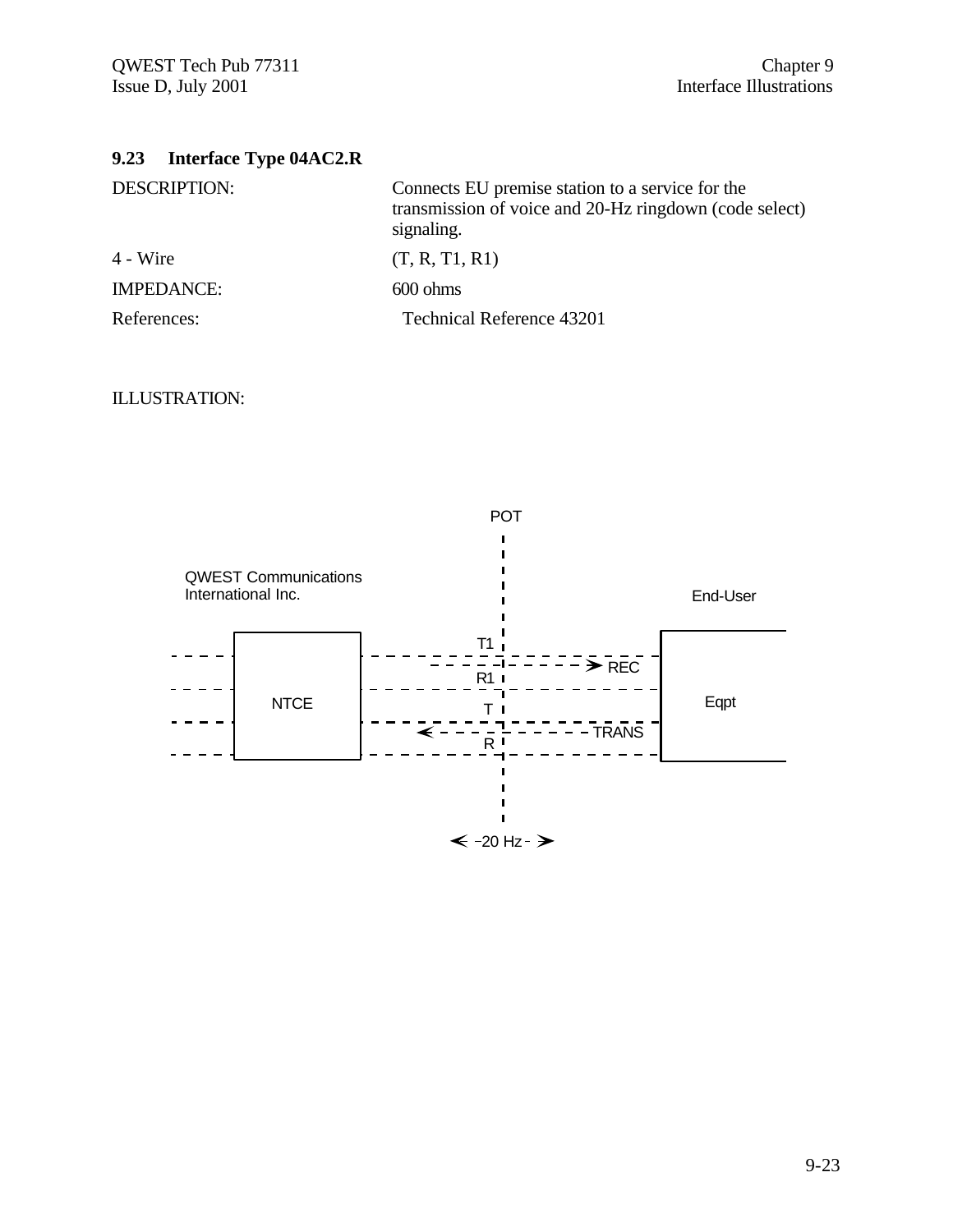# **9.24 Interface Type 04BD2**

| Central Office bridging arrangement - DDS off-net extension |
|-------------------------------------------------------------|
| 2400, 4800, 9600 or 56k bit                                 |
| (T, R, T1, R1)                                              |
| $600 \text{ ohms}$                                          |
|                                                             |

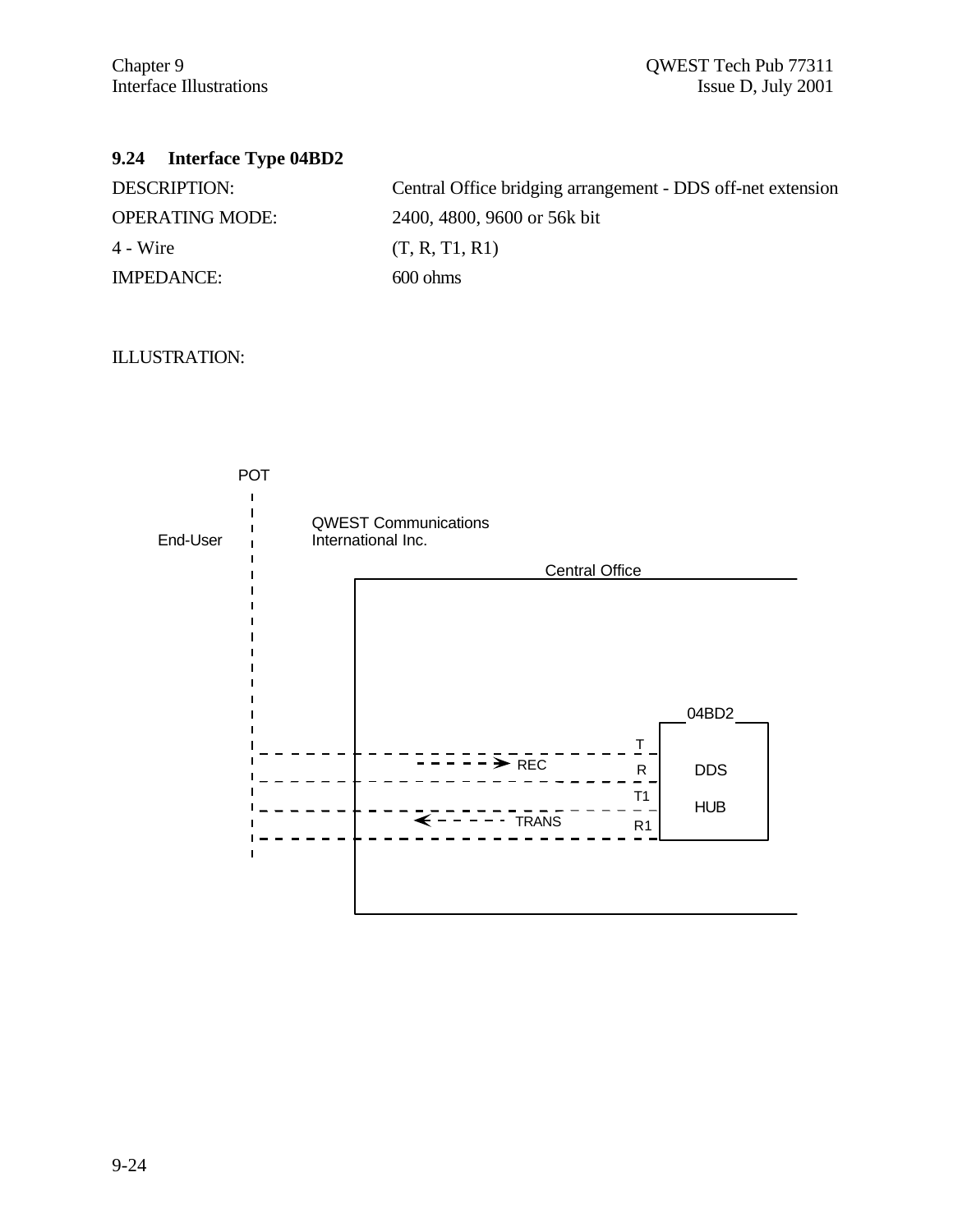# **9.25 Interface Type 04BF2**

| <b>DESCRIPTION:</b>    | Central Office bridging arrangement - Split Frequency |
|------------------------|-------------------------------------------------------|
| <b>OPERATING MODE:</b> | 0 to 300 Baud                                         |
| $4 - Wire$             | (T, R, T1, R1)                                        |
| <b>IMPEDANCE:</b>      | $600 \text{ ohms}$                                    |
| SPEED:                 | $=$ 300 Baud                                          |

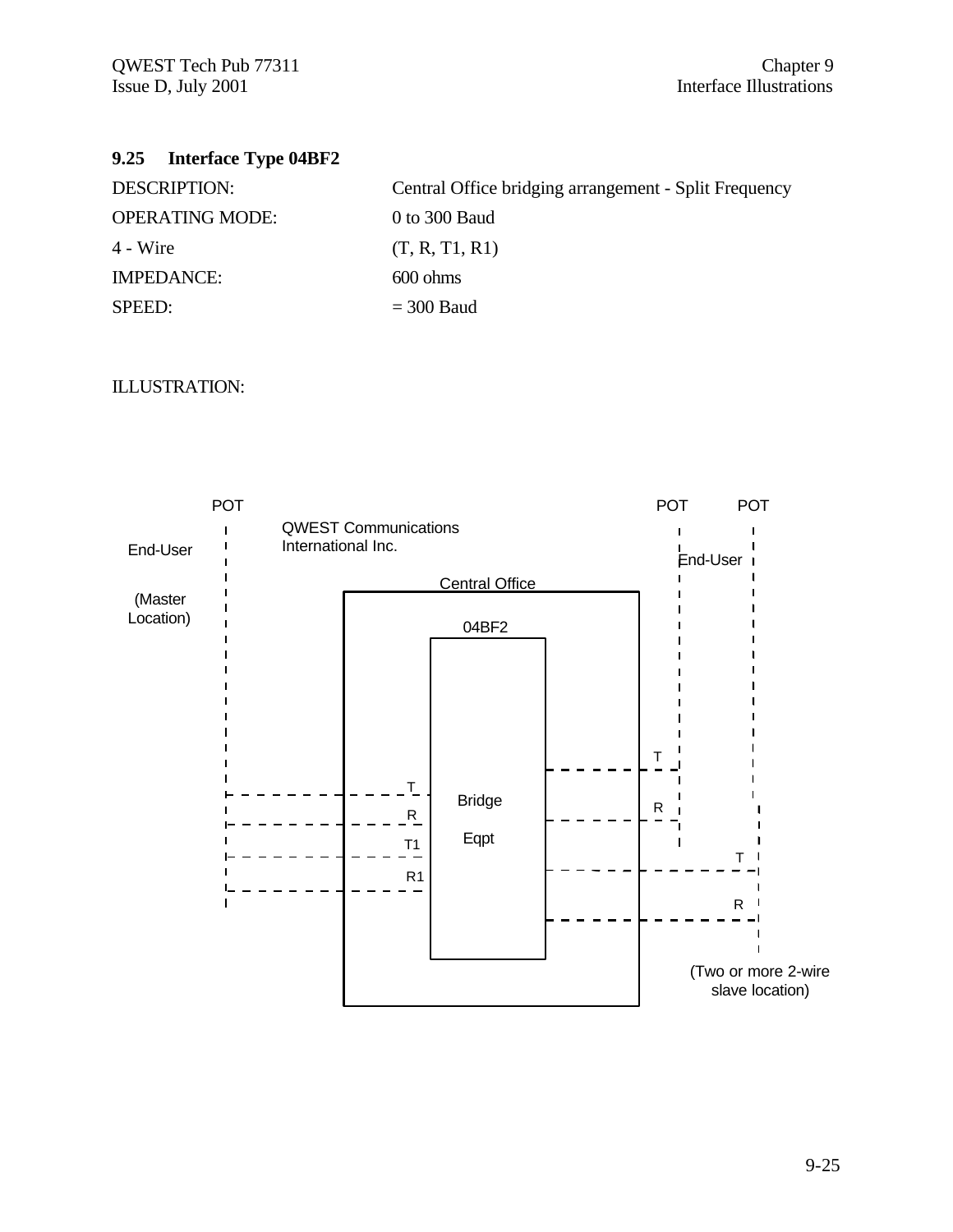# **9.26 Interface Type 04BR2.CF**

| <b>DESCRIPTION:</b>    | Central Office bridging arrangement - Resistive Bridge,<br>Conference Operation.               |
|------------------------|------------------------------------------------------------------------------------------------|
| <b>OPERATING MODE:</b> | Four wire resistor network distributing voice frequency<br>signals to three or more locations. |
| 4 - Wire               | (T, R, T1, R1)                                                                                 |
| <b>IMPEDANCE:</b>      | $600 \text{ ohms}$                                                                             |

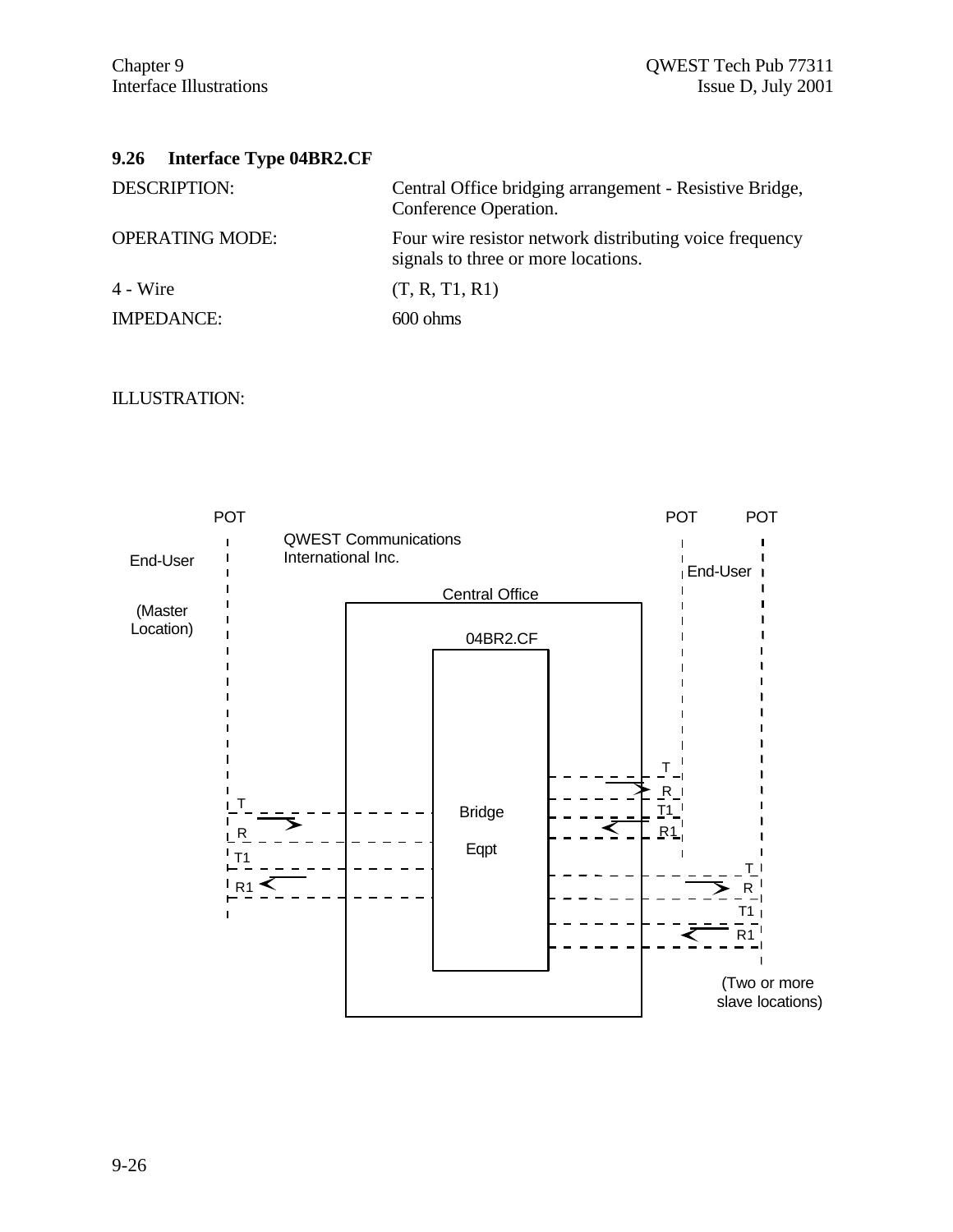# **9.27 Interface Type 04BR2.SP**

| <b>DESCRIPTION:</b>    | Central Office bridging arrangement - Resistive Bridge,<br>Split Path Operation. |
|------------------------|----------------------------------------------------------------------------------|
| <b>OPERATING MODE:</b> | Independent transmission path for each direction of<br>transmission.             |
| $4 - Wire$             | (T, R, T1, R1)                                                                   |
| <b>IMPEDANCE:</b>      | $600 \text{ ohms}$                                                               |

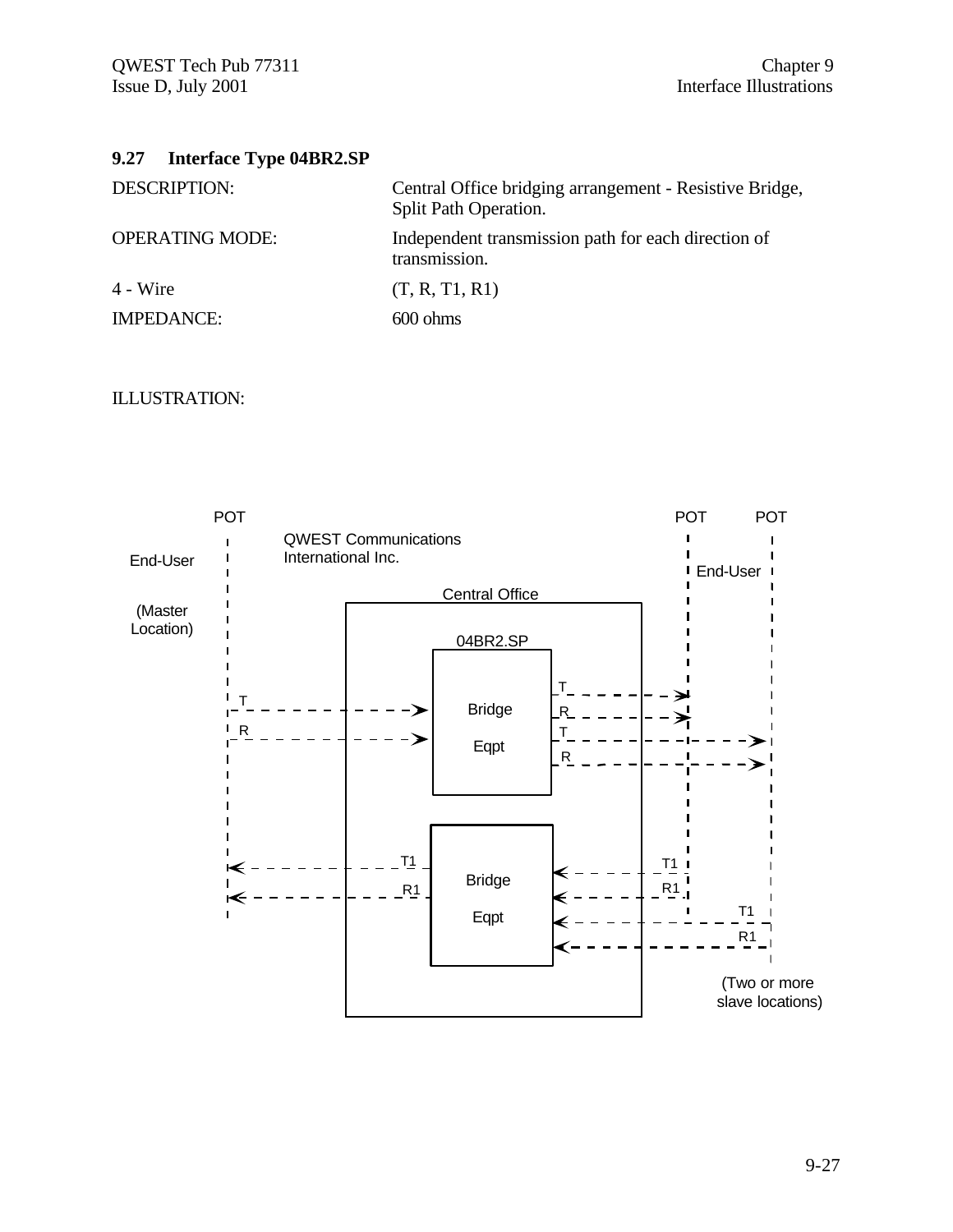# **9.28 Interface Type 04BS2**

| <b>DESCRIPTION:</b>    | Central Office Bridging arrangement - Data Select-A-<br>Station.              |
|------------------------|-------------------------------------------------------------------------------|
| <b>OPERATING MODE:</b> | Either addressable or sequential master station to remote<br>station polling. |
| 4 - Wire               | (T, R, T1, R1)                                                                |
| <b>IMPEDANCE:</b>      | $600 \text{ ohms}$                                                            |
|                        |                                                                               |

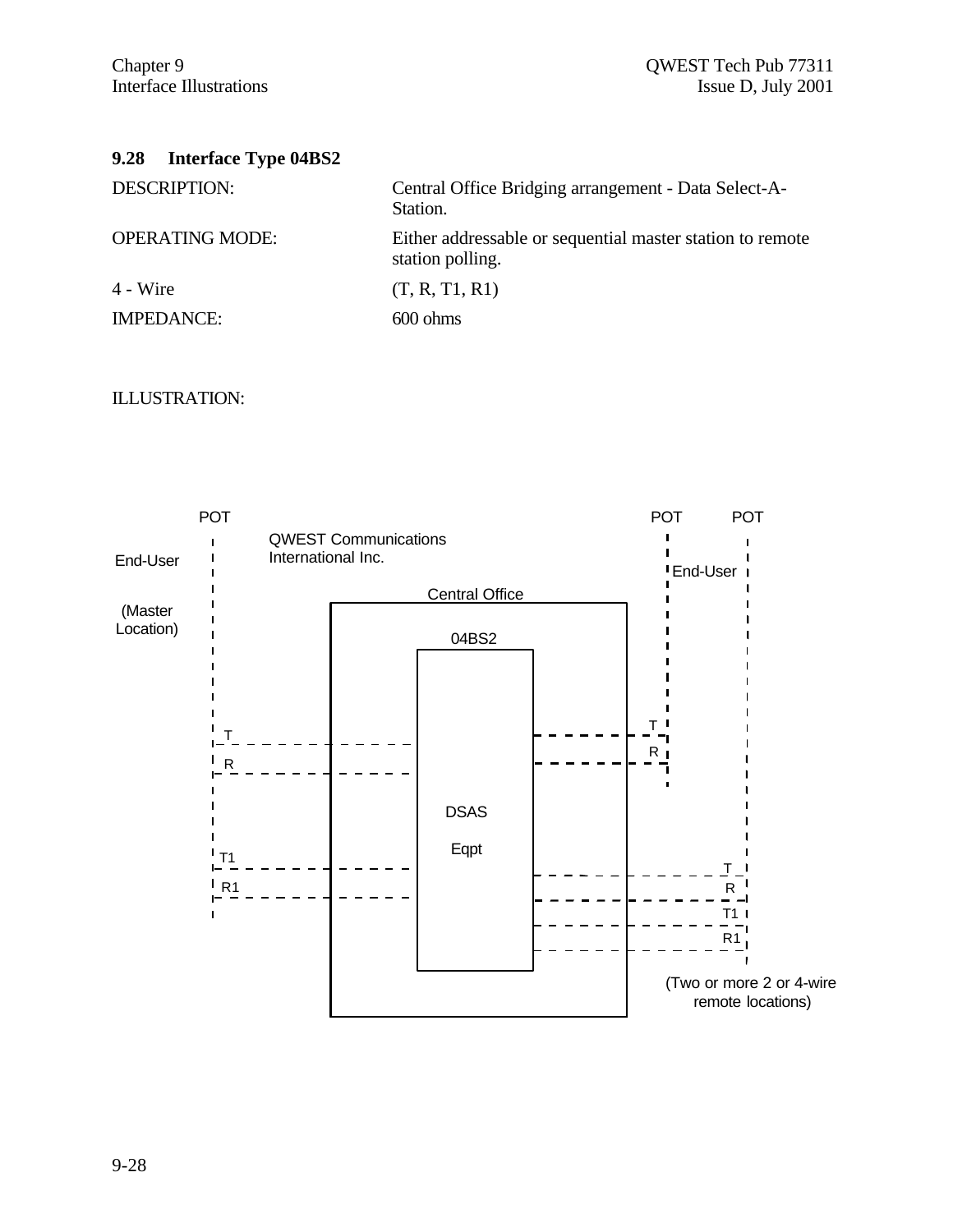# **9.29 Interface Type 04BT2**

Central Office bridging - Transfer Arrangement. Transfer relay equipment provides 4-Wire transfer capability. See Low Speed Data Channel for the control leg of the Transfer Arrangement.

| 4 - Wire          | (T, R, T1, R1)     |
|-------------------|--------------------|
| <b>IMPEDANCE:</b> | $600 \text{ ohms}$ |

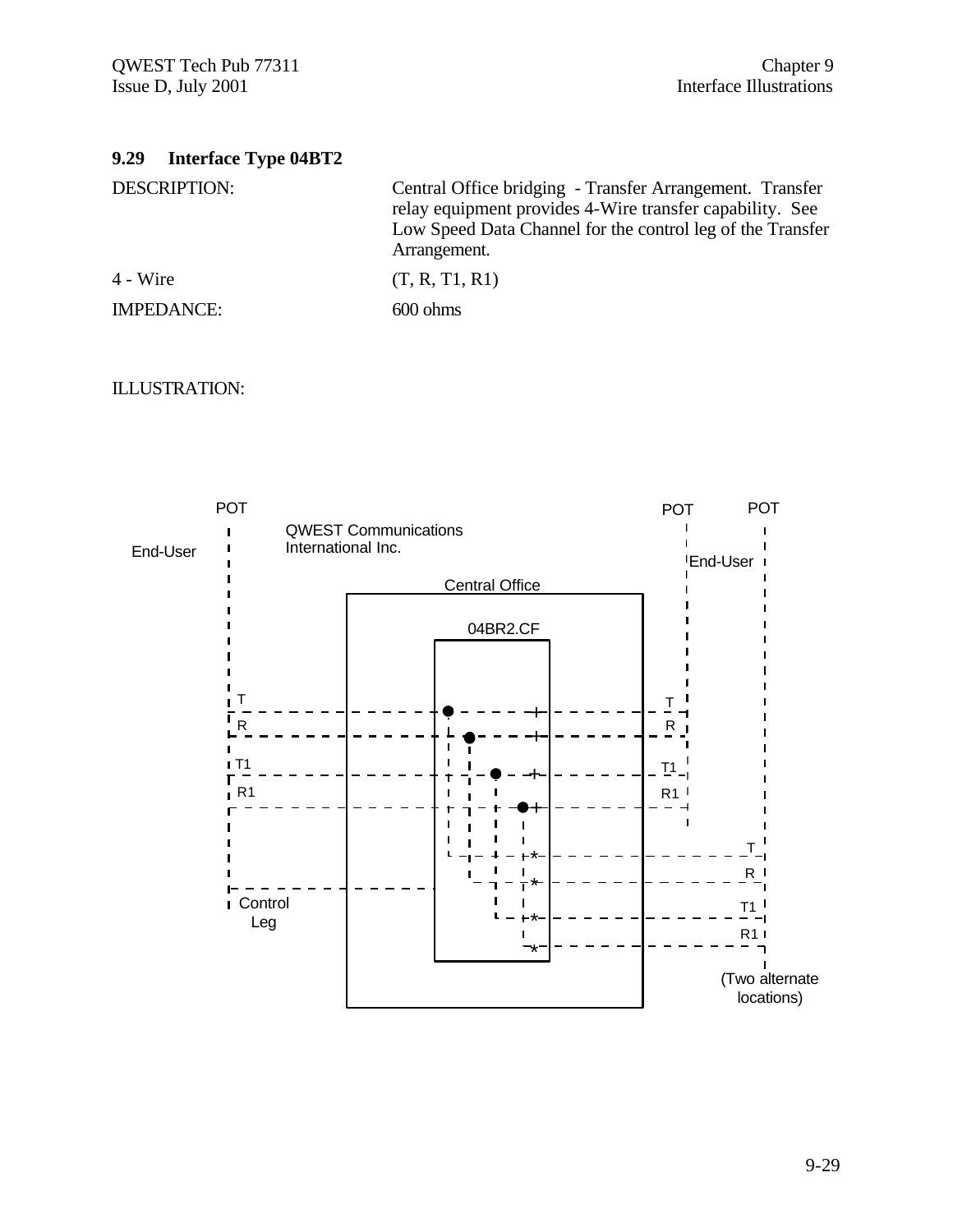# **9.30 Interface Type 04CT3**

DESCRIPTION: Theoretical interface between the Centrex trunk equipment and the digital Centrex switch. The signaling protocol will be specified at the EU POT by the customer. QWEST will provide compatible signaling at the digital Centrex trunk equipment.

IMPEDANCE: 600 ohms

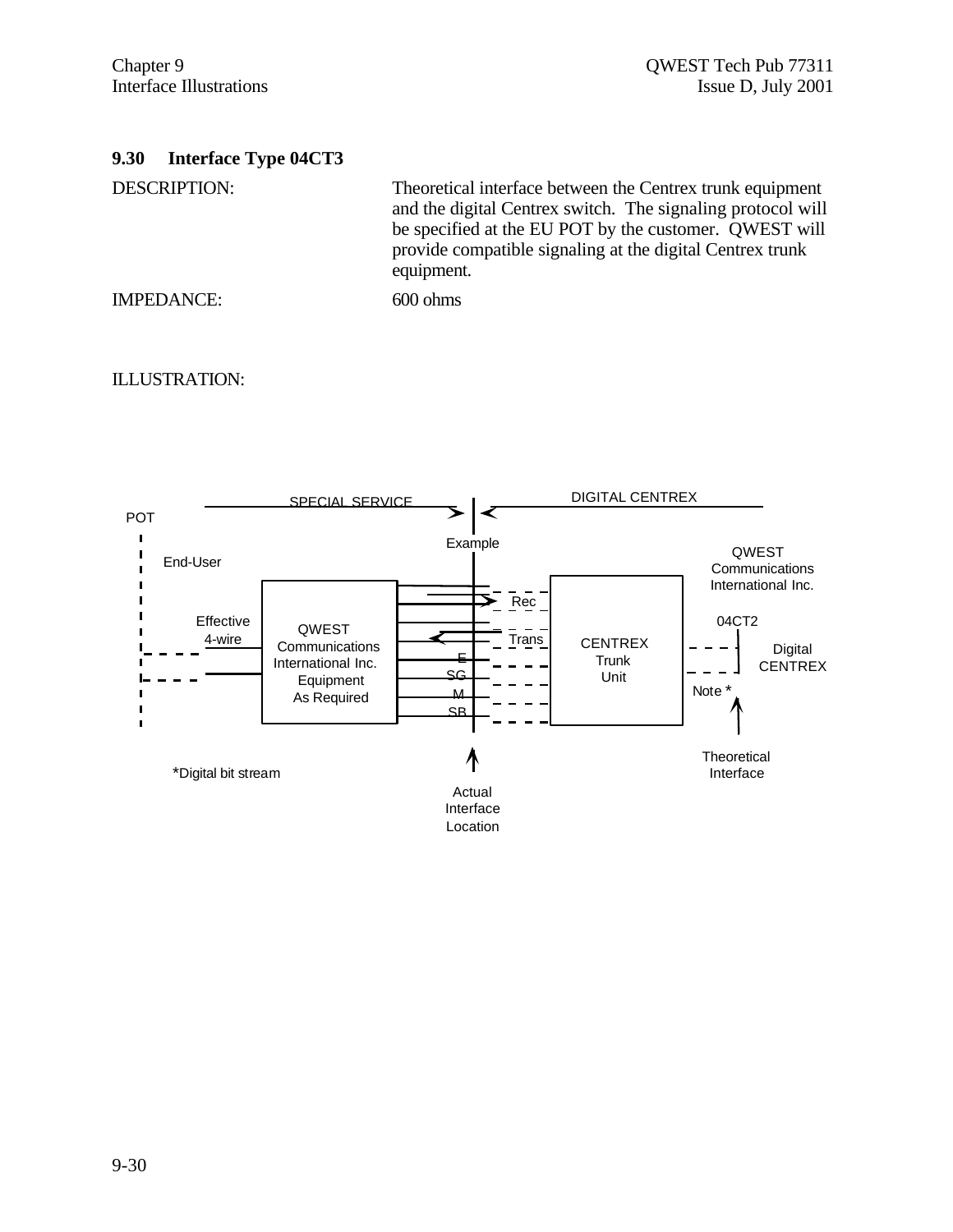| <b>Interface Type 04DA2</b><br>9.31 |                                                                                                                                                |  |
|-------------------------------------|------------------------------------------------------------------------------------------------------------------------------------------------|--|
| <b>DESCRIPTION:</b>                 | Connects EU premise to an effective 4-Wire service suitable<br>for the transmission of full duplex data or control and<br>supervisory signals. |  |
| $4 - Wire$                          | (T, R, T1, R1)                                                                                                                                 |  |
| <b>IMPEDANCE:</b>                   | $600 \text{ ohms}$                                                                                                                             |  |
| <b>LEVELS:</b>                      | Transmit<br>Receive<br>$+13$<br>$-3$                                                                                                           |  |
| References:                         | Technical Reference 41004, 41014                                                                                                               |  |
|                                     |                                                                                                                                                |  |

ILLUSTRATION:

 $\mathbf{I}$  $\blacksquare$ QWEST Communications  $\mathbf I$ International Inc. End-User T ā REC  $\overline{R}$  $\blacksquare$  $\overline{a}$ Modem EqptT1 TRANS  $R_1$  $\blacksquare$  $\mathbf I$  $\mathbf I$  $\mathbf{I}$ 

 $\mathbf{I}$ 

POT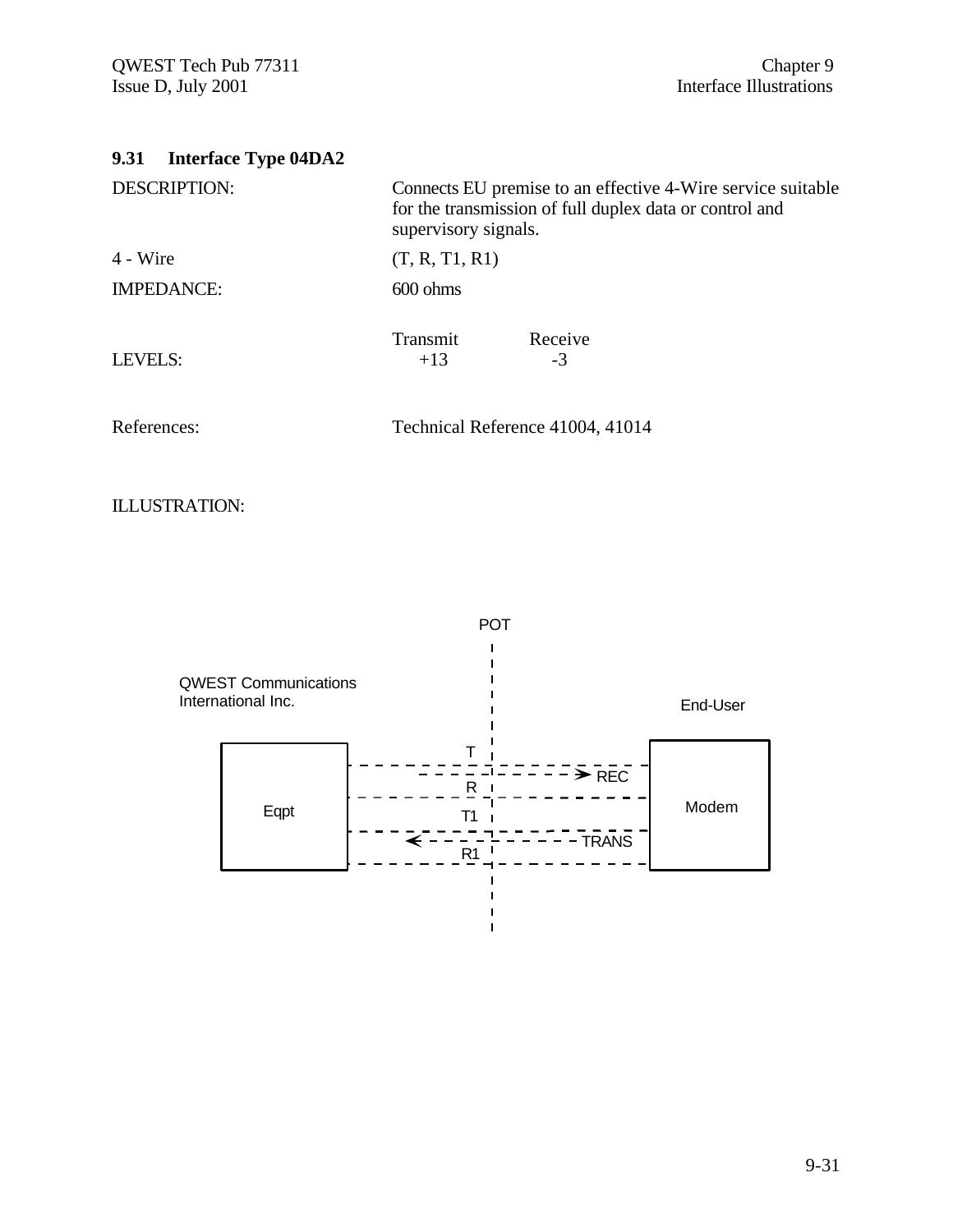| <b>Interface Type 04DE2</b><br>9.32 |                                                                                                              |
|-------------------------------------|--------------------------------------------------------------------------------------------------------------|
| <b>DESCRIPTION:</b>                 | Connects EU 4-Wire service suitable for the transmission of<br>data or tones used for Data Select-A-Station. |
| $4 - Wire$                          | (T, R, T1, R1)                                                                                               |
| <b>IMPEDANCE:</b>                   | $600 \text{ ohms}$                                                                                           |
| References:                         | Technical Reference 41004, 41014                                                                             |

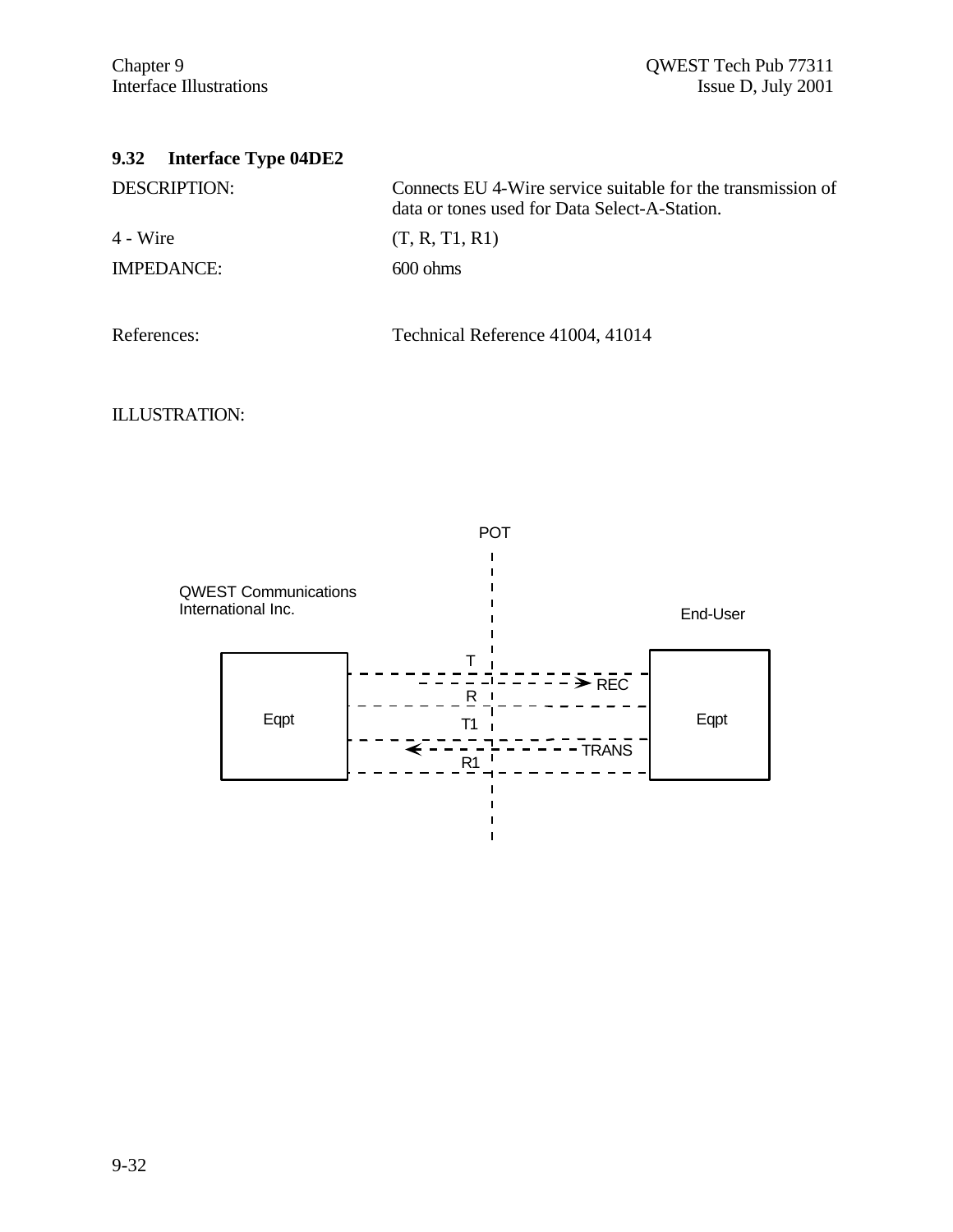# **9.33 Interface Type 04DS9.15**

| D <sub>4</sub> Framing Format                                                                                                                                                                                                                                            |
|--------------------------------------------------------------------------------------------------------------------------------------------------------------------------------------------------------------------------------------------------------------------------|
| $100 \text{ ohms}$                                                                                                                                                                                                                                                       |
| $1.544$ Mb/s $\pm$ 50 ppm                                                                                                                                                                                                                                                |
| TR-TSY-000054 and ANSI T1.403-1989<br>All interface codes with a DS protocol are digital high<br>capacity interfaces. A brief definition of the line codes and<br>formats is given in Appendix A.3. Other interfaces exist<br>which are not covered in this publication. |
| (T, R, T1, R1)                                                                                                                                                                                                                                                           |
|                                                                                                                                                                                                                                                                          |



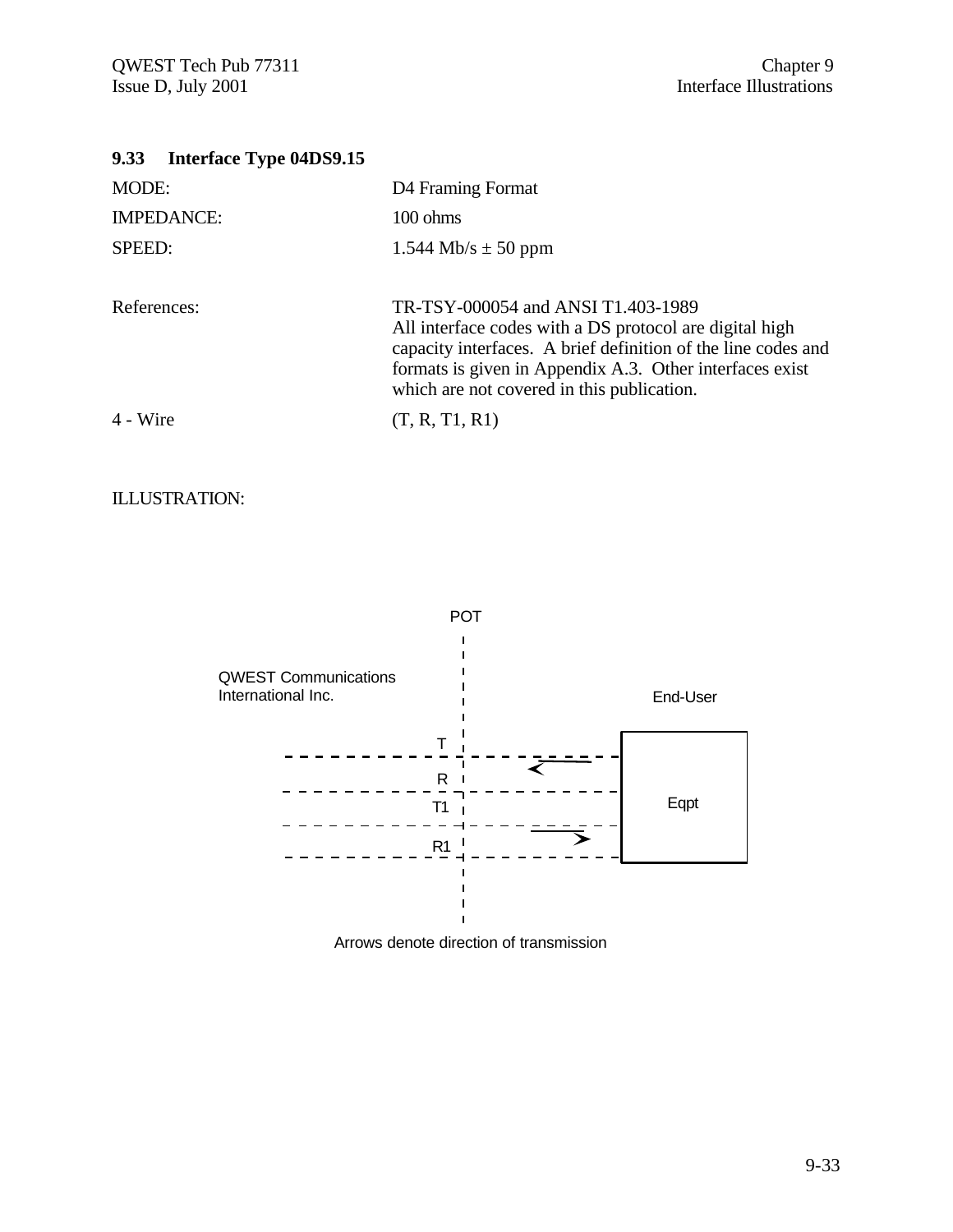# **9.34 Interface Type 04EA2.E, 04EA2.M**

| <b>DESCRIPTION:</b> | Type I E&M Lead Signaling. EU equipment originates on E<br>lead with -E option. EU equipment originates on M lead<br>with -M option. |
|---------------------|--------------------------------------------------------------------------------------------------------------------------------------|
| 4-Wire              | (T, R, E, M)                                                                                                                         |
| <b>IMPEDANCE:</b>   | 04EA2-E, 04EA2-M-600 ohms                                                                                                            |

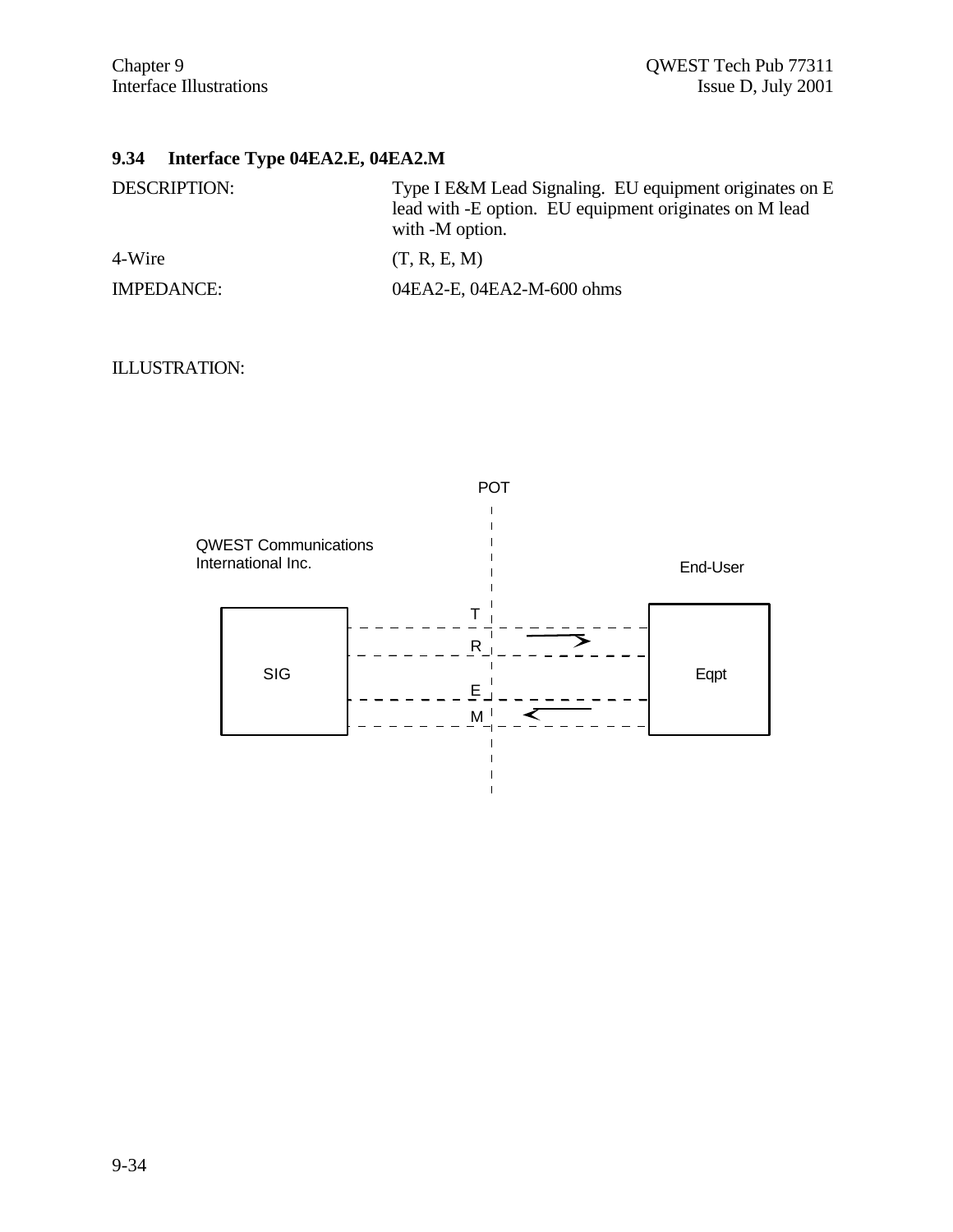| <b>Interface Type 04NO2</b><br>9.35                           |                                                                                                                                                                                                                                                                                                  |                      |
|---------------------------------------------------------------|--------------------------------------------------------------------------------------------------------------------------------------------------------------------------------------------------------------------------------------------------------------------------------------------------|----------------------|
| <b>DESCRIPTION:</b>                                           | To connect Customer Provided Equipment (CPE) or<br>facilities to a service suitable for voice transmission with no<br>signaling equipment provided by QWEST EU may apply<br>inband analog signals to the channel.                                                                                |                      |
| 4 - Wire                                                      | (T, R, T1, R1)                                                                                                                                                                                                                                                                                   |                      |
| <b>IMPEDANCE:</b>                                             | 600 ohms nominal                                                                                                                                                                                                                                                                                 |                      |
| TRANSMISSION LEVELS (dB):                                     |                                                                                                                                                                                                                                                                                                  |                      |
|                                                               | Transmit<br>(out of $CO$ )                                                                                                                                                                                                                                                                       | Receive<br>(into CO) |
| at POT                                                        | $\ast$                                                                                                                                                                                                                                                                                           | $0$ dBm              |
| $\mathbf{v}$ to $\mathbf{v}$ to $\mathbf{v}$ the $\mathbf{v}$ | $\mathbf{r}$ and $\mathbf{r}$ and $\mathbf{r}$ and $\mathbf{r}$ and $\mathbf{r}$ and $\mathbf{r}$ and $\mathbf{r}$ and $\mathbf{r}$ and $\mathbf{r}$ and $\mathbf{r}$ and $\mathbf{r}$ and $\mathbf{r}$ and $\mathbf{r}$ and $\mathbf{r}$ and $\mathbf{r}$ and $\mathbf{r}$ and $\mathbf{r}$ and |                      |

\* Determined by cable loss, permissible TLP values listed in service categories.

ILLUSTRATION:



Arrows denote direction of transmission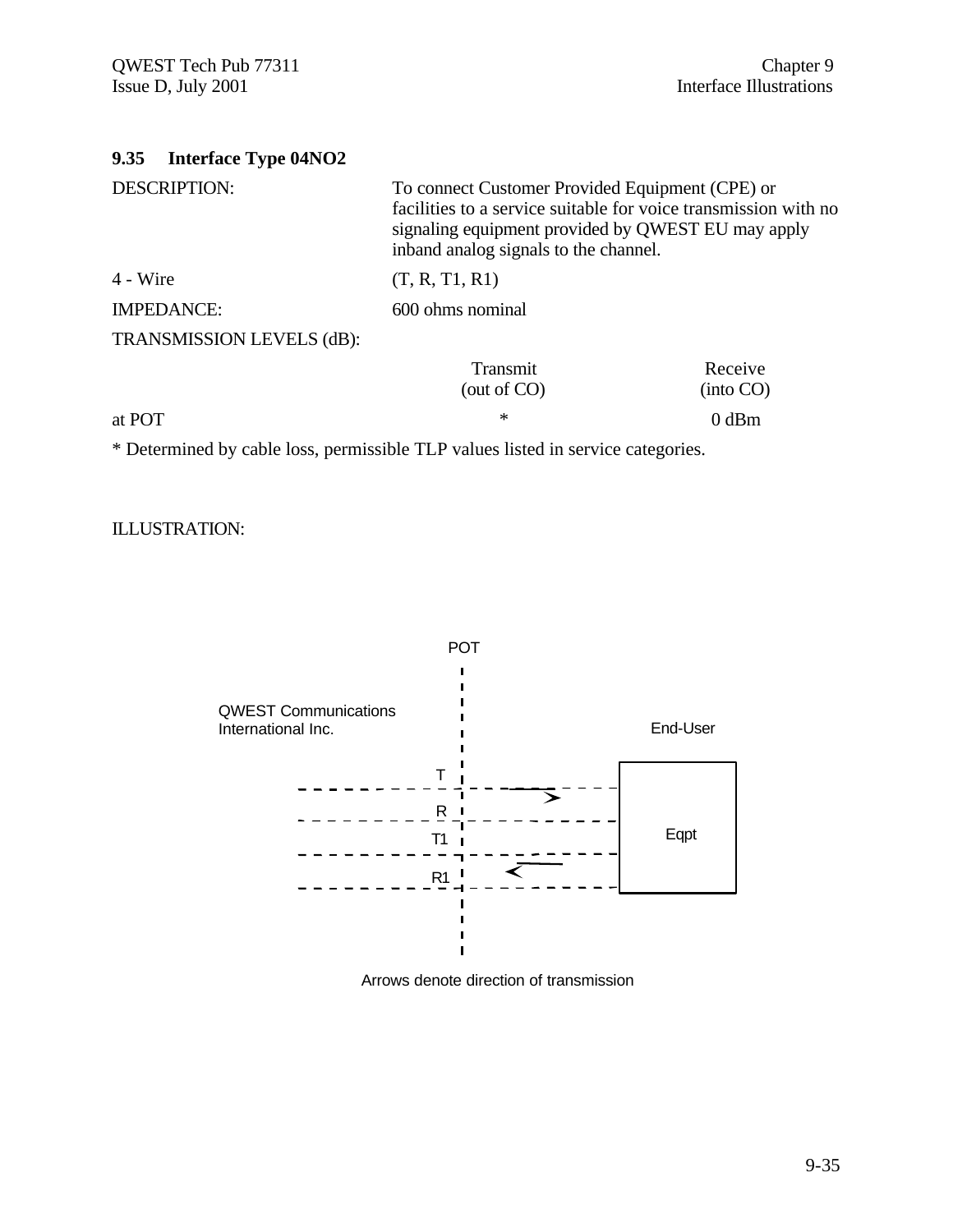| <b>Interface Type 06DA2</b><br>9.36 |                                                                                                                  |
|-------------------------------------|------------------------------------------------------------------------------------------------------------------|
| <b>DESCRIPTION:</b>                 | Connects EU premise to an effective 4-Wire service suitable<br>for the transmission of full duplex data signals. |
| 6-Wire                              | (DT, DR, DT1, DR1, TEK5, TEK6)                                                                                   |
| <b>IMPEDANCE:</b>                   | $600 \text{ ohms}$                                                                                               |
| LEVELS:                             | Transmit<br>Receive<br>$+13$<br>-3                                                                               |
| References:                         | Technical Reference 41004, 41014                                                                                 |

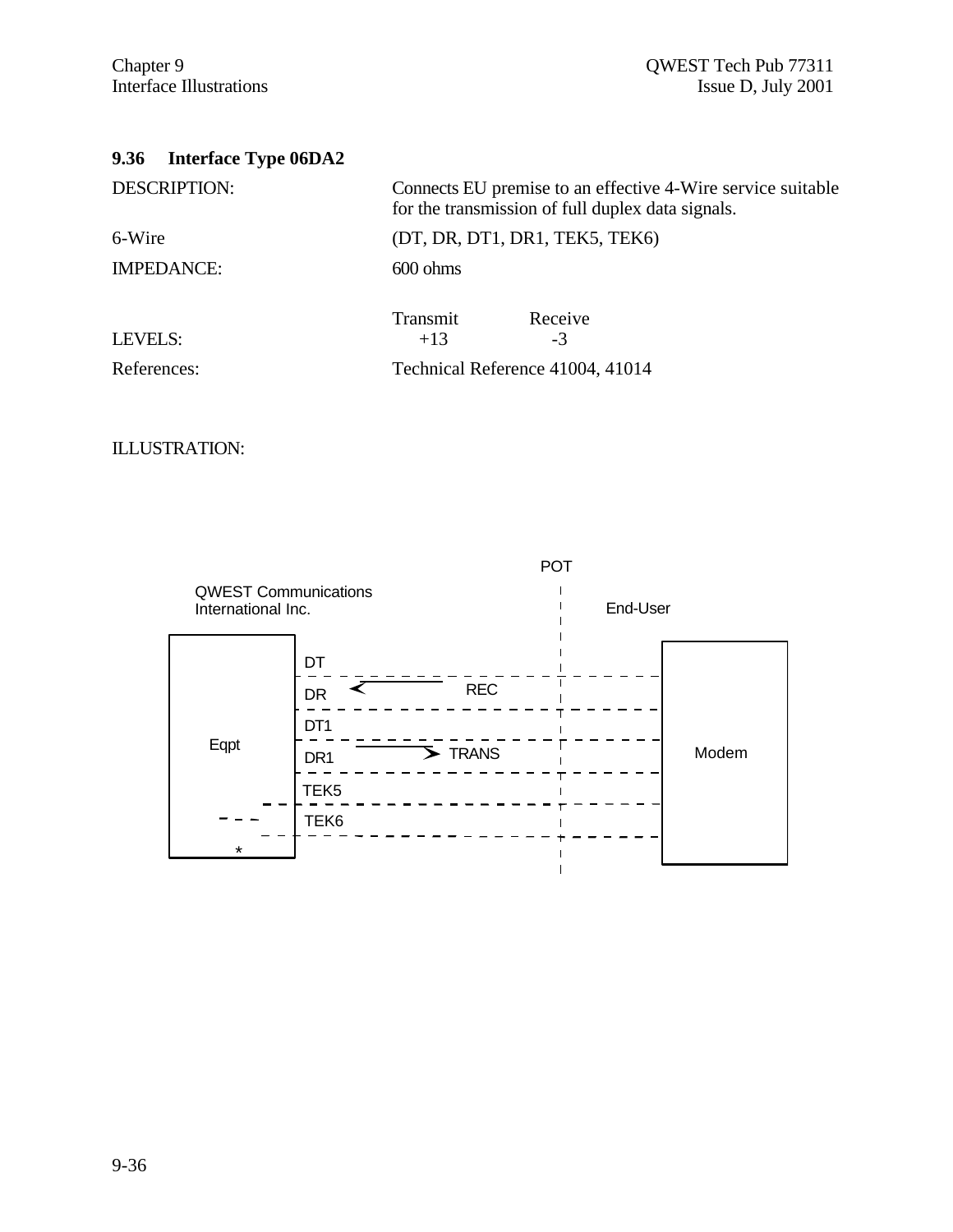# **9.37 Interface Type 06EA2.E, 06EA2.M**

| <b>DESCRIPTION:</b> | Type I E&M Lead Signaling. EU equipment originates on E<br>lead with -E option. EU equipment originates on M lead<br>with -M option. |
|---------------------|--------------------------------------------------------------------------------------------------------------------------------------|
| $6 - Wire$          | (T, R, T1, R1, E, M)                                                                                                                 |
| <b>IMPEDANCE:</b>   | $600 \text{ ohms}$                                                                                                                   |
| References:         | Technical Reference 43201, 62114                                                                                                     |

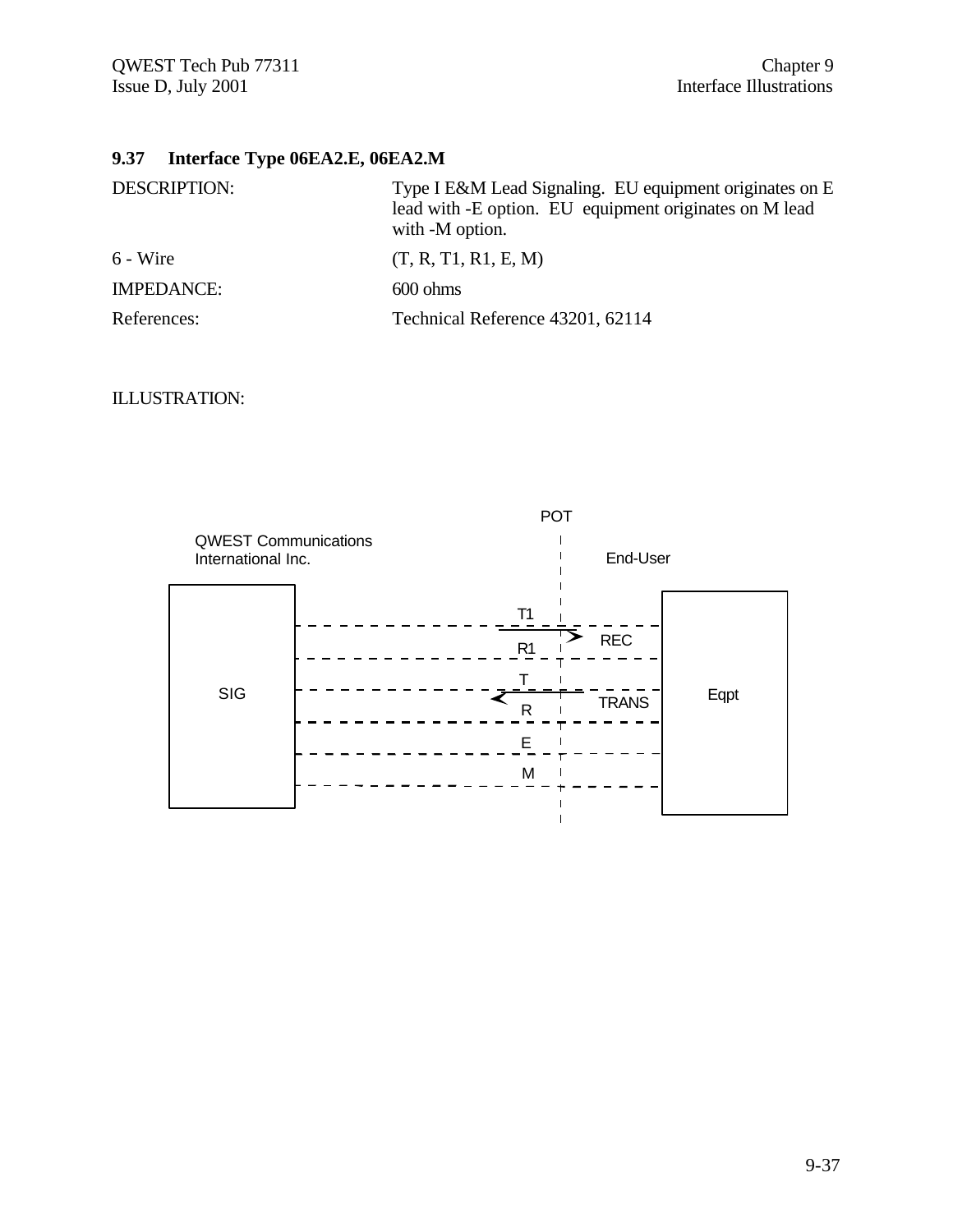# **9.38 Interface Type 06EB2.E, 06EB2.M**

| <b>DESCRIPTION:</b> | Type II E&M Lead Signaling. EU equipment originates on E<br>lead with -E option. EU equipment originates on M lead<br>with -M option. |
|---------------------|---------------------------------------------------------------------------------------------------------------------------------------|
| 6 - Wire            | (T, R, E, SG, M, SB)                                                                                                                  |
| <b>IMPEDANCE:</b>   | 06EB2-E, 06EB2-M-600 ohms                                                                                                             |
| References:         | Technical Reference 43201, 62114                                                                                                      |

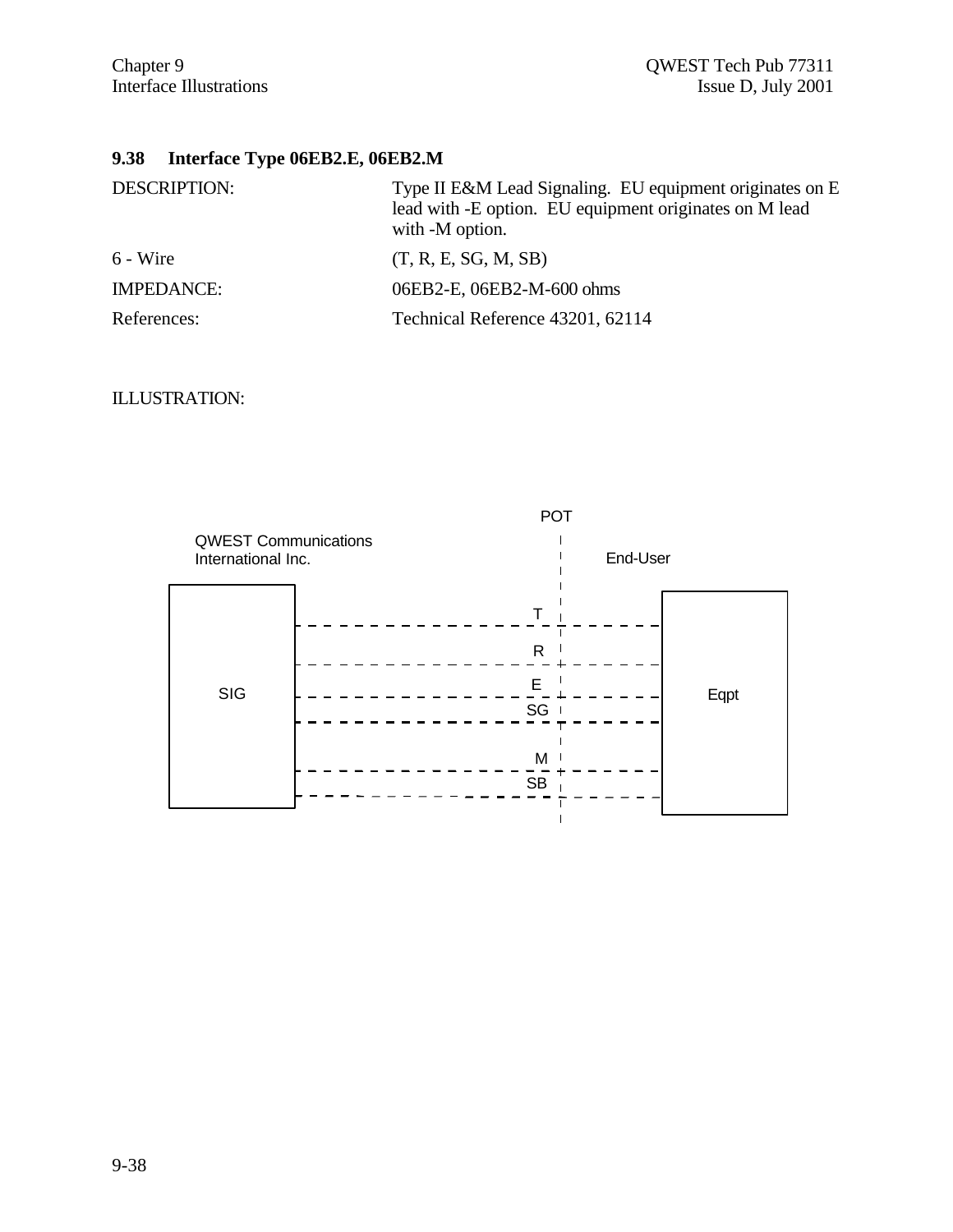# **9.39 Interface Type 08EB2.E, 08EB2.M**

| <b>DESCRIPTION:</b> | Type II E&M Lead Signaling. EU equipment originates on E<br>Lead with -E option. EU equipment originates on M lead<br>with -M option. |
|---------------------|---------------------------------------------------------------------------------------------------------------------------------------|
| 8 - Wire            | (T, R, T1, R1, E, M, SB, SG)                                                                                                          |
| <b>IMPEDANCE:</b>   | $600 \text{ ohms}$                                                                                                                    |
| References:         | Technical Reference 43201, 62118, 62119                                                                                               |

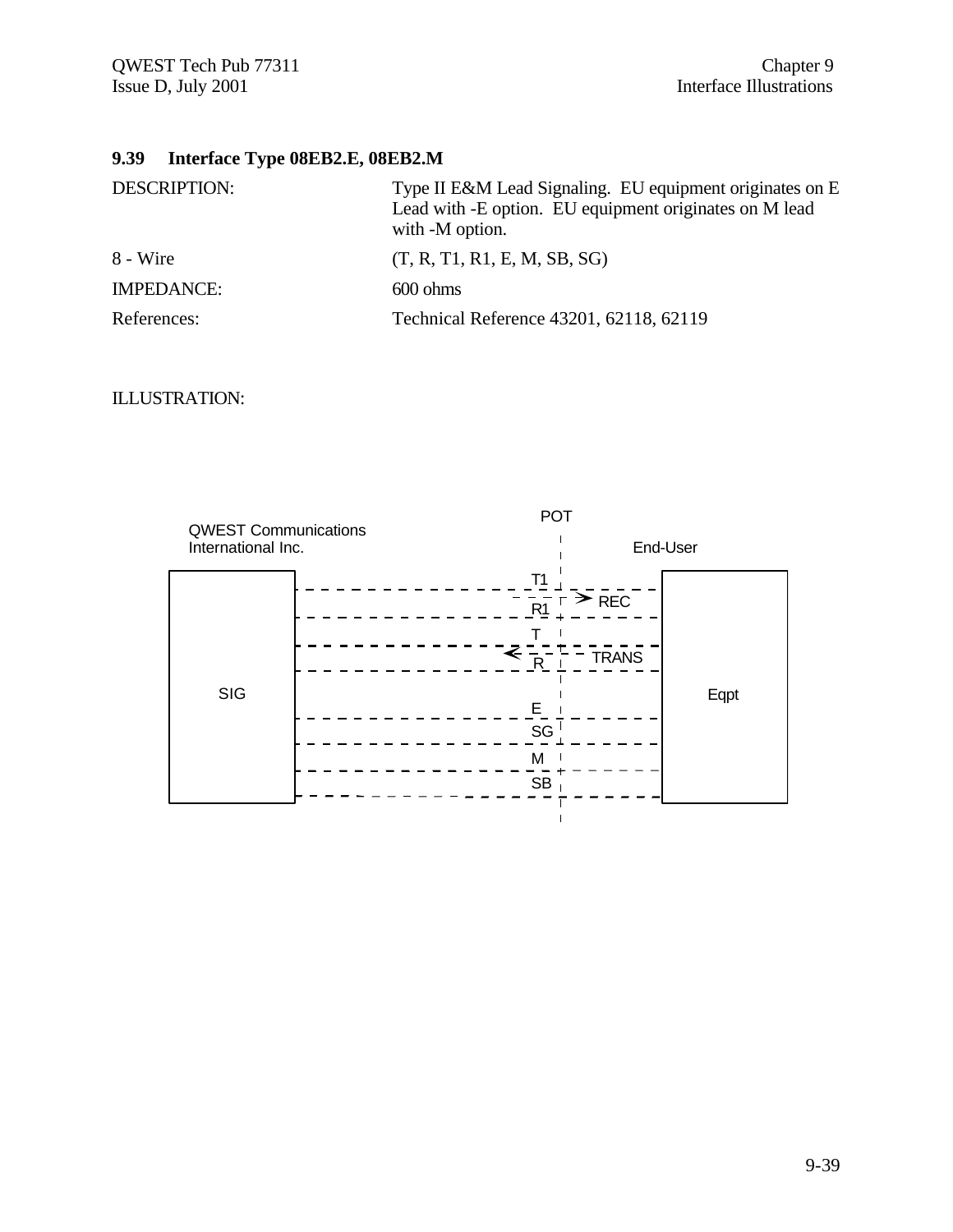# **9.40 Interface Type 04RV2**

| <b>DESCRIPTION:</b> | Loop Reverse-Battery signaling presented by the EU for<br>switched private line, such as DID trunks. |
|---------------------|------------------------------------------------------------------------------------------------------|
| 4 - Wire            | (T, R, T1, R1)                                                                                       |
| <b>IMPEDANCE:</b>   | $600 \text{ ohms}$                                                                                   |
| References:         | Technical Reference 43201                                                                            |

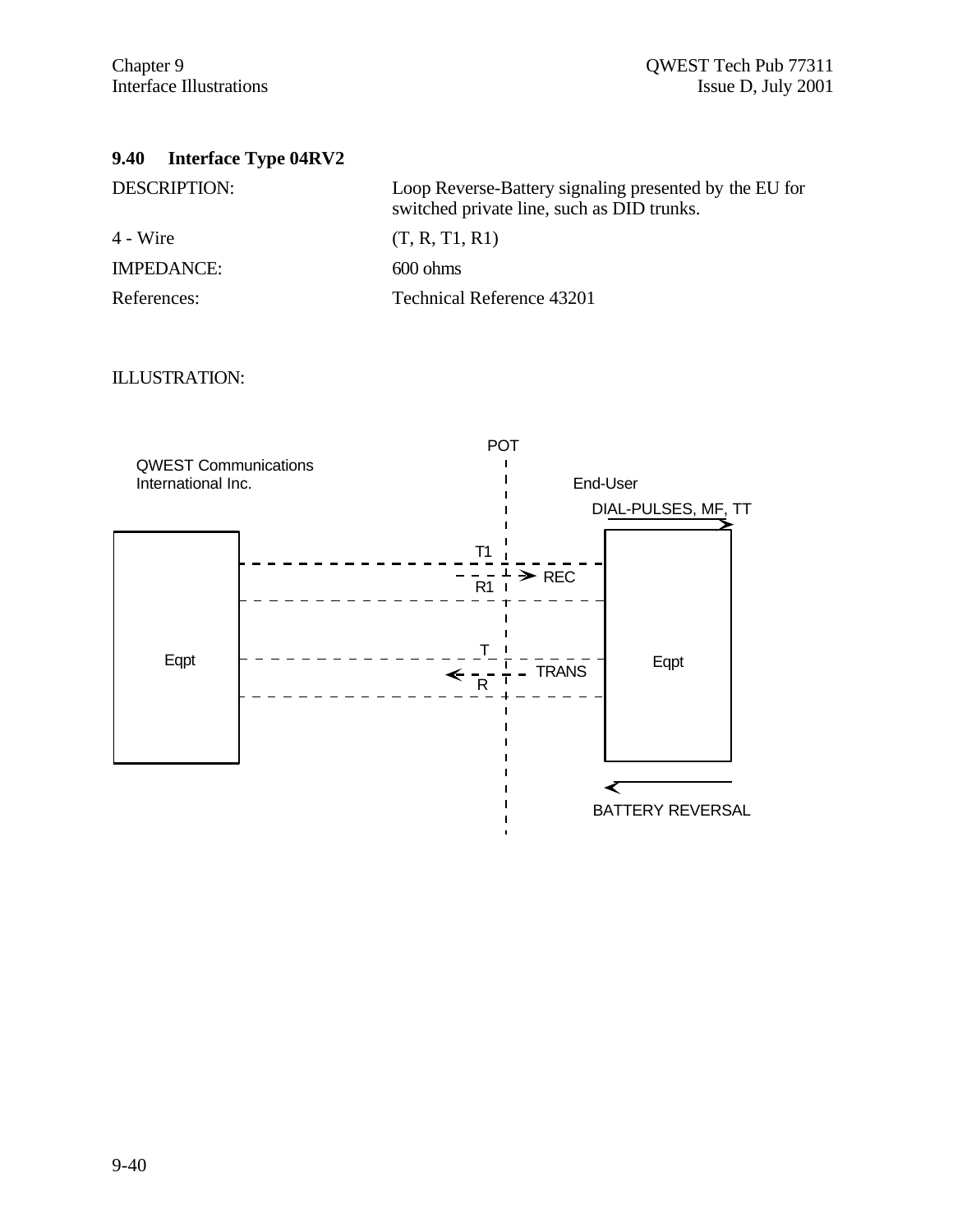# **CONTENTS**

## **Chapter and Section Page**

| 10. |  |  |  |
|-----|--|--|--|
|     |  |  |  |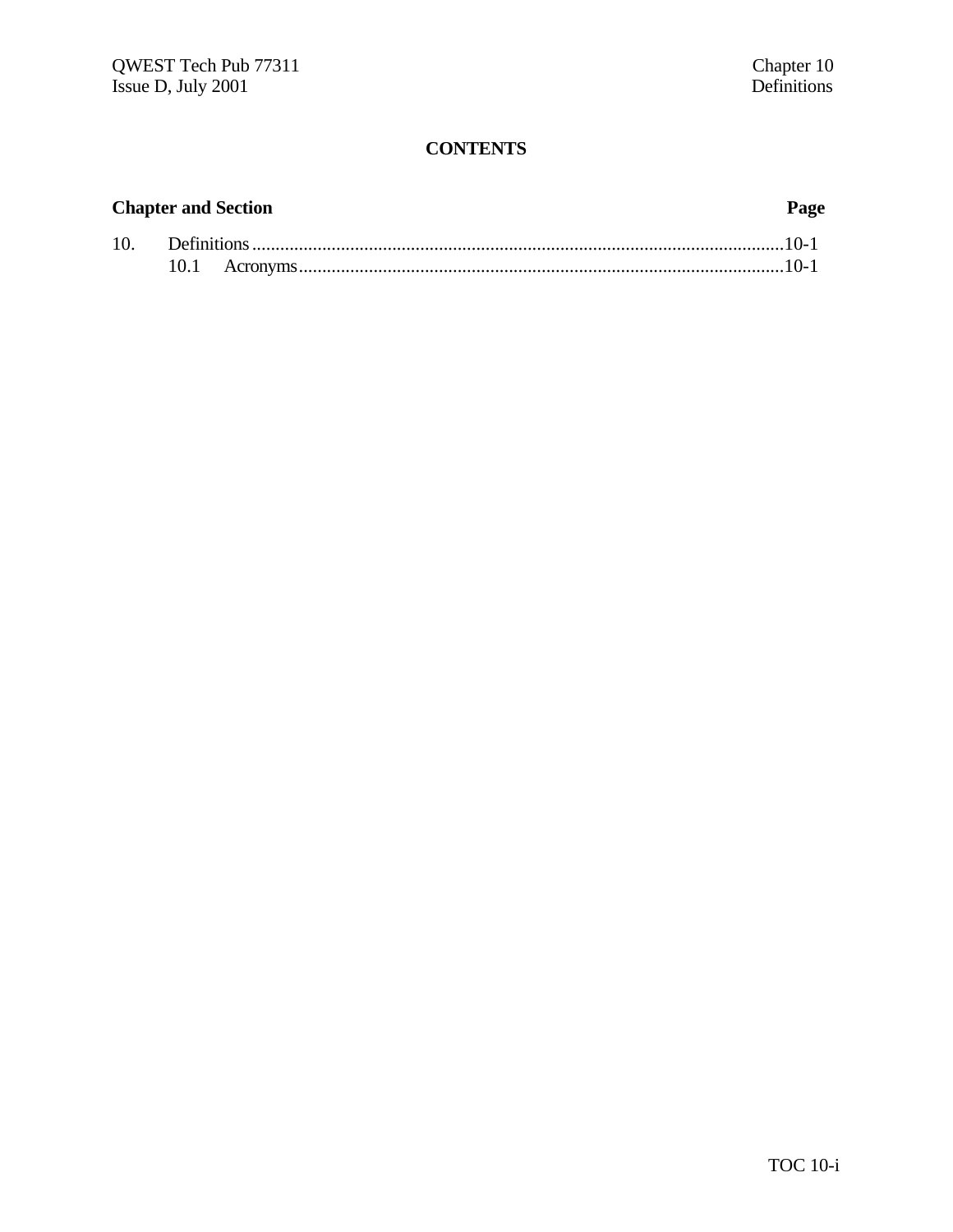# **10. Definitions**

## **10.1 Acronyms**

| AP            | Audio Services (Non-Broadcast)                    |
|---------------|---------------------------------------------------|
| <b>APC</b>    | <b>Audio Services Custom</b>                      |
| <b>BF</b>     | <b>Split Frequency Bridge</b>                     |
| <b>BL</b>     | <b>Bridge Lifters</b>                             |
| <b>BR</b>     | <b>Resistive Bridge</b>                           |
| <b>BS</b>     | Data Select-A-Station Bridge                      |
| <b>BT</b>     | 1) Transfer Bridge<br>2) Transfer Relay           |
| <b>CLCITM</b> | <b>COMMON LANGUAGE® Circuit Identification</b>    |
| CO            | <b>Central Office</b>                             |
| <b>CPE</b>    | <b>Customer Provided Equipment</b>                |
| <b>DCTE</b>   | Data Channel Terminating Equipment                |
| <b>DDS</b>    | Digital Data Systems                              |
| DS1           | Digital Interface                                 |
| <b>EML</b>    | <b>Expected Measured Loss</b>                     |
| EU            | End-User                                          |
| IAL           | <b>Immediate Action Limit</b>                     |
| <b>IEEE</b>   | Institute of Electrical and Electronics Engineers |
| <b>LATA</b>   | <b>Local Access and Transport Area</b>            |
| NC            | <b>Network Channel</b>                            |
| <b>NCI</b>    | <b>Network Channel Interface</b>                  |
| <b>PLAR</b>   | Private Line Automatic Ringdown                   |
| POT           | Point of Termination                              |
| <b>RCC</b>    | Radio Common Carriers                             |
| TLP           | <b>Transmission Level Point</b>                   |
| TI P          | <b>Transmission Level Points</b>                  |
| <b>TLVR</b>   | <b>Transmission Level Value Receive</b>           |
| <b>TLVT</b>   | <b>Transmission Level Value Transmit</b>          |
| UC            | Service Code for VG 32                            |
| UD            | Service Code for VG 33                            |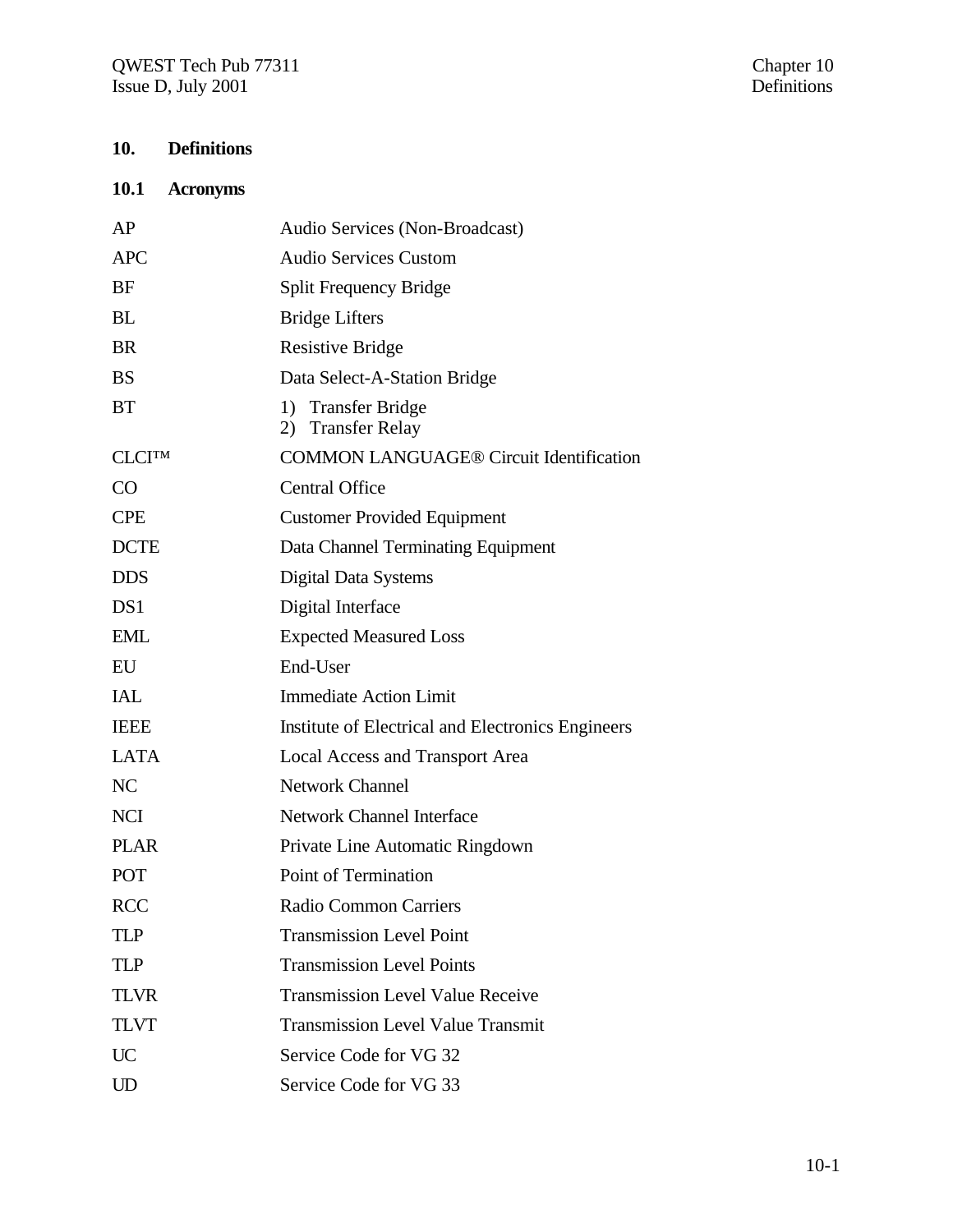### Chapter 10 QWEST Tech Pub 77311 Definitions Issue D, July 2001

| UE         | Service Code for AP    |
|------------|------------------------|
| UG         | Service Code for VG 36 |
| VG         | Voice Grade            |
| <b>VGB</b> | Voice Grade Basic      |
| VGC.       | Voice Grade Custom     |
|            |                        |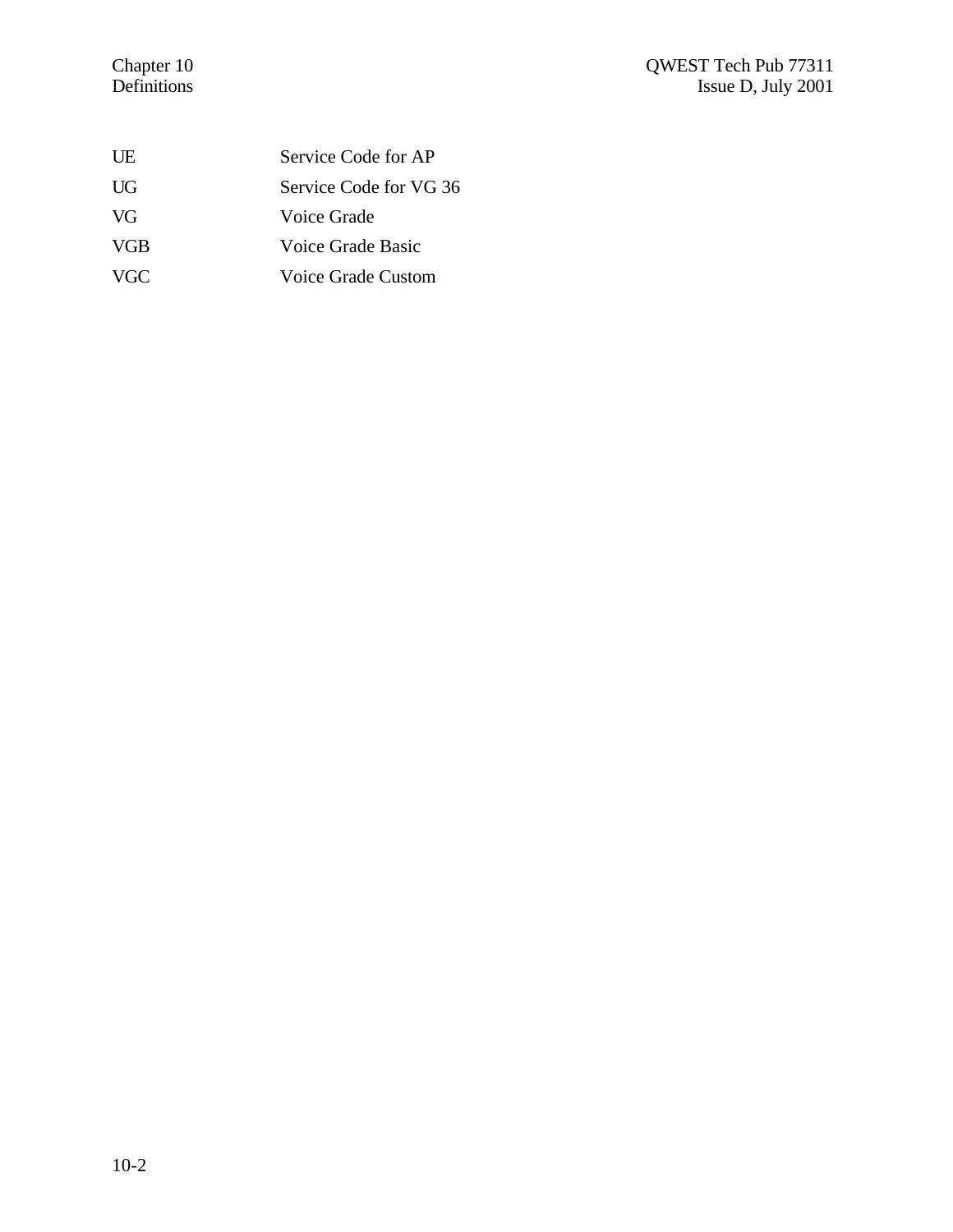## **CONTENTS**

| <b>Chapter and Section</b> |  | Page |  |  |
|----------------------------|--|------|--|--|
|                            |  |      |  |  |
|                            |  |      |  |  |
|                            |  |      |  |  |
|                            |  |      |  |  |
|                            |  |      |  |  |
|                            |  |      |  |  |
|                            |  |      |  |  |
|                            |  |      |  |  |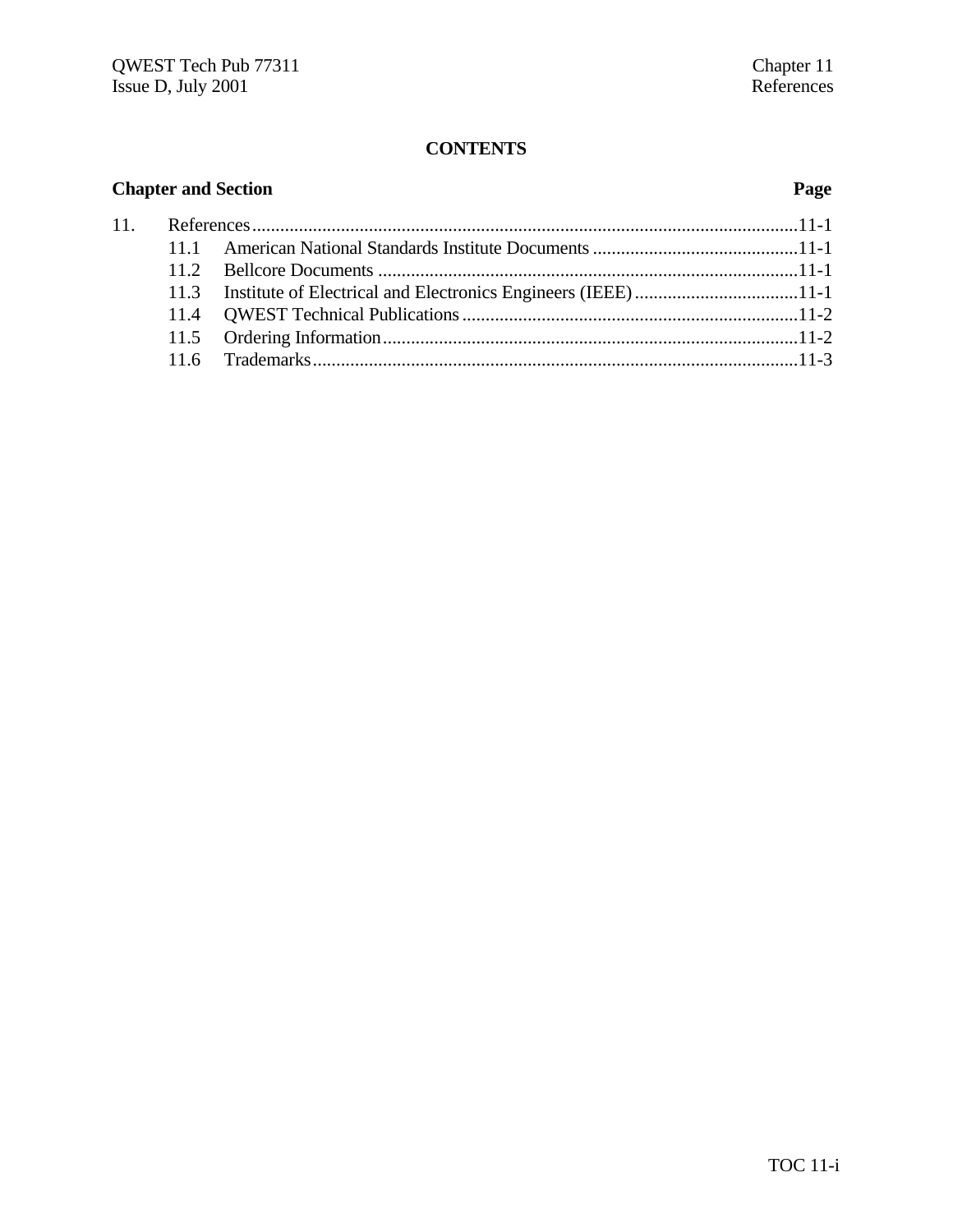### **11. References**

### **11.1 American National Standards Institute Documents**

ANSI T1.403-1989 *Carrier to Customer Installation - DS1 Metallic Interface*

### **11.2 Telcordia Documents**

- PUB 41004 *Data Communications Using Voiceband Private Line Channels*, October 1973 PUB 41014 *Data Communications Using DATAPHONE® Select-A-Station Service*, February 1978 PUB 43201 *Private Line Interconnection Voice Applications*, June 1970 PUB 43701 *Private Line Interconnection - Connection to a Channel of a Communications System*, February 1977 PUB 62113 *Network Channel Interface Specifications for Off-Premises Station Lines (PBX End) Facility Interface Codes OL13A, OL13B and OL13C*, November 1981 PUB 62114 *Network Channel Interface Specifications for Tie Trunk-Like Channel's Accommodating Four Wire Lossless Registered Terminal Equipment that originates on M-Lead Facility Interface Codes TL31M and TL32M*, December 1981 PUB 62118 *Network Channel Interface Specifications for Tie Trunk-Like Channels Accommodating Conventional Term Set Registered Terminal Equipment that originates on M-Lead Facility Interface Codes TC31M and TC32M*, February 1982 TR-NPL-000912 *Compatibility Information for Telephone Exchange Service*, Issue 1, February 1989 TR-TSY-000054 *High Capacity Digital Service (1.544 Mb/s) Interface Generic Requirements for End-Users* **11.3 Institute of Electrical and Electronics Engineers (IEEE)**
- IEEE 820 Telephone Loop Performance Characteristics 1985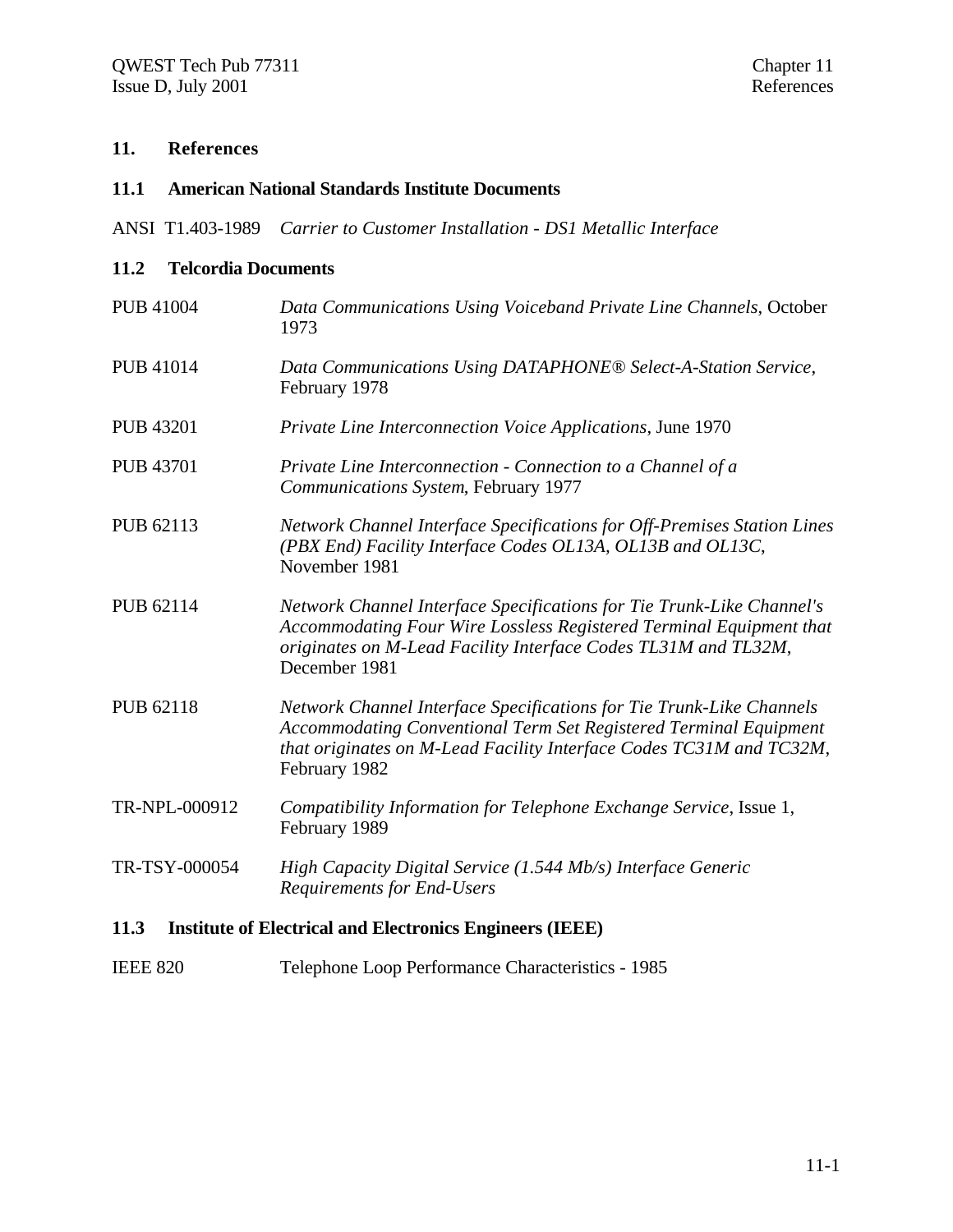### **11.4 QWEST Technical Publications**

| PUB 77312        | <b>QWEST Digital Data Service, Technical Product Description</b><br>Transmission Parameter Limits, and Interface Combinations, Issue F,<br>July 2001. |
|------------------|-------------------------------------------------------------------------------------------------------------------------------------------------------|
| <b>PUB 77307</b> | Low Speed Data, Telegraph and Direct Current Services, Issue B, July<br>2001.                                                                         |

PUB 77314 *PNB Local Area Data Service*, Issue C, July 2001.

### **11.5 Ordering Information**

Several Technical References may be of assistance in providing a complete network of services. Listed are the major complementary Technical References and Technical Publications for LATA services.

All documents are subject to change and their citation in this document reflects the most current information available at the time of printing. Readers are advised to check status and availability of all documents.

Employees of QWEST Communications International Inc. may order publications by submitting form RG 31-0033 to:

> Central Distribution Center (CDC) 1005 17th St., S-30 Denver, CO 80202 Phone: (303) 896-9446 Fax: (303) 965-8652

Most QWEST publications are available to QWEST employees on the company network (E\*MEDIA). Call the (303) 624-4796 or email: emedia@qwest.com for further information.

Those who are not QWEST employees may order:

• American National Standards Institute (ANSI) documents from:

American National Standards Institute Attn: Customer Service 11 West 42nd Street New York, NY 10036 Phone: (212) 642-4900 Fax (212) 302-1286

ANSI has a catalog available which describes their publications.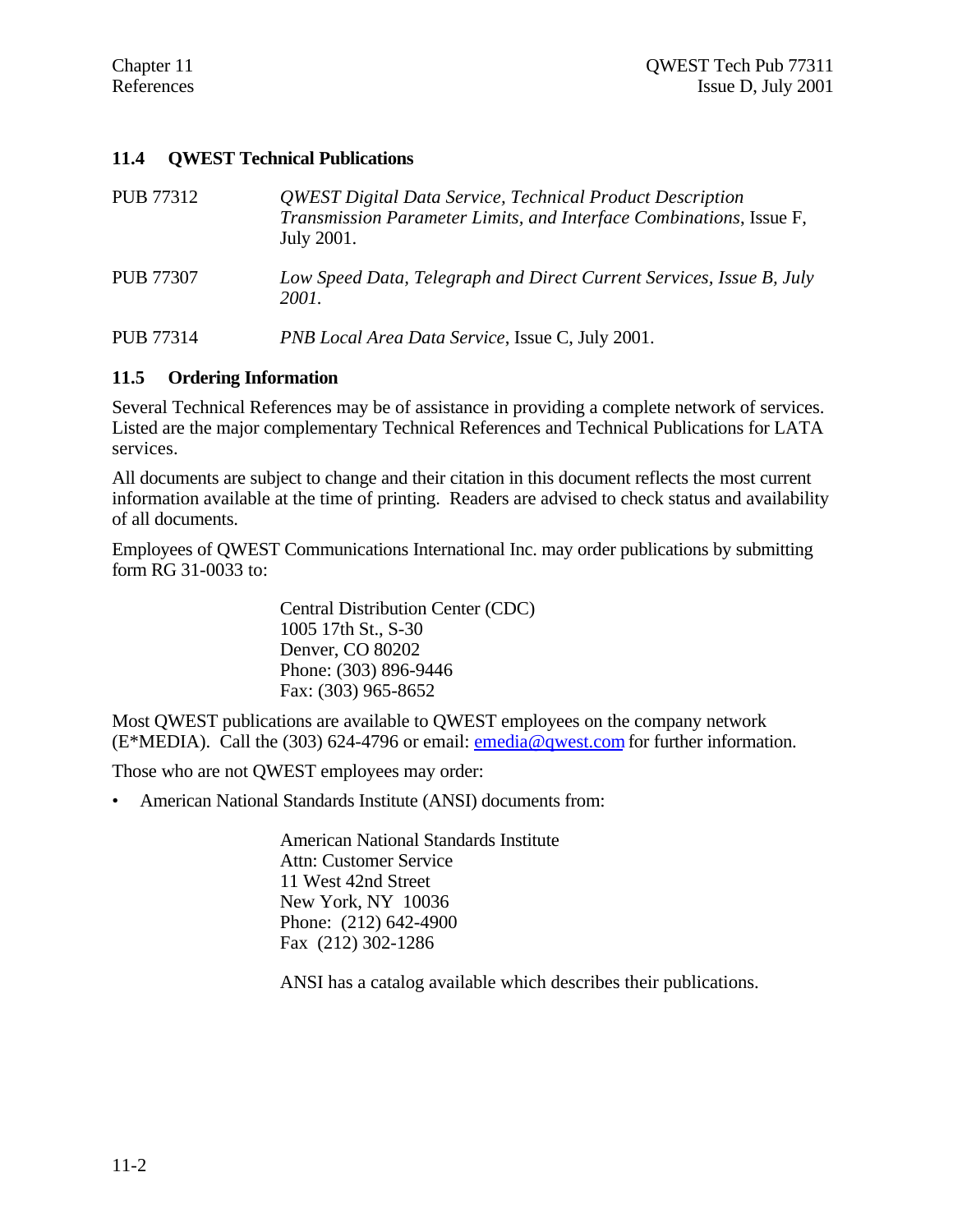• Telcordia documents from:

Telcordia Customer Relations 8 Corporate Place, PYA 3A-184 Piscataway, NJ 08854-4156 Fax: (908) 336-2559 Phone: (800) 521-CORE (2673) (U.S. and Canada) Phone: (908) 699-5800 (Others) Web: www.telcordia.com

• Institute of Electrical and Electronic Engineers from:

Institute of Electrical and Electronics Engineers, Inc. 345 East 47th Street New York, NY 10017-2394

• QWEST Technical Publications from:

http://www.qwest.com/techpub

### **11.6 Trademarks**

| <b>CLCI</b>               | Trademark of Bell Communications Research, Inc.                 |
|---------------------------|-----------------------------------------------------------------|
| <b>COMMON</b><br>LANGUAGE | Registered Trademark of Bell Communications Research, Inc.      |
| Dataphone                 | Trademark of AT&T Technologies                                  |
| Select-A-Station          | Trademark of AT&T Technologies                                  |
| <b>QWEST®</b>             | Registered Trademark of QWEST Communications International Inc. |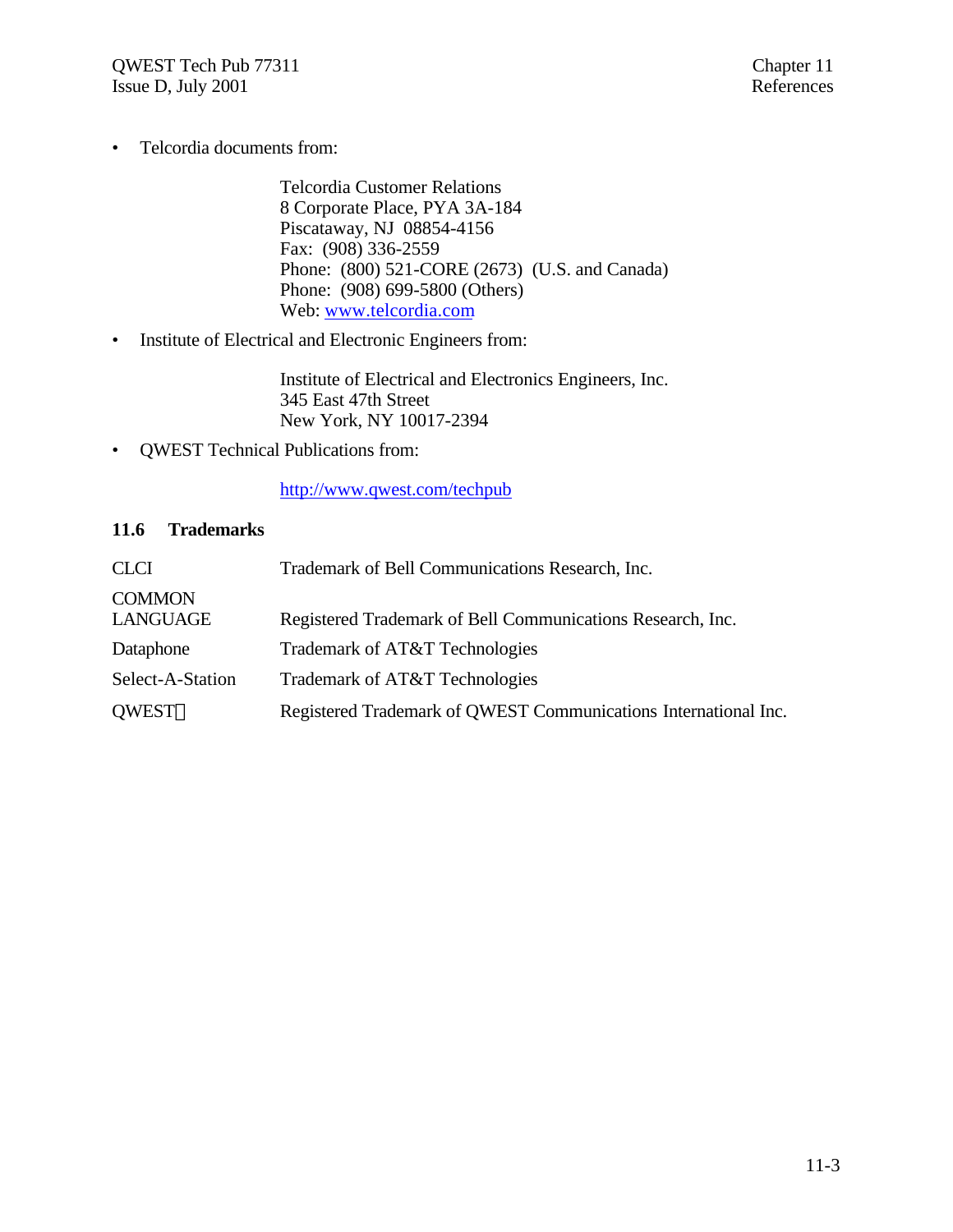# **CONTENTS**

## **Appendix Page**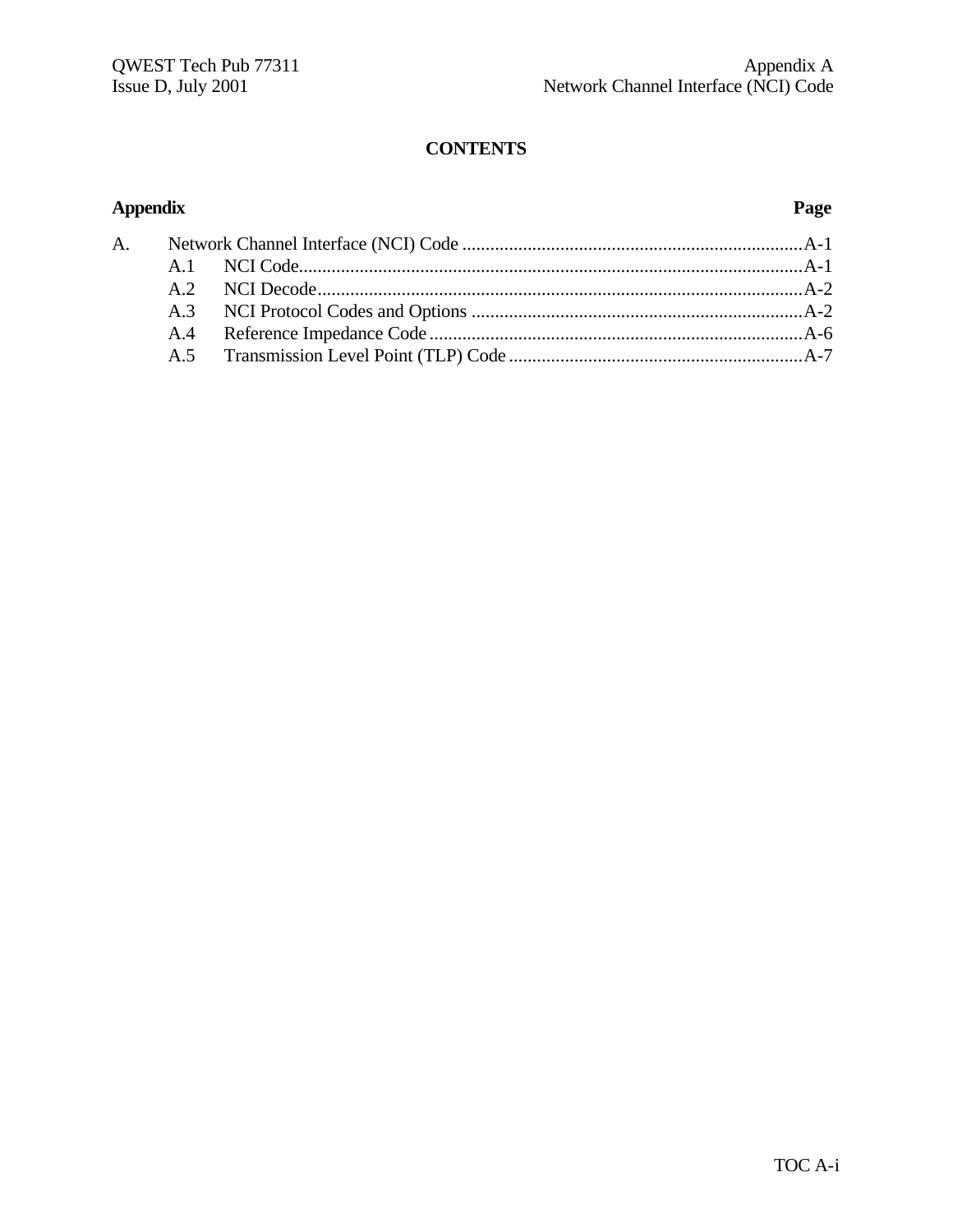## **A. Network Channel Interface (NCI) Code**

The NCI Code used to describe both ends of a two-point Non-Access channel can have up to 12 positions to fully describe all the options needed. The following paragraphs describe the format, codes and options associated with the NCI Code.

### **A.1 NCI Code Format**

|                                             | <b>NCI Code Format</b>                                                                                                                                                                   |                |                                                                                   |   |   |                                      |   |                                                                                  |                                                                                              |                                                                                              |    |
|---------------------------------------------|------------------------------------------------------------------------------------------------------------------------------------------------------------------------------------------|----------------|-----------------------------------------------------------------------------------|---|---|--------------------------------------|---|----------------------------------------------------------------------------------|----------------------------------------------------------------------------------------------|----------------------------------------------------------------------------------------------|----|
| <b>Network Channel Interface (NCI) Code</b> |                                                                                                                                                                                          |                |                                                                                   |   |   |                                      |   |                                                                                  |                                                                                              |                                                                                              |    |
|                                             | $\mathbf{P}$<br>$\mathbf{r}$<br>$\mathbf{O}$<br>$\mathbf t$<br>$\mathbf 0$<br>Total<br>$\mathbf C$<br>Wires<br>$\mathbf 0$<br>$\mathbf{1}$<br>$\mathbf C$<br>$\mathbf 0$<br>$\rm d$<br>e |                | D<br>e<br>$\bf{l}$<br>$\mathbf{i}$<br>m<br>$\mathbf{i}$<br>t<br>e<br>$\mathbf{r}$ |   |   | Protocol<br>Options<br>(Default ---) |   | D<br>e<br>$\frac{1}{i}$<br>m<br>$\mathbf{i}$<br>$\mathbf t$<br>e<br>$\mathbf{r}$ | <b>TLP</b><br>Levels<br>T<br>$\mathbf{r}$<br>a<br>n<br>S<br>m<br>$\mathbf{i}$<br>t<br>$\ast$ | $\mathbf R$<br>${\bf e}$<br>$\mathbf{C}$<br>$\frac{e}{i}$<br>$\mathbf V$<br>$\mathbf e$<br># |    |
| $\mathbf{1}$                                | $\overline{2}$                                                                                                                                                                           | $\overline{3}$ | $\overline{4}$                                                                    | 5 | 6 | $\overline{7}$                       | 8 | 9                                                                                | 10                                                                                           | 11                                                                                           | 12 |
|                                             |                                                                                                                                                                                          |                |                                                                                   |   |   |                                      |   |                                                                                  |                                                                                              |                                                                                              |    |
|                                             | Paragraph A.4<br>+<br>Paragraph A.5<br>Paragraph A.3                                                                                                                                     |                |                                                                                   |   |   |                                      |   |                                                                                  |                                                                                              |                                                                                              |    |

Paragraph A.2

\* TLVT TLP from CO into Interface # TLVR TLP from Interface into CO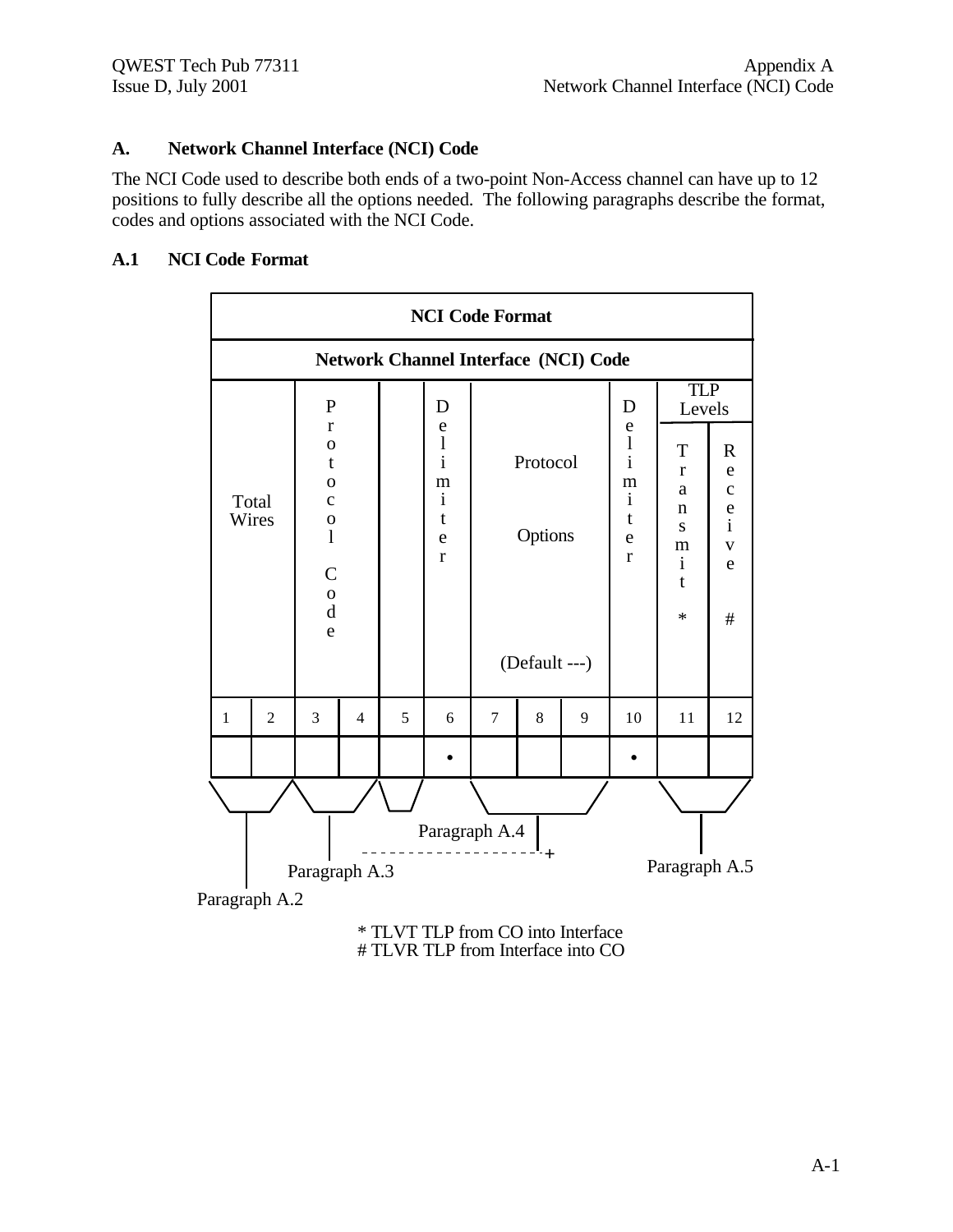# **A.2 NCI Decode**

## **Total Wires**

| <b>NUMBER OF WIRES</b> | <b>CODE</b> |
|------------------------|-------------|
| 2                      | 02          |
|                        | 04          |
| 5                      | 05          |
| 6                      | 06          |
| 7                      | 07          |
| 8                      | 08          |
| 9                      | 09          |
| 10                     | 10          |
| 12                     | 12          |

### **A.3 NCI Protocol Codes and Options**

## **Cross-Reference To NCI Codes**

| <b>Network Channel Interface (NCI)</b><br><b>Protocol Codes And Options</b><br>(Positions 3, 4 and 7, 8, 9) |                |                                                                                                                                                                                                                        |  |  |  |  |
|-------------------------------------------------------------------------------------------------------------|----------------|------------------------------------------------------------------------------------------------------------------------------------------------------------------------------------------------------------------------|--|--|--|--|
| 3, 4                                                                                                        | 7, 8, 9        |                                                                                                                                                                                                                        |  |  |  |  |
| Code                                                                                                        | <b>Options</b> | <b>Definitions</b>                                                                                                                                                                                                     |  |  |  |  |
| AC                                                                                                          | R              | Accepts 20 Hz ringing at the customer's premises<br>Accepts 20 Hz Code Selective ringing                                                                                                                               |  |  |  |  |
| <b>BB</b>                                                                                                   |                | C.O. Bridge - Direct Bridge (Bunch Block)                                                                                                                                                                              |  |  |  |  |
| <b>BD</b>                                                                                                   | 24<br>48<br>96 | C.O. connection to a QWEST Digital Data Service<br>(e.g. analog data to digital data)<br>for 2.4 kbps QWEST Digital Data Service<br>for 4.8 kbps QWEST Digital Data Service<br>for 9.6 kbps QWEST Digital Data Service |  |  |  |  |
| BF                                                                                                          |                | C.O. Bridge - Split Frequency Bridge                                                                                                                                                                                   |  |  |  |  |
| BН                                                                                                          |                | C.O. Bridge - Telegraph HUB                                                                                                                                                                                            |  |  |  |  |
| BL                                                                                                          |                | C.O. Bridge - Bridge Lifter                                                                                                                                                                                            |  |  |  |  |
| BM                                                                                                          |                | C.O. Bridge: 3-State (McCulloh) series bridge                                                                                                                                                                          |  |  |  |  |
| <b>BP</b>                                                                                                   |                | C.O. Bridge - Audio Services                                                                                                                                                                                           |  |  |  |  |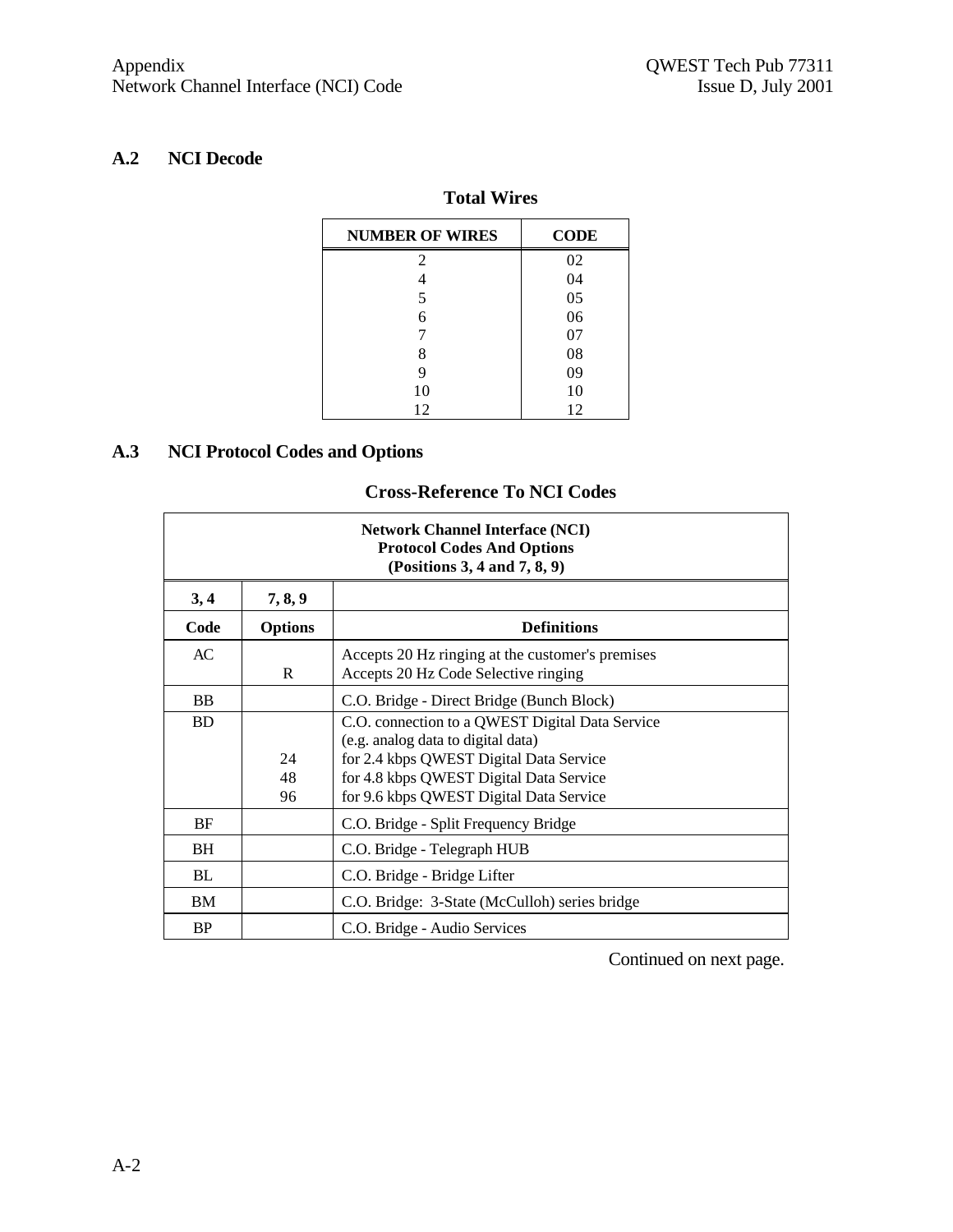| <b>Network Channel Interface (NCI)</b><br><b>Protocol Codes And Options</b><br>(Positions 3, 4 and 7, 8, 9) |                                                                               |                                                                                                                                                                                                                                                                                                                                                        |  |  |  |  |
|-------------------------------------------------------------------------------------------------------------|-------------------------------------------------------------------------------|--------------------------------------------------------------------------------------------------------------------------------------------------------------------------------------------------------------------------------------------------------------------------------------------------------------------------------------------------------|--|--|--|--|
| 3,4                                                                                                         | 7, 8, 9                                                                       |                                                                                                                                                                                                                                                                                                                                                        |  |  |  |  |
| Code                                                                                                        | <b>Options</b>                                                                | <b>Definitions</b>                                                                                                                                                                                                                                                                                                                                     |  |  |  |  |
| <b>BR</b>                                                                                                   | CF<br>SP                                                                      | C.O. Bridge - Resistive Type<br>C.O. Bridge - Resistive Type: Conference Operation<br>C.O. Bridge - Resistive Type: Split Path<br>Operation. An independent path (2-Wire bridge)<br>is provided for each direction of transmission                                                                                                                     |  |  |  |  |
| <b>BS</b>                                                                                                   |                                                                               | C.O. Bridge - Data Select-A-Station® type                                                                                                                                                                                                                                                                                                              |  |  |  |  |
| BT                                                                                                          |                                                                               | C.O. Relay - Transfer Arrangement                                                                                                                                                                                                                                                                                                                      |  |  |  |  |
| CC                                                                                                          |                                                                               | Contact Closure - QWEST Communications, Inc.<br>provided dry contact closure to the interface.                                                                                                                                                                                                                                                         |  |  |  |  |
| CS                                                                                                          | 15                                                                            | Digital Hierarchy Interface at a C.O. Digital<br>Crossconnect (or similar) device (i.e. the Command<br>a Link end of the service).                                                                                                                                                                                                                     |  |  |  |  |
| CT                                                                                                          | <b>DD</b>                                                                     | CO Centrex tie trunk termination with Data<br>Enhancement                                                                                                                                                                                                                                                                                              |  |  |  |  |
| DA                                                                                                          | C1<br>C <sub>2</sub><br>C <sub>4</sub><br>C11<br>C21<br>C <sub>41</sub><br>D1 | Data stream in VF frequency band at the interface<br>Optional C1 conditioning<br>Optional C2 conditioning<br>Optional C4 conditioning (No Midlink)<br>Optional C1 plus D1 conditioning (2-Point Only)<br>Optional C2 plus D1 conditioning (2-Point Only)<br>Optional C4 plus D1 conditioning (2-Point Only)<br>Optional D1 conditioning (2-Point Only) |  |  |  |  |
| DC                                                                                                          | 1<br>$\overline{c}$<br>3<br>$\overline{\mathbf{4}}$                           | Direct Current or Voltage<br>3 State monitoring interface (McCulloh receiver)<br>QWEST Communications, Inc. energized interface<br>Direct Current/Metallic/DC continuity<br>Direct Current/QWEST Facilities/DC continuity                                                                                                                              |  |  |  |  |
| DE                                                                                                          |                                                                               | Data Select-A-Station <sup>®</sup> Interface<br>at end-user premises                                                                                                                                                                                                                                                                                   |  |  |  |  |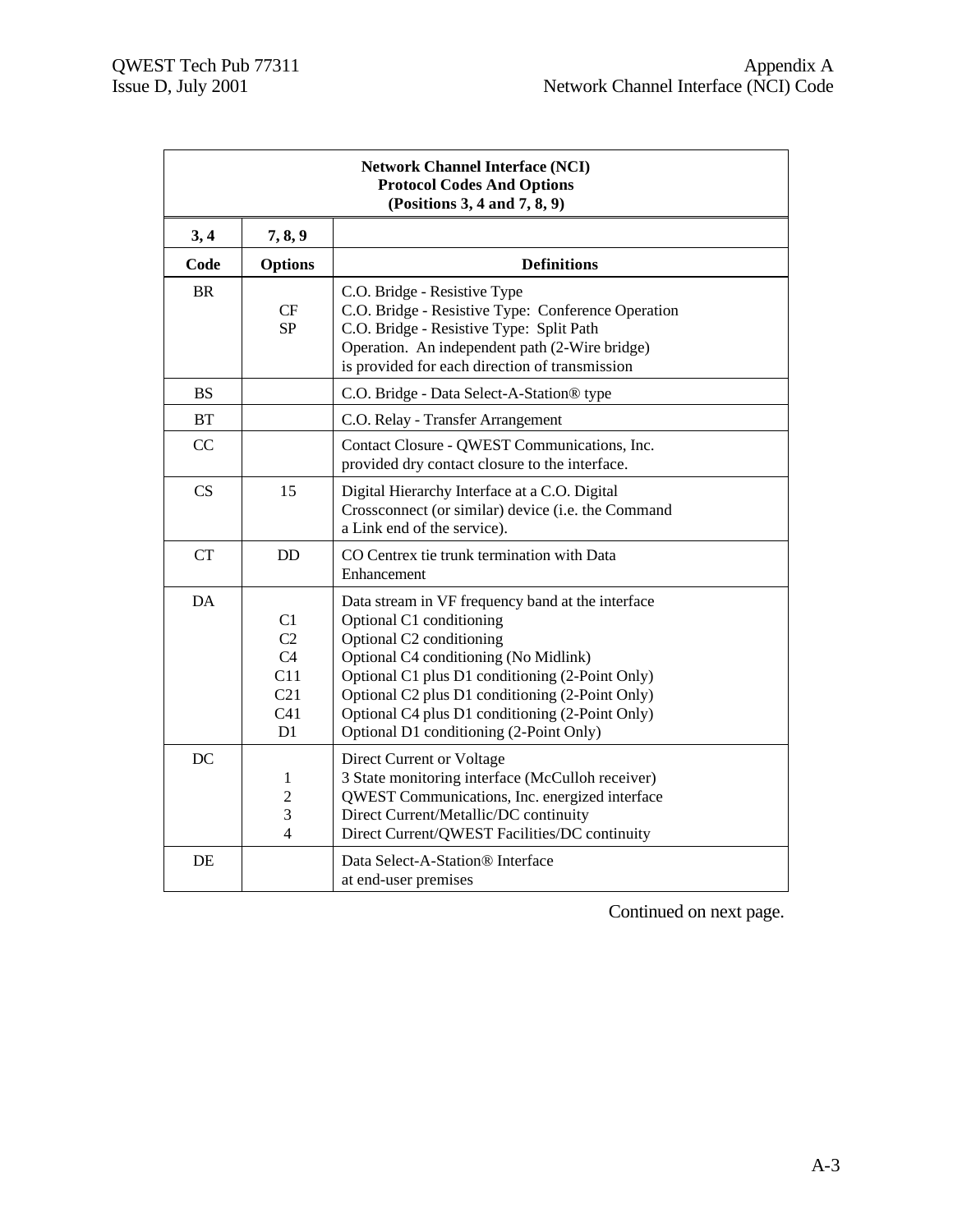| <b>Network Channel Interface (NCI)</b><br><b>Protocol Codes And Options</b><br>(Positions 3, 4 and 7, 8, 9) |                                         |                                                                                                                                                                                                                                                                           |  |  |  |  |
|-------------------------------------------------------------------------------------------------------------|-----------------------------------------|---------------------------------------------------------------------------------------------------------------------------------------------------------------------------------------------------------------------------------------------------------------------------|--|--|--|--|
| 3, 4                                                                                                        | 7, 8, 9                                 |                                                                                                                                                                                                                                                                           |  |  |  |  |
| Code                                                                                                        | <b>Options</b>                          | <b>Definitions</b>                                                                                                                                                                                                                                                        |  |  |  |  |
| DS                                                                                                          | 15                                      | Digital Hierarchy Carrier Interface (DSX1)<br>1.544 Mb/s (DS1) with AMI line code and<br>Superframe (SF) Format                                                                                                                                                           |  |  |  |  |
|                                                                                                             | 15K                                     | 1.544 Mb/s (DS1) with AMI line code and Extended<br>Superframe (ESF) Format                                                                                                                                                                                               |  |  |  |  |
|                                                                                                             | 15M<br>15S                              | DS1-to-Voice C.O. Multiplexer<br>1.544 Mb/s (DS1) using B8ZS line code and<br><b>Extended Superframe (ESF) Format</b>                                                                                                                                                     |  |  |  |  |
|                                                                                                             | 15Z                                     | 1.544 Mb/s (DS1) using AMI line code and<br>Extended Superframe (ESF) Format with ZBTSI<br>Application                                                                                                                                                                    |  |  |  |  |
|                                                                                                             | 44<br>63                                | 44.736 Mb/s (DS3)<br>6.312 Mb/s (DS2)                                                                                                                                                                                                                                     |  |  |  |  |
| <b>DS</b>                                                                                                   | EA<br>GO<br><b>GS</b><br>LO<br>LS<br>NO | E&M signaling DS1 rate<br>Ground-start loop signaling-open end, DS1 rate<br>Ground-start loop signaling-closed end, DS1 rate<br>Loop start-loop signaling-open end, DS1 rate<br>Loop start-loop signaling-closed end, DS1 rate<br>Transmission only-no signaling DS1 rate |  |  |  |  |
| DU                                                                                                          | B<br>BN                                 | Digital End User Interface<br>1.544 Mb/s (DS1) with AMI line code and<br>Superframe (SF) Format.<br>1.544 Mb/s (DS1) with AMI line code and<br>Superframe (SF) Format, with line power not                                                                                |  |  |  |  |
|                                                                                                             | $\mathbf C$                             | extended to the interface.<br>1.544 Mb/s (DS1) with AMI line code and<br><b>Extended Superframe (ESF) Format</b>                                                                                                                                                          |  |  |  |  |
|                                                                                                             | CN                                      | 1.544 Mb/s (DS1) with AMI line code and<br>Extended Superframe (ESF) Format, with line<br>power not extended to Network Interface (NI).                                                                                                                                   |  |  |  |  |
|                                                                                                             | S                                       | 1.544 Mb/s (DS1) using B8ZS line code and<br>Extended Superframe (ESF) Format.                                                                                                                                                                                            |  |  |  |  |
|                                                                                                             | SN                                      | 1.544 Mb/s (DS1) using B8ZS line code and<br>Extended Superframe (ESF) Format, with line<br>power not extended to Network Interface (NI).                                                                                                                                 |  |  |  |  |
|                                                                                                             | Z                                       | 1.544 Mb/s (DS1) using AMI line code and<br>Extended Superframe (ESF) Format with ZBTSI<br>application.                                                                                                                                                                   |  |  |  |  |
|                                                                                                             | ZN                                      | 1.544 Mb/s (DS1) using AMI line code and<br>Extended Superframe (ESF) Format with ZBTSI<br>application, and with line power not extended<br>to Network Interface (NI).                                                                                                    |  |  |  |  |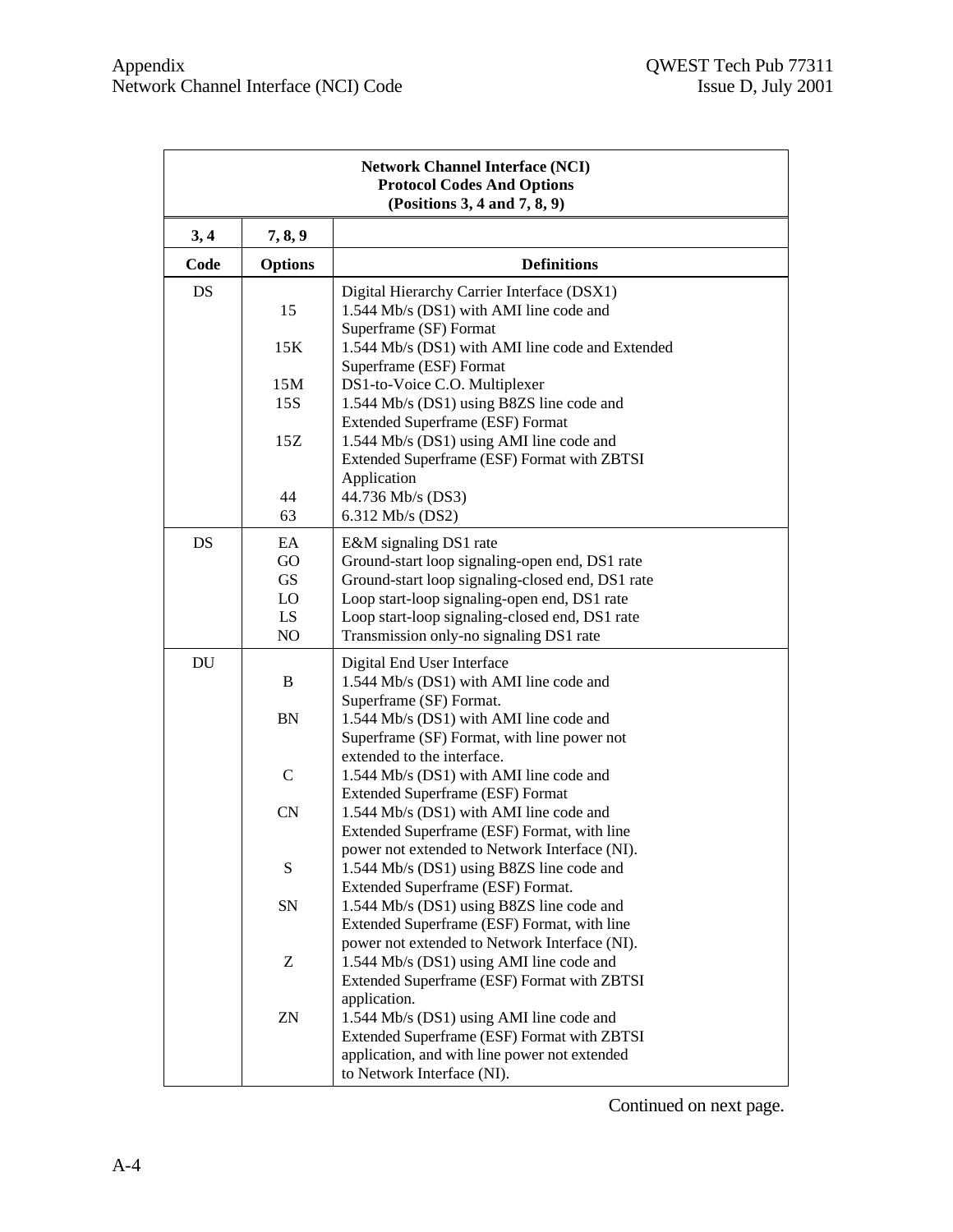| <b>Network Channel Interface (NCI)</b><br><b>Protocol Codes And Options</b><br>(Positions 3, 4 and 7, 8, 9) |                             |                                                                                                                                                                                                       |  |  |  |
|-------------------------------------------------------------------------------------------------------------|-----------------------------|-------------------------------------------------------------------------------------------------------------------------------------------------------------------------------------------------------|--|--|--|
| 3,4                                                                                                         | 7, 8, 9                     |                                                                                                                                                                                                       |  |  |  |
| Code                                                                                                        | <b>Options</b>              | <b>Definitions</b>                                                                                                                                                                                    |  |  |  |
| EA                                                                                                          | E<br><b>EDD</b><br>М<br>MDD | Type I, E&M signaling<br>Ground on E-lead by customer to Originate<br>E-lead Originate + DD Data Enhancement<br>Battery on M-lead by customer to Originate<br>M-lead originate + DD Data Enhancement  |  |  |  |
| EB                                                                                                          | E<br><b>EDD</b><br>М<br>MDD | Type II, E&M signaling<br>Ground on E-lead by customer to Originate<br>E-lead Originate + DD Data Enhancement<br>Battery on M-lead by customer to Originate<br>M-lead Originate + DD Data Enhancement |  |  |  |
| GO                                                                                                          | DD.                         | Ground Start loop signaling (open end)<br><b>Optional DD Data Enhancement</b>                                                                                                                         |  |  |  |
| <b>GS</b>                                                                                                   | <b>DD</b>                   | Ground Start loop signaling (closed end)<br><b>Optional DD Data Enhancement</b>                                                                                                                       |  |  |  |
| IA                                                                                                          |                             | EIA interface RS-232 (25pin)                                                                                                                                                                          |  |  |  |
| LA                                                                                                          | DB                          | Loop-start Signaling - Class A registered port<br>(open end)<br><b>Optional DB Data Enhancement</b>                                                                                                   |  |  |  |
| LB                                                                                                          | DB                          | Loop-start Signaling - Class B registered port<br>(open end)<br><b>Optional DB Data Enhancement</b>                                                                                                   |  |  |  |
| LC                                                                                                          | DB                          | Loop-start Signaling - Class C registered port<br>(open end)<br><b>Optional DB Data Enhancement</b>                                                                                                   |  |  |  |
| LG                                                                                                          | DB                          | Loop-start Signaling - Class A registered<br>port (open end) with repeated ringing.<br>Optional DB Data Enhancement.                                                                                  |  |  |  |
| LO                                                                                                          | DB                          | Loop-start signaling (open end)<br><b>Optional DB Data Enhancement</b>                                                                                                                                |  |  |  |
| LR                                                                                                          |                             | Loop-start automatic ringdown signaling<br>(closed end)                                                                                                                                               |  |  |  |
| LS                                                                                                          | DB                          | Loop-start signaling (closed end)<br><b>Optional DB Data Enhancement</b>                                                                                                                              |  |  |  |
| MT                                                                                                          |                             | Metallic Facilities Direct Current (DC)                                                                                                                                                               |  |  |  |
| NO                                                                                                          |                             | No Signaling - Transmission Only Interface                                                                                                                                                            |  |  |  |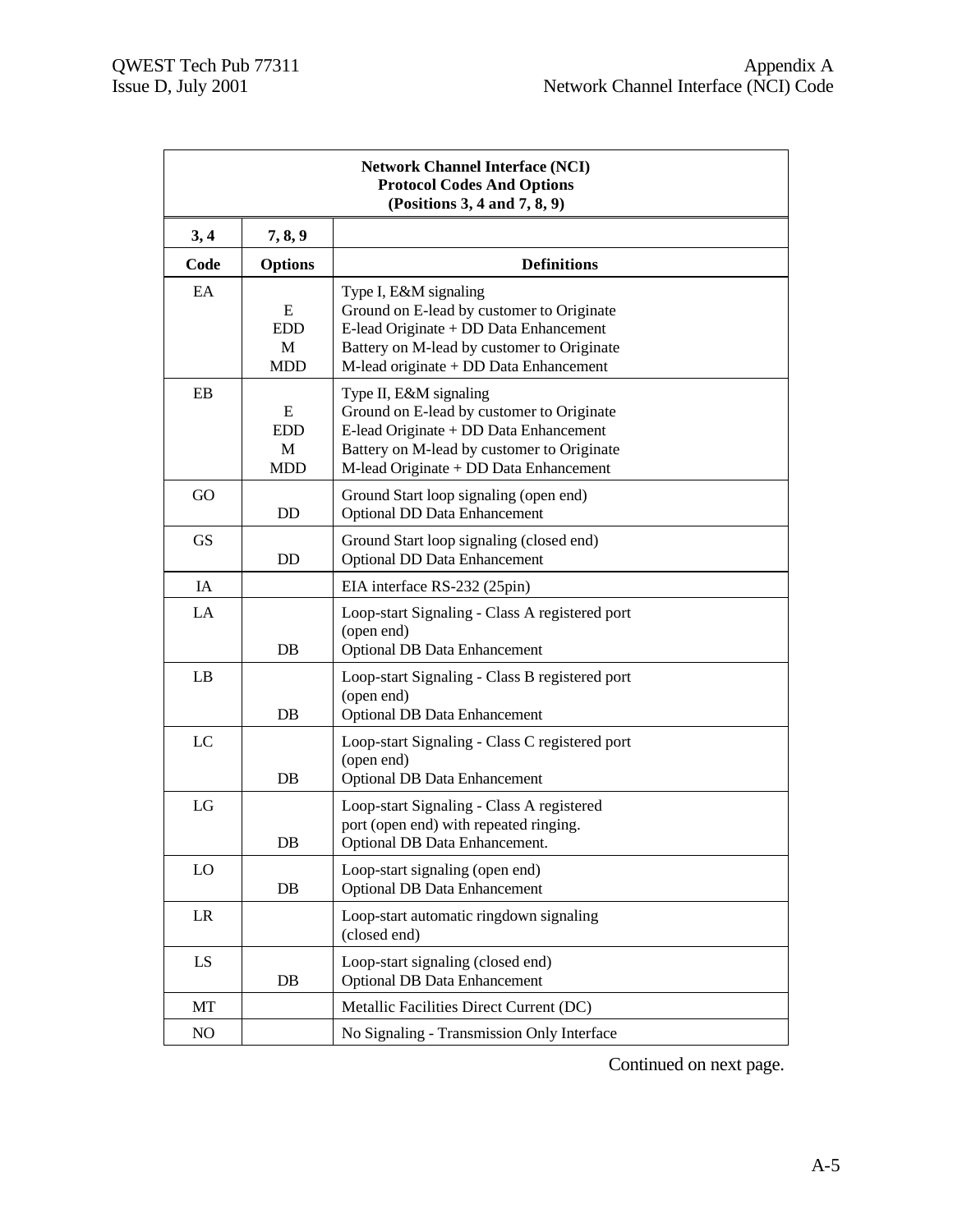| <b>Network Channel Interface (NCI)</b><br><b>Protocol Codes And Options</b><br>(Positions 3, 4 and 7, 8, 9) |                  |                                                                                                                                                                                                                           |  |  |  |  |
|-------------------------------------------------------------------------------------------------------------|------------------|---------------------------------------------------------------------------------------------------------------------------------------------------------------------------------------------------------------------------|--|--|--|--|
| 3, 4                                                                                                        | 7, 8, 9          |                                                                                                                                                                                                                           |  |  |  |  |
| Code                                                                                                        | <b>Options</b>   | <b>Definitions</b>                                                                                                                                                                                                        |  |  |  |  |
| PG.                                                                                                         | 3<br>5<br>8<br>1 | Program transmission - no de signaling<br>Nominal frequency from 200 Hz to 3,000 Hz<br>Nominal frequency from 100 Hz to 5,000 Hz<br>Nominal frequency from 50 Hz to 8,000 Hz<br>Nominal frequency from 50 Hz to 15,000 Hz |  |  |  |  |
| <b>RV</b>                                                                                                   | O<br>T           | Loop reverse battery supervision<br>Battery supplied by QWEST Communications,<br>Inc. End-User originates<br>Battery supplied by customer, customer<br>terminates                                                         |  |  |  |  |
| TT                                                                                                          | 2<br>6           | Telegraph grade interface<br>20.0 Milliamperes interface<br>62.5 Milliamperes interface                                                                                                                                   |  |  |  |  |

# **A.4 Reference Impedance Code**

| Value (ohms) | Code           |
|--------------|----------------|
| 110          | 0              |
| 150          | 1              |
| 600          | $\overline{c}$ |
| 900          | 3              |
| 1200         | $\overline{4}$ |
| 135          | 5              |
| 75           | 6              |
| 124          | 7              |
| Variable     | 8              |
| 100          | 9              |
| Fiber        | F              |
|              |                |